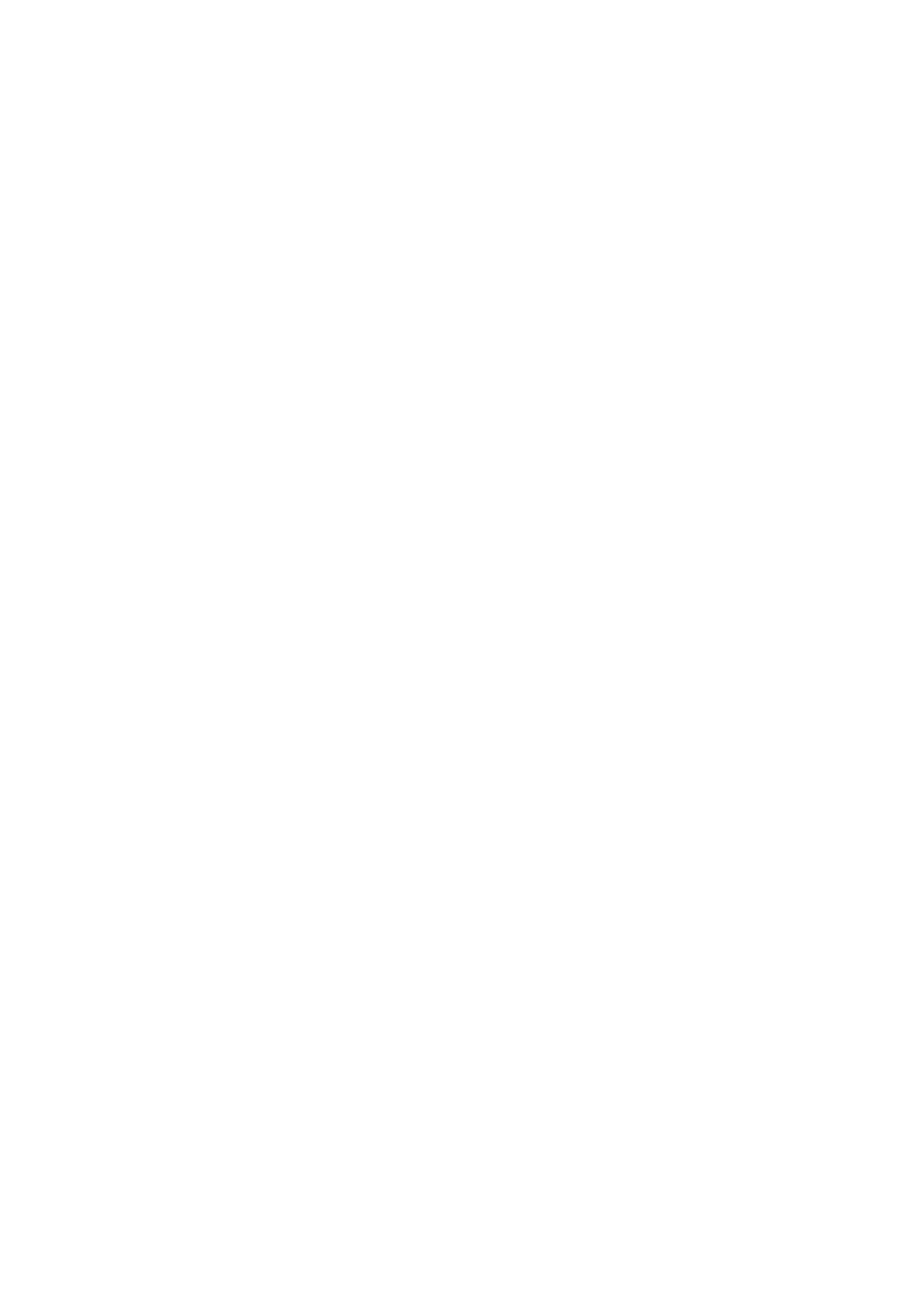# **Contents**

| <b>Section</b> |                                                                                    | Page |  |  |  |
|----------------|------------------------------------------------------------------------------------|------|--|--|--|
| 1              | Summary                                                                            |      |  |  |  |
| $\overline{2}$ | Introduction and background                                                        |      |  |  |  |
| 3              | Routing of calls to ported numbers                                                 |      |  |  |  |
| 4              | Mobile port lead times                                                             |      |  |  |  |
| 5              | Summary of conclusions and proposed modification to<br><b>General Condition 18</b> |      |  |  |  |
| Annex          |                                                                                    | Page |  |  |  |
| 1              | Responding to this consultation                                                    | 30   |  |  |  |
| $\overline{2}$ | Ofcom's consultation principles                                                    |      |  |  |  |
| 3              | Consultation response cover sheet                                                  | 33   |  |  |  |
| 4              | Consultation questions                                                             | 35   |  |  |  |
| 5              | Impact assessment                                                                  | 36   |  |  |  |
| 6              | Report by Sagentia                                                                 | 39   |  |  |  |
| 7              | International benchmarking                                                         | 80   |  |  |  |
| 8              | Consumer research                                                                  | 85   |  |  |  |
| 9              | Notification of proposed modification to General Condition<br>18                   | 91   |  |  |  |
| 10             | Glossary                                                                           | 97   |  |  |  |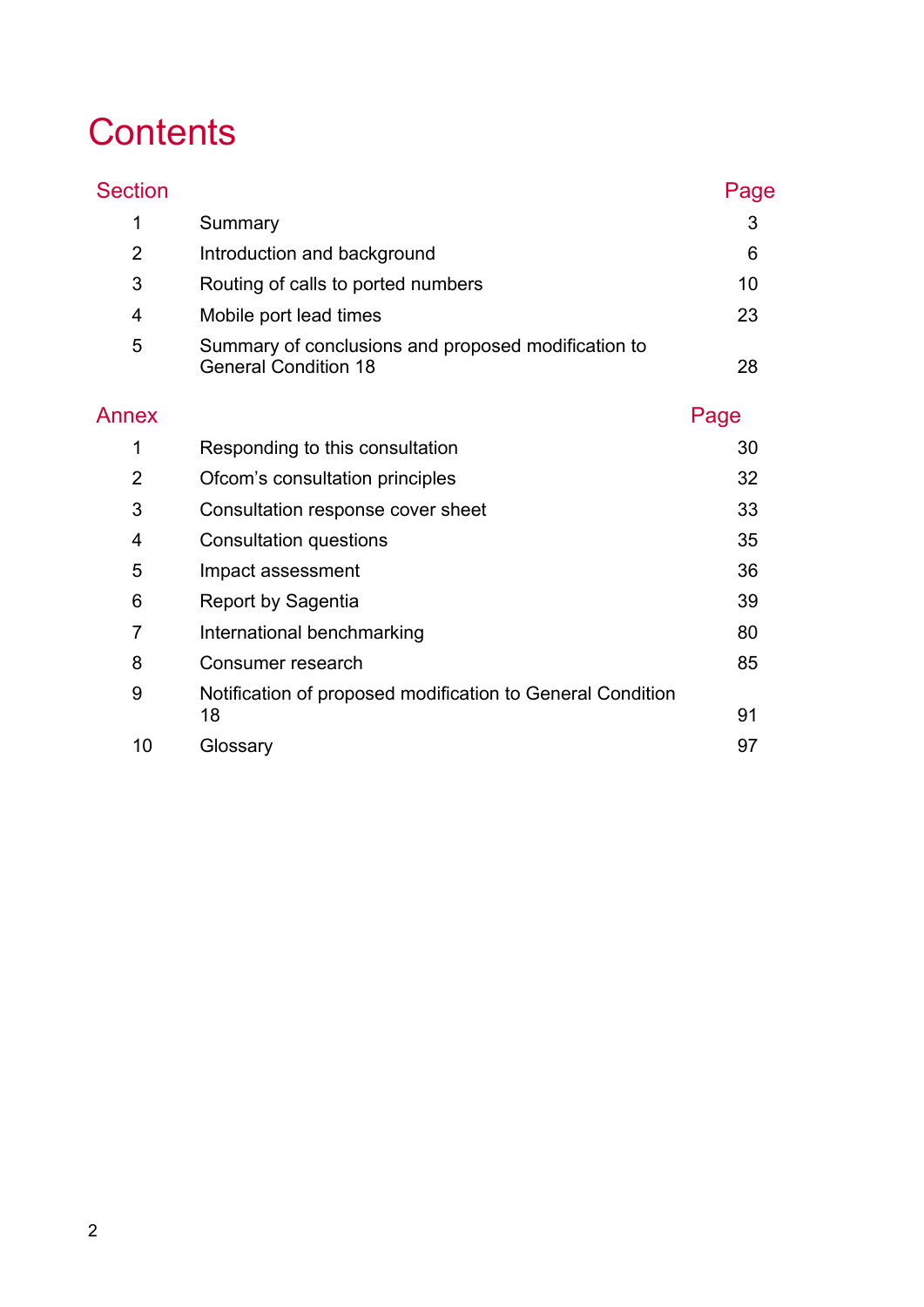## **Section 1**

## **Summary**

## **Introduction**

1.1 Number portability is a facility that enables subscribers, who so request, to be able to retain their telephone number(s) when they change from one provider to another provider.

## **Consumer objectives**

- 1.2 There are a number of consumer benefits associated with number portability. Number portability facilitates consumer choice and effective competition by allowing consumers to retain their telephone number when they switch provider. This makes switching a more attractive proposition as consumers may be reluctant to switch if they have to go through the inconvenience and possible expense of changing their telephone number.
- 1.3 This objective, to make it easy and swift for consumers to switch provider, is central to Ofcom's proposals in relation to port lead times. Ofcom considers that excessively long port lead times may discourage consumers from switching provider, which in turn may have an adverse impact on competition between providers.
- 1.4 In relation to the routing of calls to ported numbers, Ofcom's key objectives concern the protection of consumers against network failure and ensuring the efficient use of networks. Ofcom recognises that in respect of the existing routing system for mobile ported numbers there may also be a misalignment of incentives for operators to port numbers.

## **The purpose of this consultation**

- 1.5 Ofcom is considering the implementation of number portability in the context of the development of Next Generation Networks ("NGNs") in the UK and in relation to mobile networks. BT has announced its 21CN plans, which set out to replace progressively its core network with an architecture based on NGN technology. Many other network operators are either planning or have begun implementation of networks based on NGN designs.
- 1.6 Ofcom is also using the opportunity of this consultation to consider and review the issue of mobile port lead times. Ofcom is considering whether the current industry agreed five day process should be reduced to a shorter period.

## **Proposals**

### **Routing of calls to ported numbers**

1.7 The present analysis appears to favour transition from the current onward routing solution for routing of calls to ported numbers to an all-call query of a common database of numbers ("ACQ/CDB") solution for both fixed networks, in the course of their transition to NGN technology, and for mobile networks. Ofcom considers that such a solution would be likely to achieve independence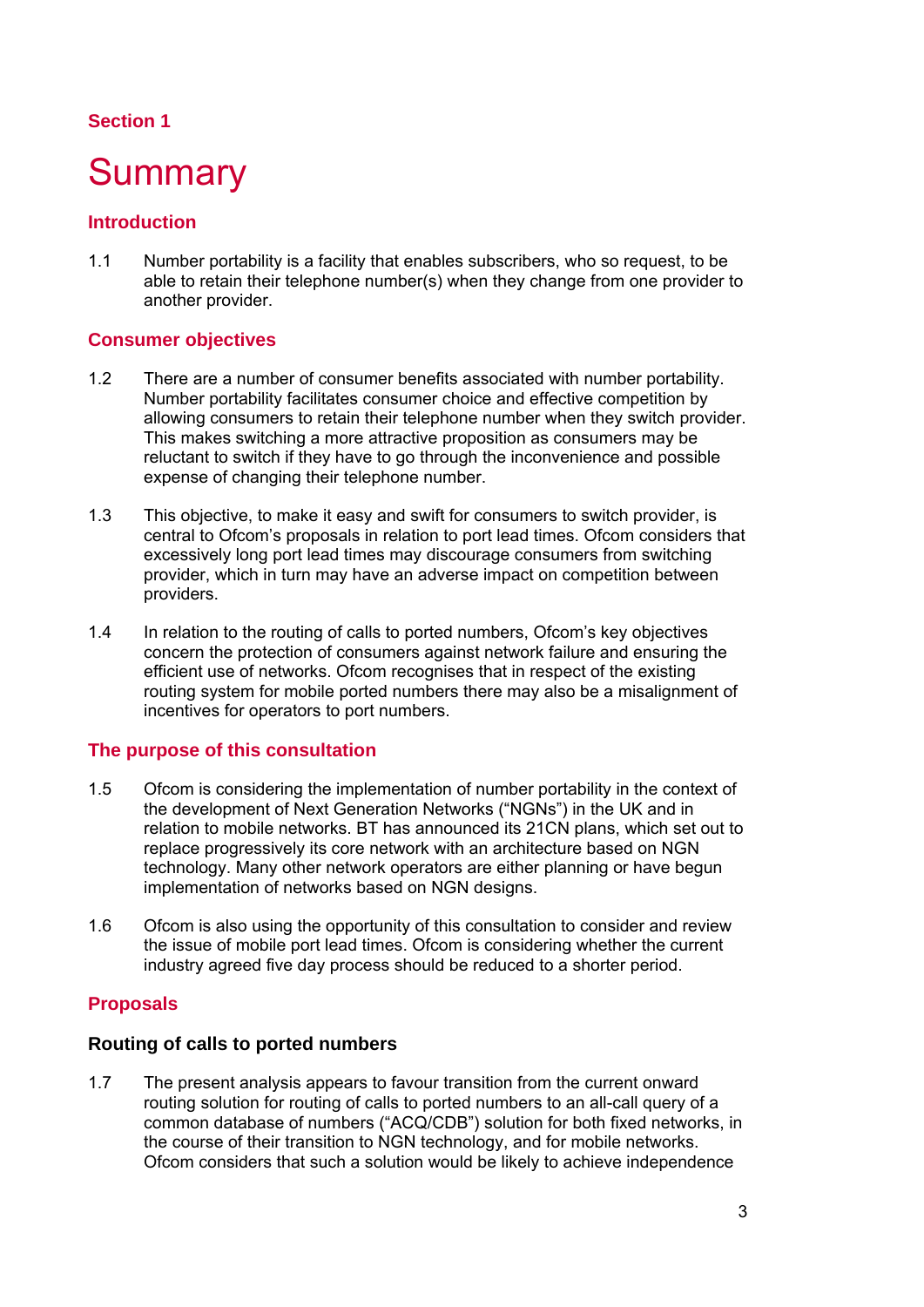of the routing of calls to ported numbers from Donor Networks<sup>1</sup> and maximum efficiency gains from all forms of calls, however originated or terminated. This solution would also eliminate potential imbalances in the mobile industry's distribution of revenues.

- 1.8 The analysis of the costs and benefits of the transition in the mobile industry suggests that, while migrating to a common solution for both fixed and mobile networks should deliver the optimal outcome, this may be best achieved by migration of the mobile industry to the ACQ/CDB solution ahead of that in fixed networks because switches employed in mobile networks are likely to already be capable of carrying out queries on their databases on every call. Ofcom considers that the completion of such a transition should be achievable by September 2009. It could, in addition and subject to analysis of detailed information from industry on costs and benefits, be appropriate to require the mobile industry to complete a comprehensive transition to direct routing using Network Interoperability Consultative Committee ("NICC") Service Description  $8<sup>2</sup>$  or other agreed standard, within one year from the date of Ofcom's final notification.
- 1.9 Ofcom considers that a full transition of fixed networks to an ACQ/CDB solution should be achievable by the end of 2012.
- 1.10 Ofcom has identified the following as feasible intermediate milestones for a possible transition to ACQ/CDB:
	- a) Stable standards agreed by the NICC June 2007
	- b) Governance arrangements for the database agreed by industry July 2007
	- c) Common database established, available for voluntary use September 2008
	- d) Records of all ported numbers hosted on NGN nodes to be populated in the database – September 2009.

## **Mobile port lead times**

- 1.11 The benefits of shorter port lead times ensure that consumers are able to switch providers as quickly and as easily as possible. Excessively long port lead times may discourage consumers from switching providers or potentially delay consumers from commencing service on better terms with a new provider.
- 1.12 In Ofcom's view the shorter the process, the better it is for competition and consumers. Therefore Ofcom is proposing to reduce mobile port lead times to a period of less than one working day. However, if Ofcom receives evidence that shows that the costs involved in moving to a lead time shorter than one working day outweigh the benefits then Ofcom will need to consider whether a three working day period is more appropriate in light of the evidence received. It would currently appear that the current mobile porting process can be reduced to three working days without the mobile operators incurring significant costs.
- 1.13 This review is not considering port lead times for fixed networks as these are currently being considered by Ofcom's project looking at migration, switching

The network to which the consumer originally subscribed.

<sup>&</sup>lt;sup>2</sup> http://www.nicc.org.uk/nicc-public/Public/interconnectstandards/ser/nd1208\_2005\_08\_2.pdf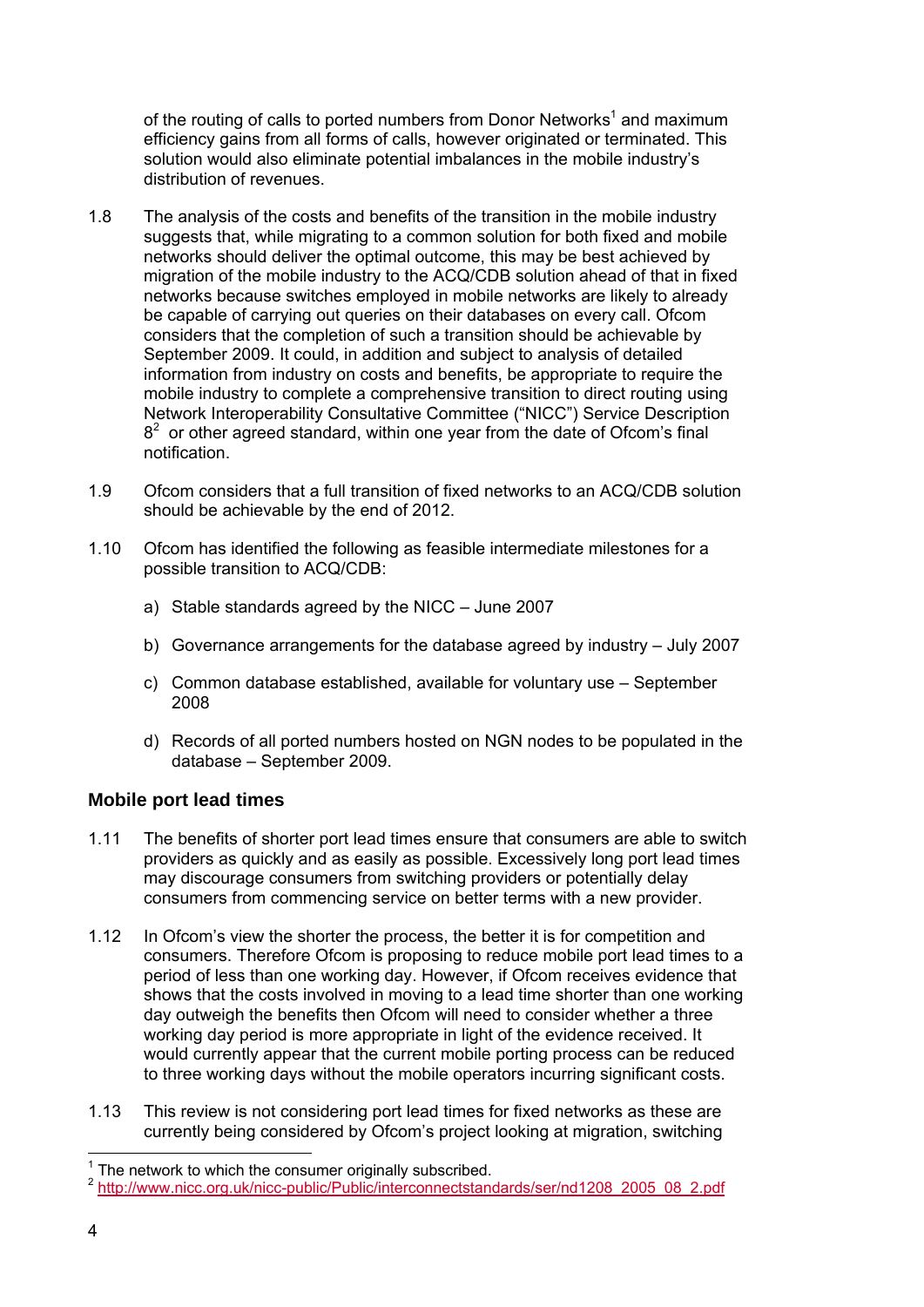and mis-selling. Ofcom consulted on its proposals for the establishment of common principles on migrations, switching and mis-selling across transferable products in early 2006<sup>3</sup>. A further consultation document on this is expected to be published in the early part of 2007.

## **Modification of General Condition 18**

1.14 Ofcom is proposing to modify General Condition 18 to give effect to its proposals as set out above. The formal notification is set out at Annex 9.

 3 The document entitled *Migrations, switching and mis-selling* can be found at http://www.ofcom.org.uk/consult/condocs/migrations/migrations.pdf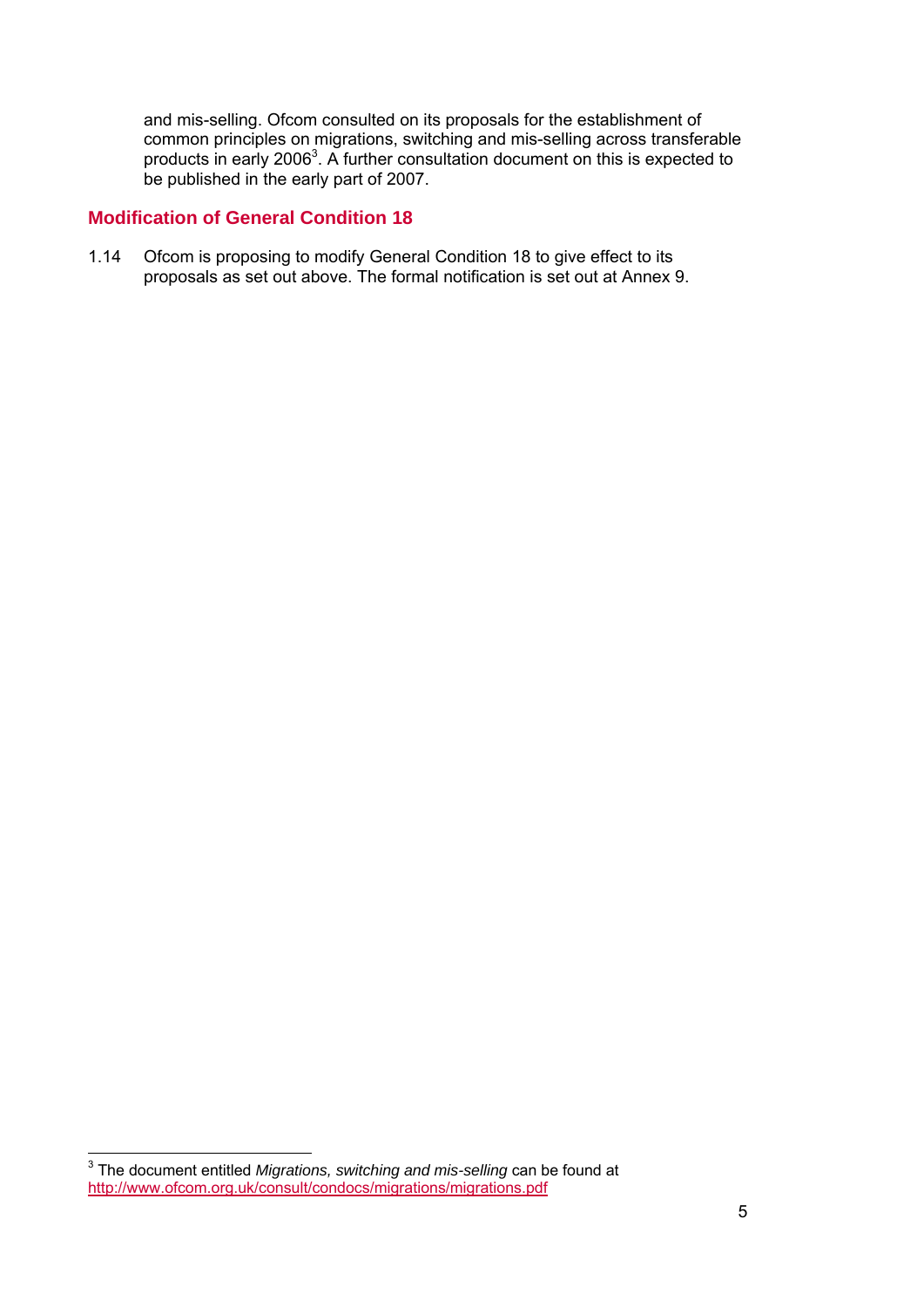## **Section 2**

# Introduction and background

## **Introduction**

- 2.1 Number portability is a facility that enables subscribers, who so request, to be able to retain their telephone number(s) when they change from one provider to another provider.
- 2.2 Number portability is important both as a facilitator of consumer choice and effective competition; many subscribers are reluctant to consider changing their provider if this means they have to change telephone numbers. The importance of its role in competition has been recognised by the European Union ("EU") and has been a requirement under EU law in respect of fixed services since January 2000 and mobile services since July 2003.
- 2.3 The UK recognised the benefits to competition of requiring number portability in the early 1990s and was one of the first countries to introduce rights to port. Under the Telecommunications (Interconnection) Regulations 1997<sup>4</sup>, the Director General of Telecommunications (the "Director") was required to ensure number portability. Accordingly, fixed line operators were required to provide portability, on a reciprocal basis, from 1997 and, on a similar basis, mobile operators were required to provide mobile portability from 1999.

## **Consumer objectives**

- 2.4 There are a number of consumer benefits associated with number portability. As stated above, number portability facilitates consumer choice and effective competition by allowing consumers to retain their telephone number when they switch provider. This makes switching a more attractive proposition as consumers may be reluctant to switch if they have to go through the inconvenience and possible expense of changing their telephone number.
- 2.5 This objective, to make it easy and swift for consumers to switch provider, is central to Ofcom's proposals in relation to port lead times. Ofcom considers that excessively long port lead times may discourage consumers from switching provider which in turn may have an adverse impact on competition between providers.
- 2.6 In relation to the routing of calls to ported numbers, Ofcom's key objectives concern the protection of consumers against network failure and ensuring the efficient use of networks. Ofcom recognises that in respect of the existing routing system for mobile ported numbers there may also be a misalignment of incentives for operators to port numbers.
- 2.7 The relevant consumer objectives in relation to the proposals set out in this document are discussed in more detail in Sections 3 and 4.

 4 at Regulation 11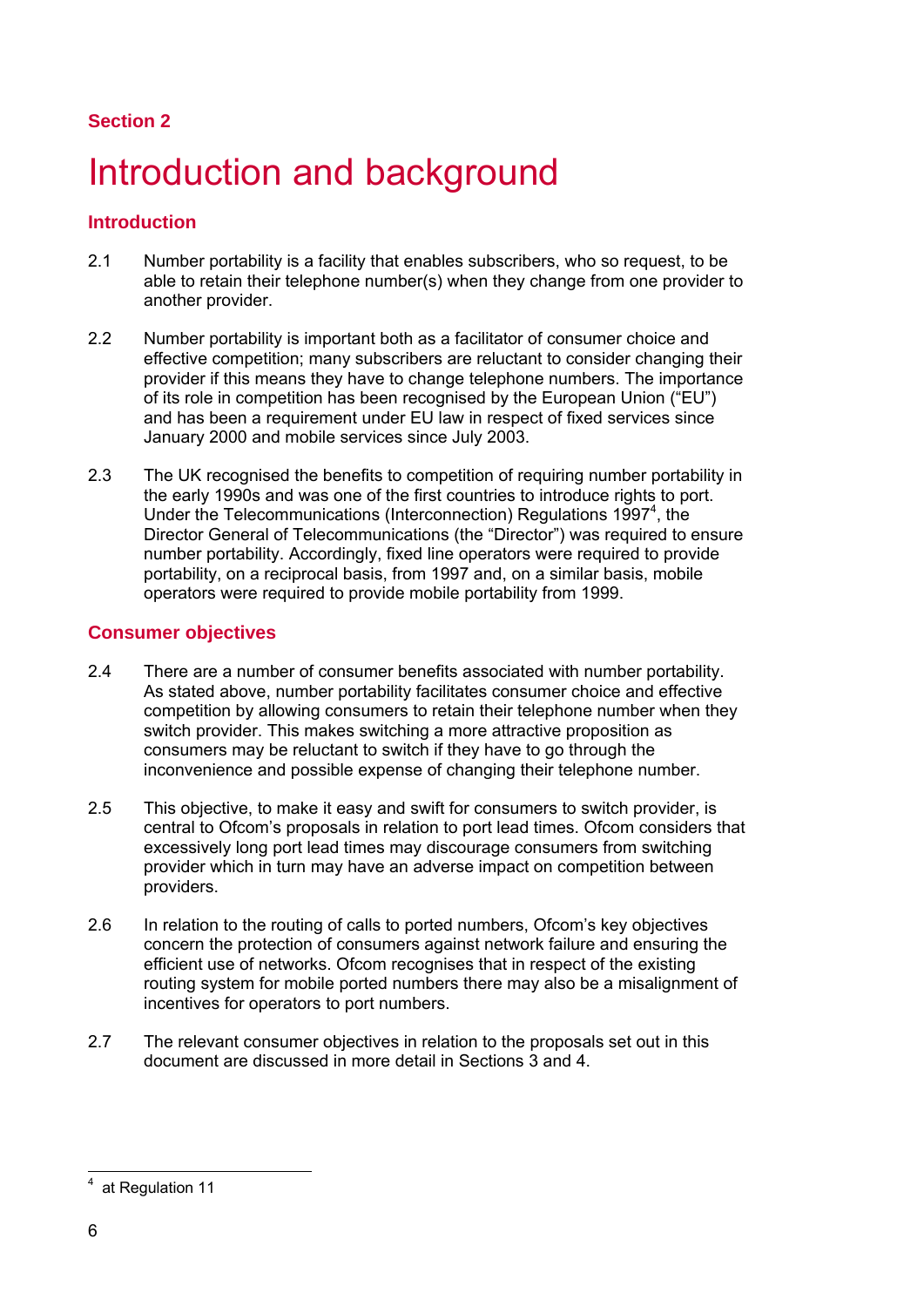## **The legal basis for number portability**

- 2.8 Currently, the UK is required to ensure the provision of number portability to subscribers of publicly available telephone services, including mobile services, by Article 30 of the Universal Services Directive (2002/22/EU).
- 2.9 Sections 45 and 58 of the Communications Act 2003 (the "Act") provide Ofcom with the power to set general conditions requiring UK communications providers to provide number portability.
- 2.10 Obligations imposed on a communications provider to provide number portability to its subscribers and to provide portability to other communications providers are set out in General Condition 18<sup>5</sup>.
- 2.11 General Condition 18 was recently amended to remove the formal requirement for portability to be provided in accordance with the Number Portability Functional Specification<sup>6</sup>. This was in order to permit portability between different types of network thus facilitating inter-platform competition.

### **Implemented solutions**

- 2.12 The costs and benefits of implementing geographic number portability were first explored in 1994. The chosen method of implementation, developed by industry through the Network Interoperability Consultative Committee (NICC), was Onward Routing. With Onward Routing calls are first routed to the network to which the consumer originally subscribed, known as the Donor Network. The donor is responsible for routing the call onward to the network to which the consumer now subscribes, known as the Recipient Network. The network on which a call originates need not be aware of the fact that the called number has been ported from the Donor Network, and can treat it like any other call, routing it based solely on analysis of the digits of the dialled number. Since the introduction of number portability in the UK in 1997, fixed networks have used Onward Routing to route calls to ported numbers.
- 2.13 In the mobile sector, number portability was introduced in 1999. In principle, the implemented solution for mobile number portability is similar to that used in fixed networks and can be described as Onward Routing. A call to a ported number is usually delivered by the originating network to the Donor Network, which identifies that the number has been ported, to which network the number has been ported and subsequently "onward routes" the call to the appropriate Recipient Network for termination to the called subscriber.

### **Failure of a network**

2.14 In the event of failure of a network, for example if it ceases trading, there is a risk that its customers lose the right to number portability, because it will no longer be able to forward calls. Therefore, unless arrangements can be made for an alternative operator to take over either the assets of the failed network or

 5 General Condition 18, which came into force on 25 July 2003, was set by the Director by way of a publication of a Notification pursuant to section 48(1) of the Act dated 22 July 2003 and was contained in the Schedule to that Notification<sup>5</sup>. The Notification can be found at www.ofcom.org.uk/licensing\_numbering/numbers/num\_port\_info/section48.pdf.

The statement entitled *Number portability and technology neutrality* containing the formal notification can be found at http://www.ofcom.org.uk/consult/condocs/numport/mod/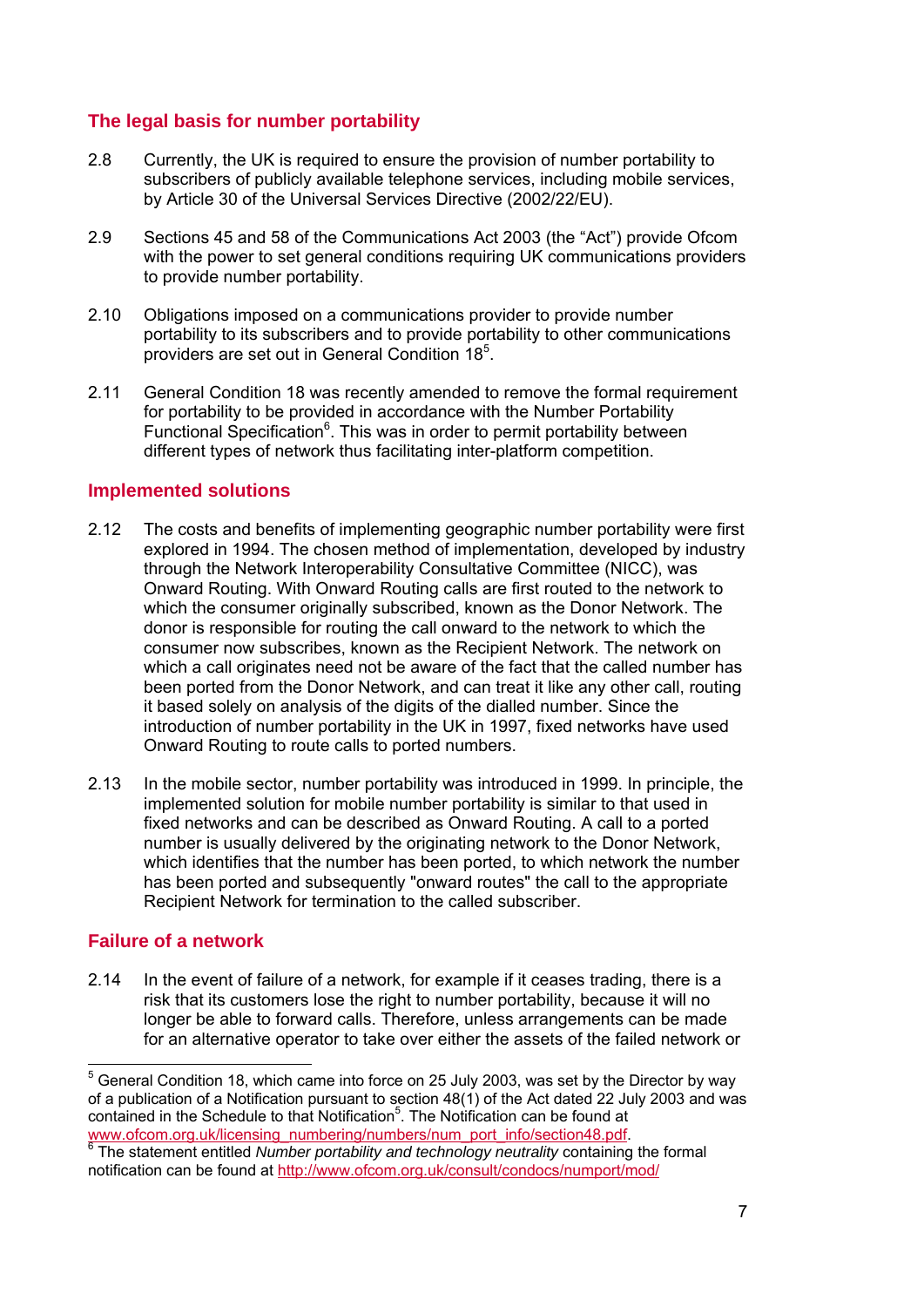its number range, customers would have to accept a new telephone number when changing provider. In addition, once a network has failed, its former customers who had ported their number to another provider before the failure would not only need to change their phone number, but, until they do so, would also lose all their incoming calls. This happened when the loss of Atlantic Telecom in 2001 resulted in Atlantic customers, and customers of other communications providers who had ported their telephone numbers from Atlantic, losing service on their numbers.

## **Previous proposals to change the framework for portability**

## **The 2002 consultation**

2.15 In June 2002, Oftel consulted on issues with the current Onward Routing system of number portability and specifically in relation to the failure of this approach to protect the number portability rights of customers of failed networks<sup>7</sup>. Oftel identified that a common database of telephone numbers could remove the need for onward routing, allowing any originating network to look up the current hosting network for each called number, and use this information to route calls to ported numbers directly to their Recipient Networks. This approach, known as direct routing using all-call query would remove dependence on the Donor Network.

## **The 2004 consultation**

- 2.16 In August 2004, Ofcom consulted on alternative solutions for UK number portability<sup>8</sup>. The consultation sought the views of stakeholders on Ofcom's economic assessment of CDB solutions, such as those adopted in several EU countries, the US and elsewhere. Ofcom's assessment was informed by a report commissioned from Mason Communications Limited ("Mason") which was published alongside the consultation<sup>9</sup>. In its statement of June 2005<sup>10</sup>, Ofcom considered that, looking over a ten year period, the costs of CDB solutions in the context of currently deployed circuit-switched network technology were likely to exceed the benefits. The switches in existing networks would require extensive adaptation to enable them to query a database on every call, and this was a major contributory factor to high costs. An ACQ solution, where all calls are queried against a porting database and routed directly to the network serving the subscriber, was shown to carry a net cost of £200.6 million.
- 2.17 Ofcom highlighted that migration to NGNs over a five to ten year time frame offered opportunities to migrate to a new solution for number portability. But investment now in legacy circuit-switched infrastructure risked assets becoming obsolete in only a few years time.

http://www.ofcom.org.uk/static/archive/oftel/publications/numbering/2002/nupo0602.htm<br><sup>8</sup> This document is available on the Ofcom web site at

 7 The document entitled *Proposals to change the framework for number portability*can be found at

http://www.ofcom.org.uk/consult/condocs/uk\_numb\_port/uk\_numb\_port\_cons/?a=87101 <sup>9</sup> This report can be found at

http://www.ofcom.org.uk/consult/condocs/uk\_numb\_port/uk\_numb\_port\_cons/mason/ mason\_report.pdf

<sup>&</sup>lt;sup>10</sup> This document can be found at

http://www.ofcom.org.uk/consult/condocs/uk\_numb\_port/statement/261832.pdf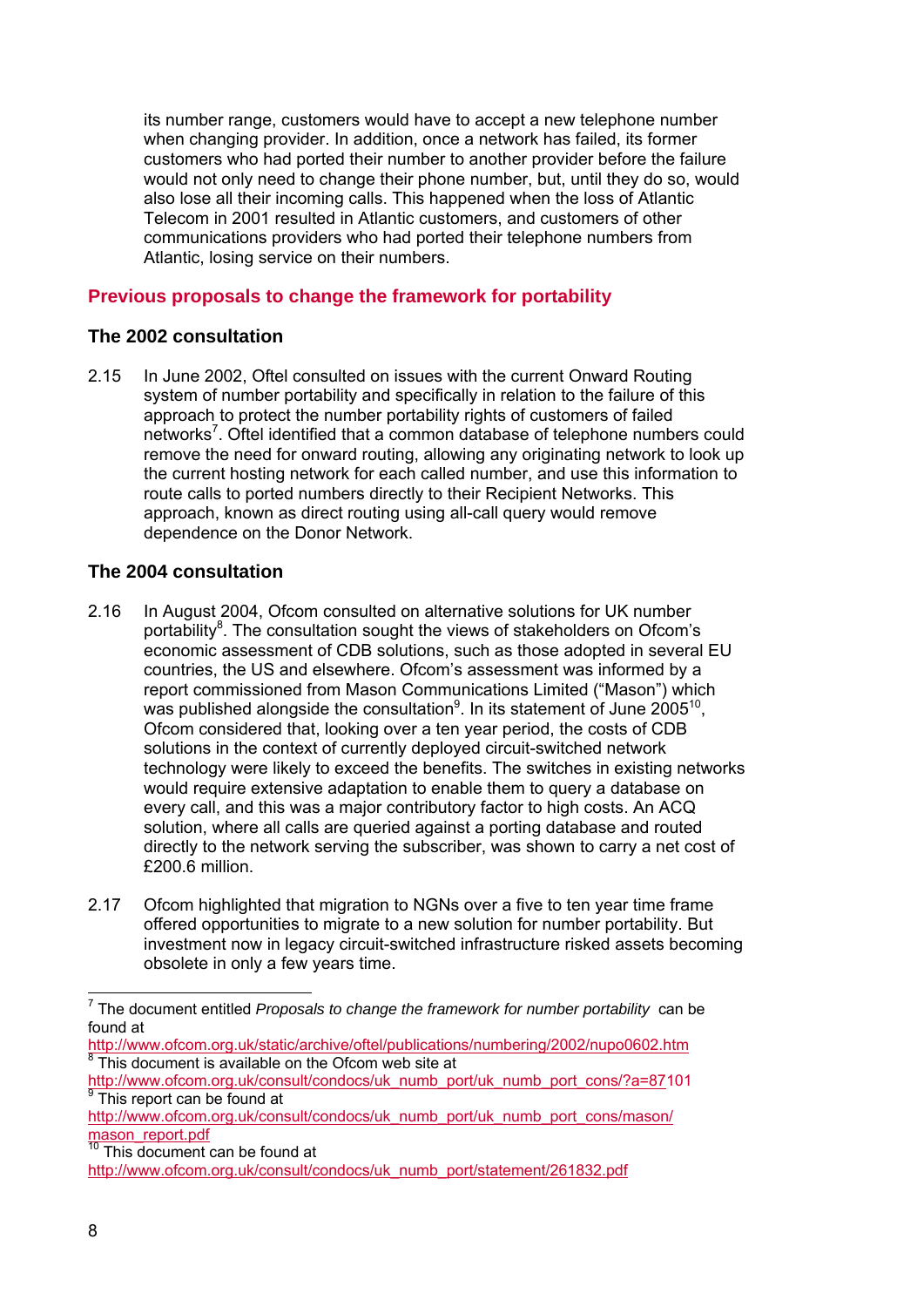## **Next generation networks**

- 2.18 NGNs are based on the Internet Protocol (IP). Routing in such networks is based on processing of IP addresses rather than of telephone numbers. It is inherent in the way NGNs operate that they must translate all telephone numbers to IP addresses, and this requires the querying of appropriate databases on every call.
- 2.19 Ofcom noted in its 2004 consultation that the move to NGNs would be a timely opportunity to revisit the implementation of number portability and stated its expectation that a more robust solution should be adopted in an NGN environment. This position was re-iterated in March 2006, in Ofcom's Statement entitled *Next Generation Networks: Developing the Regulatory Framework<sup>11</sup>* ("the NGN statement").
- 2.20 As part of the present consultation Ofcom proposes to re-examine the implementation of number portability in the context of the development of NGN's in the UK. BT has announced its 21CN plans, which set out to replace progressively its core network with an architecture based on NGN technology. Many other network operators are either planning or have begun implementation of networks based on NGN designs.

## **Port lead times**

2.21 In accordance with Ofcom's commitment set out in the NGN statement, Ofcom is also using the opportunity of this consultation to consider and review the issue of mobile port lead times. Ofcom considers that excessive port lead times may have the potential to act as a disincentive to switching providers and be detrimental to consumers. Ofcom is therefore considering whether it should reduce the current five day process to a shorter period.

## **Process**

2.22 Ofcom's consultants, Sagentia, have carried out a pre-consultation with both fixed and mobile operators. The work of the consultants is set out in more detail in Section 3. In addition, Ofcom has also received submissions from interested third parties in relation to both the issue of routing of calls to ported numbers and port lead times. However, as detailed in Sections 3 and 4, Ofcom is likely to need further evidence from stakeholders before concluding on the issues and amending General Condition 18. Therefore, there may need to be a short supplemental consultation early next year where Ofcom sets out its final proposals in light of all the evidence it has received.

<sup>11</sup> This can be found at http://www.ofcom.org.uk/consult/condocs/nxgnfc/statement/, at paragraph 5.16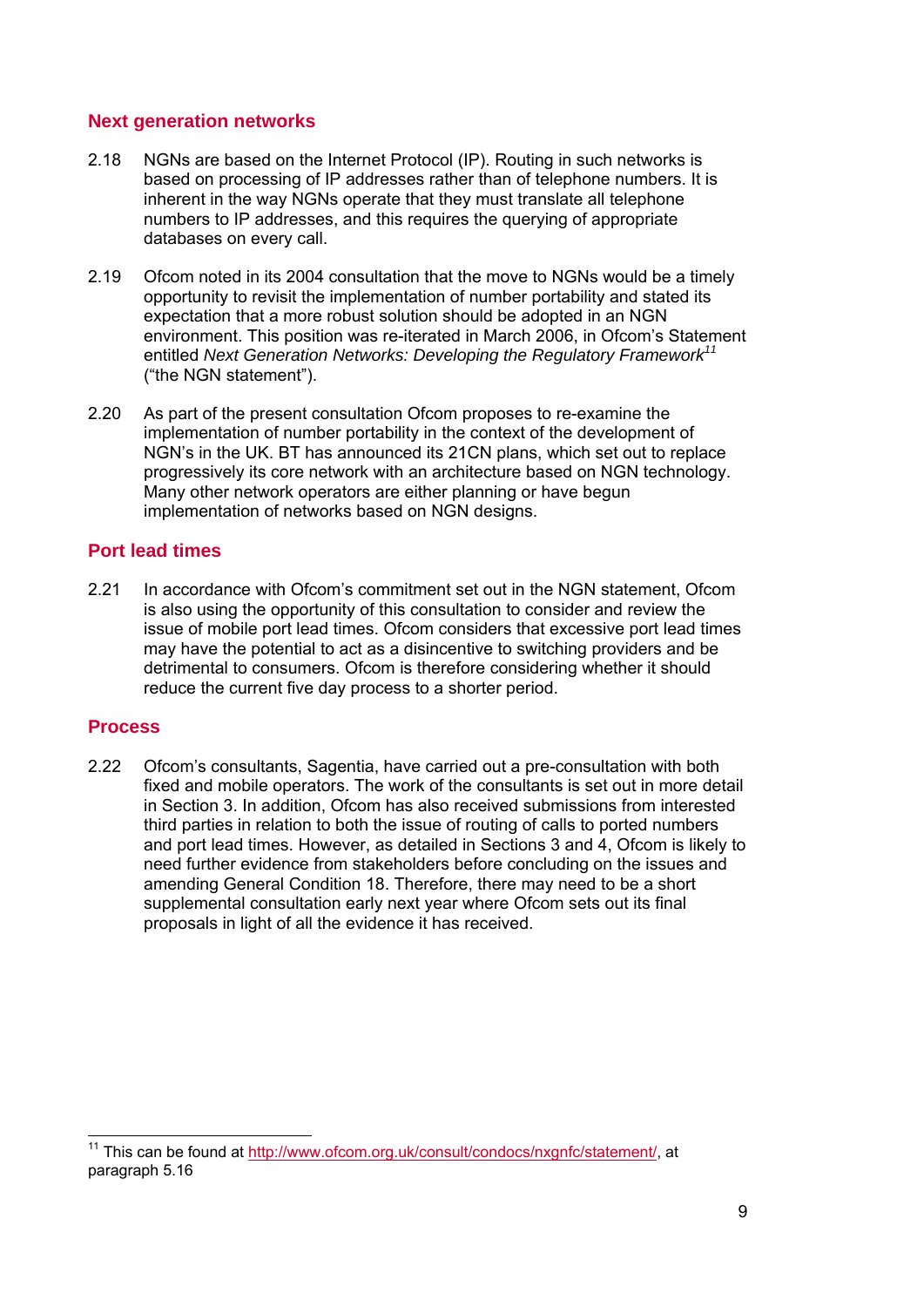## **Section 3**

## Routing of calls to ported numbers

## **Introduction**

3.1 As part of the present consultation, Ofcom is considering the implementation of number portability by communications providers. In particular, Ofcom has considered whether existing routing arrangements remain appropriate in the context of the development of NGNs and in relation to mobile networks.

## **Achieving Ofcom's objective for Direct Routing – ACQ/CDB**

- 3.2 Ofcom's objective in relation to the routing calls to ported numbers is to remove the dependence on the Donor Network. Such dependence can leave consumers exposed to certain impacts from network failures which may be avoidable, as explained further below. It can also affect quality of service if congestion occurs on the Donor Network, as a result of increased traffic passing through the Donor Network. In addition, it can delay the effective introduction of new services and features by one or more competing operators. For example, when certain mobile operators introduced video calling services, they were unable to offer this service to customers who had ported their numbers if the Donor Network did not offer video calling itself.
- 3.3 As explained in Section 2, with Onward Routing only the Donor Network needs to change its routing when a number is ported. All other networks need take no action specific to calls to a ported number and can route them like every other call according to analysis of the dialled digits. Calls to a ported number are routed automatically to the Donor Network, which then routes them to the Recipient Network.
- 3.4 The removal of dependence on the Donor Network in routing calls to ported numbers requires that a network routing a call identify the Recipient Network without reference to the Donor Network. This in turn requires the existence of a common database storing at least each ported number and the identity of the corresponding Recipient Network. A network can only determine if a called number is ported by looking that number up in the database, and a query to the database is therefore required for the routing of all calls. Solutions based on this approach are described as all-call query to a common database, or ACQ/CDB. Based on the foregoing, Ofcom's view is that ACQ/CDB is necessary if removal of dependence on the Donor Network is to be realised. Such a solution would also deliver the conveyance efficiency benefits of direct routing, and other benefits which are explained further under the options below.
- 3.5 It is important to clarify that the design of an ACQ/CDB does not require the querying of a common database infrastructure on all calls in real time by all UK networks. Considerations of network resilience, integrity, technology neutrality and cost are likely to require that a common infrastructure is used as a master source, whose data is replicated from time to time in the networks' own realtime databases, which in turn are queried on all calls by their respective networks. In other words, the use of ACQ/CDB need not compromise the security, integrity and reliability of any network.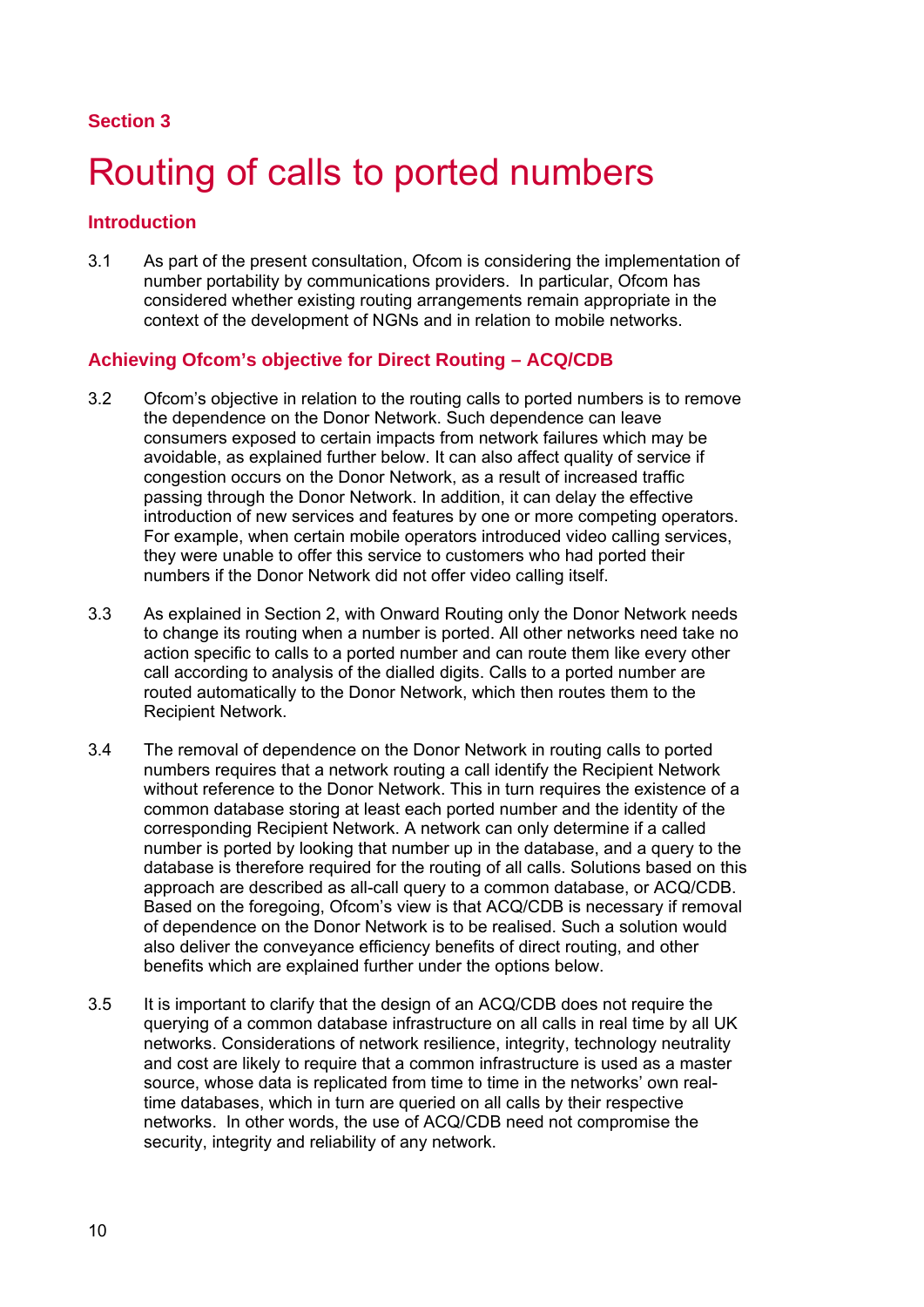3.6 In light of the above, Ofcom considers that an ACQ/CDB solution is the appropriate means by which to remove the dependence on the Donor Network in routing calls to ported numbers.

## **Consultancy study**

- 3.7 To inform its work on this consultation, Ofcom has asked the consultancy firm Sagentia to examine the costs and benefits of the implementation of a solution for number portability based on the use of a CDB for both fixed and mobile networks. In conducting this exercise, Sagentia interviewed a number of network operators during August and September 2006 to inform its analysis.
- 3.8 As a starting point, Sagentia has used the work carried out by Mason in 2004, described in Section 2 above, which it has revisited in light of the current costs of a CDB solution in TDM networks. Sagentia has also extended the work to assess the costs and benefits in the context of the transition to NGN architectures, and amplified the work on solutions to number portability in the mobile sector. Sagentia's report can be found at Annex 6.

## **Routing of calls to ported fixed numbers**

- 3.9 Sagentia's report finds that implementation of ACQ/CDB in the fixed network in the context of migration to NGNs is considerably less costly than such implementation in current fixed networks. The report assesses that the net present value over ten years of the savings of conveyance costs through Donor Networks would outweigh the costs of implementation using NGN technology by £15M.
- 3.10 Sagentia concludes that the net present value of costs of an equivalent implementation of ACQ/CDB in current fixed TDM networks would outweigh the savings by £215M. These findings in respect of fixed TDM networks were similar to those of the previous report by Mason.

## **Routing of calls to ported mobile numbers**

3.11 Sagentia's report also analyses the costs and benefits of implementing direct routing in mobile networks. It assesses that the net present value of donor conveyance costs saved by implementing direct routing of mobile-to-mobile calls to ported numbers outweigh the overall costs of such implementation in current mobile networks by £189M. This analysis uses the donor conveyance charge of 0.8 pence per minute as the cost of conveyance of calls to ported numbers through Donor Networks. The donor conveyance charge was determined by Oftel in 1999 and represented half the cost of conveyance of calls to ported numbers as assessed at that time. While it is likely that the costs of conveyance have fallen since 1999, the charge has not changed. Sensitivity analysis shows that the net present value remains positive even when the conveyance cost is set to 0.1 pence per minute.

## **Options for the routing of calls to ported numbers**

- 3.12 The costs and benefits are considered for the following options:
	- Option 1: No change maintain Onward Routing
	- Option 2: Implementation of ACQ/CDB for fixed TDM networks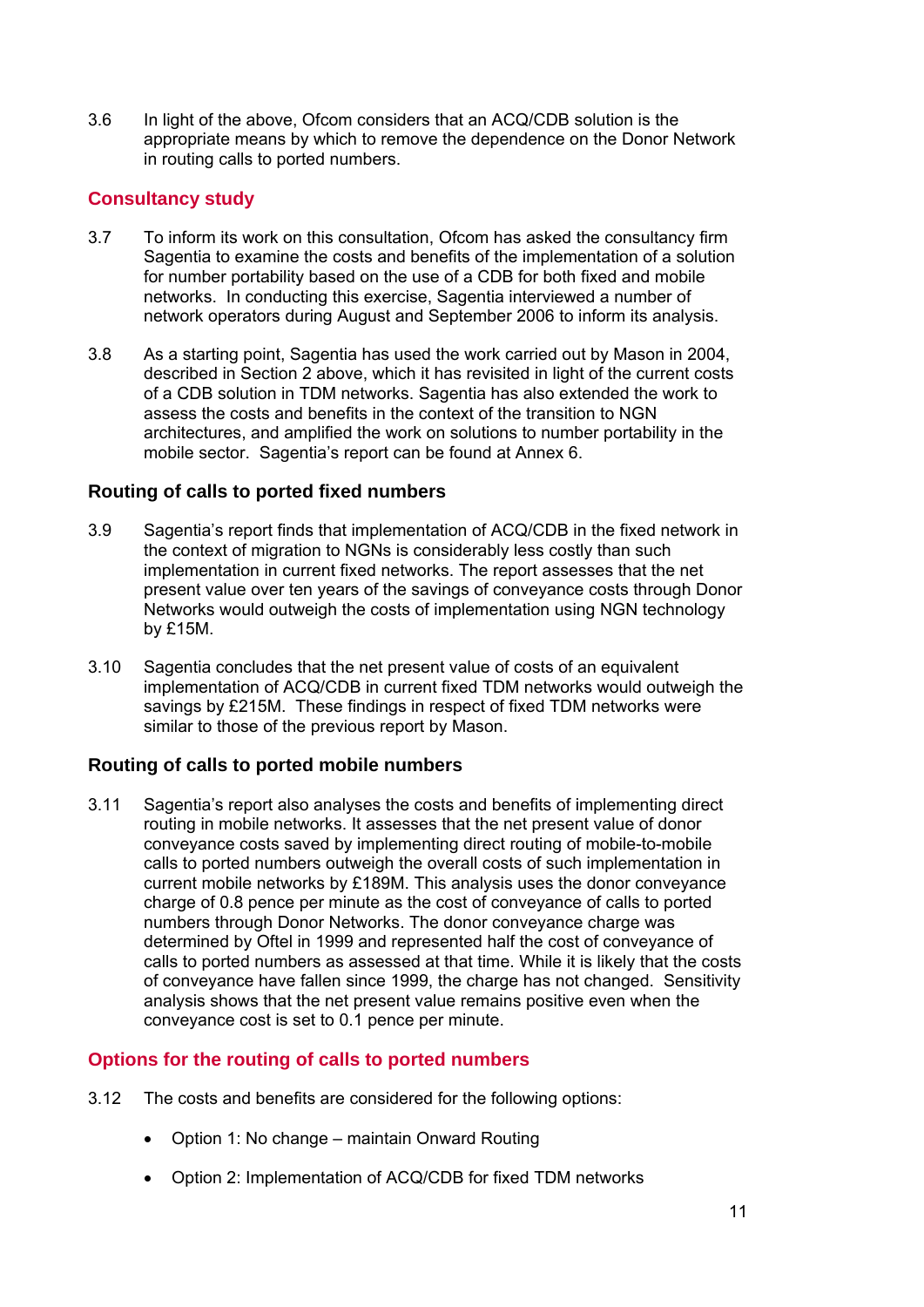- Option 3: Implementation of ACQ/CDB for fixed NGN networks
- Option 4a: Implementation of ACQ/CDB for mobile networks only by 2009
- Option 4b: Implementation of direct routing for mobile networks only within one year
- Option 5: Implementation of ACQ/CDB for both fixed and mobile networks

### **Option 1: No change – maintain Onward Routing**

- 3.13 The benefit of maintaining Onward Routing is that network operators will not have to incur the costs of switching to ACQ/CDB. It should be noted, however, that network operators would incur some costs in migrating the Onward Routing solution from TDM to NGN architectures. Information gathered during Sagentia's study suggests that these costs are likely to be smaller than the costs of implementing ACQ/CDB. Respondents' views on these costs would be welcome.
- 3.14 As set out above, a weakness of Onward Routing is that the dependence on the Donor Network leaves consumers exposed to the impact of a network failure of the Donor Network (unless an alternative communications provider takes responsibility for the relevant number blocks). This results in significant inconvenience and cost to consumers who have to invest in promoting their number (for example advertising and stationery) and who face loss of business as a result of having to change the number.
- 3.15 In addition there are a number of inefficiencies associated with the system of Onward Routing including the additional conveyance capacity required for routing each call to numbers that have been ported from the original provider, the potential for congestion on a Donor Network if the numbers of consumers who port their number is high, the potential for delay in the introduction of new services or features and the costs associated with reallocation of number blocks assigned to failing networks.
- 3.16 Both fixed and mobile networks incur costs as they invest in and operate donor conveyance capacity in their networks. Since the charges customers pay for calls to ported numbers do not differ from charges for calls to numbers that have not been ported, the industry as a whole recovers its consolidated costs of donor conveyance from overall revenues from customers.
- 3.17 Under the arrangements in place in the mobile sector, the originating network pays the Donor Network's termination charge to the Donor Network, who then deducts donor conveyance charges and passes the remainder on to the Recipient Network. The net payment to the Donor Network is therefore the donor conveyance charge for the call, while the net payment to the Recipient Network is the Donor Network's termination charge less the donor conveyance charge.
- 3.18 While customer charges are not directly affected by the current inter-operator settlement arrangements. One impact of these arrangements, however, is that the donor conveyance charge component of inter-operator payments can lead to over- or under-recovery by an operator of its donor conveyance costs. For example, a net exporter of numbers, that is a mobile operator which has cumulatively exported more numbers than it has imported, may enjoy net donor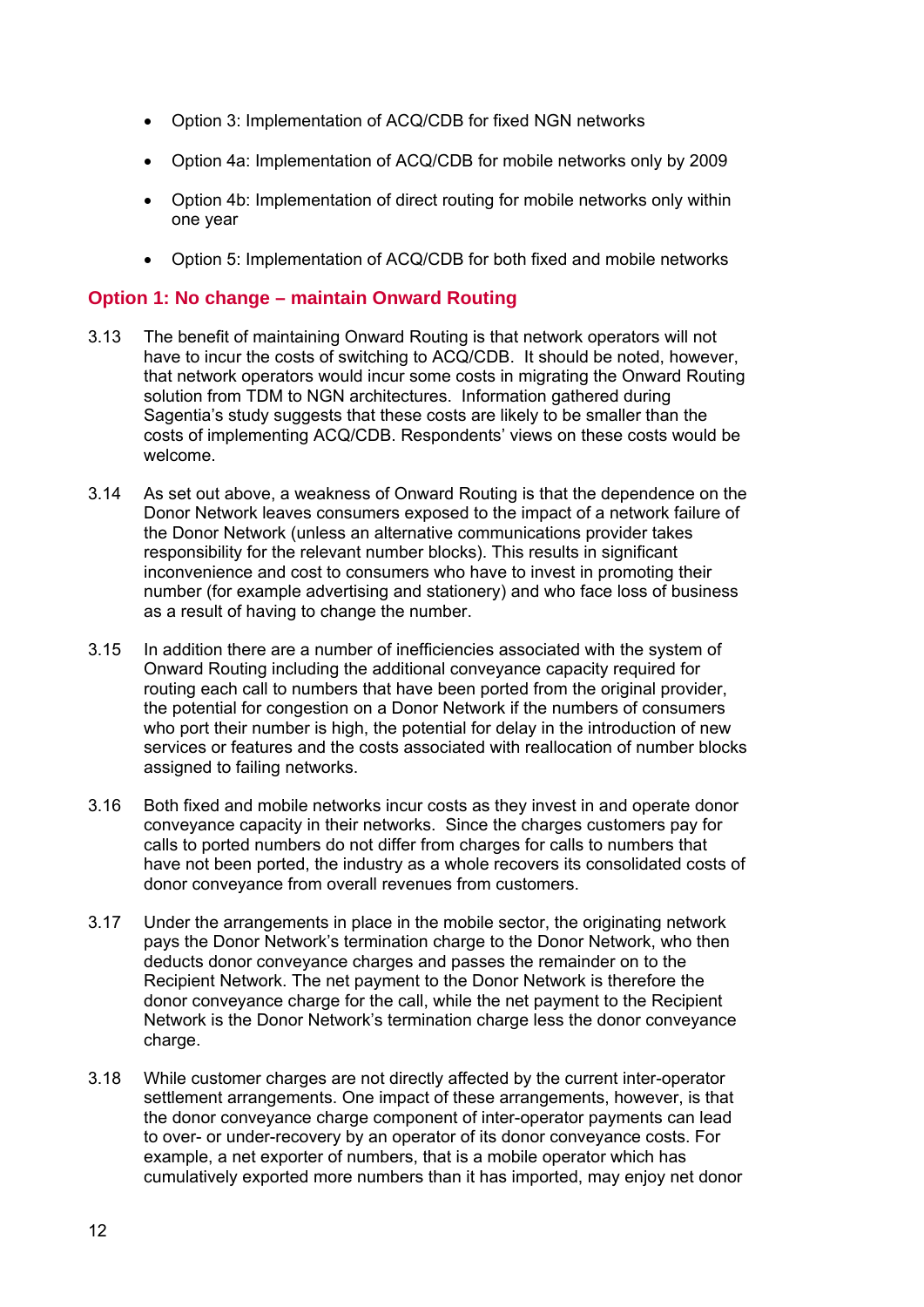conveyance payments that exceed its donor conveyance costs. Ofcom estimates, on the basis of information received from mobile operators, that currently the largest net sum of donor conveyance charges paid to an operator is £1.3M per quarter, while the largest net sum of donor conveyance charges paid by an operator is £1.4M per quarter<sup>12</sup>.

- 3.19 In previous statements, Ofcom (and Oftel before it) have concluded that the no change option is appropriate primarily on the basis that the cost-benefit analysis for the implementation of ACQ/CDB in TDM networks did not demonstrate a compelling case for change<sup>13</sup>. Since that time, significant developments have occurred, notably in relation to the introduction of NGNs and, for the reasons set out below, Ofcom is no longer of the view that the no change option is appropriate given the benefits arising from a change to ACQ/CDB.
- 3.20 In considering options for a change in the routing of calls to ported numbers, for the reasons set out above, Ofcom is of the view that ACQ/CDB is the appropriate means of achieving its objectives. Ofcom has therefore considered how ACQ/CDB could be implemented both within existing network architectures and following the introduction of NGNs and has assessed the impact of each option.

## **Option 2: Implementation of ACQ/CDB for fixed TDM networks**

- 3.21 The analysis by Mason estimated the capital investment required to implement ACQ/CDB in TDM fixed networks at £267M, with additional operating expenditure at £9M per annum. Sagentia's recent review with operators agreed with these estimates. In addition, the work by both Mason and Sagentia found that the substantial upgrade required for a comprehensive implementation of ACQ/CDB on current fixed network infrastructure could turn out to be impractical because the manufacturers of equipment restrict their support of this legacy technology to maintenance updates only, and the introduction of new features is not available.
- 3.22 Both Mason and Sagentia assessed the value of the benefits derived from efficiency of conveyance resulting from implementation of ACQ/CDB. By enabling direct routing, conveyance through Donor Networks of calls to ported numbers is avoided. In this part of their work, both consultants restricted their traffic volume projections to calls that both originate and terminate on fixed networks, in other words excluding calls to or from mobiles. The method first adopted by Mason of comparing costs with benefits was carried forward for consistency by Sagentia. This evaluated the net present value of the costs and the benefits over 10 years. The results were similar: Masons calculated a net present value of -£200.6M while Sagentia calculated -£215M. Sagentia's lower figure arises from a fall in porting conveyance charges which have occurred since the Mason's study.
- 3.23 Even this large negative outcome could underestimate the extent to which costs outweigh the efficiency benefits in this case. Evaluating the costs and benefits over 10 years assumes that the implementation remains effective without

 $12$  If termination rates among operators were equal the finanancial impact of current arrangements would be confined to the effect described. However, if, as is the case at the moment, the termination rates among mobile providers vary significantly, the settlement arrangements can have a larger financial impact. Ofcom has received submissions from one operator describing and quantifying this impact on its business.

See Section 2 above.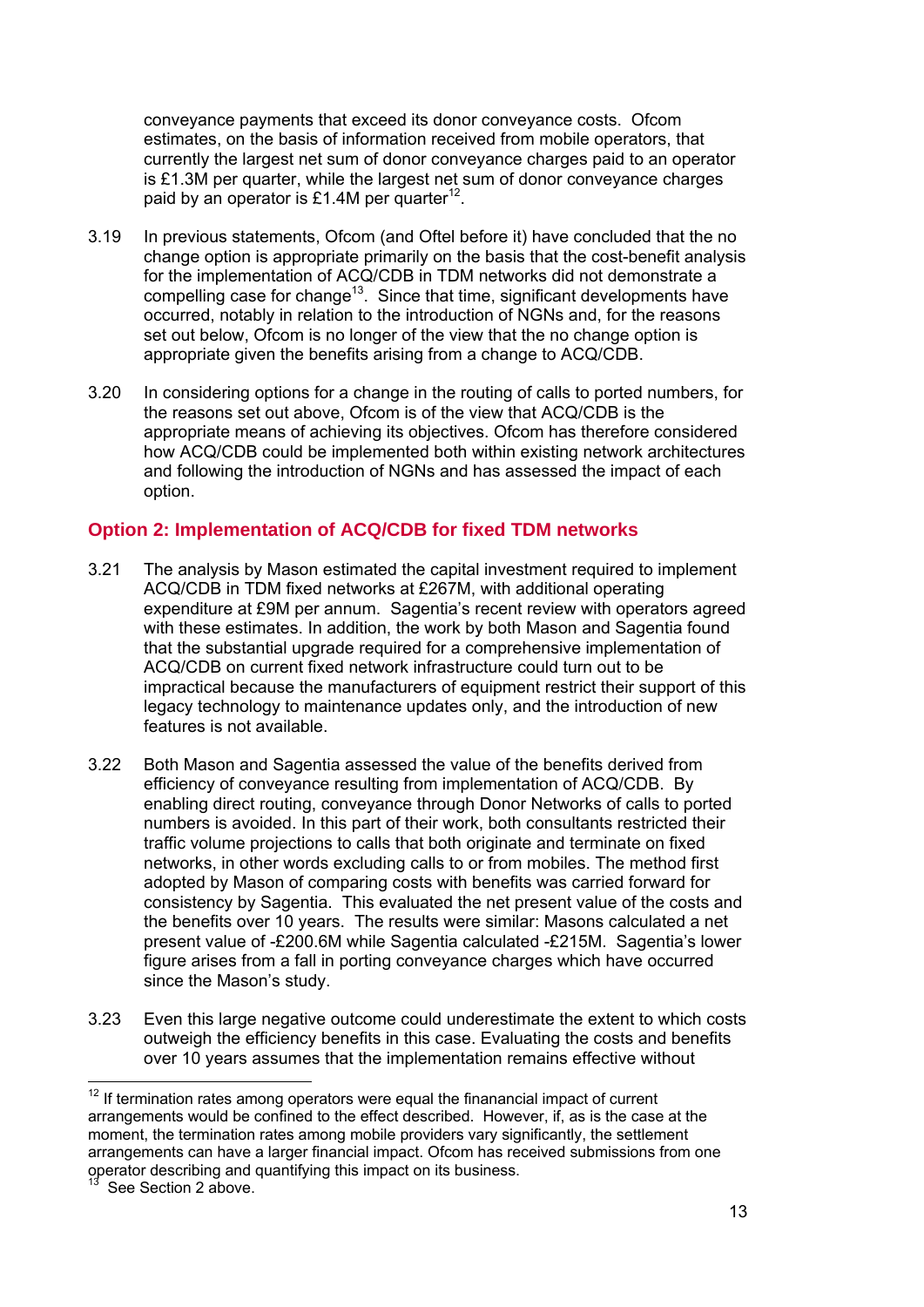further investment over that time. Since major investments in NGN infrastructure are either planned or in progress by several fixed network operators, it is more likely that any eventual investment in TDM infrastructure would have to be recovered over a significantly shorter period, which would reduce the accrued value of the benefits, and further reduce the net present value. For example, Sagentia's evaluation results in a net present value over 5 years of -£245M.

- 3.24 In addition to improving efficiency of conveyance, implementation of ACQ/CDB would deliver benefits by mitigating the impacts of network failure on consumers. Such impacts include the loss of the right of number portability by customers of the failed network, and the loss of both incoming calls and the right to number portability by former customers of the failed network who, before the failure, had switched their service to another provider.
- 3.25 Customers of smaller new entrants are likely to be more exposed to the risk of network failure, and to the impacts described above. The eventual failure of a large network, while not impossible, is unlikely because its customer base should be valuable enough for another company to take it over and provide service to its customers
- 3.26 Accordingly, it would appear that while there are benefits of mitigating the effects of the loss of number portability to customers and ex-customers of failed networks, they are unlikely to outweigh the net costs of implementation of direct routing in TDM networks of £245M over 5 years. Using the same method as that used for the 2004 consultation, Ofcom's assessment of the benefit per customer resulting from protection against Donor Network failure, based on initial (1993) estimates of £220 per ported subscriber provided by NERA<sup>14</sup>, is £296 per ported subscriber in 2005 prices. Using this figure to recover the required investment of £245M for ACQ/CDB would require 827,700 customers to be directly affected over the next five years. The collapse of Atlantic Telecom in 2001 affected 14,000 customers, so justifying the investment would require an expectation of more than 59 network collapses of similar magnitude to Atlantic's to occur over 5 years, which would be very unlikely.
- 3.27 On the basis of the above, Ofcom remains of the view set out in the June 2005 statement that, at present, all the available evidence shows that the costs of a *comprehensive* transition of fixed TDM networks to ACQ/CDB would be disproportionate to its benefits.

## **Option 3: Implementation of ACQ/CDB for fixed NGN networks**

- 3.28 Under this option Ofcom has examined the costs and benefits that would arise from mandating a transition to ACQ/CDB in fixed networks to occur in the course of the migration of those networks to NGN architectures.
- 3.29 The analysis in Annex 6 estimates capital costs for this option of £61.5M, with ongoing incremental operating costs of £1.4M per annum.
- 3.30 The efficiency benefits derived from saving the costs of conveyance through Donor Networks are assessed in Annex 6 in the same manner as that

<sup>&</sup>lt;sup>14</sup> A report entitled *Cost-benefit analysis of number portability* prepared for the Office of Telecommunications by NERA, January 1994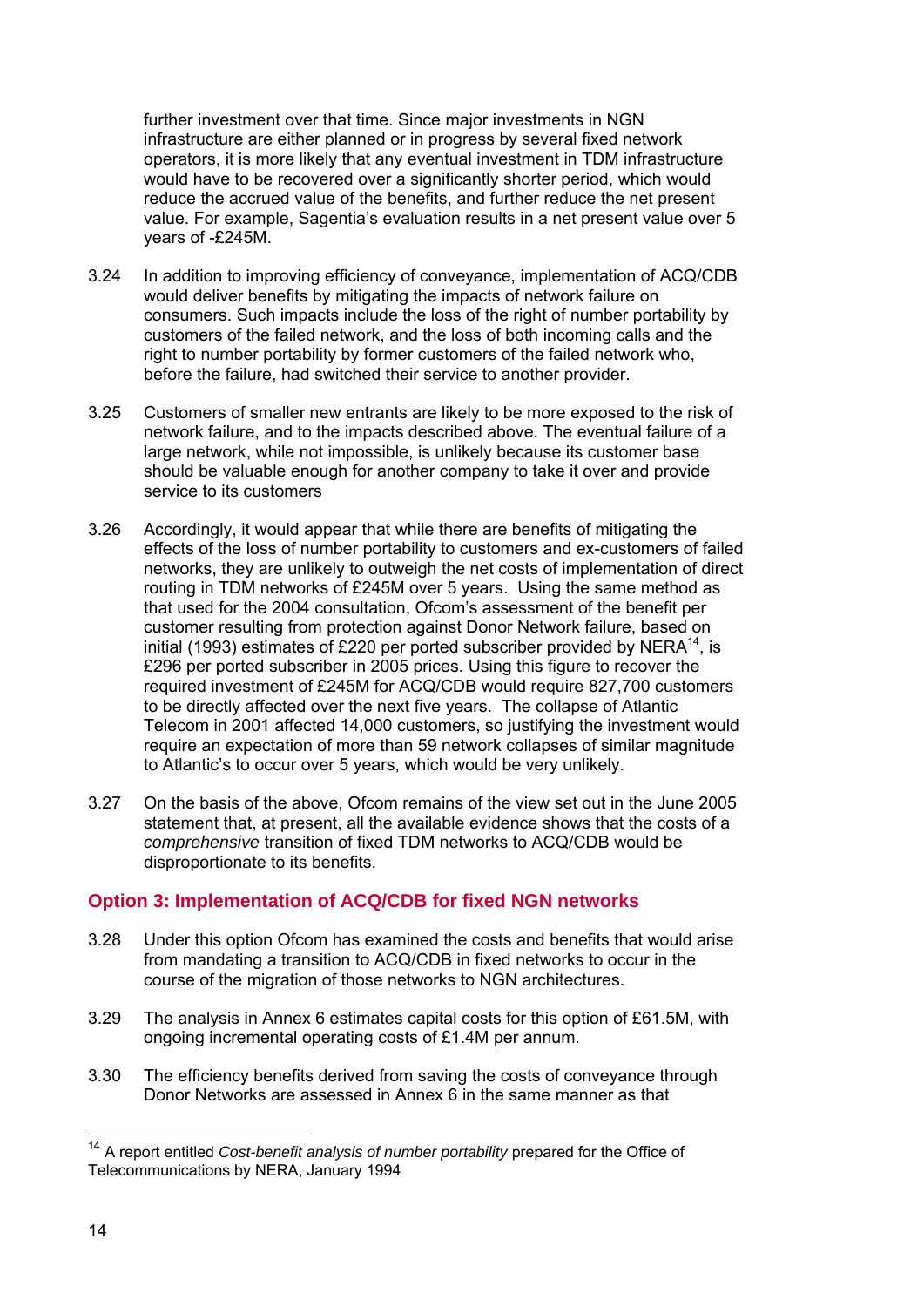described under Option 2. In this case an assessment period of 10 years is considered to be appropriate due to the fact that NGN technology is comparatively new and is therefore unlikely to become obsolete within such a period. The analysis set out in Annex 6 concludes that the net present value of the efficiency benefits exceeds the costs by £15M. This analysis does not take into account the avoided costs of implementing onward routing in NGN networks. The cost estimates used in the analysis are necessarily still subject to uncertainty while detailed designs have not been carried out. Broadly Ofcom considers that the findings of the report justify the conclusion that the costs of implementation and the benefits in saved donor conveyance costs alone result in a cost neutral position under this option.

- 3.31 As explained earlier, the benefits of mitigating the direct impacts of network failure, as they relate to number portability, has been estimated to be £296 per ported subscriber. These benefits would accrue in addition to the savings in donor conveyance costs and the cost benefit analysis of this option would therefore show a positive net present value.
- 3.32 This option would take effect progressively over time as fixed network transition to NGN architecture occurs. To the extent that the benefits would therefore be delivered later than a transition to ACQ/CDB under Option 2, this is a disadvantage. However, under this option the cost estimates are proportionate to the benefits and, since it is based on up-to-date technology, carries far less risk of wasted investment. The case for requiring a transition to ACQ/CDB in fixed networks to occur in the course of migration of fixed networks to NGN architectures therefore appears justified.

## **Option 4: Implementation of ACQ/CDB for mobile networks only**

- 3.33 The equipment used in mobile networks is at present often more modern than that of fixed networks. The switches employed in a mobile network process calls to a mobile phone by looking up the location of the called phone in a database known as the "Home Location Register", or "HLR". The location information enables the network to route the call to the switch serving the area in which the phone is located at the time of the call. Therefore, unlike a typical TDM fixed network, a mobile network must be capable of querying its own database of numbers on every call.
- 3.34 A technical standard, NICC Service Description  $8^{15}$ , has been developed by the mobile industry to facilitate direct routing between mobile networks. Rather than relying on a common database, the standard defines protocols for the exchange of information during call set-up between the HLR's of the originating network, Donor Network and the Recipient Network to allow a call to a ported number to be routed directly from the originator to the Recipient Network. It should be noted that, while the full implementation of this standard would avoid the inefficient conveyance of onward routing of mobile-to-mobile calls, it does not eliminate dependence on the Donor Network in the routing of calls to ported numbers, because the Donor Network's HLR needs to participate in the exchange of information during call set-up.

 $\overline{a}$ <sup>15</sup> http://www.nicc.org.uk/nicc-public/Public/interconnectstandards/ser/nd1208\_2005\_08\_2.pdf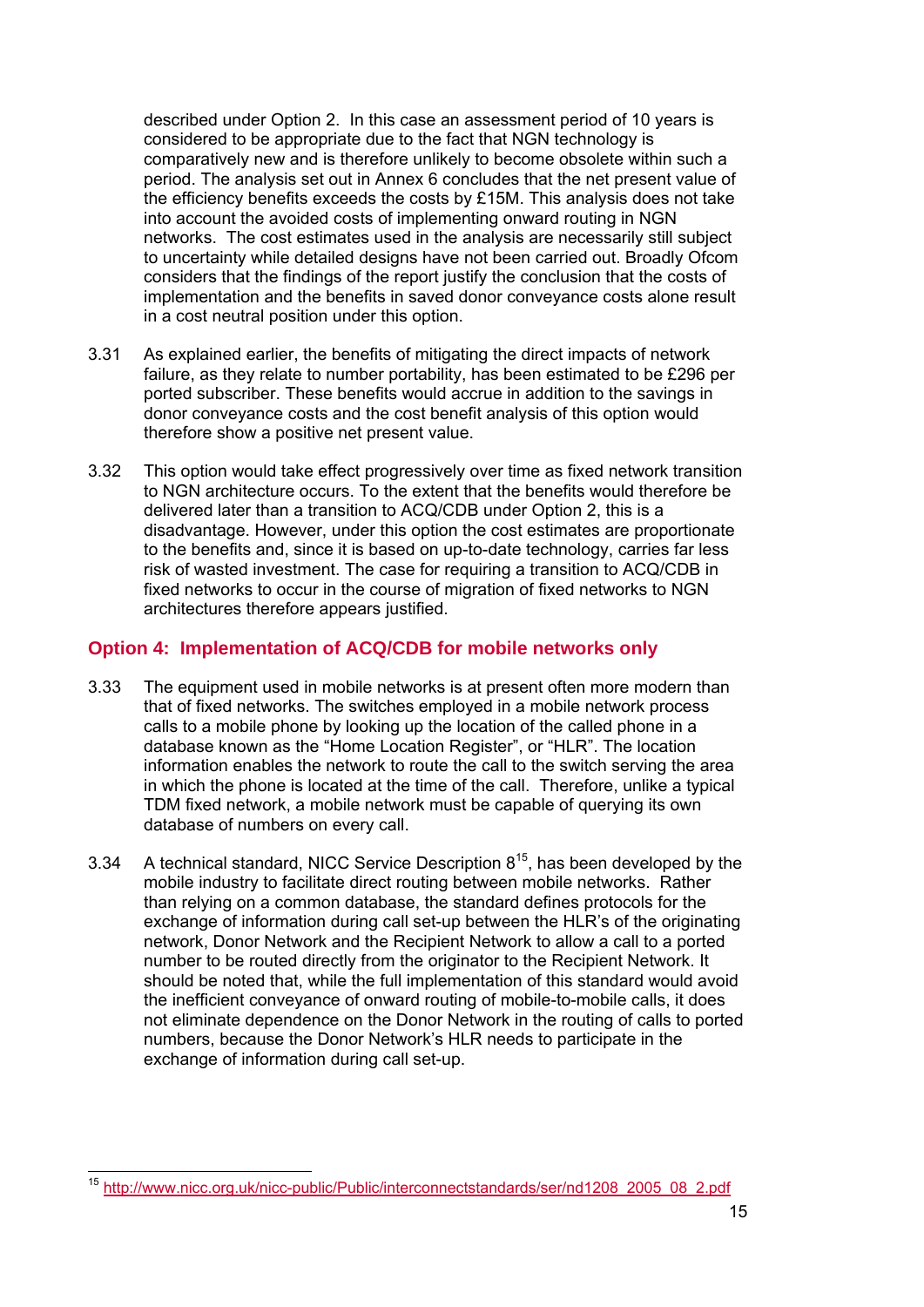- 3.35 The evidence gathered in the course of Sagentia's study<sup>16</sup> shows that the implementation of this standard has so far been limited. It appears that no network has so far implemented this standard in full.
- 3.36 Two of the mobile operators interviewed in the study have implemented part of the standard known as **"Call Trap"**. This treats the special case of calls to a ported number whose Recipient Network is also the originating network for the call. Without the call trap function, such a call would first be routed to the Donor Network, only to be routed back to the originating network. The call trap function queries the originator's internal database on every call. If the result shows that the called party's number has been ported into the originator's network, the call is completed by routing entirely within that network, avoiding Onward Routing. If the called party's number has not been ported into the originator's network, the call is routed according to analysis of the dialled digits (which could in turn result in onward routing if the called party's number had been ported to another network).
- 3.37 Sagentia's report indicates that at least two mobile operators currently implement Call Trap. Therefore, at least two mobile networks already query an internal database of ported numbers on every call. In light of this, the costs of implementation of ACQ/CDB in the mobile industry using current technology may be expected to be lower than implementation costs in fixed TDM networks.
- 3.38 The analysis set out in Annex 6 estimates the costs of implementing this option as £20M, with ongoing annual operating costs of £2.1M.
- 3.39 The analysis goes on to assess the benefits due to routing efficiency and concludes that the benefits in reduced routing costs outweigh the capital and operating costs of such a system, with a 10-year net present value of £189M. This analysis uses the donor conveyance charge of 0.8 pence per minute as the cost of conveyance of calls to ported numbers through Donor Networks. The donor conveyance charge was determined by Oftel in 1999 and represented half the cost of conveyance of calls to ported numbers as assessed at that time. While it is likely that the costs of conveyance have fallen since 1999, the charge has not changed. Sensitivity analysis shows that the net present value remains positive even when the conveyance cost is set to 0.1 pence per minute, underlining the robustness of the conclusion of positive benefit.
- 3.40 Ofcom recognises that the benefits of a full implementation of a direct routing solution such as NICC Service Description 8 would not be distributed evenly between the operators, given existing revenue distribution arrangements under the present Onward Routing arrangements as explained under Option 1.
- 3.41 By contrast, under direct routing, whether implemented using the mobile industry's standard or using ACQ/CDB, the Donor Network would not receive any payment but would no longer be involved in the process and so incur no extra cost. At the same time, the Recipient Network would receive its own termination charge in full. Therefore, a direct routing method for calls to ported numbers could be expected to yield the same revenues for the terminating operator as calls to non-ported numbers, because terminating operators would

 <sup>16</sup> See Annex 6, Section 5.2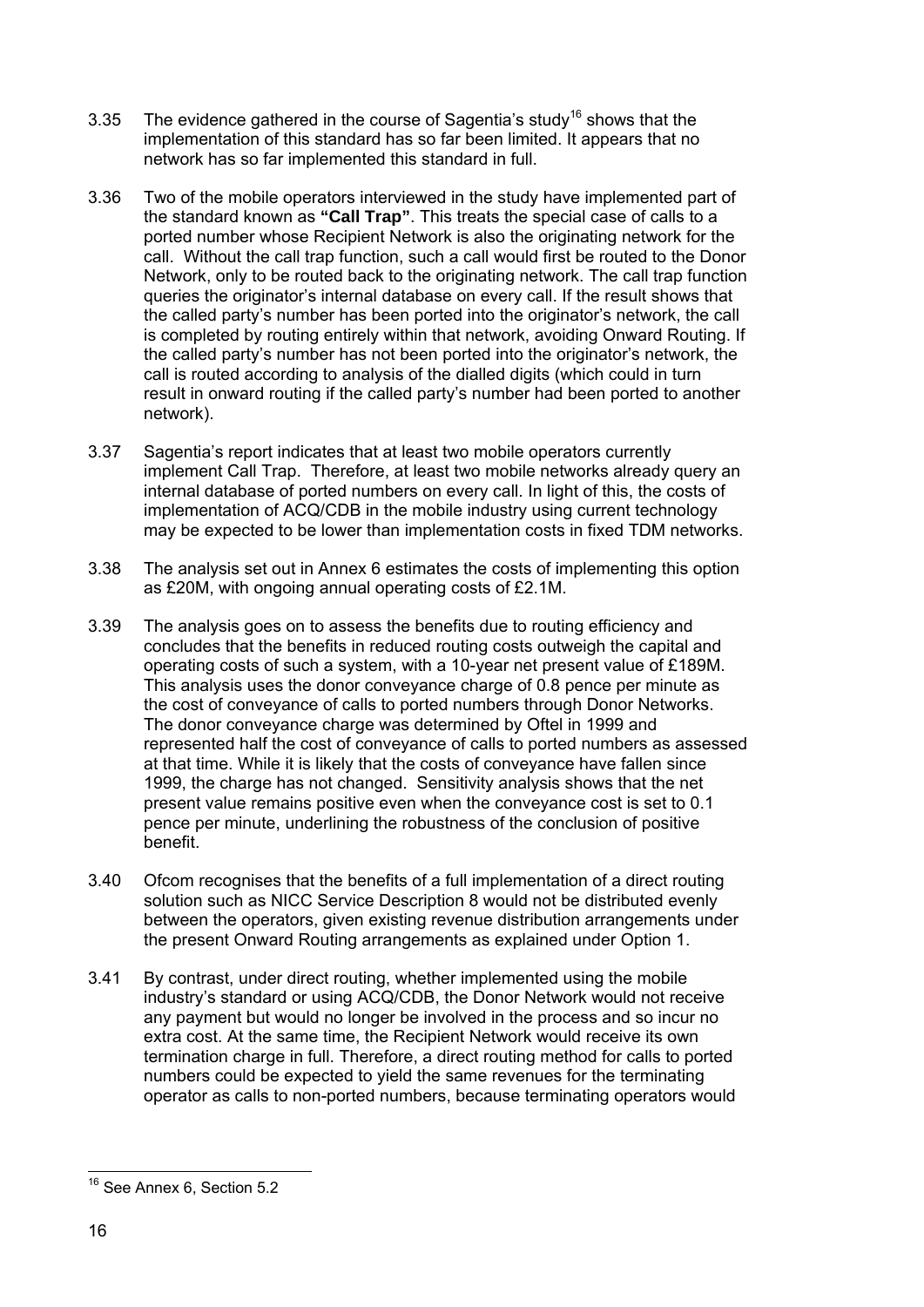receive the termination charges set by them irrespective of whether the number had been ported<sup>17</sup>.

3.42 Since the benefits overall appear attractive, it seems appropriate to consider whether they could be achieved in the mobile industry more rapidly than in fixed networks. Two sub-options for transition of the mobile industry are therefore considered below.

## **Sub-option 4a: Implementation of ACQ/CDB for mobile networks only by 2009**

- 3.43 Under this sub-option the mobile industry would ensure that all mobile-to-mobile calls used ACQ/CDB, using a solution according to a new agreed standard defined by the NICC. Ofcom anticipates that such a standard could be agreed by mid 2007. Industry would then need sufficient time to procure, build and test the solution after the standard is defined and additional time to migrate its operations to use the new solution. Ofcom's assessment of the time required to complete these steps suggests that the solution could be fully operational by September 2009.
- 3.44 This sub-option would achieve the efficiency benefits of direct routing, drive efficient operator behaviour in respect of number portability as described above, as well as independence of the Donor Network for routing of calls to ported mobile numbers.
- 3.45 However, since the solution would be confined to mobile networks, additional measures would be required if improvement to the routing of calls to ported numbers in fixed networks is to be achieved.

## **Sub-option 4b: Implementation of direct routing for mobile networks within one year**

- 3.46 Ofcom recognises that NICC Service Description 8 is already an agreed standard and therefore it might be reasonable to require the mobile industry to complete its transition to direct routing within a timescale of one year from the date of Ofcom's final notification. This could be based either on NICC Service Description 8 or another standard agreed by industry.
- 3.47 This sub-option could achieve efficiency improvements, avoid the risk of Donor Network congestion, avoid the risk of delay of introduction of new services in mobile networks and drive efficient mobile operator behaviour in respect of number portability within a shorter time frame than Sub-option 4a. However, it would not achieve the consumer protection benefits of independence from the Donor Network in mobile networks. Additional measures would also be required if improvement to the routing of calls to ported numbers in fixed networks is to be achieved.
- 3.48 In addition, if this sub-option was implemented as an interim step to Sub-option 4a, Ofcom recognises that the costs associated with the implementation of the

  $17$  One operator has made submissions to Ofcom to the effect that a direct routing system can be expected to allow the Recipient Network, in offering to port customers' numbers, to recover its own efficiently incurred termination costs, in contrast to the current situation where mobile operators can over- or under-recover such costs.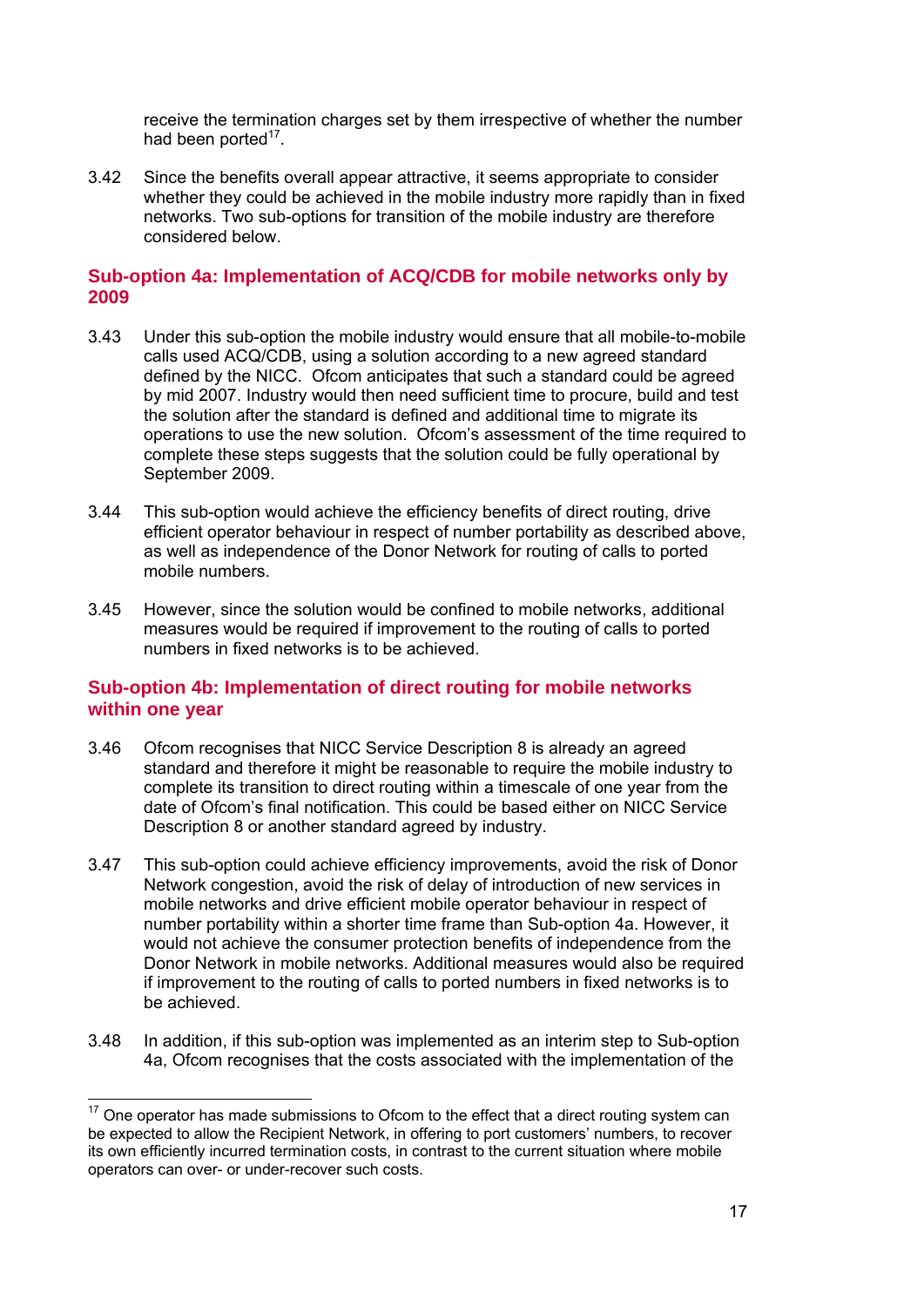two changes in succession could be substantially higher than the costs of the implementation of each option individually. Ofcom would welcome respondents' views on what these costs are and whether they could be proportionate to the benefits.

## **Option 5: Implementation of ACQ/CDB for both fixed and mobile networks**

- 3.49 The solution in this option would, as its ultimate objective, target the use of a common database by all fixed and mobile networks in the UK. This would ensure that, once the transition was completed, all calls to ported numbers, no matter how they were originated or terminated, utilised a robust and efficient method of routing. In view of Ofcom's conclusion on the balance of cost and benefits analysed for Option 2 (implementation in TDM networks), consideration of the transition of fixed networks in this option is limited to implementation in the course of migration of those networks to NGN technology.
- 3.50 The analysis of this option appears in Annex 6. It estimates implementation costs consisting of £73.5M in capital expenditure and recurring operating costs of £2.7M per annum.
- 3.51 The efficiency benefits of this option include avoidance of routing of all calls through Donor Networks, encompassing not only wholly fixed-to-fixed and mobile-to mobile calls, but also including calls from fixed networks terminated on mobiles, and calls from mobiles terminated on fixed lines.
- 3.52 The overall comparison of the savings in conveyance costs under this option relative to its implementation costs concludes with a net present value over 10 years of £297M.
- 3.53 The conclusion of a positive net present value for this option is robust against a reduction of the cost assumption of donor conveyance through mobile networks from 0.8p/min to 0.1p/min, while also being simultaneously robust against increasing the capital costs estimate by £30M.
- 3.54 The direct benefits to customers of failed networks and the further benefits to competition would accrue in addition under this option.

## **Preferred Options**

3.55 Table 3.1 below summarises the options examined, their estimated costs and their benefits.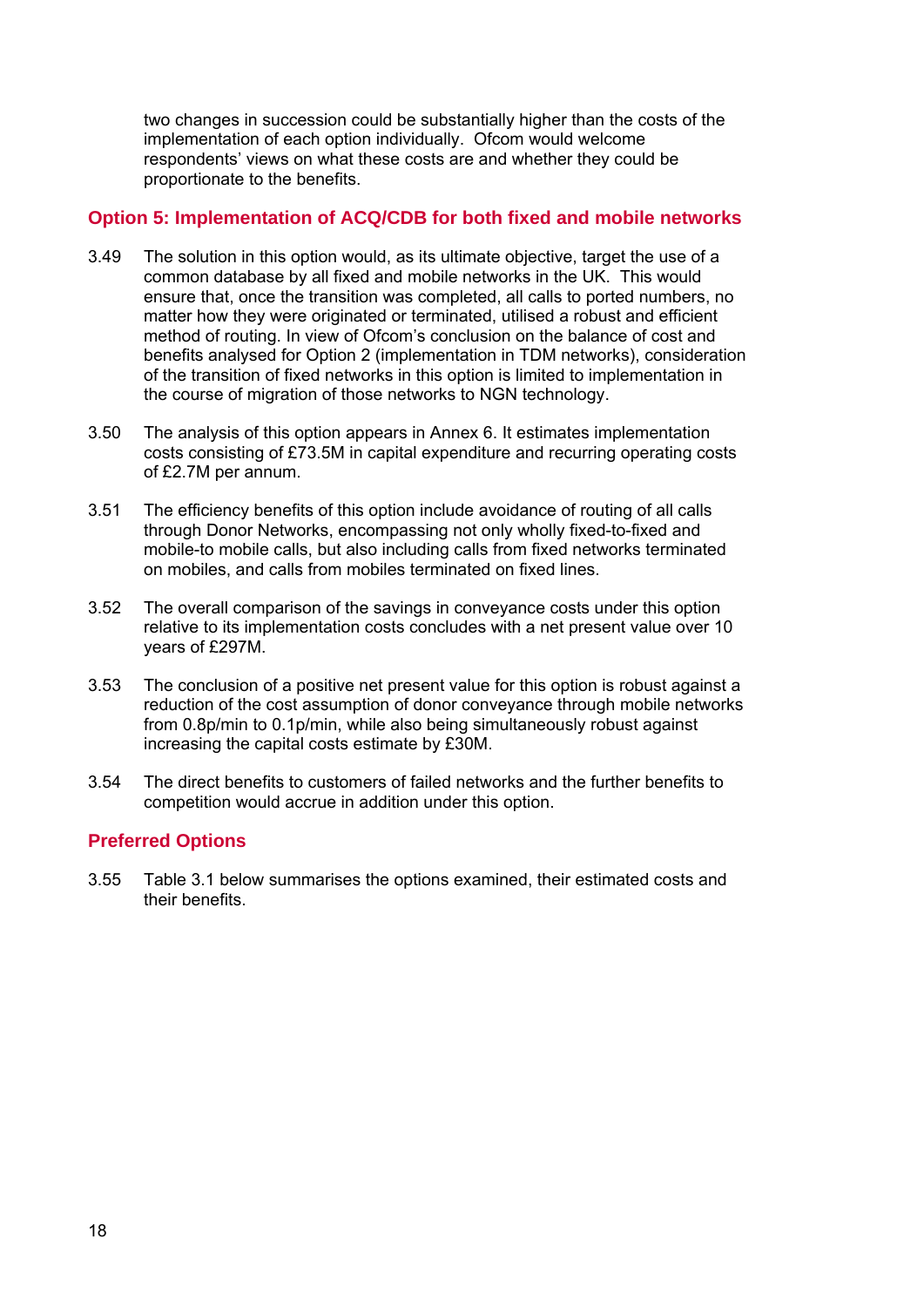| Option | <b>Description</b>                            | <b>Estimated</b><br>Capex<br>(£M) | <b>Estimated</b><br><b>Opex</b><br>(£M) | NPV of<br>efficiency<br><b>VS COStS</b> | <b>Donor</b><br>Independence?   | <b>Eliminate</b><br>distortions? |
|--------|-----------------------------------------------|-----------------------------------|-----------------------------------------|-----------------------------------------|---------------------------------|----------------------------------|
|        | No change                                     | 0                                 | 0                                       | 0                                       | No.                             | No                               |
| 2      | ACQ/CDB in<br>current fixed<br>networks       | 267                               | 9                                       | $-215$                                  | Calls within<br>fixed networks  | No.                              |
| 3      | ACQ/CDB in<br>fixed NGNs                      | 61.5                              | 1.4                                     | 15                                      | Calls within<br>fixed networks  | No                               |
| 4a     | Direct routing in<br>mobile networks          | 20                                | 2.1                                     | 189                                     | <b>No</b>                       | Yes                              |
| 4b     | ACQ/CDB in<br>mobile networks                 | 20                                | 2.1                                     | 189                                     | Calls within<br>mobile networks | Yes                              |
| 5      | ACQ/CDB in<br>mobile and fixed<br><b>NGNs</b> | 73.5                              | 2.7                                     | 297                                     | All calls                       | Yes                              |

- 3.56 The present analysis appears to favour a phased transition to a common ACQ/CDB solution for both fixed networks in the course of their transition to NGN technology and for mobile networks. The first stage of work of this transition would establish the database using standards consistent with NGN technology. The mobile sector, whose networks are currently more capable of adaptation to ACQ/CDB than fixed networks, would then begin its transition to ACQ/CDB and fully implement ACQ/CDB for all mobile to mobile calls no later than September 2009. Subject to more complete information from industry, an interim additional transition to direct routing, using NICC Service Description 8, or other standard to be agreed by industry, could yield efficiency benefits in the mobile sector within one year of Ofcom requiring the implementation of direct routing. The fixed network sector could begin its transition to use the same database, as NGN infrastructure is deployed over the coming years. A deadline of 2012 would be set to ensure that the transition is not protracted indefinitely, and that all calls use the ACQ/CDB solution, even by networks whose migration to NGN had not been completed by the deadline date.
- 3.57 Ofcom considers that such a solution would be likely to achieve maximum efficiency gains from all forms of calls, however originated or terminated, and independence of the routing of calls to ported numbers from Donor Networks. This solution would also deliver the other benefit of direct routing, by eliminating over or under recovery of donor conveyance costs in the mobile industry's distribution of revenues for calls to ported numbers. Analysis of the costs and benefits of the transition in the mobile industry suggests that, while migrating to a common solution for both fixed and mobile networks should deliver the optimal outcome, this could be best achieved by migration of the mobile industry to ACQ/CDB ahead of that in fixed networks because switches employed in mobile networks are likely to be already capable of carrying out queries on their databases on every call. A target date of September 2009 seems reasonable for the mobile industry to complete migration to a standardsbased ACQ/CDB solution. Ofcom would be interested in respondents' views on such a target date, including assessment as to whether an earlier target date could be achieved.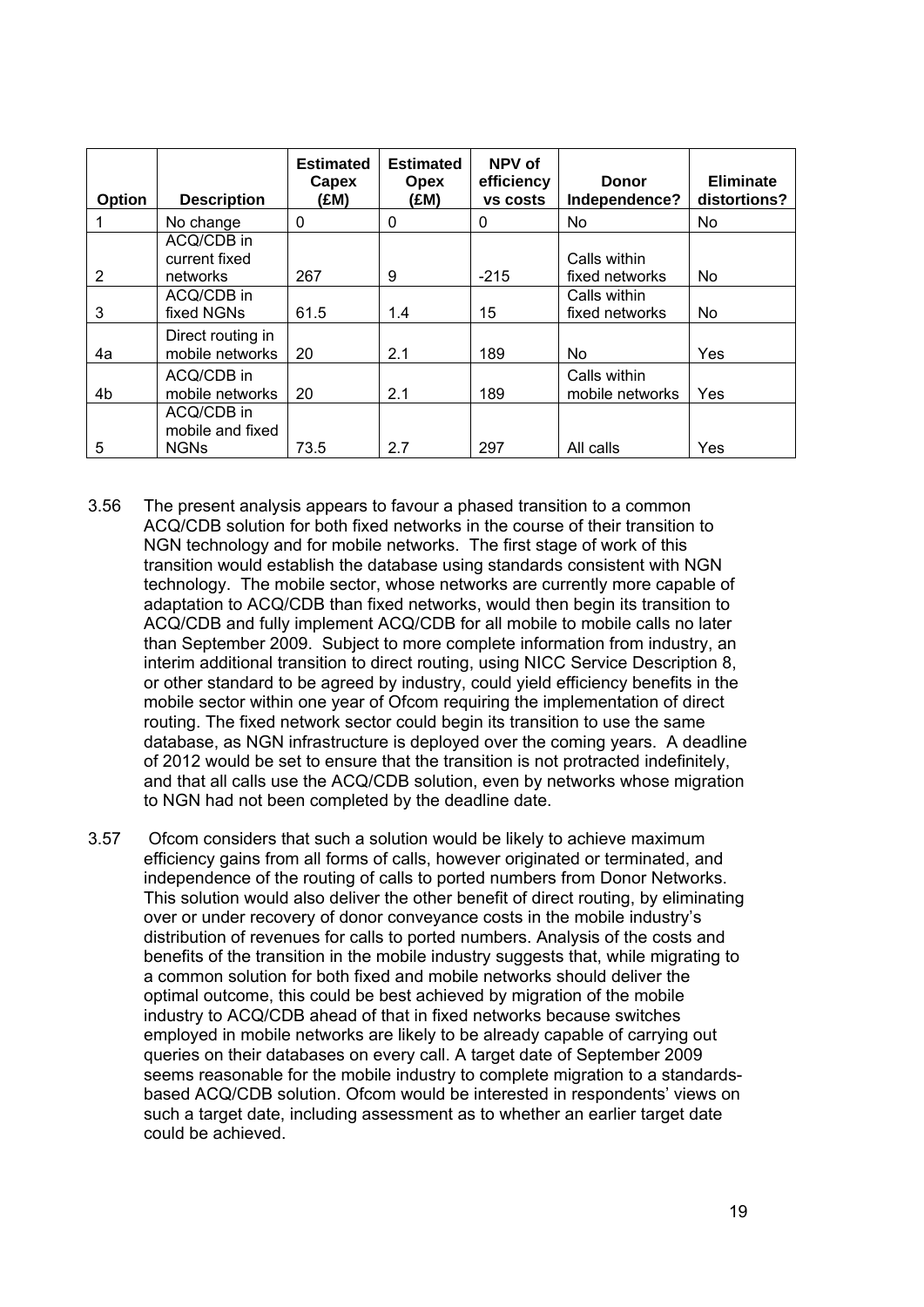- 3.58 In addition, it is appropriate to examine whether a requirement for earlier interim migration of the mobile industry to direct routing, based on the existing standard (NICC Service Description 8) or other suitable standard would be proportionate. While the benefits of consumer protection from some effects of mobile network failure could not be delivered in this way, such interim migration could, among other benefits, deliver the efficiency savings in mobile-to-mobile calls to ported numbers earlier. It is also likely that the mobile industry could implement this method rapidly, because a well-understood standard exists, and implementation within one year of the date of Ofcom's final notification seems feasible. It is not clear to Ofcom whether the additional costs the mobile industry would need to incur in implementing direct routing in this manner ahead of implementing ACQ/CDB would be proportionate to the benefits. Ofcom would welcome respondents' analyses of both costs and benefits of this earlier potential transition.
- 3.59 The costs of implementing Option 5 implementation of ACQ/CDB for both fixed and mobile networks - are estimated as £73.5M in capital expenditure, with ongoing operating costs of £2.7M per annum. The efficiency gains, in saved costs of conveyance through both fixed and mobile networks, are assessed as offsetting the costs over ten years by a net present value of £297M. This assessment is robust against a reduction in the assessment of the costs saved in mobile network conveyance by a factor of 8 relative to the current value of the donor conveyance charge, and simultaneously robust against an increase in the estimated capital costs by £30M. The direct benefits to customers of failed networks, and potential benefits to competition as identified above would accrue in addition.
- 3.60 Comparing the findings of Sagentia's report at Annex 6 with the work previously carried out by Mason, the single largest change favouring an ACQ/CDB solution is that implementation costs in the course of migration of fixed networks to NGN architectures appear to be considerably lower than the costs of comprehensive implementation in TDM networks. The additional benefits that could be achieved by establishing a common solution for both fixed and mobile networks appear to be significant, because fixed-to-mobile and mobile-to-fixed traffic would no longer incur the cost of donor conveyance.
- 3.61 Since the consolidated financial value of benefits of the common ACQ/CDB solution appear to outweigh the costs to industry as a whole, it is appropriate to question whether intervention by Ofcom is necessary to ensure its implementation. Ofcom's view is that its intervention may be required for the following reasons. Firstly, although industry as a whole will benefit from direct routing, operators are likely to consider only the porting on their own networks and may be less inclined to invest on this basis. Secondly, the manner in which costs and benefits of routing to ported numbers in the mobile industry are currently distributed means that some mobile operators would gain financially from an ACQ/CDB solution while others would lose, and this misalignment of incentives may mean that agreement on a common way forward will not be easily reached by commercial negotiations by the industry. For these reasons, as well as the additional benefits to competition and consumers as described earlier in the section, Ofcom considers that its intervention is necessary.

*Question 1: Do you agree that an ACQ/CDB solution is required to achieve independence of Donor Networks?*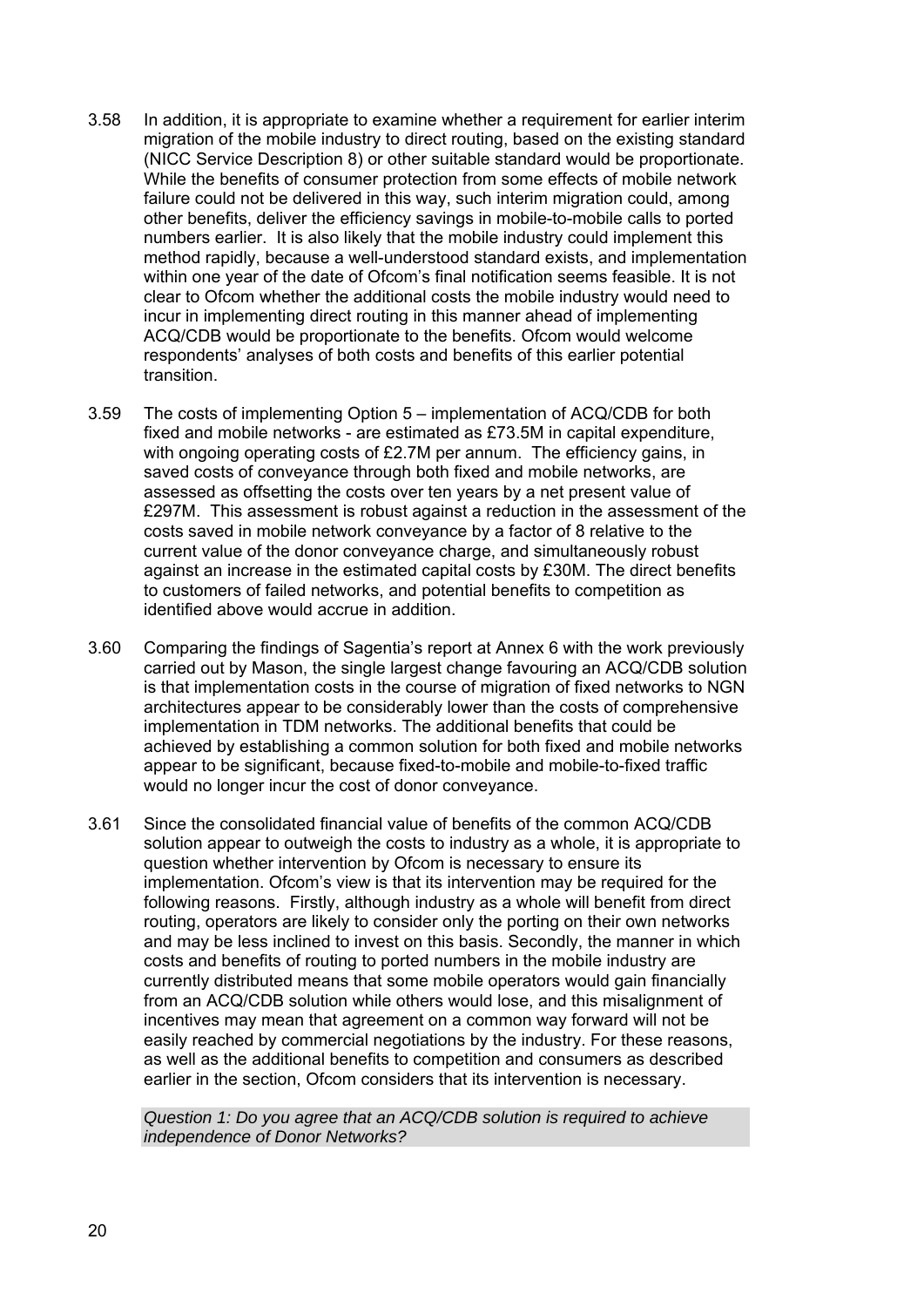*Question 2: Do you agree that an ACQ/CDB solution common to both fixed and mobile networks is the preferred option?* 

*Question 3: Do you agree that any transition to ACQ/CDB should occur in the course of migration of fixed networks to NGN architectures?* 

*Question 4: Do you agree that it would be beneficial to require the mobile industry to complete its transition to an ACQ/CDB solution by September 2009?* 

*Question 5: Ofcom would welcome respondents' analyses of the costs and benefits of a comprehensive transition of the mobile industry to direct routing using NICC Service Description 8 or other suitable standard within one year, ahead of a further transition to ACQ/CDB.* 

## **Transition milestones**

- 3.62 NGN design and planning activities would need to be informed early of a plan for transition to ACQ/CDB. This would require timely agreements of technical standards, and of a commercial framework for designing, building and in-life management and administration of the infrastructure of the common database.
- 3.63 A possible commercial framework could provide for the formation of an industry body, for example a company limited by guarantee, owned and governed formally by participating network operators. A suitably qualified organisation could be contracted by competitive tender for the design, implementation and in-life management and administration of the database, accountable to the industry body.
- 3.64 A standard commercial agreement could be developed to ensure that operators not participating in the formal governance of the database could still use it. This type of arrangement could help relieve the burden on new entrants in developing a large number of bi-lateral agreements with other operators for number portability.
- 3.65 Ofcom considers that the most effective way of achieving the milestones set out in the preceding paragraphs will necessarily require co-operation between operators who are also competitors. Subject to proper arrangements being put in place in order to ensure that no exchange of sensitive commercial information takes place during such co-operation, Ofcom considers that it is appropriate for industry as a whole to agree on the form of implementation of ACQ/CDB. In particular such co-operation will be necessary to ensure that the establishment of ACQ/CDB is consistent with the design of NGN architectures and the governance of the common database.

*Question 6: Ofcom welcomes views from stakeholders as to the appropriate approach to be adopted in achieving the implementation of ACQ/CDB whilst ensuring that such co-operation is limited to technical matters directly related to the ACQ/CDB solution.* 

- 3.66 Ofcom has identified the following as feasible intermediate milestones for a possible transition to ACQ/CDB:
	- a) Stable standards agreed by the NICC June 2007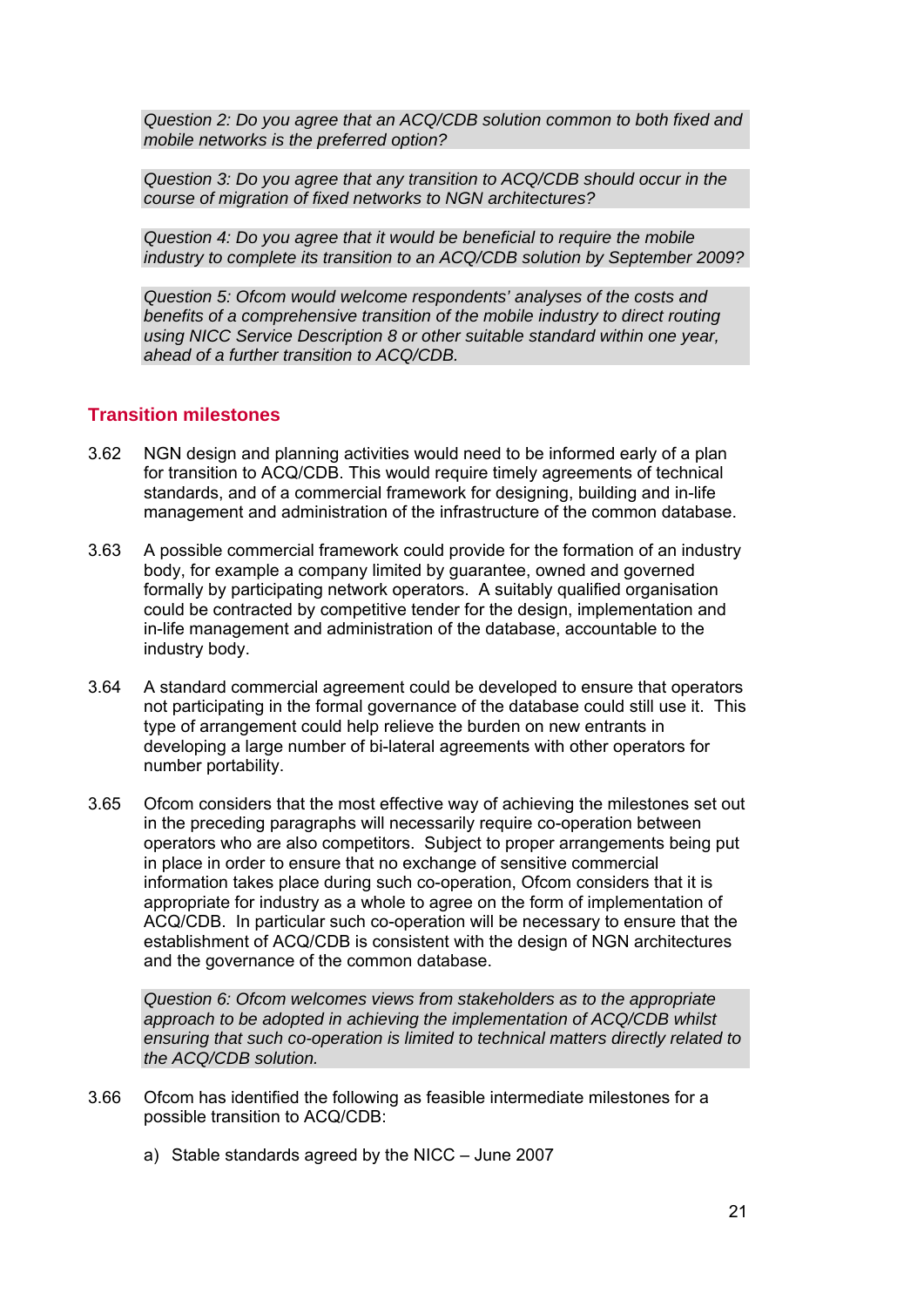- b) Governance arrangements for the database agreed by industry July 2007
- c) Common database established, available for voluntary use September 2008
- d) Records of all ported numbers hosted on NGN nodes to be populated in the database – September 2009.

*Question 7: Do you have any comments on the transition milestones and their corresponding dates? Could the dates be achieved earlier? Alternatively, could any of the dates be at known significant risk of being missed?*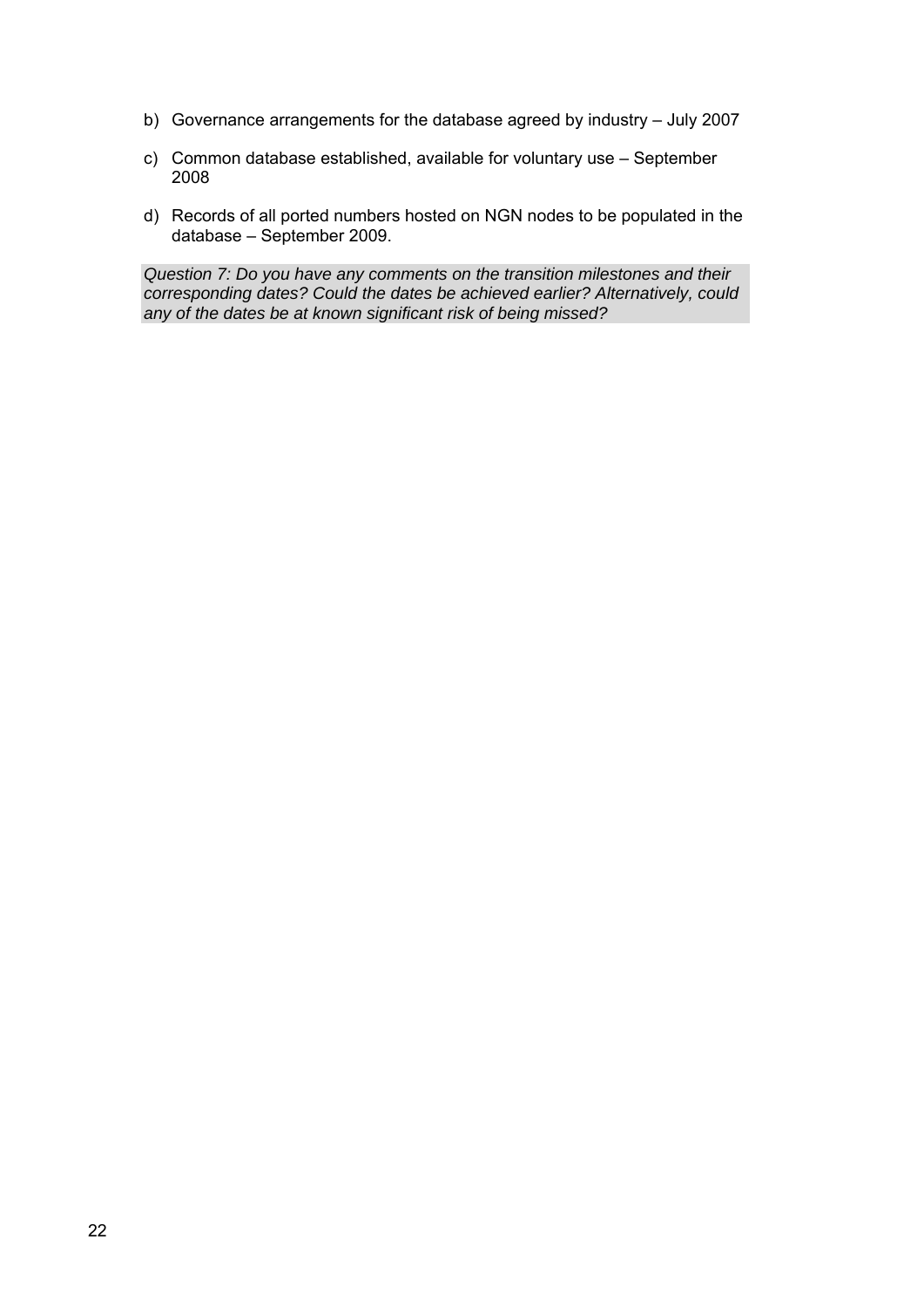## **Section 4**

## Mobile port lead times

## **Introduction**

- 4.1 This section examines the time it takes to port a number from one mobile provider to another and considers whether it is appropriate for there to be a maximum period for mobile porting.
- 4.2 As set out in Section 2, number portability facilitates consumer choice and effective competition by allowing consumers to retain their telephone number when they switch provider. This makes switching a more attractive proposition as consumers may be reluctant to switch if they have to go through the inconvenience of changing their telephone number.
- 4.3 It is therefore important that the actual process for switching between providers is swift and easy and does not of itself hinder or discourage consumers from switching. In particular, Ofcom considers that excessively long port lead times may discourage consumers from switching provider. Ofcom is therefore considering whether it is appropriate to require that the current five day process is reduced to a shorter period.
- 4.4 This review is not considering fixed port lead times as these are currently being considered by Ofcom's project looking at migration, switching and mis-selling. Ofcom consulted on its proposals for the establishment of common principles on migrations, switching and mis-selling across transferable products in early  $2006<sup>18</sup>$ . Given that fixed portability is closely linked to other fixed products such as local loop unbundling and wholesale line rental, it is more appropriate that the migration and switching processes for these products are all considered at the same time. Since the consultation closed on 28 April 2006, Ofcom has engaged with a Migrations Industry Working Group, which was set up with the principal aim of making recommendations to Ofcom that would lead to a single process for all migrations. Ofcom intends to use the formal output of the Group in order to feed into a further consultation document to be published in the early part of 2007.

### **The porting process**

- 4.5 The current mobile porting process was agreed by the mobile industry in October 2001. General Condition 18 does not currently specify a maximum period for mobile number portability to take place. The current mobile porting process has a port lead time of five working days.
- 4.6 Figure 4.1 sets out the stages of the porting process.

<sup>18</sup> The document entitled *Migrations, switching and mis-selling* can be found at http://www.ofcom.org.uk/consult/condocs/migrations/migrations.pdf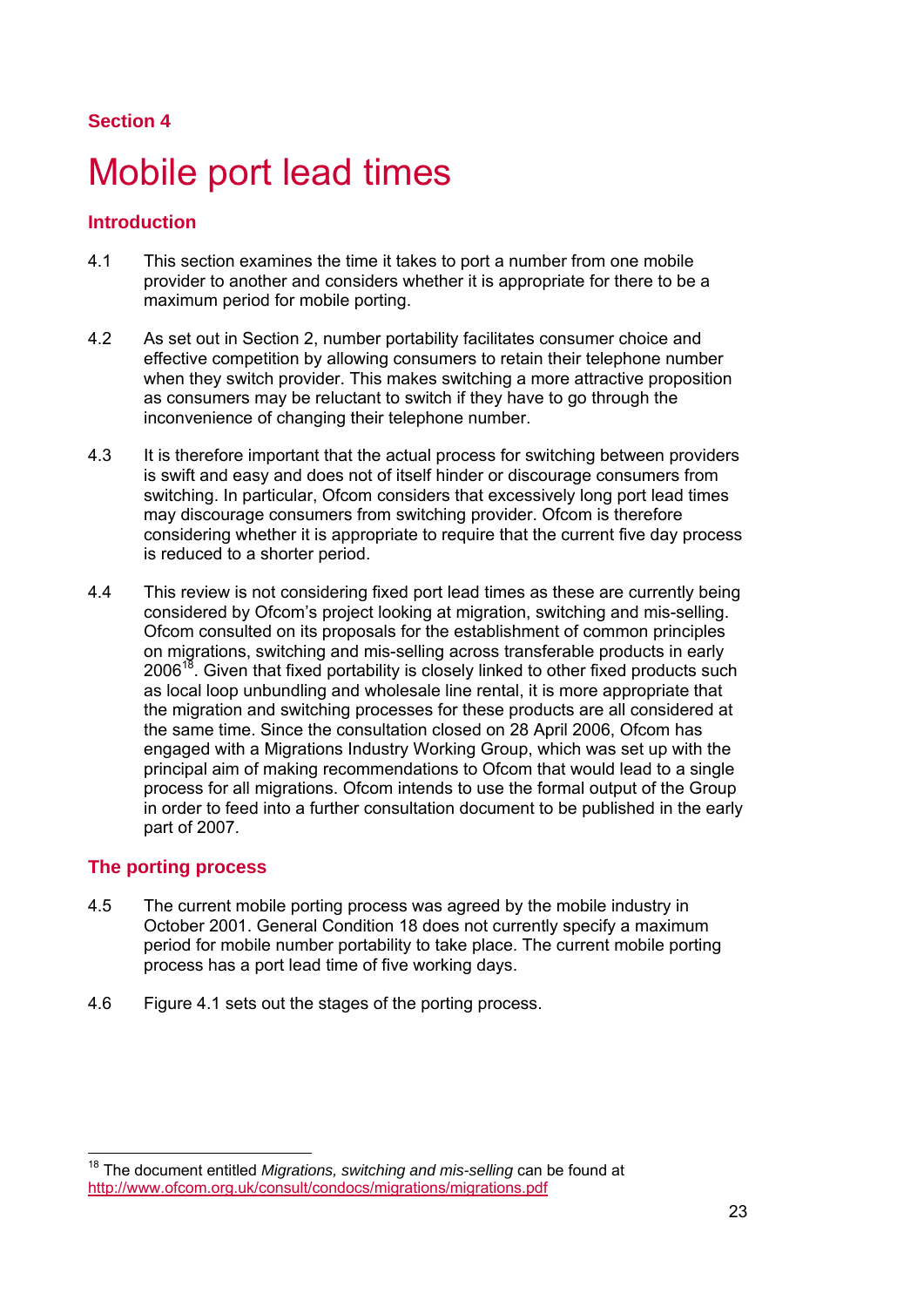



- 4.7 There are 5 distinct stages to the porting process:
	- 1 Consumer contacts new provider (Recipient Network) with PAC
	- 2 Recipient Network submits port-out request to Donor Network
	- 3 Donor Network processes port-out request
	- 4 Recipient Network performs port-in of mobile number on port date
	- 5 Donor Network performs port-out of mobile number on port date
	- A Recipient Network activates the new subscription for the porting number
	- B Original Network (on which the consumer was first assigned the mobile number) modifies residual subscription this re-routes traffic to the Recipient Network (using Onward Routing)
	- C Donor Network terminates the current subscription for the porting number

Note: the Original and Donor Network operator will be the same if this is the first port for the mobile number

### **International benchmarking**

4.8 Ofcom has commissioned an independent international benchmarking study to inform its consideration of port lead times. This is set out at Annex 7. That study indicates that there are a range of port lead times across Europe and around the world ranging from as little as 2 hours in Ireland to 31 days in Germany. European best practice would suggest a mobile port lead time of within one working day.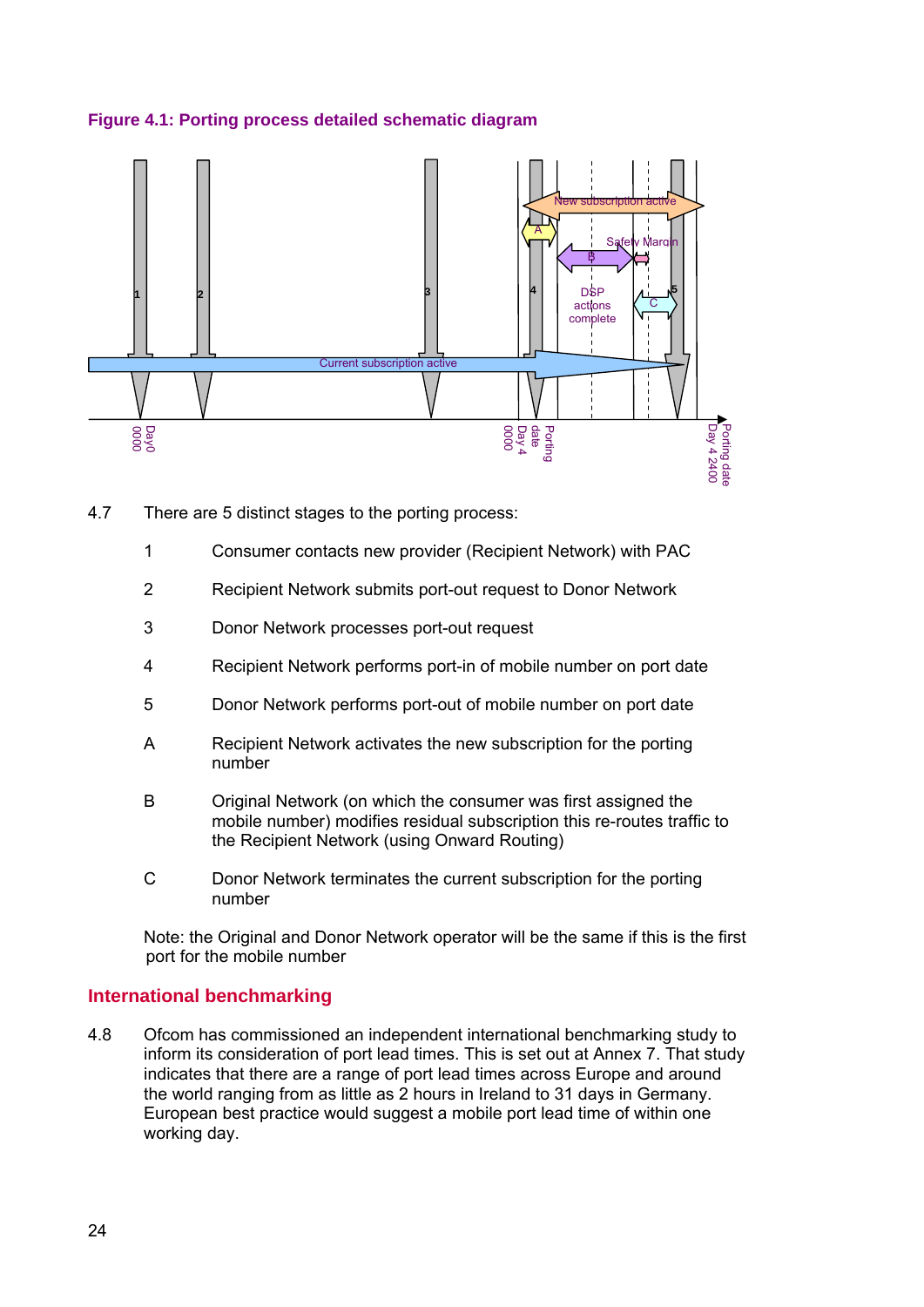4.9 The study also indicates that countries that have introduced short port leadtimes have experienced an increased level of porting between network operators. In countries like Spain, Italy and the USA, where port lead times are short, the levels of porting and churn between operators is relatively high. Whereas in countries where there are particularly long port lead times, such as France and Germany, levels of porting and churn are relatively low.

## **Consumer research**

- 4.10 Ofcom has commissioned consumer research to obtain consumer views on mobile number portability. The detailed report is set out at Annex 8.
- 4.11 In summary, Ofcom's consumer research suggests the following:
	- Switchers tend to recall, and non-switchers predict, that the number porting process will be quicker than the maximum time the process should take. Expectations are that the process typically takes a day or two.
	- Eight in ten of those who have ported their number were satisfied with the time the process took – but they often think it was completed in a day or two.
	- Of the two-thirds of mobile phone customers who have not switched provider in recent years, most have stayed as they see no reason to change and are satisfied with their current service. Only 3% of those who answered this question spontaneously raised 'the time taken to transfer their number to a new network' as a reason for not switching supplier.
- 4.12 This research suggests that consumers might think that the current porting period is too slow. Ofcom is aware of other consumer research which also indicates that consumers consider that one week to port is too long<sup>19</sup>.
- 4.13 Ofcom's research indicates that port lead times are a barrier to switching for a small number of consumers. However, the research does not indicate that port lead times are not a barrier to switching, given that most often consumers are content with their current service and see no reason to switch.
- 4.14 Ofcom considers that its current consumer research may not be conclusive and intends to conduct qualitative research to further understand consumers' views. This research will take place during the consultation period and the conclusions will be detailed later next year.

## **Port lead-times options**

- 4.15 The costs and benefits are considered for the following options:
	- Option 1: No immediate change
	- Option 2: Require a reduction of port lead times to three working days

 $19$  Consumer research commissioned by Hutchison 3G UK Limited, December 2004, see response to Ofcom's consultation on Number Portability and Technology Neutrality at http://www.ofcom.org.uk/consult/condocs/numport/responses/h3g.pdf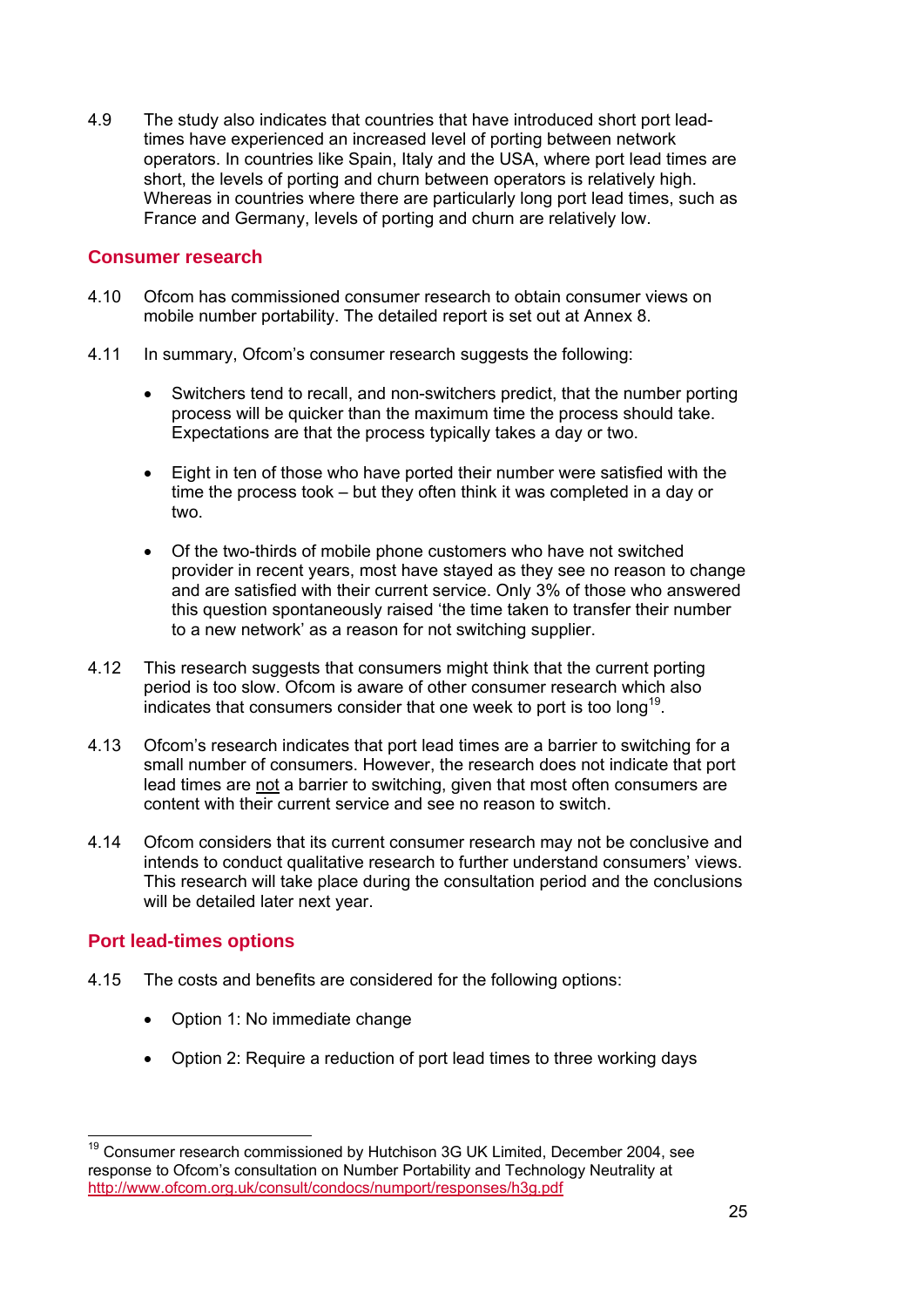• Option 3: Require a reduction of port lead times to less than one working day

## **Option 1: No immediate change**

- 4.16 While this option would involve no immediate change to the current process, the move to ACQ/CDB in 2009 and/or direct routing earlier, as proposed in Section 3, will necessitate a new porting process. It is therefore possible that the establishment of that process in 2009 would offer an opportunity for a new porting process to be developed that is significantly shorter than currently and in line with European best practice.
- 4.17 This option would not achieve Ofcom's objective of ensuring that consumer switching between providers is as easy and as quick as possible. The benefits of shorter mobile port lead times are discussed further under Option 2 below.

## **Option 2: Require a reduction of port lead times to three working days**

- 4.18 Ofcom considers that a reduction in port lead times will be, in principle, beneficial to consumers, as this will mean that numbers can be ported and services with a new provider can commence within the shortest possible period. Number portability is designed to make switching provider as easy as possible by allowing consumers to retain their telephone number when they switch. Reducing port lead times should ensure that switching providers is swift and easy. Conversely, a longer porting process may discourage consumers from switching altogether or potentially delay consumers from commencing service on better terms with a new provider. Both of these outcomes would prevent consumers benefiting fully from effective competition between mobile providers.
- 4.19 On the basis of discussions with the mobile operators, Ofcom understands that the current porting process could be shortened fairly easily. Ofcom's initial analysis indicates that the process could be reduced to three working days without any significant changes to the overall process or additional costs being incurred.
- 4.20 As set out above, the current porting process allows around three working days for a subscriber to request a new service from the Recipient Network, the Recipient Network to submit a port-out request to the Donor Network and the Donor Network to process the port-out request. In Ofcom's view these activities could reasonably take one working day within the current process without the mobile operators incurring significant costs. If these processes only take one working day then the overall port time could be reduced to three working days. Ofcom recognises that issues could arise in relation to porting service levels if porting times with the current process are reduced and therefore would welcome views from stakeholders as to whether they consider that this is likely.
- 4.21 Given that a three day process should not involve significant process changes, Ofcom considers that the mobile operators should be able to shorten the current process to three days within 6 months. Ofcom welcomes views from stakeholders as to whether this is a realistic timeframe.
- 4.22 As set out above, in the long term, the proposed move to ACQ/CDB in 2009 and/or direct routing at a sooner date will necessitate a new porting process and, therefore, Ofcom expects that the new process in 2009 to be less than one working day and in line with European best practice.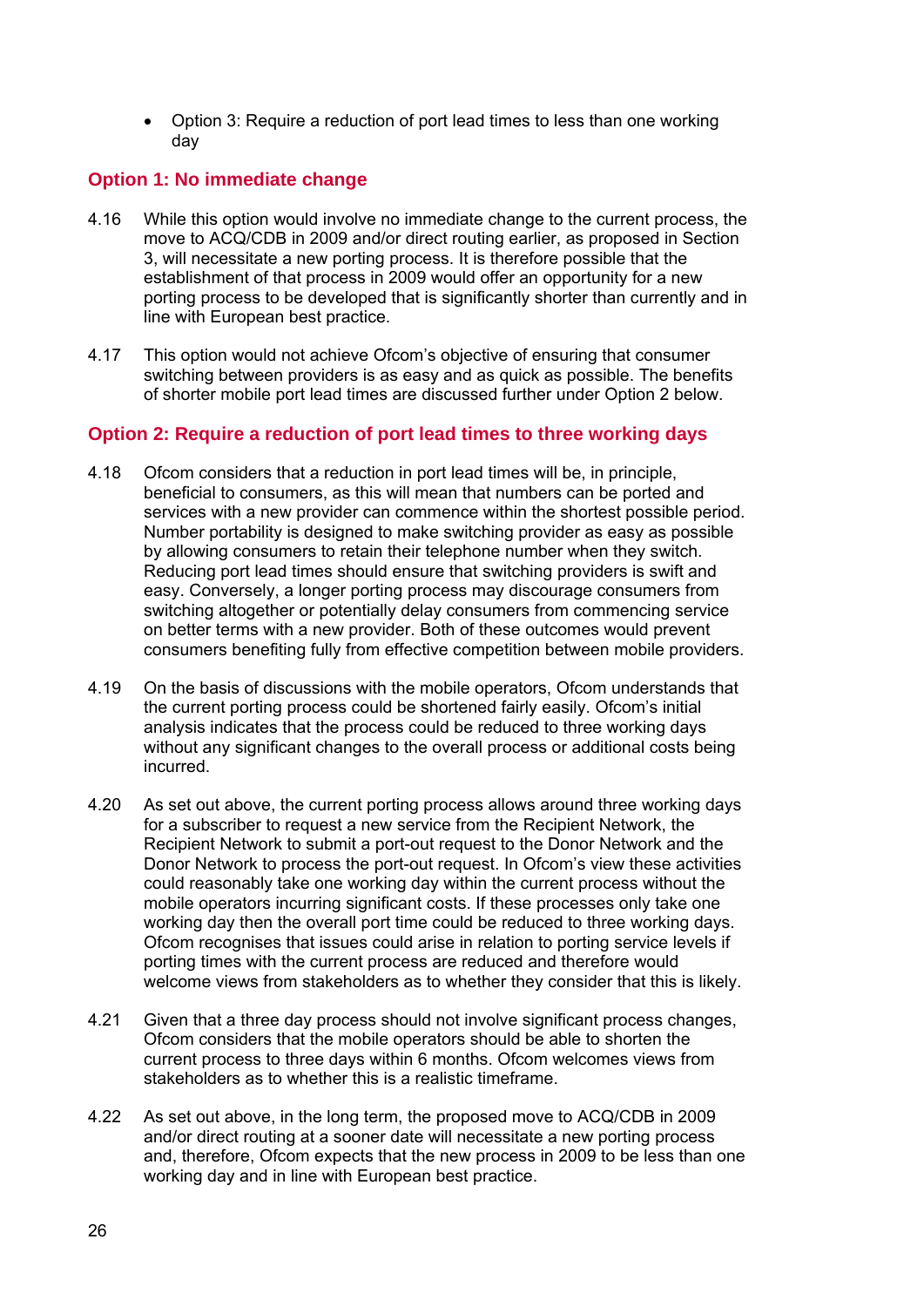## **Option 3: Require a reduction of port lead times to less than one working day**

- 4.23 Ofcom understands that a further reduction of the period to less than one working day could be achieved sooner than 2009 with a revised porting process. A process shorter than one day has benefits in terms of ensuring that consumers can take advantage of number portability as quickly as possible. Therefore the same benefits as set out under Option 2 apply here, except that they should be greater with an even shorter porting period.
- 4.24 Ofcom has little information about the costs involved in implementing a new process but understands that it would involve changes to the processes and procedures and modifications to the computer system run by Syniverse. In order that Ofcom can balance the benefits against relevant costs, Ofcom needs further evidence and therefore welcomes views from stakeholders as to what such a process would look like and whether the costs of implementing such a process are likely to be significant.
- 4.25 If and when the mobile sector of the industry migrates to a solution for the direct routing of calls to ported numbers, this is likely to require further changes to the porting process (in addition to those required to shorten the process to less than one working day). Ofcom would also welcome views on the likely costs of such further changes.

## **Preferred options**

- 4.26 The benefits of shorter port lead times ensure that consumers are able to switch providers as quickly and as easily as possible. Excessively long port lead times may discourage consumers from switching providers or potentially delay consumers from commencing service on better terms with a new provider.
- 4.27 In Ofcom's view the shorter the process, the better it is for competition and consumers. Therefore, Ofcom is proposing to reduce mobile port lead times to a period of less than one working day. However, if Ofcom receives evidence that shows that the costs involved in moving to a lead time shorter than one working day outweigh the benefits then Ofcom will need to consider whether a three working day period is more appropriate in light of the evidence received. It would currently appear that the current mobile porting process can be reduced to three working days without the mobile operators incurring significant costs.

*Question 8: Do you agree that Ofcom should require port lead times to be reduced to less than one working day? If you do not agree, please provide evidence that shows otherwise.* 

*Question 9: Alternatively, do you agree that Ofcom should require port lead times to be reduced to three working days?* 

*Question 10: What is a reasonable timeframe for the implementation of a one working day process?* 

*Question 11: Do you consider that a three working days port lead time process could be implemented within 6 months?*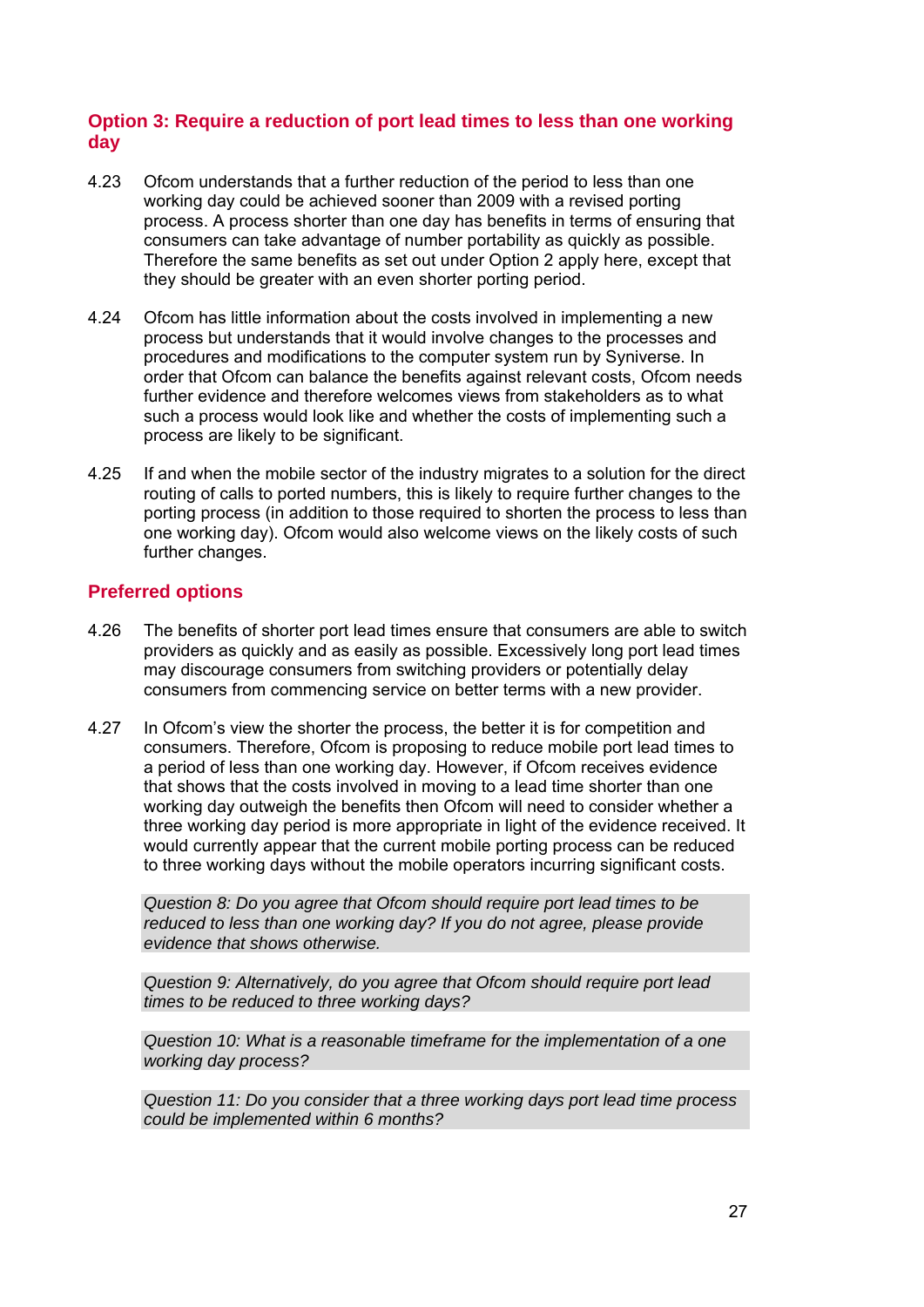## 5 Summary of conclusions and proposed modification to General Condition 18

## **Summary of conclusions**

## **Routing of calls to ported numbers**

- 5.1 Ofcom is proposing that fixed networks migrate to an ACQ/CDB solution by no later than 2012 and mobile networks migrate by September 2009.
- 5.2 In addition, Ofcom is proposing that mobile networks implement direct routing at the earliest opportunity. Ofcom considers that mobile operators should be required to provide direct routing using NICC Service Description 8 or other suitable standard within one year of Ofcom's final notification, unless evidence is presented to Ofcom that indicates that the additional costs the mobile industry would need to incur in implementing direct routing in this manner ahead of implementing ACQ/CDB is not proportionate to the benefits.

## **Port lead times**

5.3 Ofcom is proposing to require that mobile port lead times be reduced to less than one working day. If Ofcom receives evidence that shows that the costs involved in moving to a lead time shorter than one working day outweigh the benefits then Ofcom will need to consider whether a three working day period is more appropriate in light of the evidence received. It would currently appear that the current mobile porting process can be reduced to three working days without the mobile operators incurring significant costs.

## **Modification to General Condition 18**

- 5.4 The notification of the proposals to modify General Condition 18 is set out at Annex 9.
- 5.5 Ofcom is also taking this opportunity to ensure that the drafting of General Condition 18 is not overly cumbersome. In this regard, to the extent that the definition of Communications Provider is replicated in the definitions and interpretation section of Part 1 of the General Conditions, Ofcom considers that there is no need for that definition to be retained in General Condition 18 itself. Ofcom is therefore proposing, in order to ensure that no confusion arises, to remove that definition.

### **Legal tests**

- 5.6 Ofcom must not modify the General Conditions unless the modification meets the tests set out in section 47(2) of the Act.
- 5.7 The tests in section 47(2) are that the modification must be:
	- objectively justifiable in relation to the networks, services, facilities, apparatus or directories to which it relates;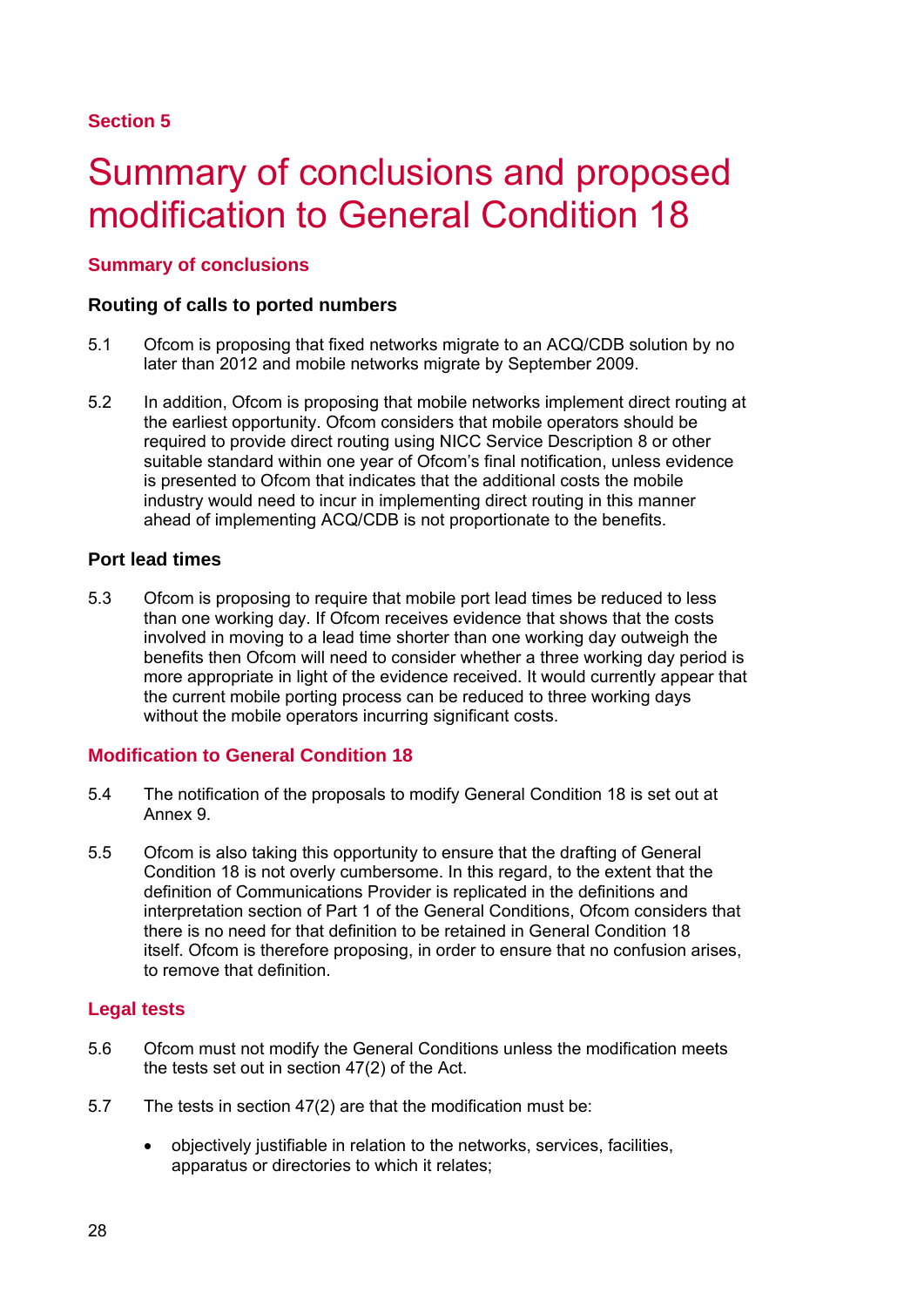- not such as to discriminate unduly against particular persons or against a particular description of persons;
- proportionate to what the condition or modification is intended to achieve; and
- in relation to what it is intended to achieve, transparent.
- 5.8 Ofcom considers that the proposed modifications to the General Condition 18 are:
	- objectively justifiable because requiring operators to implement an ACQ/CDB solution will protect consumers from network failure and ensure efficiency of routing of calls to ported number. Reduced port lead times will benefit consumers in terms of allowing them to commence service with a new provider in the shortest time possible, which will in turn ensure that switching provider is not discouraged in anyway. This will promote consumer choice in accordance with Ofcom's policy aims and statutory duties;
	- not such as to discriminate unduly against particular persons or against a particular description of persons in that all communications providers offering PATS will be subject to, and be affected by, the proposed modifications to General Condition 18;
	- proportionate to what the modifications are intended to achieve in that they are the revisions to General Condition 18 regarded by Ofcom as necessary to ensure that number portability policy continues to meet Ofcom's policy aims and statutory duties given the evolving nature of networks and services; and
	- in relation to what it is intended to achieve, transparent as the reasoning for the proposals and effect are set out in this consultation document.
- 5.9 Ofcom considers that its proposals are consistent with its general duties in carrying out its functions as set out in section 3 of the Act and the Community obligations set out in section 4 of the Act. The proposals further the interests of citizens in relation to communications matters and consumers in relevant markets where appropriate by promoting competition, as they ensure that the switching of providers is not discouraged by long port lead times. Furthermore, the proposals ensure that consumers will be protected against a loss of number and service in the event of a network failure. The proposals are also consistent with ensuring efficiency in relation to electronic communications networks and services and associated facilities, by ensuring the efficient routing of calls to ported numbers.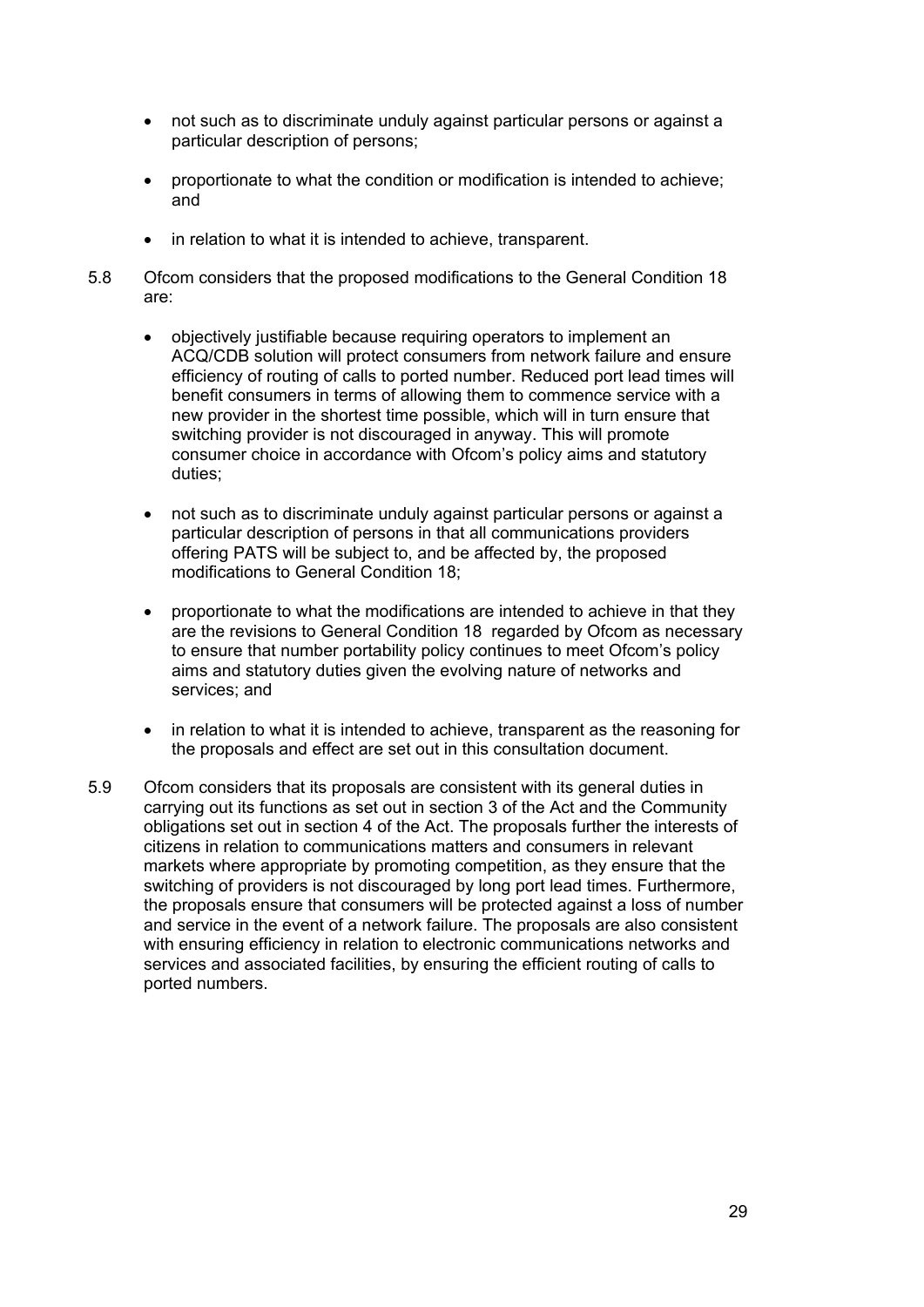## **Annex 1**

## Responding to this consultation

## **How to respond**

- A1.1 Ofcom invites written views and comments on the issues raised in this document, to be made **by 5pm on 26 January 2007**.
- A1.2 Ofcom strongly prefers to receive responses using the online web form at http://www.ofcom.org.uk/consult/condocs/gc18/howtorespond/form, as this helps us to process the responses quickly and efficiently. We would also be grateful if you could assist us by completing a response (see Annex 3), to indicate whether or not there are confidentiality issues. This response coversheet is incorporated into the online web form questionnaire.
- A1.3 For larger consultation responses particularly those with supporting charts, tables or other data - please email gideon.senensieb@ofcom.org.uk attaching your response in Microsoft Word format, together with a consultation response coversheet.
- A1.4 Responses may alternatively be posted or faxed to the address below, marked with the title of the consultation

Gideon Senensieb Competition Group Riverside House 2A Southwark Bridge Road London SE1 9HA

Fax: 020 7783 4103

- A1.5 Note that we do not need a hard copy in addition to an electronic version. Ofcom will acknowledge receipt of responses if they are submitted using the online web form but not otherwise.
- A1.6 It would be helpful if your response could include direct answers to the questions asked in this document. It would also help if you can explain why you hold your views.

## **Further information**

A1.7 If you want to discuss the issues and questions raised in this consultation, or need advice on the appropriate form of response, please contact Gideon Senensieb on 020 7981 3545.

### **Confidentiality**

A1.8 We believe it is important for everyone interested in an issue to see the views expressed by consultation respondents. We will therefore usually publish all responses on our website, www.ofcom.org.uk, ideally on receipt (when respondents confirm on their response coversheet that this is acceptable).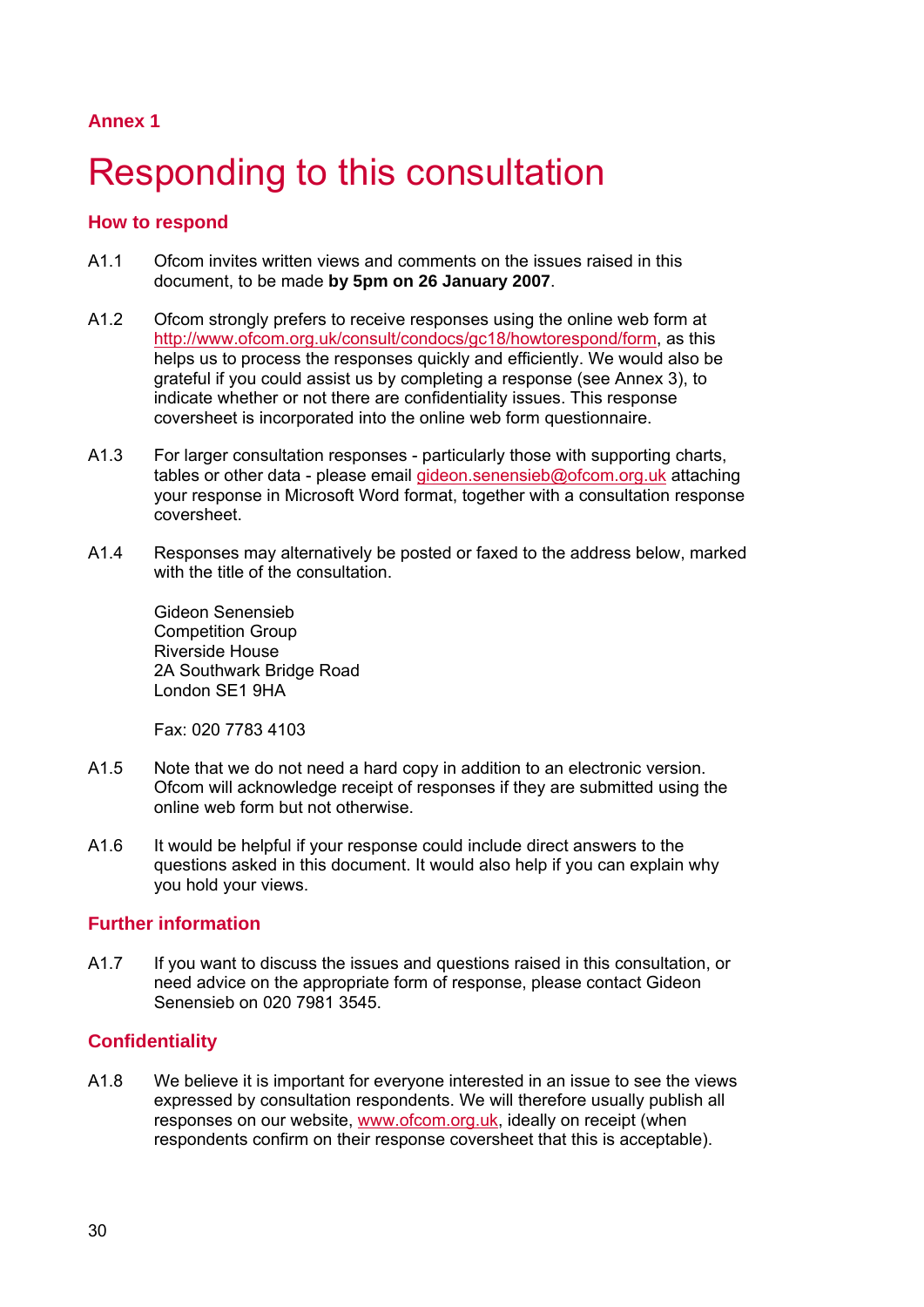- A1.9 All comments will be treated as non-confidential unless respondents specify that part or all of the response is confidential and should not be disclosed. Please place any confidential parts of a response in a separate annex so that non-confidential parts may be published along with the respondent's identity.
- A1.10 Ofcom reserves its power to disclose any information it receives where this is required to facilitate the carrying out of its statutory functions.
- A1.11 Please also note that copyright and all other intellectual property in responses will be assumed to be licensed to Ofcom to use in order to meet its legal requirements. Ofcom's approach on intellectual property rights is explained further on its website at http://www.ofcom.org.uk/about/accoun/disclaimer/

### **Next steps**

- A1.12 Following the end of the consultation period, Ofcom intends to publish a statement in Spring 2007.
- A1.13 Please note that you can register to receive free mail Updates alerting you to the publications of relevant Ofcom documents. For more details please see: http://www.ofcom.org.uk/static/subscribe/select\_list.htm

### **Ofcom's consultation processes**

- A1.14 Ofcom seeks to ensure that responding to a consultation is easy as possible. For more information please see our consultation principles in Annex 2.
- A1.15 If you have any comments or suggestions on how Ofcom conducts its consultations, please call our consultation helpdesk on 020 7981 3003 or email us at consult@ofcom.org.uk . We would particularly welcome thoughts on how Ofcom could more effectively seek the views of those groups or individuals, such as small businesses or particular types of residential consumers, who are less likely to give their opinions through a formal consultation.
- A1.16 If you would like to discuss these issues or Ofcom's consultation processes more generally you can alternatively contact Vicki Nash, Director Scotland, who is Ofcom's consultation champion:

Vicki Nash **Ofcom** Sutherland House 149 St. Vincent Street Glasgow G2 5NW

Tel: 0141 229 7401 Fax: 0141 229 7433

Email vicki.nash@ofcom.org.uk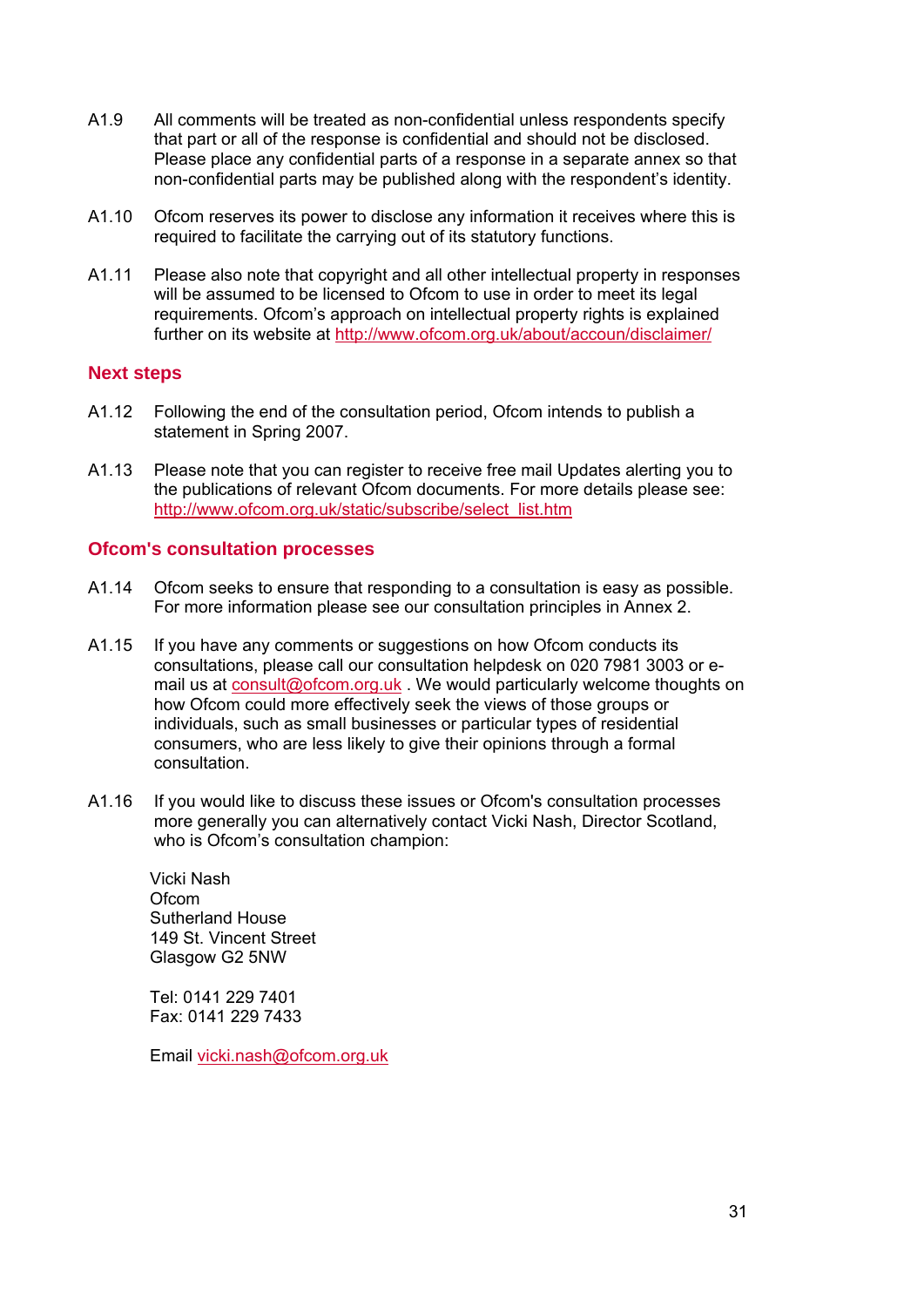## **Annex 2**

## **Ofcom's consultation principles**

A2.1 Ofcom has published the following seven principles that it will follow for each public written consultation:

### **Before the consultation**

A2.2 Where possible, we will hold informal talks with people and organisations before announcing a big consultation to find out whether we are thinking in the right direction. If we do not have enough time to do this, we will hold an open meeting to explain our proposals shortly after announcing the consultation.

## **During the consultation**

- A2.3 We will be clear about who we are consulting, why, on what questions and for how long.
- A2.4 We will make the consultation document as short and simple as possible with a summary of no more than two pages. We will try to make it as easy as possible to give us a written response. If the consultation is complicated, we may provide a shortened version for smaller organisations or individuals who would otherwise not be able to spare the time to share their views.
- A2.5 We will normally allow ten weeks for responses to consultations on issues of general interest.
- A2.6 There will be a person within Ofcom who will be in charge of making sure we follow our own guidelines and reach out to the largest number of people and organizations interested in the outcome of our decisions. This individual (who we call the consultation champion) will also be the main person to contact with views on the way we run our consultations.
- A2.7 If we are not able to follow one of these principles, we will explain why. This may be because a particular issue is urgent. If we need to reduce the amount of time we have set aside for a consultation, we will let those concerned know beforehand that this is a 'red flag consultation' which needs their urgent attention.

### **After the consultation**

A2.8 We will look at each response carefully and with an open mind. We will give reasons for our decisions and will give an account of how the views of those concerned helped shape those decisions.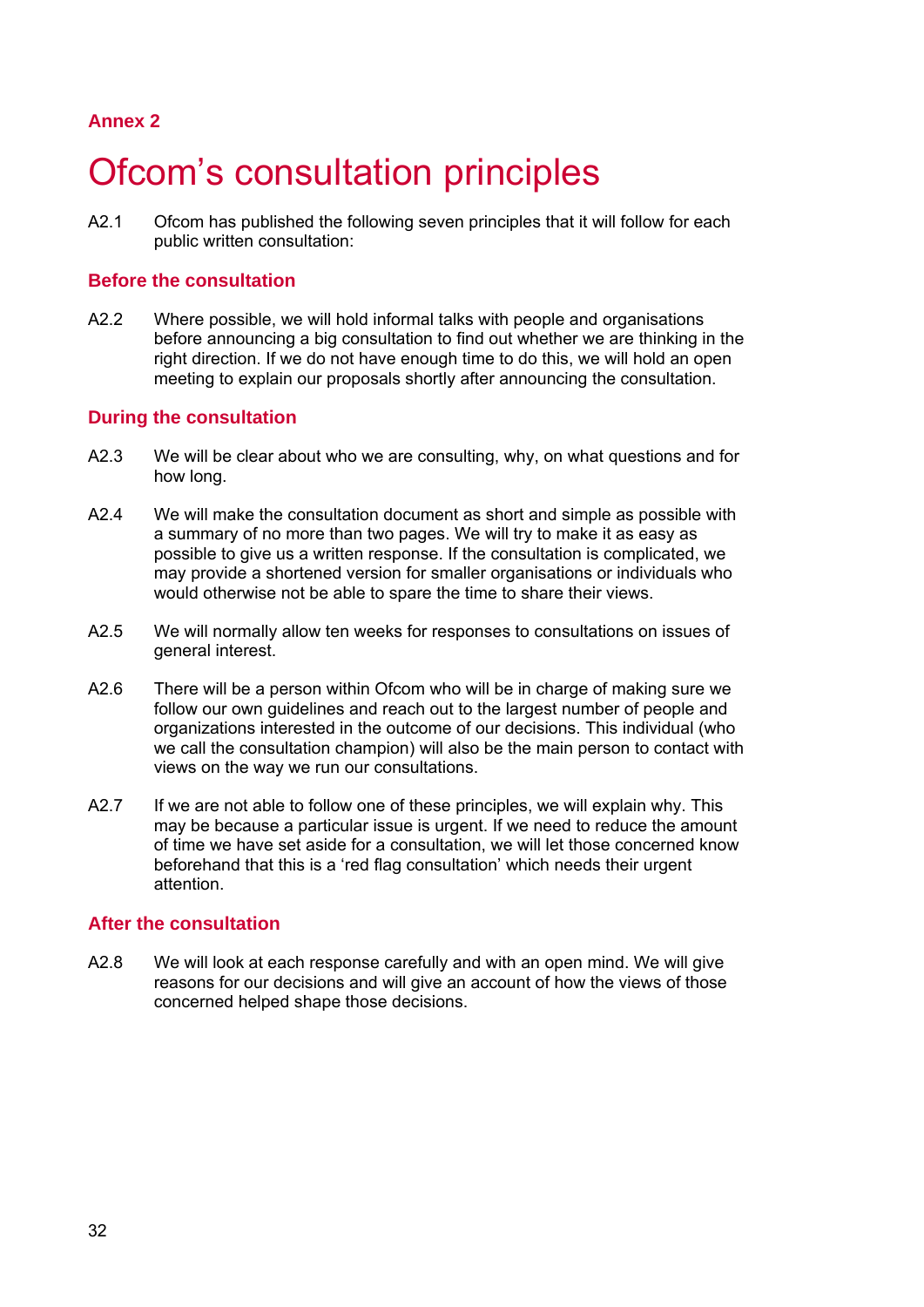## **Annex 3**

## 3 Consultation response cover sheet

- A3.1 In the interests of transparency, we will publish all consultation responses in full on our website, www.ofcom.org.uk, unless a respondent specifies that all or part of their response is confidential. We will also refer to the contents of a response when explaining our decision, without disclosing the specific information that you wish to remain confidential.
- A3.2 We have produced a coversheet for responses (see below) and would be very grateful if you could send one with your response (this is incorporated into the online web form if you respond in this way). This will speed up our processing of responses, and help to maintain confidentiality by allowing you to state very clearly what you don't want to be published. We will keep your completed coversheets confidential.
- A3.3 The quality of consultation can be enhanced by publishing responses before the consultation period closes. In particular, this can help those individuals and organisations with limited resources or familiarity with the issues to respond in a more informed way. Therefore Ofcom would encourage respondents to complete their coversheet in a way that allows Ofcom to publish their responses upon receipt, rather than waiting until the consultation period has ended.
- A3.4 We strongly prefer to receive responses via the online web form which incorporates the coversheet. If you are responding via email, post or fax you can download an electronic copy of this coversheet in Word or RTF format from the 'Consultations' section of our website at www.ofcom.org.uk/consult/.
- A3.5 Please put any confidential parts of your response in a separate annex to your response, so that they are clearly identified. This can include information such as your personal background and experience. If you want your name, address, other contact details, or job title to remain confidential, please provide them in your coversheet only so that we don't have to edit your response.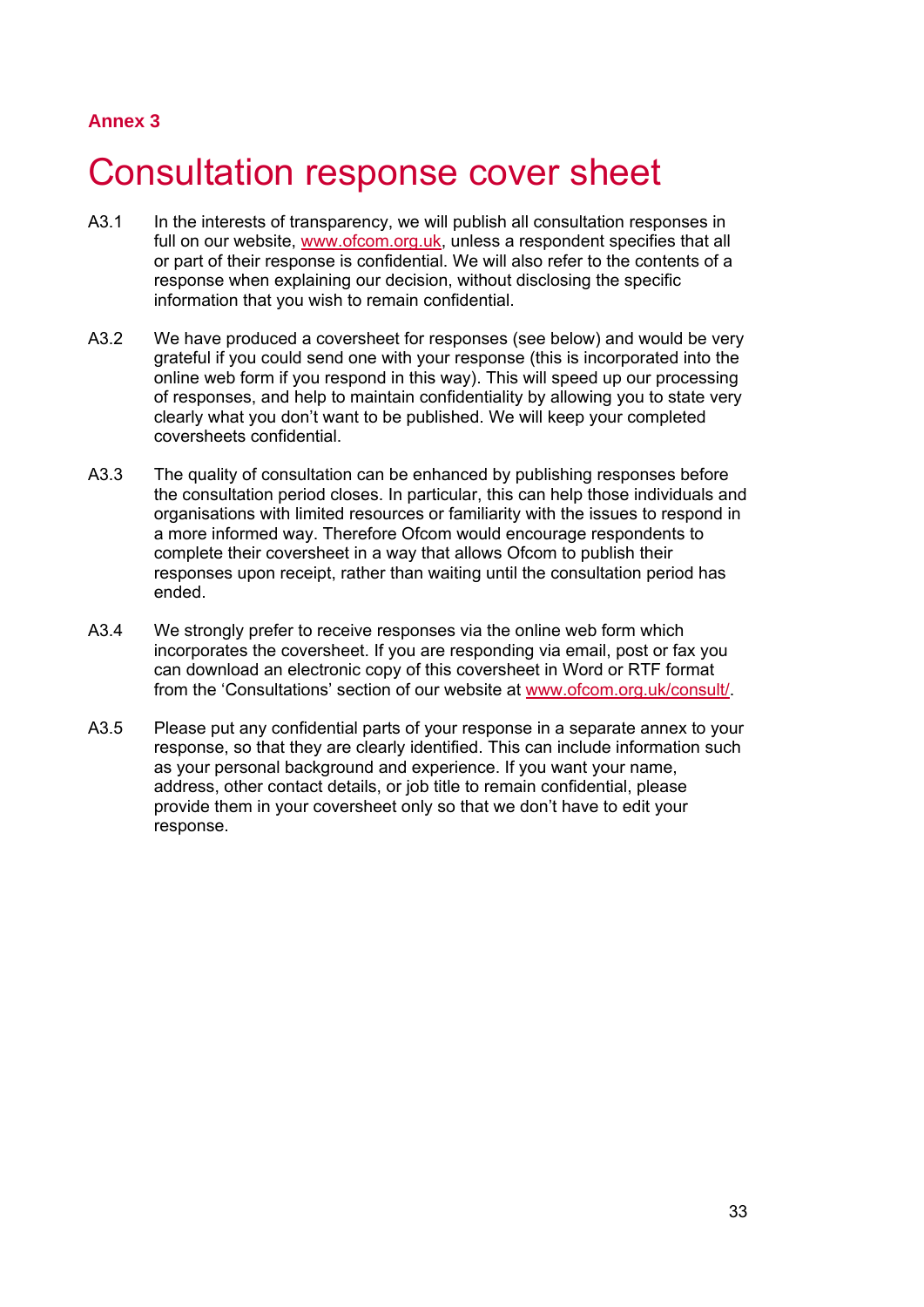## **Cover sheet for response to an Ofcom consultation**

| <b>BASIC DETAILS</b>                                                                                                                                                                                                                                                                                                                                                                                                                                            |  |  |  |  |  |  |  |  |
|-----------------------------------------------------------------------------------------------------------------------------------------------------------------------------------------------------------------------------------------------------------------------------------------------------------------------------------------------------------------------------------------------------------------------------------------------------------------|--|--|--|--|--|--|--|--|
| Consultation title:                                                                                                                                                                                                                                                                                                                                                                                                                                             |  |  |  |  |  |  |  |  |
| To (Ofcom contact): Name of respondent:                                                                                                                                                                                                                                                                                                                                                                                                                         |  |  |  |  |  |  |  |  |
| Representing (self or organisation/s):                                                                                                                                                                                                                                                                                                                                                                                                                          |  |  |  |  |  |  |  |  |
| Address (if not received by email):                                                                                                                                                                                                                                                                                                                                                                                                                             |  |  |  |  |  |  |  |  |
| <b>CONFIDENTIALITY</b>                                                                                                                                                                                                                                                                                                                                                                                                                                          |  |  |  |  |  |  |  |  |
| What do you want Ofcom to keep confidential?                                                                                                                                                                                                                                                                                                                                                                                                                    |  |  |  |  |  |  |  |  |
| Nothing<br>Name/contact details/job title                                                                                                                                                                                                                                                                                                                                                                                                                       |  |  |  |  |  |  |  |  |
| Organisation<br>Whole response                                                                                                                                                                                                                                                                                                                                                                                                                                  |  |  |  |  |  |  |  |  |
| Part of the response<br>If there is no separate annex, which parts?                                                                                                                                                                                                                                                                                                                                                                                             |  |  |  |  |  |  |  |  |
|                                                                                                                                                                                                                                                                                                                                                                                                                                                                 |  |  |  |  |  |  |  |  |
| <b>DECLARATION</b>                                                                                                                                                                                                                                                                                                                                                                                                                                              |  |  |  |  |  |  |  |  |
| I confirm that the correspondence supplied with this cover sheet is a formal<br>consultation response. It can be published in full on Ofcom's website, unless otherwise<br>specified on this cover sheet, and I authorise Ofcom to make use of the information in<br>this response to meet its legal requirements. If I have sent my response by email,<br>Ofcom can disregard any standard e-mail text about not disclosing email contents and<br>attachments. |  |  |  |  |  |  |  |  |
| Ofcom seeks to publish responses on receipt. If your response is<br>non-confidential (in whole or in part), and you would prefer us to<br>publish your response only once the consultation has ended, please tick here.                                                                                                                                                                                                                                         |  |  |  |  |  |  |  |  |
| Signed (if hard copy)<br>Name                                                                                                                                                                                                                                                                                                                                                                                                                                   |  |  |  |  |  |  |  |  |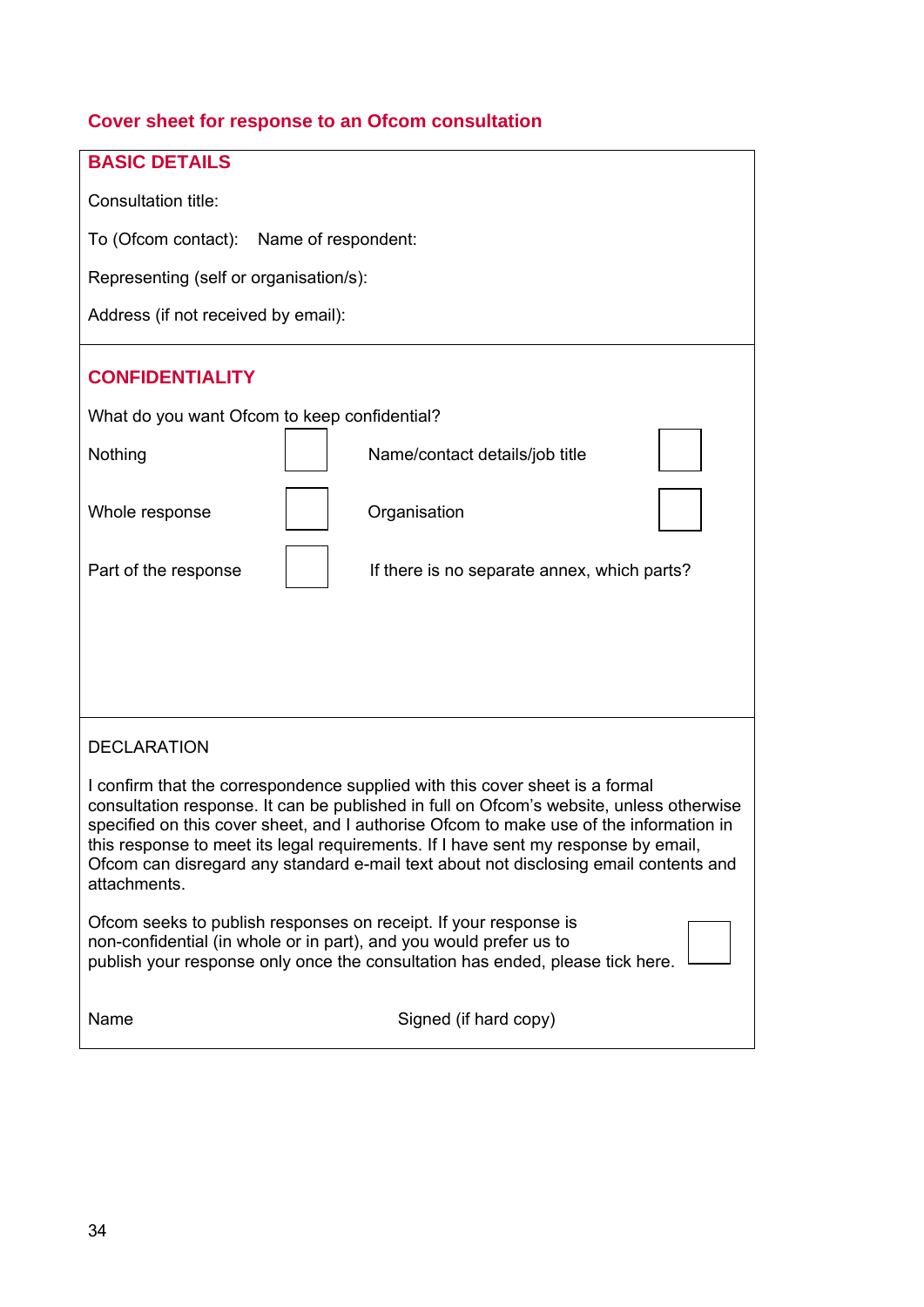#### **Annex 4**

## **Consultation questions**

*Question 1: Do you agree that an ACQ/CDB solution is required to achieve independence of Donor Networks?* 

*Question 2: Do you agree that an ACQ/CDB solution common to both fixed and mobile networks is the preferred option?* 

*Question 3: Do you agree that any transition to ACQ/CDB should occur in the course of migration of fixed networks to NGN architectures?* 

*Question 4: Do you agree that it would be beneficial to require the mobile industry to complete its transition to an ACQ/CDB solution by September 2009?* 

*Question 5: Ofcom would welcome respondents' analyses of the costs and benefits of a comprehensive transition of the mobile industry to direct routing using NICC Service Description 8 or other suitable standard within one year, ahead of a further transition to ACQ/CDB.* 

*Question 6: Ofcom welcomes views from stakeholders as to the appropriate approach to be adopted in achieving the implementation of ACQ/CDB whilst ensuring that such co-operation is limited to technical matters directly related to the ACQ/CDB solution.* 

*Question 7: Do you have any comments on the transition milestones and their corresponding dates? Could the dates be achieved earlier? Alternatively, could any of the dates be at known significant risk of being missed?* 

*Question 8: Do you agree that Ofcom should require port lead times to be reduced to less than one working day? If you do not agree, please provide evidence that shows otherwise.* 

*Question 9: Alternatively, do you agree that Ofcom should require port lead times to be reduced to three working days?* 

*Question 10: What is a reasonable timeframe for the implementation of a one working day process?* 

*Question 11: Do you consider that a three working days port lead time process could be implemented within 6 months?*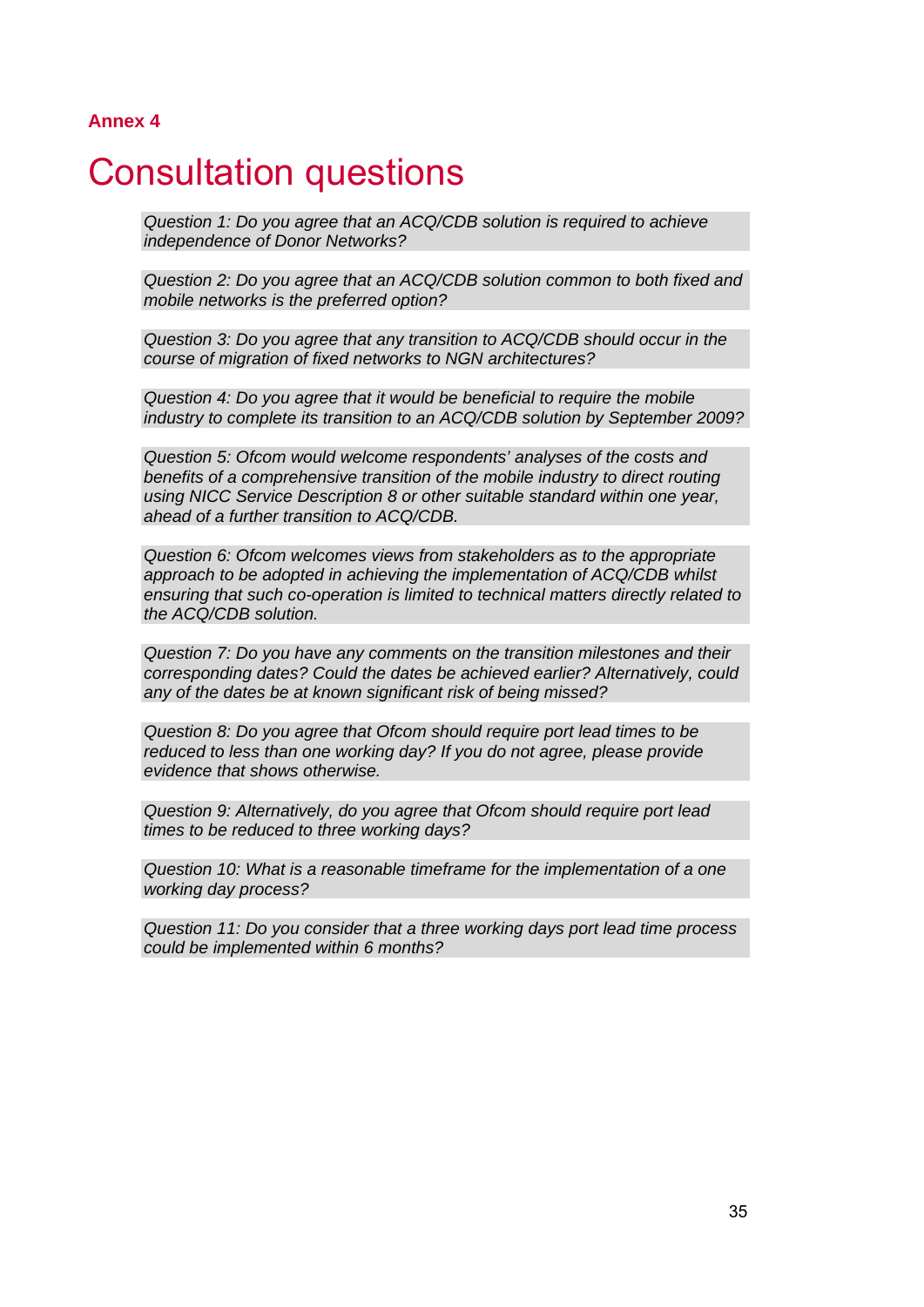# **Annex 5**

# Impact assessment

# **Introduction**

- A5.1 The analysis presented in this annex, together with Sections 3 and 4 and the consultant's report set out at Annex 6 of this consultation document, represent an impact assessment, as defined in section 7 of the Act.
- A5.2 You should send any comments on this impact assessment to us by the closing date for this consultation. We will consider all comments before deciding whether to implement our proposals.
- A5.3 Impact assessments provide a valuable way of assessing different options for regulation and showing why the preferred option was chosen. They form part of best practice policy-making. This is reflected in section 7 of the Act, which means that generally we have to carry out impact assessments where our proposals would be likely to have a significant effect on businesses or the general public, or when there is a major change in Ofcom's activities. However, as a matter of policy Ofcom is committed to carrying out and publishing impact assessments in relation to the great majority of our policy decisions. For further information about our approach to impact assessments, see the guidelines, Better policy-making: Ofcom's approach to impact assessment, which are on our website: http://www.ofcom.org.uk/consult/policy\_making/guidelines.pdf

# **Ofcom's policy objectives and the citizen/consumer interest**

- A5.4 There are a number of consumer benefits associated with number portability. As stated above, number portability facilitates consumer choice and effective competition by allowing consumers to retain their telephone number when they switch provider. This makes switching a more attractive proposition as consumers may be reluctant to switch if they have to go through the inconvenience and possible expense of changing their telephone number.
- A5.5 This objective, to make it easy and swift for consumers to switch provider, is central to Ofcom's proposals in relation to port lead times. Ofcom considers that excessively long port lead times may discourage consumers from switching provider which in turn may have an adverse impact on competition between providers.
- A5.6 In relation to the routing of calls to ported numbers, Ofcom's key objectives concern the protection of consumers against network failure and ensuring the efficient use of networks.
- A5.7 These objectives are set out in more detail in Sections 3 and 4.

# **Analysis of the different options**

### **Options for the routing of calls to ported numbers**

A5.8 Ofcom has identified 5 options for addressing the routing of calls to ported numbers: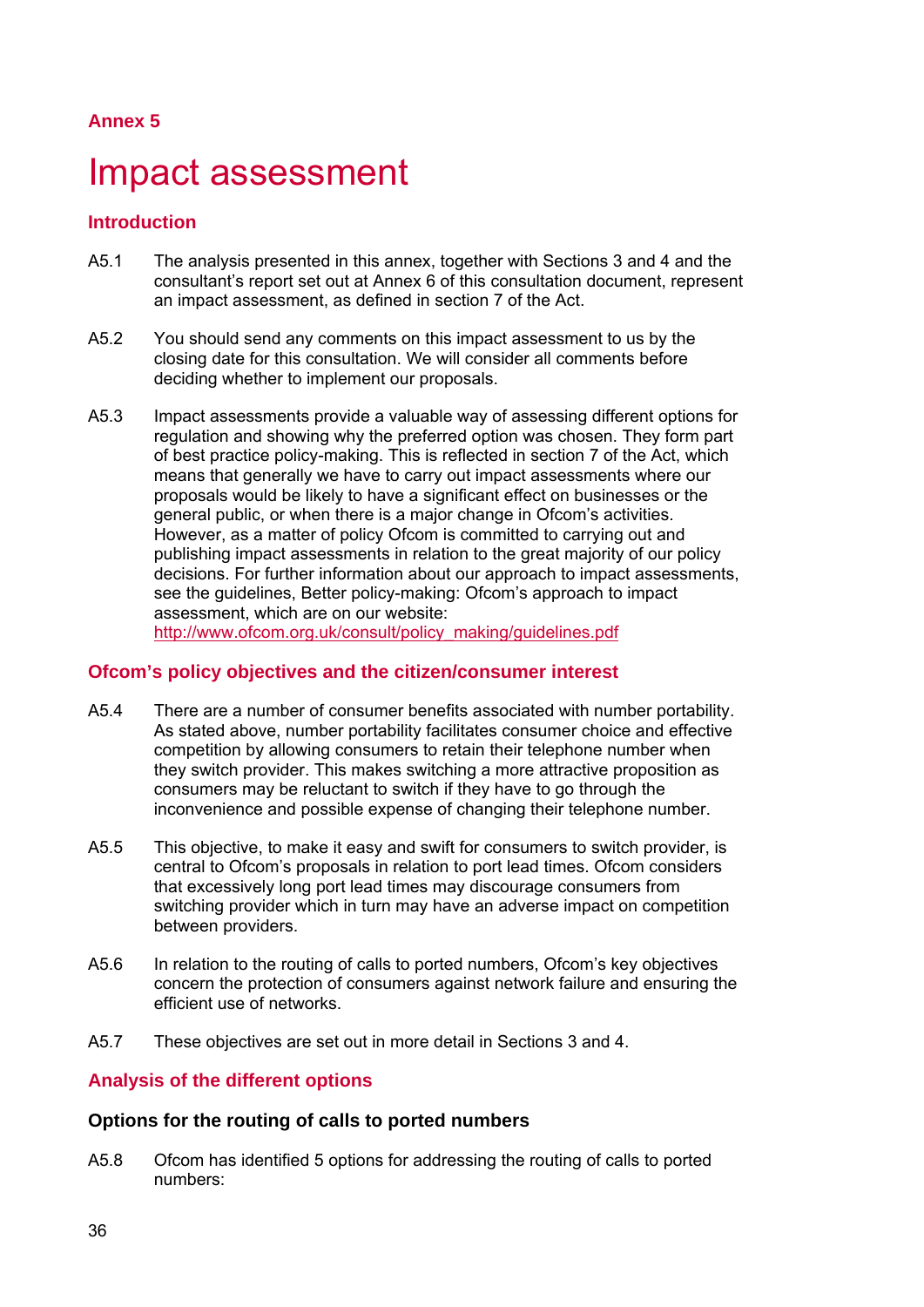- Option 1: No change maintain onward routing
- Option 2: Implementation of ACQ/CDB for fixed TDM networks
- Option 3: Implementation of ACQ/CDB for fixed NGN networks
- Option 4a: Implementation of ACQ/CDB for mobile networks only by 2009
- Option 4b: Implementation of direct routing for mobile networks only within one year
- Option 5: Implementation of ACQ/CDB for both fixed and mobile networks
- A5.9 The cost benefit analysis for each option is considered in Section 3 and the consultant's report set out at Annex 6.

# **Options for mobile port lead-times**

- A5.10 Ofcom has identified 3 options for addressing mobile port lead times:
	- Option 1: No immediate change
	- Option 2: Require a reduction of port lead times to three working days
	- Option 3: Require a reduction of port lead times to less than one working day
- A5.11 The cost benefit analysis for each option is considered in Section 4.

# **The preferred options**

# **Routing of calls to ported numbers**

- A5.12 The present analysis appears to favour transition from the current onward routing solution for routing of calls to ported numbers to an all-call query of a common database of numbers ("ACQ/CDB") solution for both fixed networks, in the course of their transition to NGN technology, and for mobile networks. Ofcom considers that such a solution would be likely to achieve independence of the routing of calls to ported numbers from Donor Networks<sup>20</sup> and maximum efficiency gains from all forms of calls, however originated or terminated. This solution would also eliminate potential imbalances in the mobile industry's distribution of revenues.
- A5.13 The analysis of the costs and benefits of the transition in the mobile industry suggests that, while migrating to a common solution for both fixed and mobile networks should deliver the optimal outcome, this may be best achieved by migration of the mobile industry to the ACQ/CDB solution ahead of that in fixed networks because switches employed in mobile networks are likely to already be capable of carrying out queries on their databases on every call. Ofcom considers that the completion of such a transition should be achievable by September 2009. It could, in addition and subject to analysis of detailed information from industry on costs and benefits, be appropriate to require the mobile industry to complete a comprehensive transition to direct routing using

 $\overline{a}$ <sup>20</sup> The network to which the consumer originally subscribed.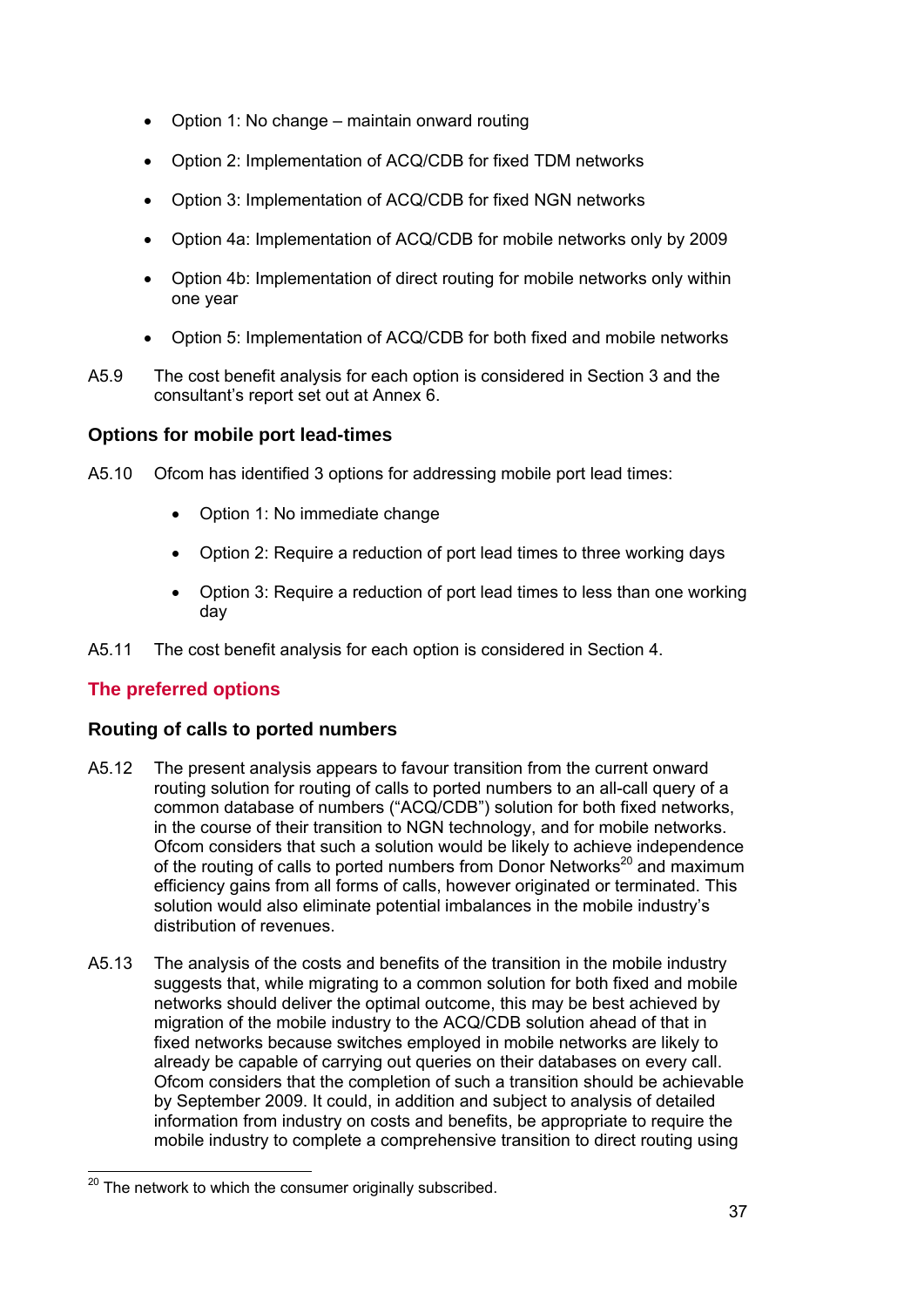Network Interoperability Consultative Committee ("NICC") Service Description  $8<sup>21</sup>$  or other agreed standard, within one year from the date of Ofcom's final notification.

- A5.14 Ofcom considers that a full transition of fixed networks to an ACQ/CDB solution should be achievable by the end of 2012.
- A5.15 Ofcom has identified the following as feasible intermediate milestones for a possible transition to ACQ/CDB:
	- a) Stable standards agreed by the NICC June 2007
	- b) Governance arrangements for the database agreed by industry July 2007
	- c) Common database established, available for voluntary use September 2008
	- d) Records of all ported numbers hosted on NGN nodes to be populated in the database – September 2009.

### **Mobile port lead times**

- A5.16 The benefits of shorter port lead times ensure that consumers are able to switch providers as quickly and as easily as possible. Excessively long port lead times may discourage consumers from switching providers or potentially delay consumers from commencing service on better terms with a new provider.
- A5.17 In Ofcom's view the shorter the process, the better it is for competition and consumers. Therefore Ofcom is proposing to reduce mobile port lead times to a period of less than one working day. However, if Ofcom receives evidence that shows that the costs involved in moving to a lead time shorter than one working day outweigh the benefits then Ofcom will need to consider whether a three working day period is more appropriate in light of the evidence received. It would currently appear that the current mobile porting process can be reduced to three working days without the mobile operators incurring significant costs.

 $\overline{a}$ <sup>21</sup> http://www.nicc.org.uk/nicc-public/Public/interconnectstandards/ser/nd1208\_2005\_08\_2.pdf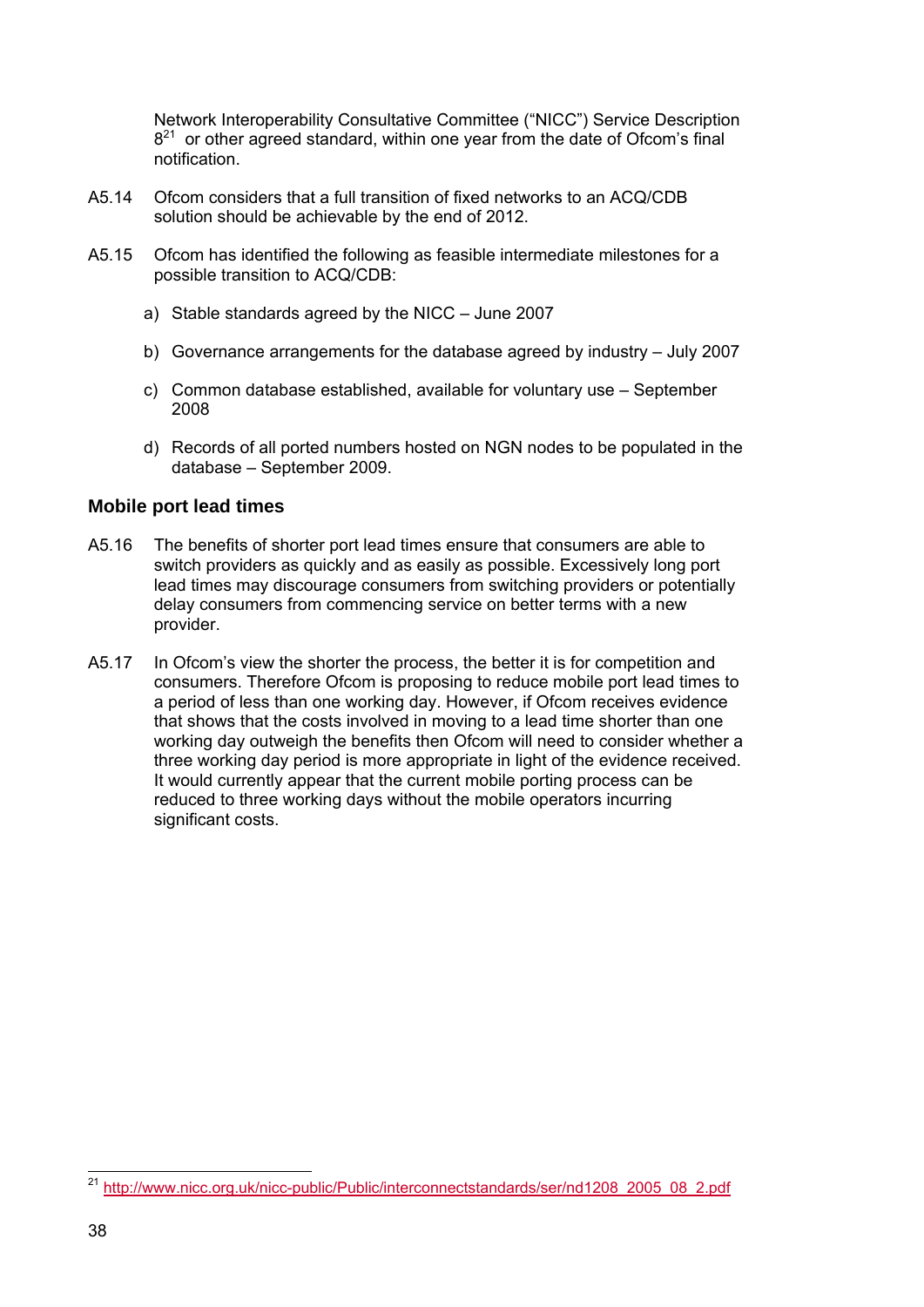**Annex 6** 

**Report by Sagentia**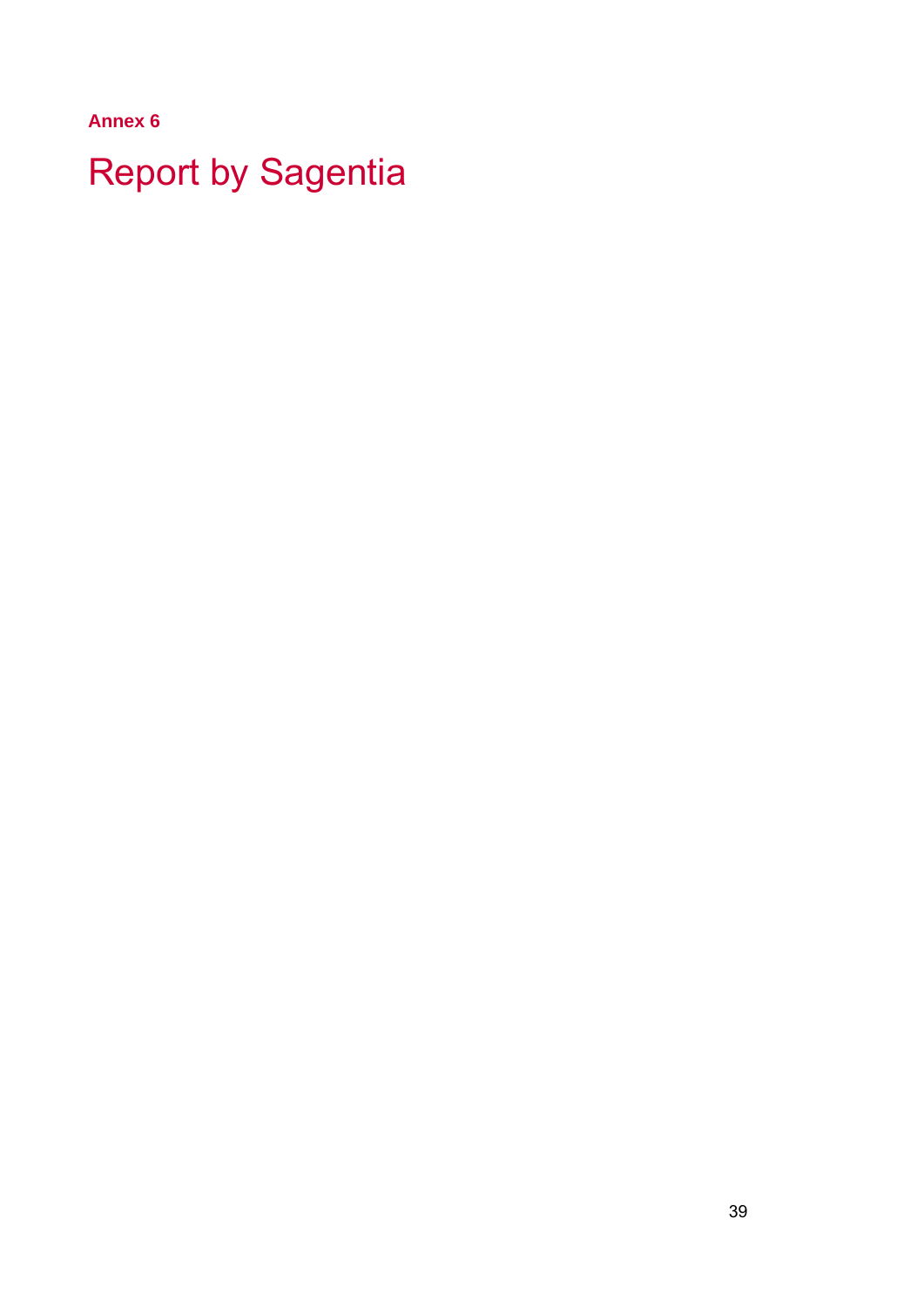# **Number Portability Study**

This document is prepared for Ofcom

# **SAGENTIA**

Patrick Mitchell Leigh Carter Mike Reynolds Stella Wooder Tony Chambers David Jackson 26 October 2006

Ref OF009

**SAGENTIA**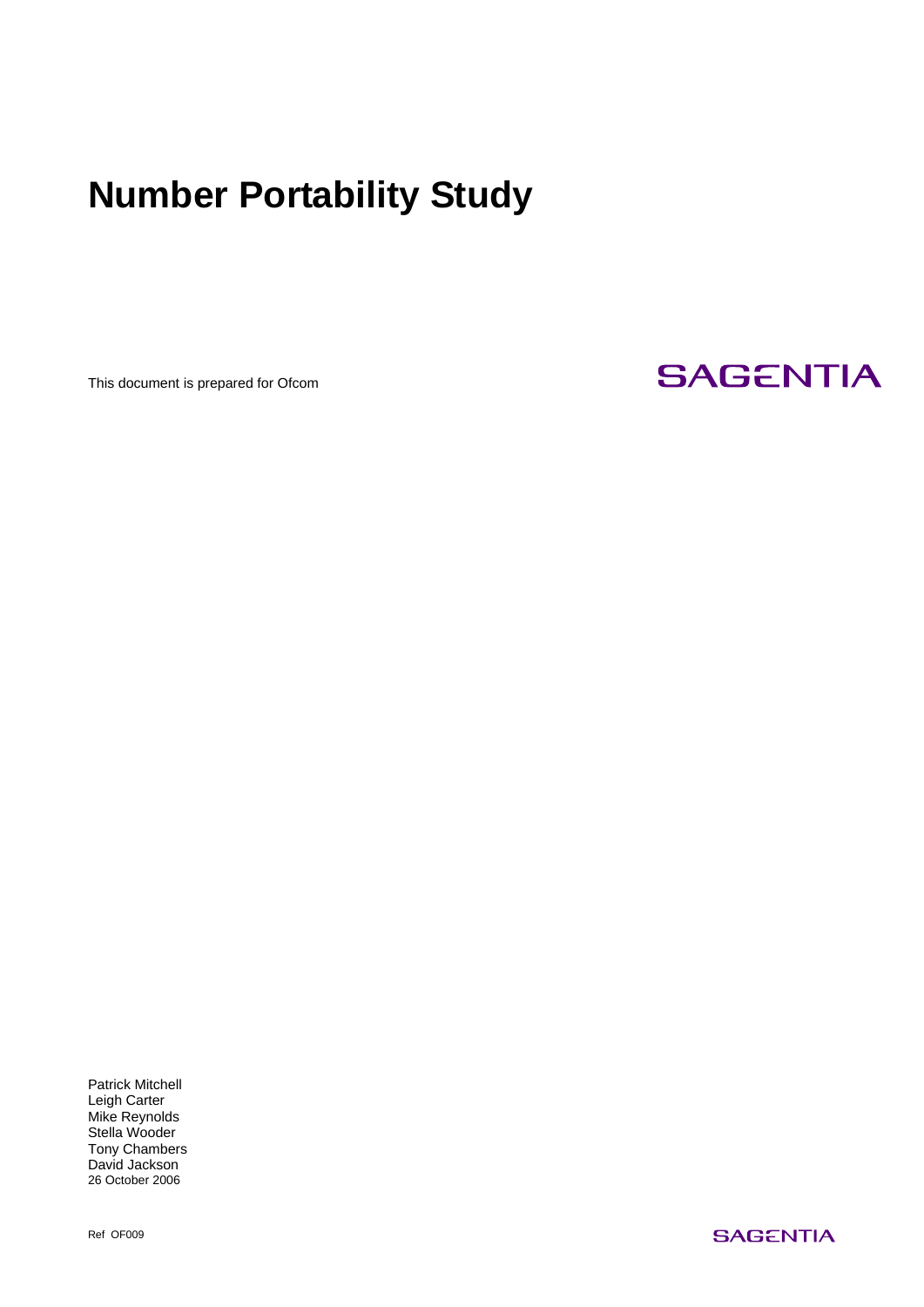# **Contents**

| 1            |  |
|--------------|--|
| $\mathbf{2}$ |  |
|              |  |
|              |  |
|              |  |
|              |  |
|              |  |
| 3            |  |
|              |  |
|              |  |
|              |  |
|              |  |
|              |  |
|              |  |
|              |  |
|              |  |
|              |  |
|              |  |
|              |  |
| 4            |  |
|              |  |
|              |  |
|              |  |
| 5            |  |
|              |  |
|              |  |
|              |  |
|              |  |
|              |  |
|              |  |
|              |  |
|              |  |
|              |  |
|              |  |
|              |  |
|              |  |
|              |  |
|              |  |
| 6            |  |
|              |  |
|              |  |
|              |  |
|              |  |
| $\mathbf{7}$ |  |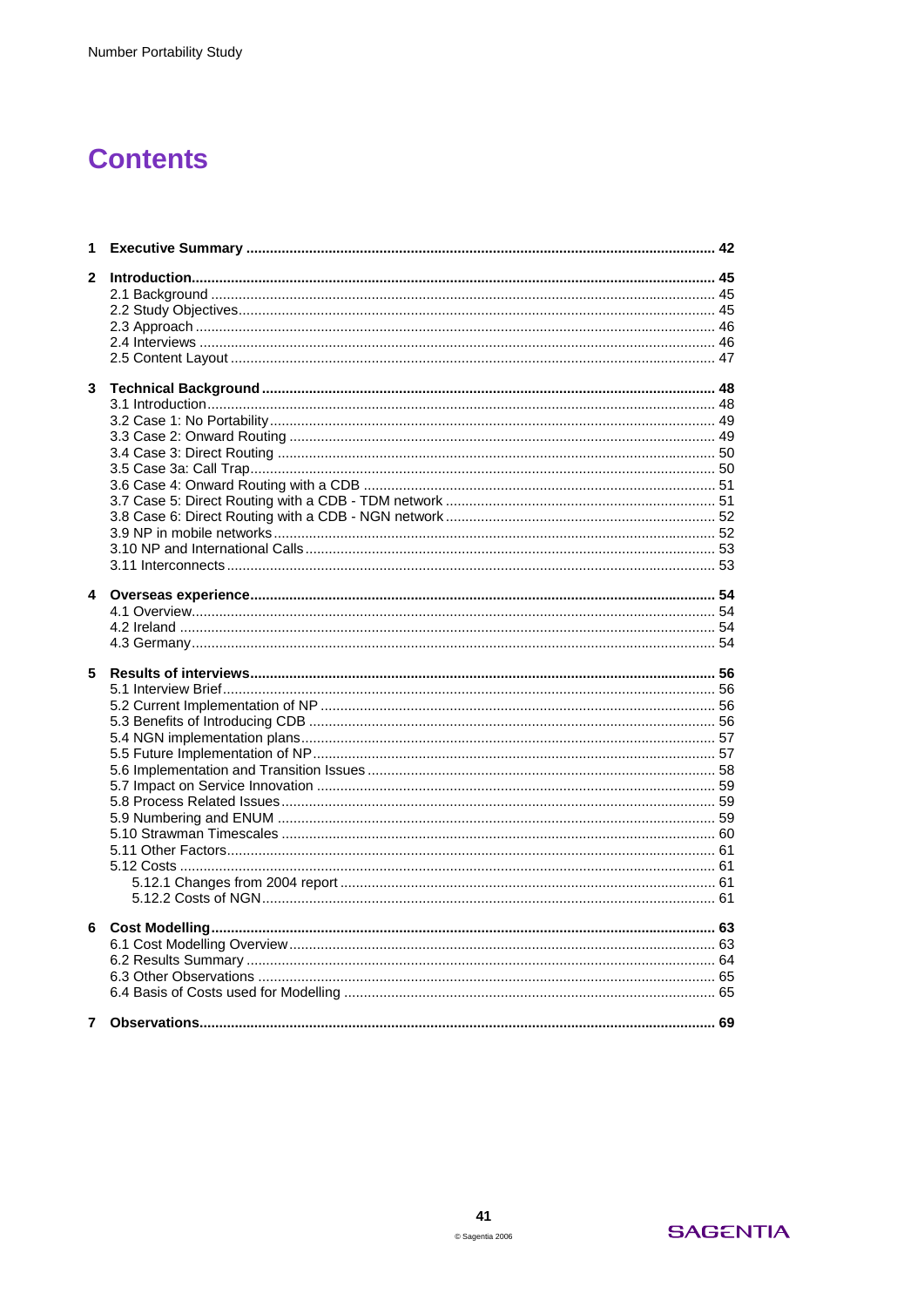# **1 Executive Summary**

### **Background**

A study was carried out for Ofcom in 2004 which considered the costs and benefits of solutions for routing of calls to ported numbers for the UK, based on a Common Database (CDB) and an All Call Query (ACQ) method for determining the routing of ported numbers. The results of this study were that although a CDB/ACQ system should give benefits to users and operators, the costs of implementation could not be justified at that time.

### **Objectives of the Present Study**

Ofcom are re-examining the issue in the context of the moves that network operators are making from their existing Time Division Multiplex (TDM) networks towards Next Generation Networks (NGNs). The present study was commissioned to update the previous work in the light of NGNs, architecture changes or revised approaches by the operators, and to determine whether there had been any changes in the costs and benefits of different approaches to implementing number portability. The study also considers mobile networks and extends the previous cost modelling work to cover the mobile case. The study will provide background information for the consultation process that Ofcom is planning to run towards the end of 2006.

### **Methodology**

We investigated ways in which Number Portability (NP) may be implemented in future fixed and mobile networks primarily by holding interviews with a number of UK operators in the period from August-September 2006. This research has been supplemented by a small number of interviews with equipment suppliers to understand how their equipment roadmaps will support changes to UK networks. We have also spoken with some overseas regulators to determine whether their experience could be applied to the UK.

#### **Current Routing Methods**

In the absence of a CDB/ACQ system, UK operators use a technique called Onward Routing (OR) in both fixed and mobile networks. This technique has been established over a number of years and from our interviews, operators reported that it works well in most cases. A disadvantage of OR is that the original network provider (donor network) is still required to carry traffic for numbers which have been ported away from the donor network. These numbers are subject to service failure if the donor network operator fails or suffers congestion.

UK Mobile networks have introduced (or are in the process of introducing) Direct Routing (DR) which gives more efficient routing although they are still dependent on the donor network for location information. These systems have the characteristics of ACQ but they do not use a common database. This brings out the difference between:

- a CDB, where there is a single master reference database of ported numbers that is used by all operators,
- Direct Routing where the call is routed directly to the recipient operator without passing through the donor operator.

### **Views on the General Principle of a Donor Independent Solution**

A CDB/ACQ system is an implementation architecture which provides routing independently from the donor network. Without wishing to state a specific implementation, interviewees were asked if in general they thought that donor independence, for example as provided by CDB/ACQ, was a good principle.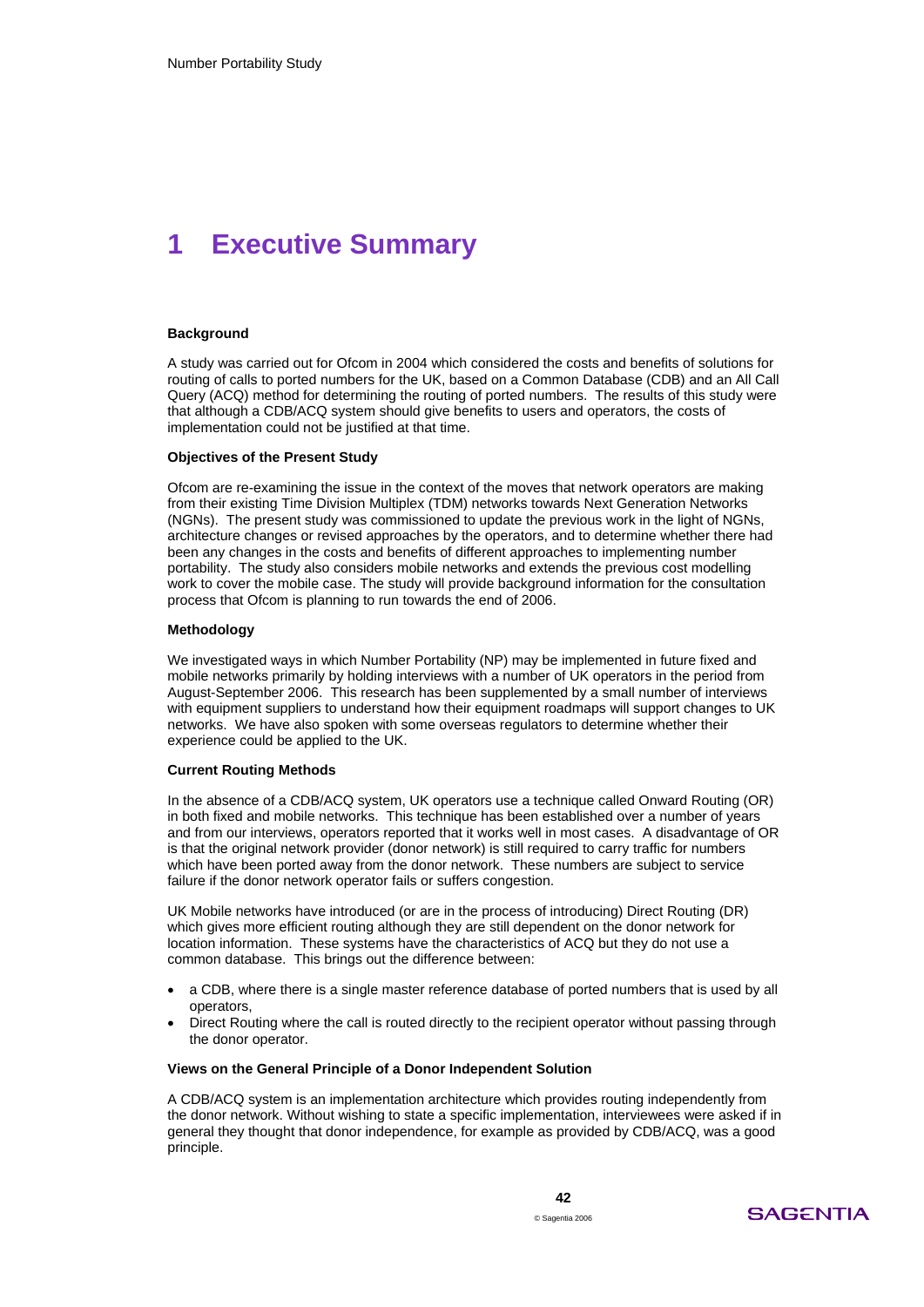Most operators felt that CDB/ACQ was the ideal technical solution, but the time for a network-wide implementation had passed. This was because they had already implemented the alternative OR approach and many operators made the point that, in practice, the loss of service to ported numbers through donor failure was low and additional expenditure to protect against infrequent events would be hard to justify.

#### **Incentives to Move to a New NP Solution**

Ofcom wished to establish whether there are sufficient incentives for industry to move to a new NP system without regulatory intervention. In general, in the fixed network, we find it extremely unlikely that operators will move to Direct Routing of fixed or mobile calls by natural evolution.

Ofcom hypothesised that changes to network architectures, including in particular the move to NGNs, could tip the balance of costs and benefits towards a CDB solution. We asked operators about expected changes to their networks. We found that fixed operators said that ACQ type processes fit more naturally with NGN architectures, and so NP in principle could be provided without the need for OR. However, in the absence of Industry standards they will not be adopting new solutions and will therefore still use OR in early implementations of NGNs. This seems unfortunate as the Industry will incur costs for introducing the old system on NGNs, while missing the opportunity to implement directly the donor independent ACQ system.

The mobile operators appear to be moving slowly to the Direct Routing of calls based on the interrogation of donor network location registers. Some mobile operators have already implemented Call Trap to improve the routing to numbers that have been ported in to their own networks. Modification of these architectures, to use a CDB, appears to be less expensive than equivalent upgrades in the fixed networks, because mobile networks are more capable.

Mobile operators have pointed out that current billing and settlement systems will not support Direct Routing but if they do in future they will move to Direct Routing, without a CDB.

#### **Benefits of Migrating to a CDB/ACQ Solution**

Operators had varied views on the general benefits resulting from a system such as CDB/ACQ, and there was no consistent result across all operators.

There were no significant concerns that NP issues affected service innovation.

#### **Migration Timetable**

A strawman timetable for implementation was proposed as part of this study, with the following key milestones:

- NGN standards for number portability agreed by the Network Interfaces Consultative Committee (NICC): January 2007.
- Common Database established, available for voluntary live use by network operators: April 2008.
- Records for all ported telephone number hosted on NGN nodes must be populated in the common database: April 2009.
- All Calls to ported numbers to be resilient against failure of the donor network: 2012.

This timetable was tested with operators. They considered it to be too optimistic in the early steps owing to the uncertainty over standards. An end point of 2012 was still felt to be achievable if standards were produced in time.

Our view is that the operators are currently waiting for clear direction from Ofcom as to whether a CDB is going to be required and in what timescales it should be implemented.

### **Implementation Issues**

Implementation of a CDB/ACQ system was felt, in the fixed network, to be only achievable on NGNs. No operator was willing to update existing TDM equipment. Mobile operators were more willing to upgrade in principle, but not from a cost point of view as they had already invested in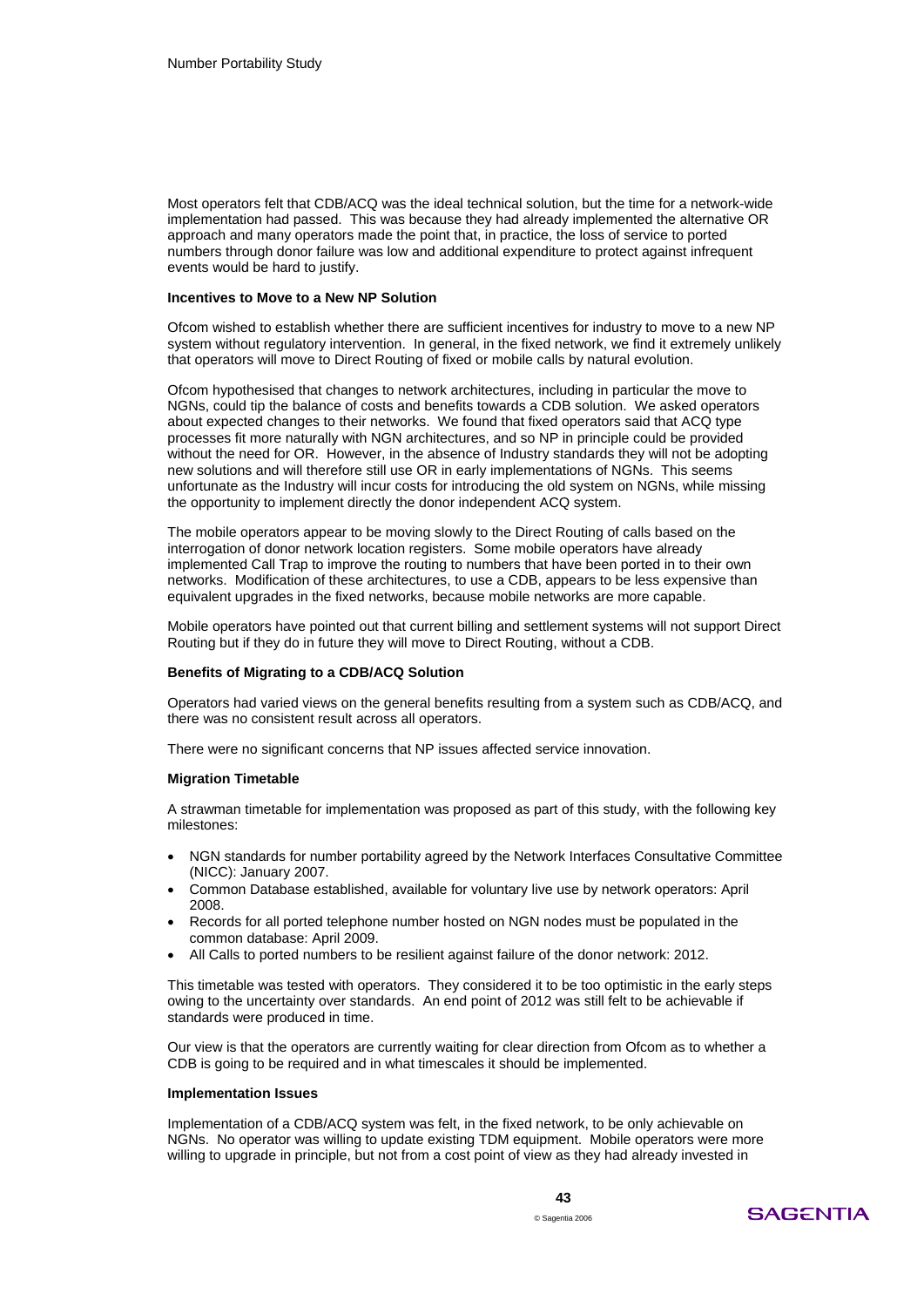solutions in the absence of any new NP standards. One mobile operator would be willing to invest in order to significantly reduce port lead times.

Fully evolved NGNs can look up routing information for every call whether NP is implemented or not. NP should therefore be achievable without significant infrastructure change by updating routing information in the event of a port.

Mobile operators pointed out that Message Service (SMS/MMS) porting is an important issue that must be considered alongside other services. For example, internationally originated messages would need access to the CDB. There are no standards here at present so the signalling relay would have to continue to support international messaging in the medium term. This is a serious issue as it affects SMS and MMS services now, as well as new services that may be deployed in the future. Significant changes would be required to the international mobile interconnect architectures to introduce donor network independence, and new agreements and standards would be required internationally.

### **Cost Benefit Analysis**

The previous study produced a model that estimated cost for a fixed network TDM solution. We found that there have been no significant changes to the costs of upgrade to existing TDM systems, as used in the previous study. Since TDM systems are nearing the end of their lifetime, they are now unable to be upgraded at any cost due to the lack of available upgrades from the associated vendors.

We have reviewed and extended the model to consider the costs and benefits of introducing NP for a range of new scenarios. These scenarios now include the mobile network case, a fixed network case based on NGNs, and we consider the termination of both fixed and mobile traffic. On costs, we have estimated both the capex and opex elements for introducing network changes and number portability databases. On benefits, we have calculated the savings which result from the elimination of Onward Routing. We have not tried to place a monetary value on the more qualitative benefits which can result from Direct Routing (e.g. the elimination of quality issues due to reduced congestion).

We have made our own estimates on mobile network costs, with some guidance from operators. Our results show that the Net Present Value (NPV) is positive for the mobile case (e.g. an NPV of £193.1m when mobile to fixed and mobile to mobile terminations are taken into account).

For the NGN scenario, operators have been unable to derive NGN-related NP costs in detail without standards and a more detailed understanding of what is required. However, most believe that the costs for NGN implementation will be less than for TDM. We have made our own estimates of network costs. Our model shows that the NPV for the fixed network case improves from -£200m to £15.3m.

For a combined NGN and Mobile case, including Direct Routing of all fixed to mobile and mobile to fixed traffic, we obtain an NPV of £297.3m.

### **Process-related Aspects**

Most operators thought that current porting lead times were satisfactory, although one mobile operator wanted a significant reduction. There was widespread belief that there was a major process related issue with setting up the current bi-lateral porting arrangements. New entrants, especially, found this to be resource intensive and time consuming, and of far greater importance than the CDB issues.

Several operators brought our attention to issues related to NP, although not directly to routing. These include the definition of Publicly Available Telephony Services (PATS), which services are PATS, and the applicability of the NP General Condition (which applies only to PATS). We believe these issues have been solved in the March Statement, although several operators still referred to them as causing concern.

Several operators also thought that removal of the reference to the NP Functional Specification has created problems with setting up porting agreements.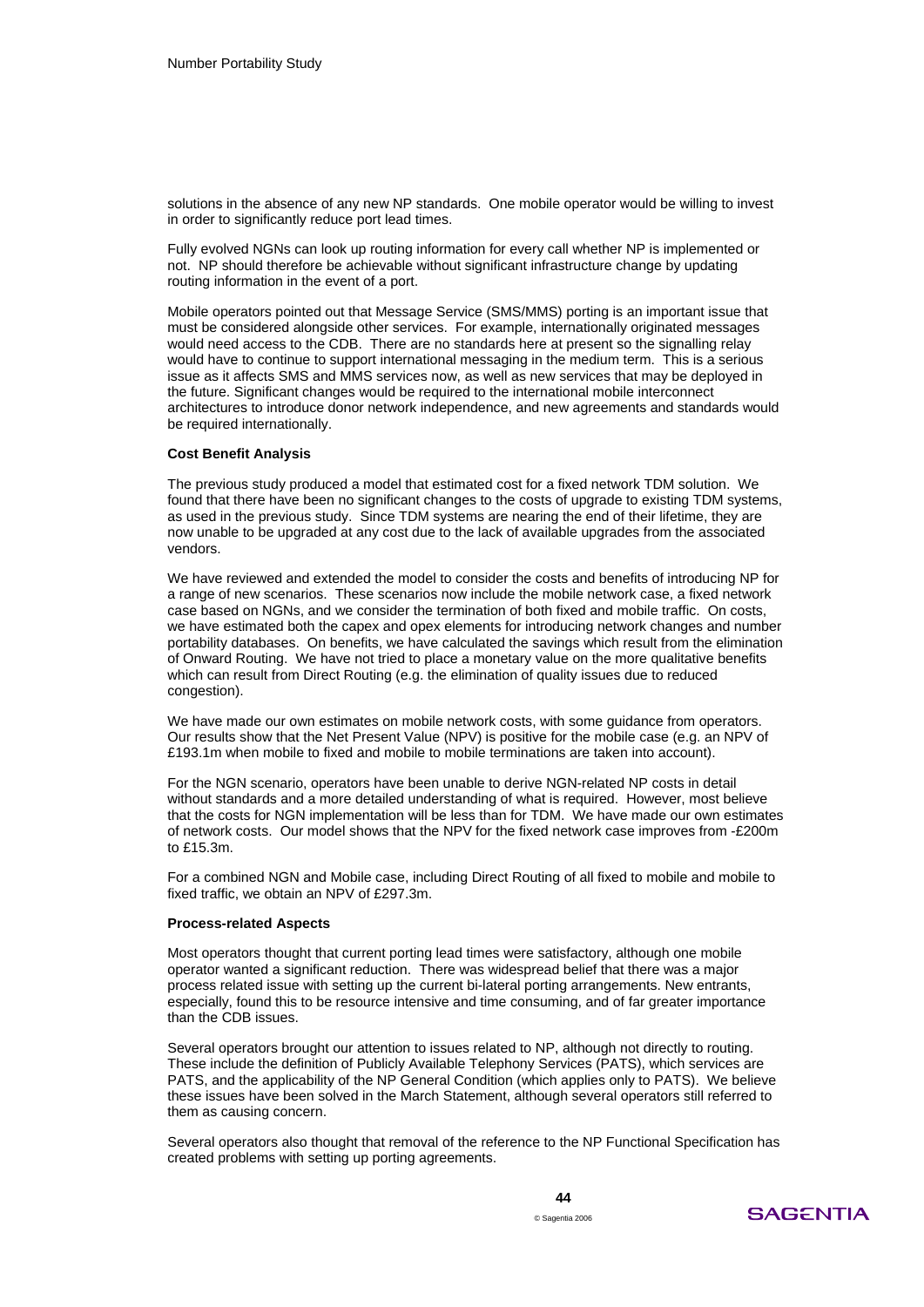# **2 Introduction**

### **2.1 Background**

In August 2004 Ofcom issued a consultation paper on An Assessment of Alternative Solutions for UK Number Portability which considered whether portability solutions making use of a Common Database of numbers could protect subscribers using ported numbers from failure of their original provider. As part of this work Ofcom commissioned a report from Mason Communications<sup>1</sup> which assessed the costs of a CDB/ACQ (Common Database/All Call Query) approach to NP (Number Portability).

The conclusion from this study was that although there were benefits in moving to this system from the Onward Routing (OR) method then in place for NP, it was difficult to justify in terms of the overall costs. It was decided that this should be re-examined when the UK network moved away from the TDM architecture to the new architectures required by Next Generation Networks. This decision has led to the commissioning of this current study. The Mason study only considered mobile networks briefly, with most of the emphasis on fixed networks.

A second consultation, which commenced in November, 2005 considered number portability and technology neutrality.

### **2.2 Study Objectives**

-

Ofcom intends to consult later in 2006 on both porting lead times and the routing of calls to ported numbers. In preparation for this consultation, the current study has been undertaken to help understand what developments have taken place since the Mason report, and how this may affect the previous conclusion on the costs and benefits of the CDB/ACQ approach.

The present study updates the previous work:

- By looking at mobile networks in more detail
- In the light of NGNs, architecture changes and revised approaches by the operators
- By determining whether there had been any changes in the costs and benefits of different approaches to implementing number portability.

The study will provide background information for the consultation process.

We were asked by Ofcom to focus primarily on the issues associated with the routing of calls rather than the business processes required for number portability. However we have considered some aspects of process issues where they affect routing, or where particular issues with the porting process have been brought to our attention.



 $1$  Costs and Implementation Issues of a Central Database Solution for Number portability in the UK, Mason Communications Limited, April 2004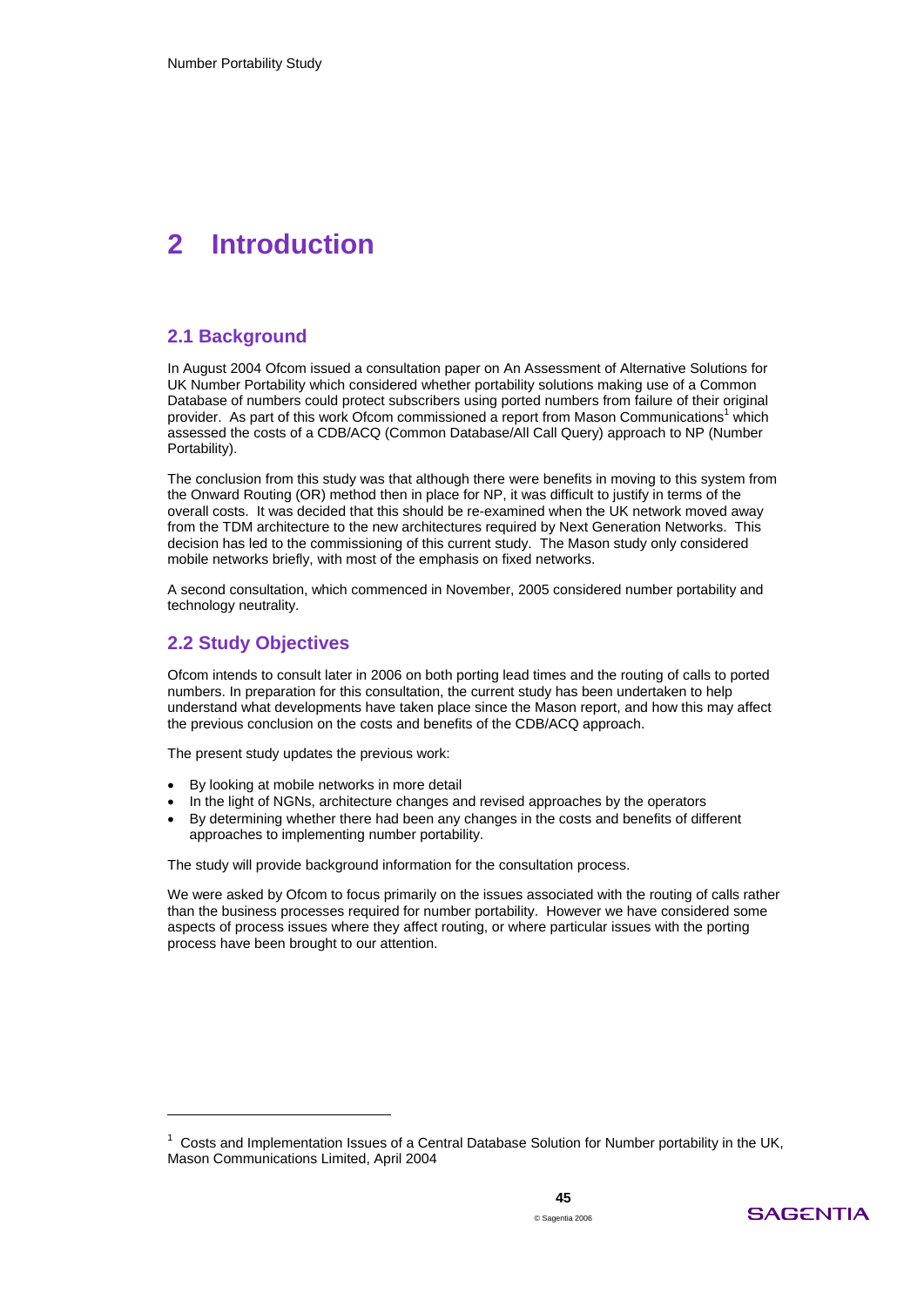### **2.3 Approach**

The approach adopted in this study was to interview:

- A number of relevant and representative UK network operators and service providers
- A small number of regulators from countries which have experience of running a CDB/ACQ system
- A small number of suppliers of equipment into the NP and NGN market places.

In addition to the interviews, we have also conducted desk research and carried out literature searches to understand where developments are currently taking place.

An objective of the study was to update the previous work on costs. We have made an updated version of the cost model produced by Mason Communications, using the data supplied to us from interviewees, to look at NGN costs and to include mobile numbers and traffic.

### **2.4 Interviews**

A structured questionnaire was produced and agreed with Ofcom as the basis for gathering data. The questionnaire contained:

- General background on the study and its relation to previous work and the planned consultation
- Strawman timescales for moving to a CDB/ACQ type system for NP (and hence away from the current OR solution which depends on the original donor network)
- Strawman architectures so that we could explore technical opinions and identify issues
- Detailed questions on NP implementation plans and the effect NP changes might have on costs, services, numbering and other issues.

During the study, the following organisations were interviewed:

- Cable and Wireless
- NTL/Telewest
- Vodafone
- Thus
- Hutchison 3G
- Viatel
- Easynet
- T Mobile
- BT
- Talk Talk (Carphone Warehouse)
- The Irish Regulator, Comreg
- The German Regulator, Bundesnetzagentur
- Ward Solutions, suppliers of CDB/ACQ equipment
- Nortel.

We requested interviews with Orange and O2, but these organisations were unable to respond within the study timescales.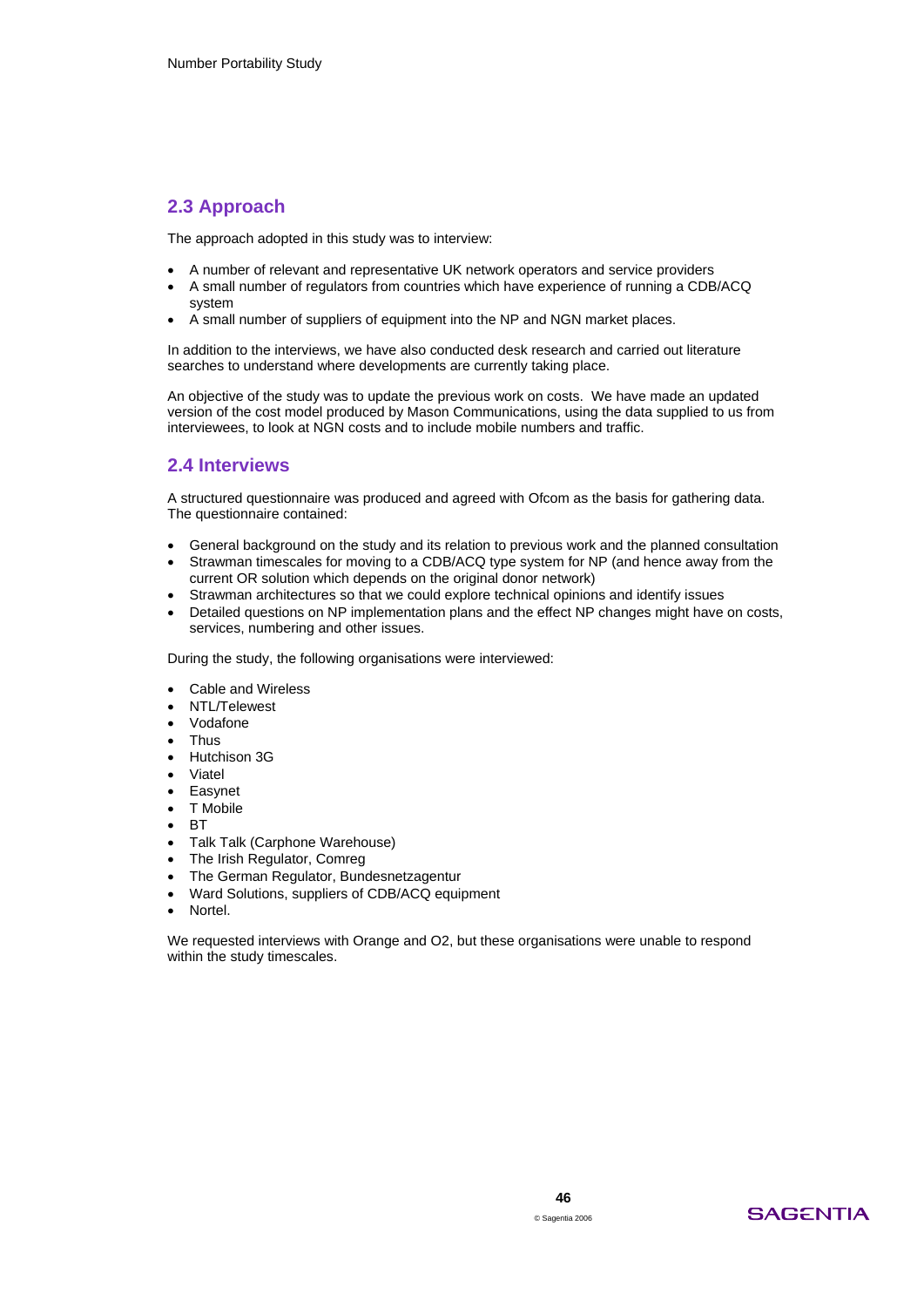### **2.5 Content Layout**

Section 3 provides some general technical background on networks and NP.

Section 4 briefly outlines overseas experiences.

Section 5 summarises the feedback from the interviews with operators and other key stakeholders.

Section 6 describes our cost modelling process and its results.

Section 7 summarises our observations.

Appendix A provides the results for each of the scenarios modelled.

Appendix B is a brief glossary of key terms used in the document.

Further technical background information is contained in Appendices C and D.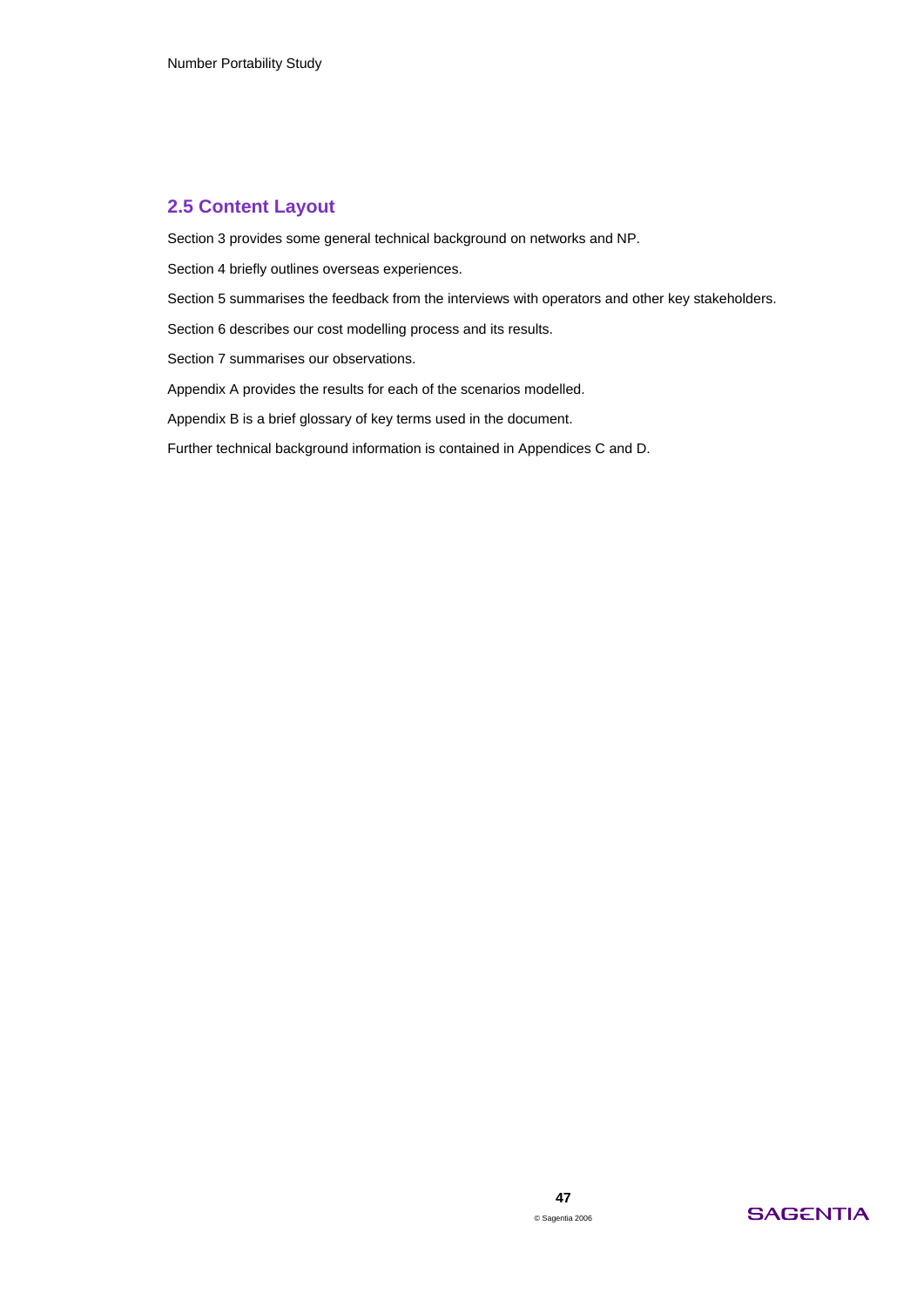# **3 Technical Background**

### **3.1 Introduction**

This section provides some technical background on how NP is implemented in current networks and what the technical plans are for future networks. It also highlights some technical issues which have been brought to our attention and which affect number portability.

The central issue in Number Portability is how operators route calls (and messages) to numbers which have been ported. In order to route correctly, operators need information to tell them the location of the destination number. Historically, all call routing in telephone networks has been based on number range analysis. Network switching equipment analyses the number digit by digit, and only examines as many digits as necessary to carry out the next stage of routing. For example, with the UK national number of 01763 875200:

- 01 indicates a UK national fixed network number
- 763 indicates an area code
- 87 indicates an operator number range
- 5200 indicates one specific number within a block of 10000 numbers allocated to that number range (0000-9999).

If there is no number portability in a network, then 0176387 is sufficient to uniquely identify the network operator responsible for terminating the call. In the presence of number portability, it is not sufficient as 875200 may have been moved to another number range holder. $^2$  However, the number 0176387 still refers to a number block (or number range) that is allocated to one operator.

In a porting scenario:

- The network from which the user is making a call is termed the originating network
- The network on which the call ends up is the terminating network
- The network which has been allocated the number block within which the called number originally lies is called the donor network
- The network to which the called number has been ported is called the recipient network.

Note that in all cases where a number has been ported the recipient network is the terminating network.

The following sections illustrate the various methods which are available to route calls where number portability is provided in a national network. The scenarios are representative of both fixed and mobile networks, although they have been simplified as far as possible to illustrate the main features. Not all of the scenarios are actually implemented in current networks, but they are presented to show the two essential features which must be considered:

- How information is obtained to do the routing
- How the routing is carried out.

-



 $2$  And in the UK network it is now permissible for the number to be moved to a different area code as well.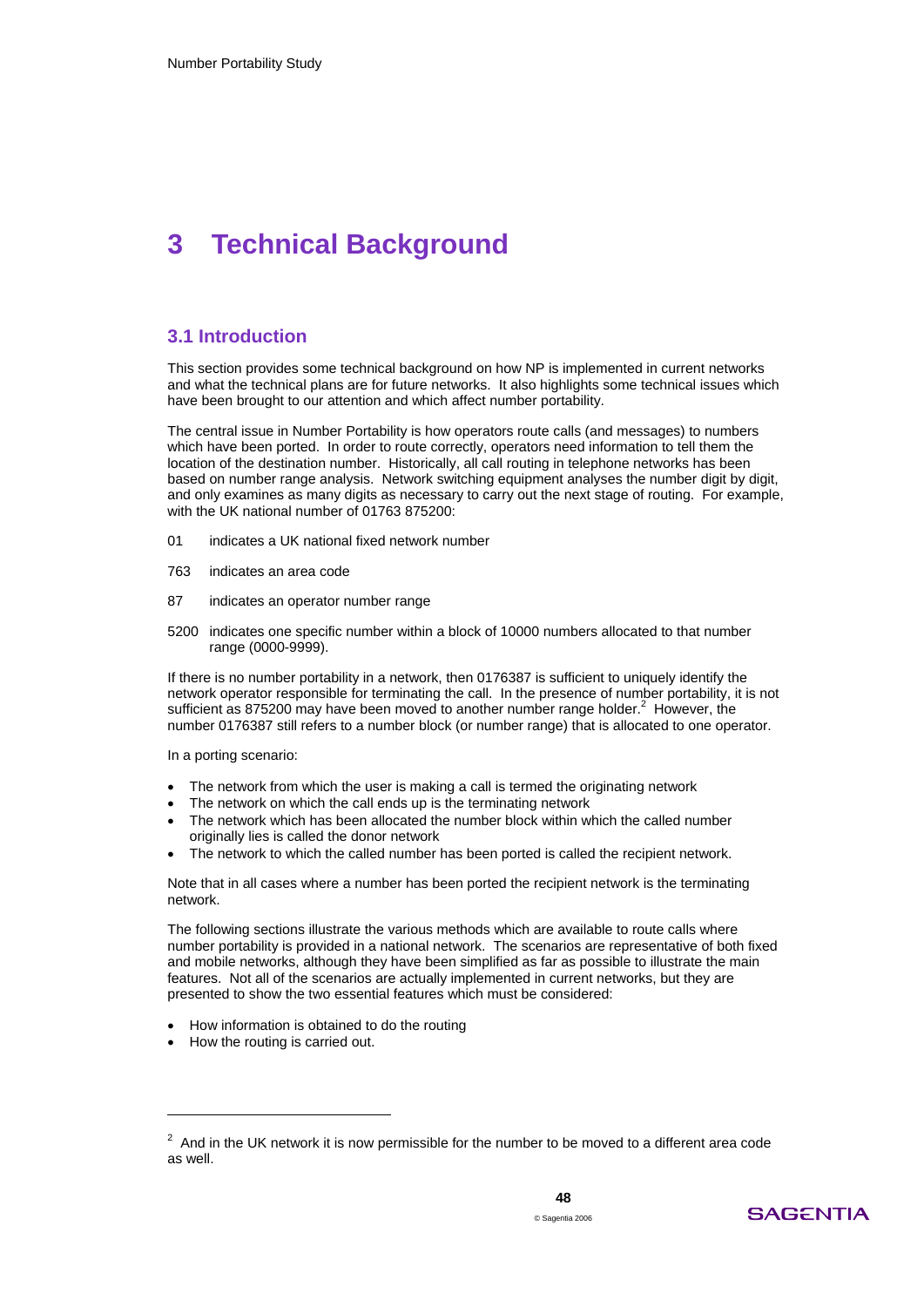### **3.2 Case 1: No Portability**



In the base case, the originating network determines the recipient network by number block analysis, as explained in Section 3.1 above.

### **3.3 Case 2: Onward Routing**



In this case, the destination number has been ported. It shows the Onward Routing (OR) method which applies to the UK fixed network today.

- The originating network identifies the donor network by analysing the number block, exactly as it does to route any call
- The donor network looks up internal Number Portability Databases (NPDBs).

In the case of a ported number, the NPDBs will indicate a network other than the donor to receive the call. There is one NPDB per TDM switch within each network. The donor network needs 2 interconnect ports to route the call.

The following are typical characteristics of the OR deployment model for NP:

- The solution relies on the donor network for call routing
- Additional call transmission and switching capacity is required as the call is "tromboned" via the donor network, driving investment in legacy equipment in order to avoid network congestion
- In a worst case scenario if a ported non geographic number is dialled, and is terminated on a ported geographic number; this can result in a call tromboning across several networks
- Additional call set up delay can be experienced
- The potential for call degradation is greater due to the additional call transmission and switching requirements
- The donor network operator incurs costs for calls which they no longer terminate (resulting in the application of APCC/DCC settlements).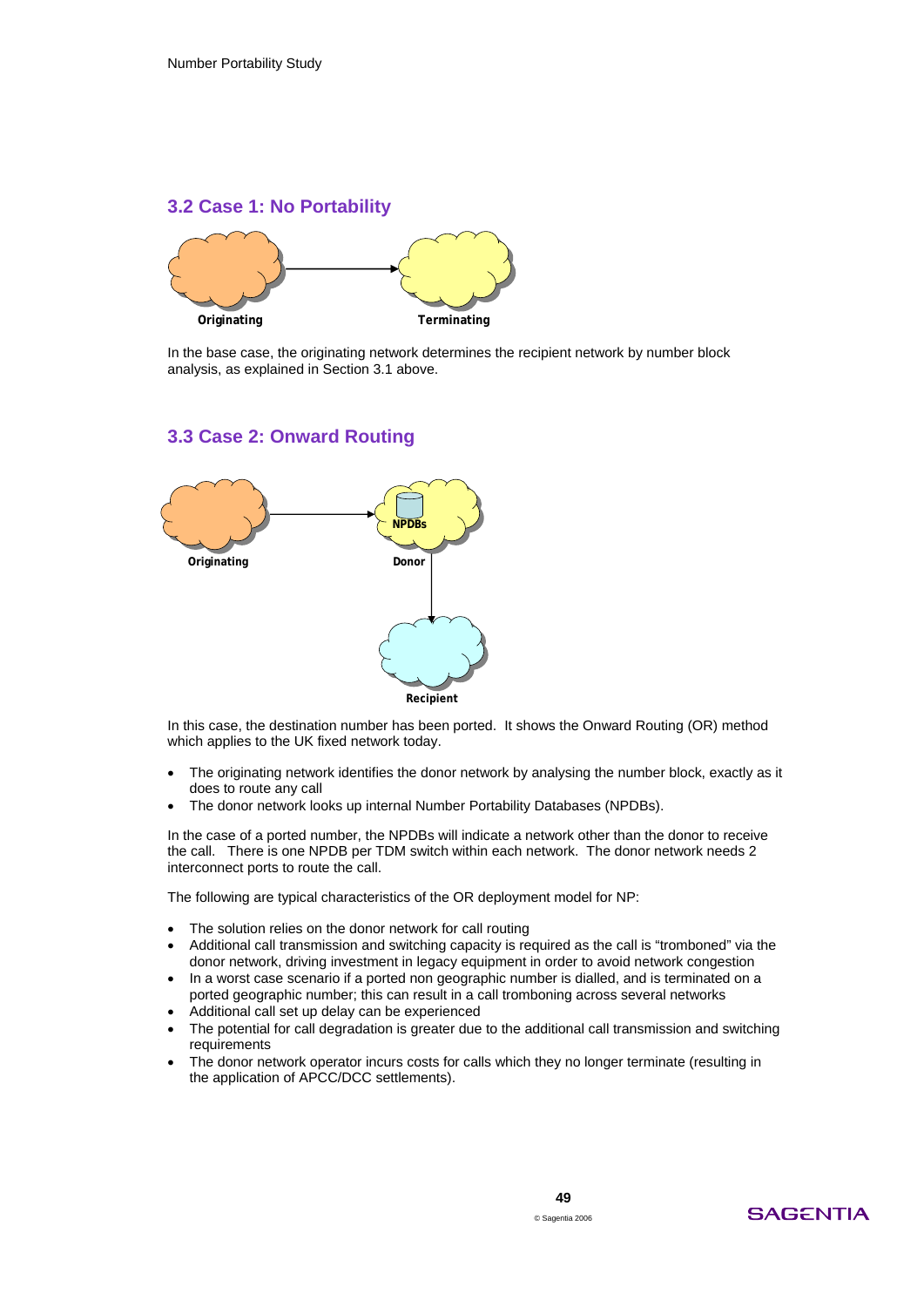# **3.4 Case 3: Direct Routing**



This shows a Direct Routing (DR) method without the use of a common database.

- The originating network identifies the donor network by number block analysis
- The originating network consults the donor network's NPDB and identifies the recipient network
- The originating network routes the call to the recipient network
- The donor network may signal to the recipient network as part of the process

This represents the direction in which the UK mobile networks are heading.

# **3.5 Case 3a: Call Trap**



This is a variant of Direct Routing in which the originating and recipient network is the same.

- The originating network consults its own NPDB to identify that it is the recipient network
- It then routes the call internally.

Note that the originating network's NPDB duplicates information in the donor network's NPDB. The donor network is not involved in delivering the call. There is a routing efficiency gain as the call is retained on the originating network.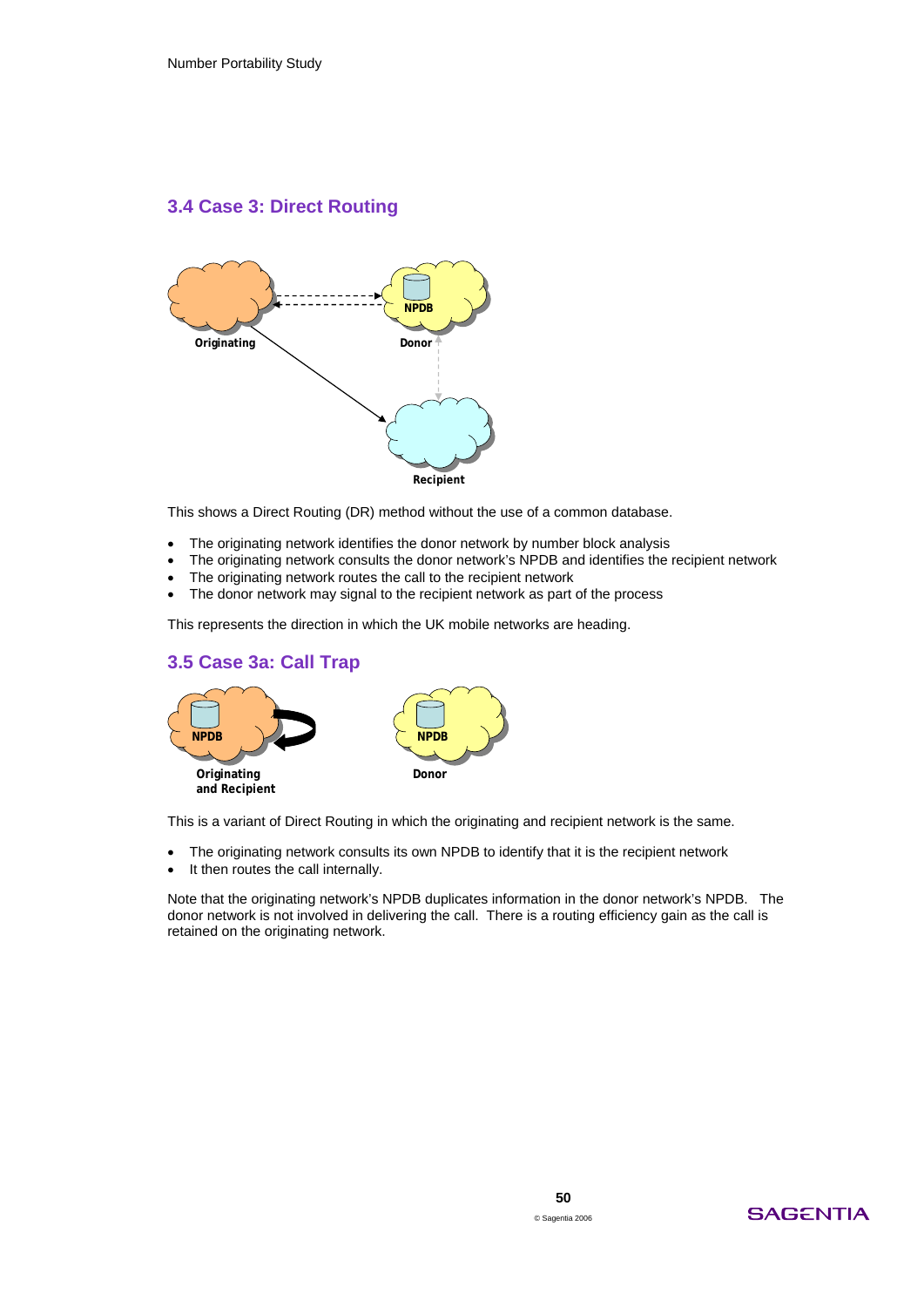



This illustrates a system where a Common Database (CDB) is used to provide the destination information. It also illustrates a case where an originating network cannot consult the CDB directly. An example of where this could occur is in a fixed to mobile call, where the mobile networks have implemented the CDB ahead of the fixed networks.

- The originating network identifies the donor network by analysing the number block
- The donor network identifies the recipient network by consulting the number portability CDB.

There is one CDB which contains reference NP information for use by all networks. The donor network needs 2 interconnect ports to route the call.

This is the situation that might occur in the UK if the mobile networks start using a CDB ahead of the fixed networks. This situation already exists in Germany.

### **3.7 Case 5: Direct Routing with a CDB - TDM network**



The Direct Routing case means that the donor network is not involved in routing a call to a ported number.

- The originating network identifies the recipient network for every call by consulting the number portability CDB (i.e. ACQ)
- There is one CDB which contains reference NP information for use by all networks.

This requires all originating networks to be able to consult the CDB which is not within the normal capability of a TDM switch

A variation on ACQ is Query on Release (QOR). In this case a call is routed initially to the number block holder. If it is to a ported number, the donor network signals back to the originating network

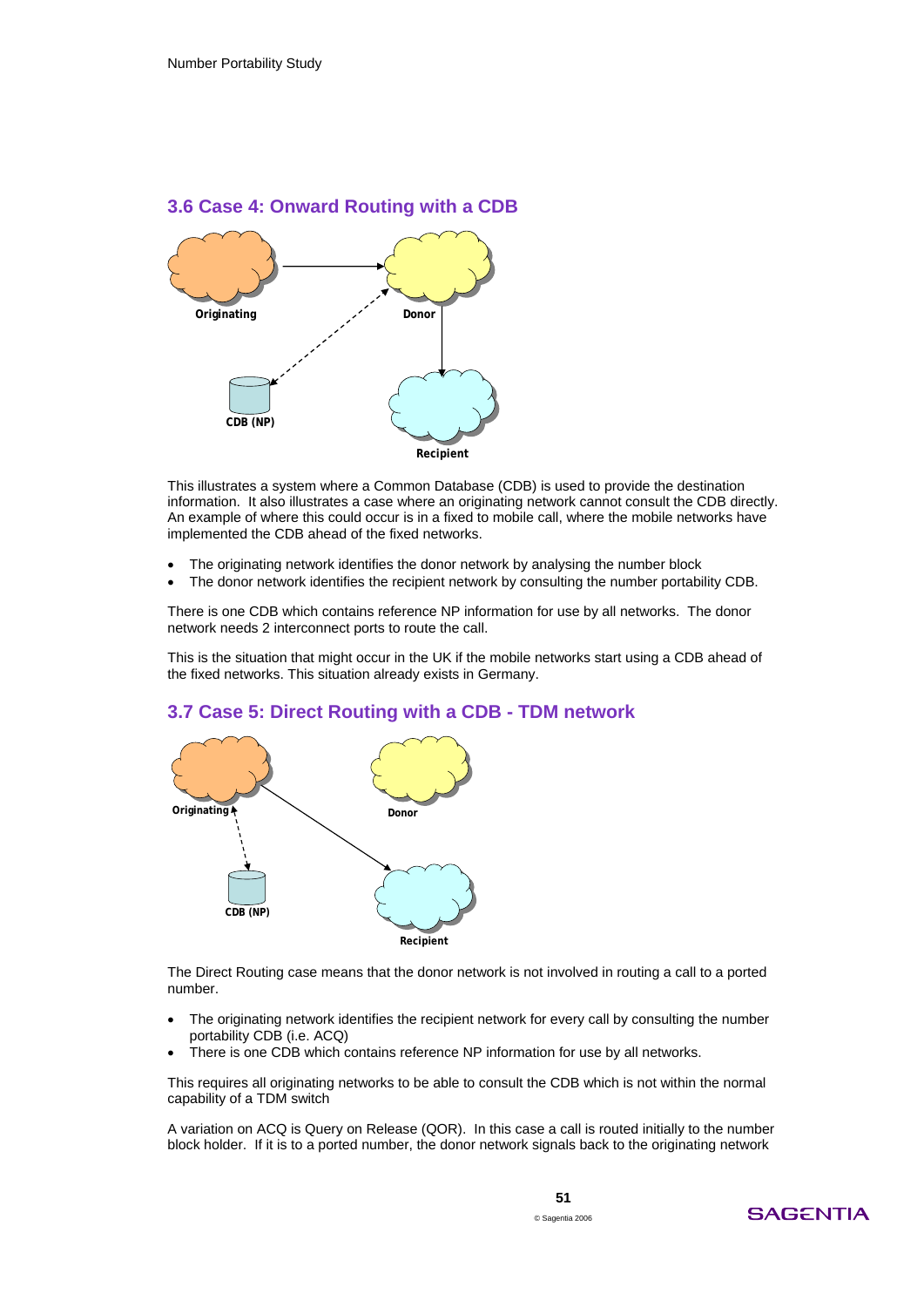with a failure code. The originating network then queries the CDB and the call is routed according to the CDB entry. This has the advantage that the CDB is queried only for ported numbers. It has the disadvantage that there is extra post dial delay for ported numbers.





The key feature of an NGN is that it can contain routing databases that are queried to route every call. This contrasts with TDM networks which primarily rely on number block analysis.

- The originating network identifies the recipient network for every call by consulting its routing database (RDB), i.e. ACQ
- There is one CDB which contains reference NP information which is used in the generation of the RDB by each network
- This requires all originating networks to be able to consult the CDB.
- As in Case 5, DR gives independence from the donor network.
- Further detail on NGN architecture is given in Appendix C.

### **3.9 NP in mobile networks**

-

The mobile network operators have indicated that the industry has a 3 stage NP plan which introduces Onward Routing initially (Case 2), then adds Call Trap (Case 3a) and finally Direct Routing<sup>3</sup> (Case 3). Some, but not all, networks have now introduced Call Trap.

In the case of mobile messaging the number block analysis is performed by the SMSC, which then signals the mobile network to deliver the message. Portability is currently supported by the Signalling Relay Function in the donor network forwarding the signalling to the recipient network. This is driven by a local database but could be driven by a central or common database (as happens in Germany and Ireland). This approach uses a CDB but is not independent of the donor network.

There is no existing standard that would support donor network independence for messaging (SMS, MMS). ENUM $4$  is a developing NGN standard that is intended to do this within mobile networks.



 $3$  It should be noted that this NP plan is not reflected in the NICC ND1208:2005/08 document, and is different to the phased introduction described in its (fixed) geographic equivalent ND1203:2000/05). We believe that this is a mobile operator agreed process rather then an NICC one.

<sup>&</sup>lt;sup>4</sup> See Appendix D for a description of ENUM (and further information on interconnect and numbering).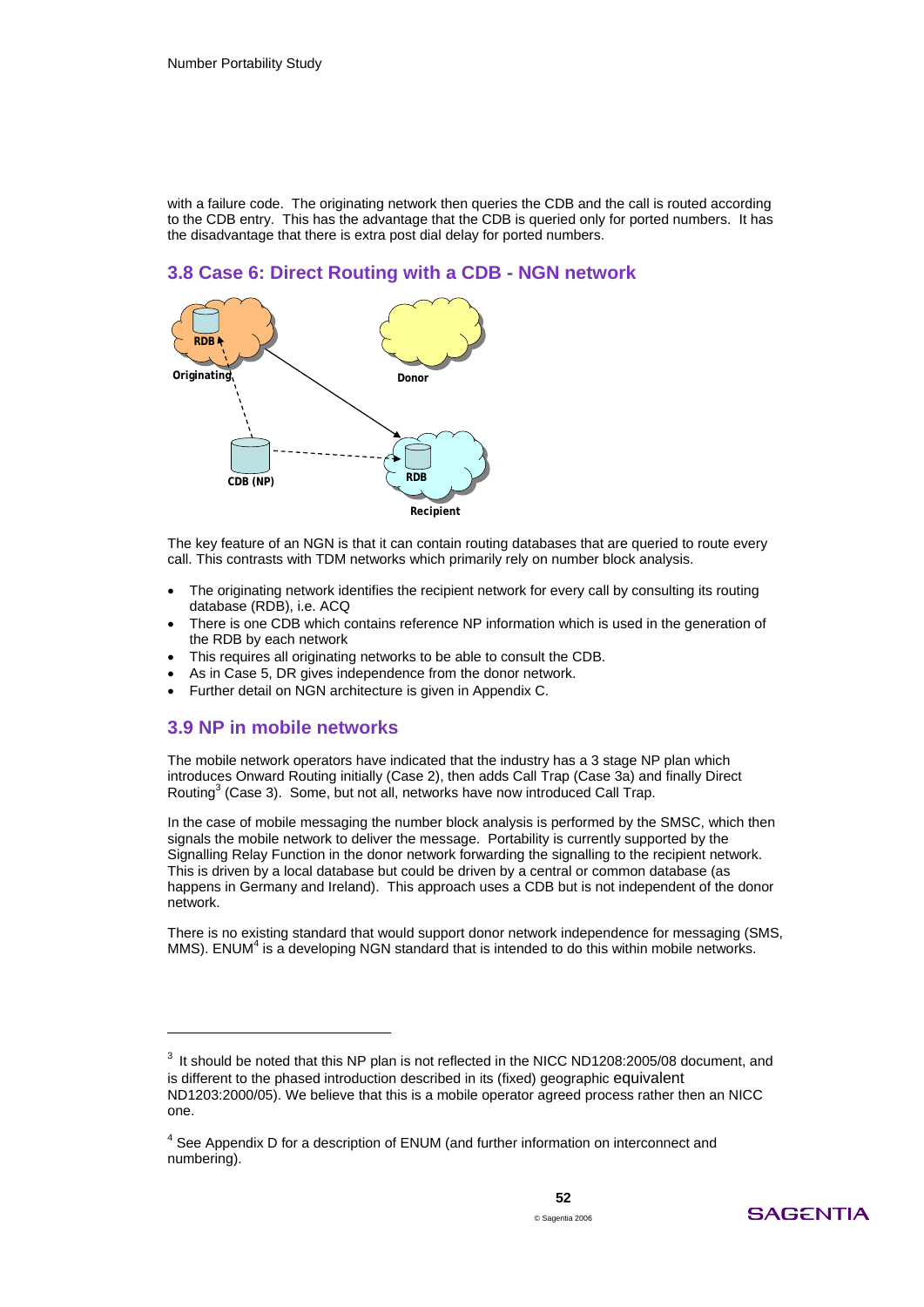### **3.10 NP and International Calls**

Fixed and mobile calls targeted at a ported number, which originate from an international operator, are routed to the number block holder, who then onward routes the calls to the recipient (Case 2).

For mobile and fixed voice calls the most logical step to achieve direct routing is for the transit operator, which brings the call into the UK, to do a DB lookup and direct route the call (Cases 3, 5 and 6). To achieve donor network independence only Cases 5 and 6 would be appropriate.

In the case of mobile international messaging (i.e. SMS and MMS) the originating SMSC uses number block analysis to identify the number block holding network and the signalling relay operates to ensure correct delivery as for national messaging.

To implement either Direct Routing or donor network independence all world-wide service centres (SMSC, MMSC) would need access to the CDB. This would be a major change to systems worldwide and is not dealt with by present standards.

### **3.11 Interconnects**

-

Many smaller network operators have interconnects with only one other network operator. Typically they will route all calls to number blocks other than their own (even ported in numbers) to the operator they have interconnect with. The call is then routed through the interconnect operator's transit network to the operator that hosts the number block. In this case a CDB lookup may be performed by the transit operator rather than the originating operator, as they are incapable of directly routing the call themselves.

The move to NGN architectures leads to the change from traditional TDM based interconnects to those based on IP. The standards for this interconnect are currently under discussion in the NICC. The approach to be used for NP is not clear.

There is a potential issue with OR during the transition phase to NGNs. Where voice calls pass between the TDM and IP (NGN) networks there is potential degradation in voice quality. OR may increase the number of passages between TDM and  $\text{NGN}^5$  thus increasing the voice quality degradation.

 $5$  For example where a call originates form a TDM network, is passed to the NGN donor network and is forwarded to a TDM terminating network.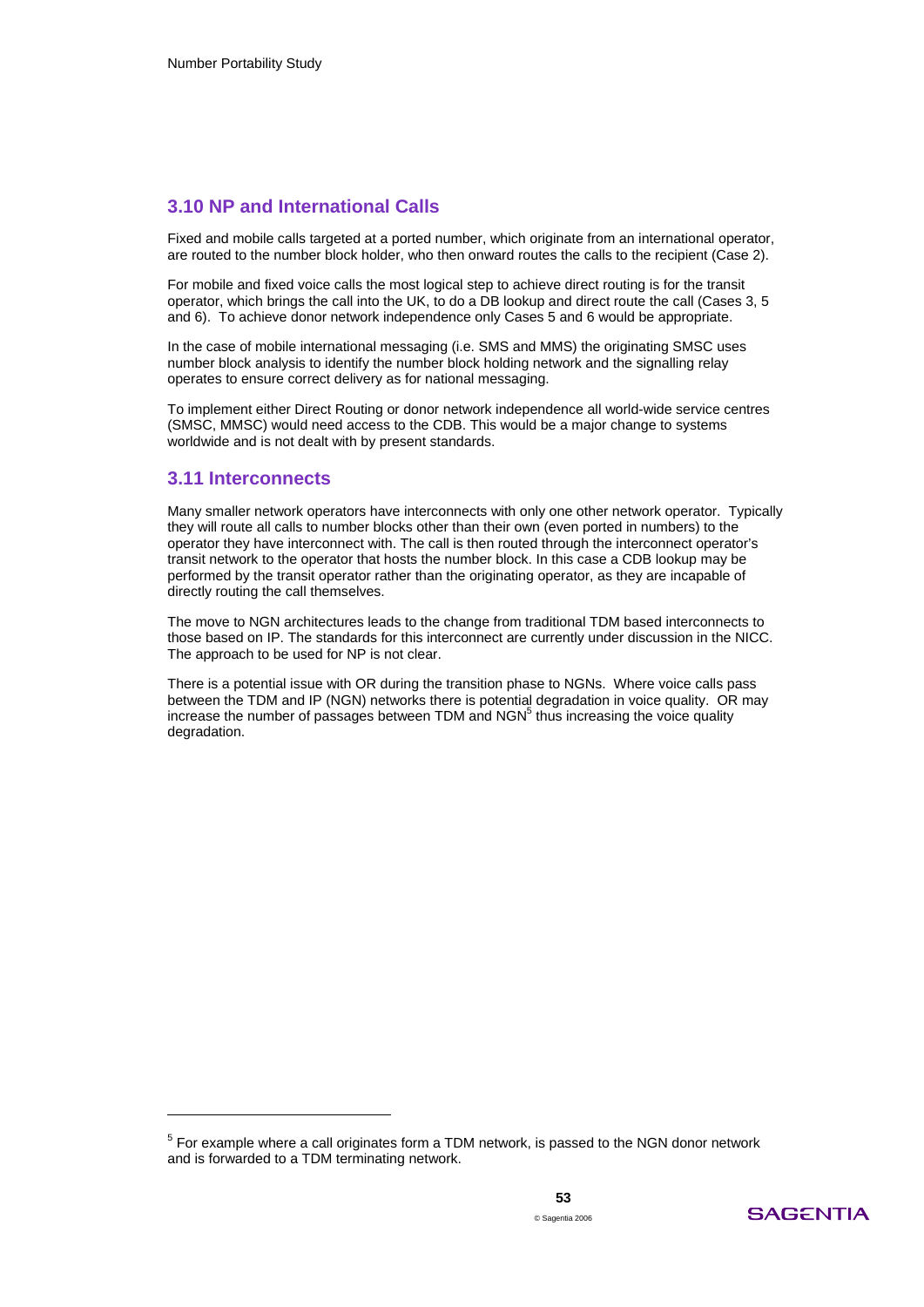# **4 Overseas experience**

### **4.1 Overview**

As part of our study we have carried out a brief review of international experience in number porting. Many countries are reported as running a CDB/ACQ system, where we have spoken to individuals or companies directly involved with these systems we have found that even where countries have adopted these systems, the use of them is sometimes optional, thus tending to negate the claimed benefits of a CDB solution.

### **4.2 Ireland**

Ireland has implemented an ACQ system for fixed and mobile NP. However the use is optional and most operators use OR.

Fixed NP was introduced in 2000. The CDB is operated by CAP Gemini. Ireland has about 1.3M PSTN lines and around 90% of these are supplied by Eircom. Number porting is at a low level, with around 3500 ports per year. Irish regulator, Comreg, expect the level of porting to increase significantly in the near future with the introduction of LLU and a product to enable porting with LLU (previously porting was not permitted with LLU). The CDB is funded by Comreg. It is not clear why the ACQ is not used - presumably because there is a very low level of porting and there is no mandate to do so. An update to NGN is planned, but no detailed information was available.

Mobile Number Portability was introduced in 2003. There are 4.3M mobile subscribers (103% penetration) and the porting level is much higher than in the fixed network (around 15%). The CDB for mobile is separate from the fixed CDB and is supplied by Ward Solutions and is in use by all mobile operators. The CDB is operated in a non-real time mode, with data regularly updated to local real time databases within each operator's system. The CDB also provides process tracking and number porting status. Mobile NP in Ireland is believed to be achieving port times of 2 hours (when port levels are within a stated maximum porting rate).

### **4.3 Germany**

NP became mandatory in Germany in January 1998, although the mobile operators were allowed to avoid implementation until November 2002 due to "technical difficulties".

#### **Geographic numbers**

These are assigned in 1k blocks by the regulator, and the block assignments are distributed by the regulator to the operators.

Each operator maintains a database of ported out numbers (from their number block allocations and from ported in numbers) and where they have been ported to. This data is exchanged between operators every night. There is no requirement on the technical implementation of the routing of calls to ported numbers. Operators are free to agree bilaterally on routing with ACQ, QOR and OR all being present in the networks.

There have been problems with this approach, with operators using old versions of the database information. In practice many small operators just route everything to Deutsche Telekom.

It is generally accepted that this process would not be used for a new implementation but it works. Everyone would prefer a CDB approach, but nobody is prepared to implement it because of the cost of change. In summary this is a distributed non real time database.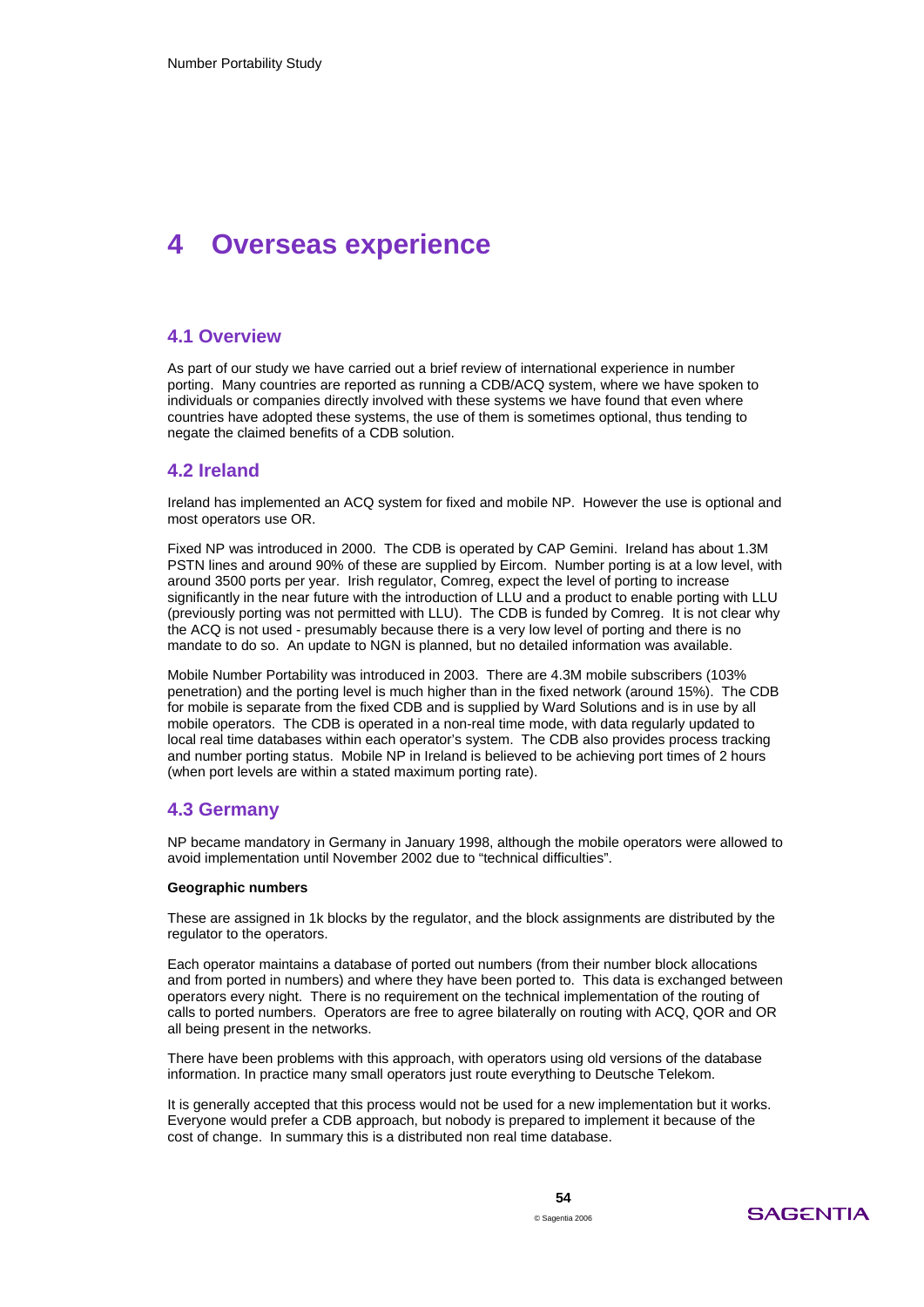### **Non geographic numbers**

These are assigned individually to the end user. The regulator has to run a database to manage the individual customers for the numbers, so this database had an operator field in it as well. This is populated when an operator declares that they are servicing that number. An extract of this database containing only number and operator (plus some "time to live" information) is downloaded by the telcos each night and used for routing. The database is paid for by the charges for the numbers.

Overall the system works well and no changes are planned. Routing prefixes are used in the network to ensure correct delivery.

In summary this is a central non real time database

### **Mobile Numbers**

This is operated as a real time CDB by the mobile operators but it is a closed system. The CDB for holding mobile numbers was developed by T-Systems for the mobile operators. The specifications are closed and access is only available to operators (fixed and mobile).

Fixed operators have complained about the charges to access the database ( $\in$ 10k p.a.) but this is subject to commercial agreement between the operators. The information is needed for billing as well as routing as there are different charge rates for calls to the different mobile networks.

Only 1% of mobile numbers are ported. This is believed to be because the  $E25$  administration charge for number porting is passed on to the consumer, who generally is not prepared to pay and so takes a new number.

Calls to mobiles are frequently routed non-optimally, with the mobile operators forwarding the calls to the correct operator and charging the originator extra for the service. The main problem is that the cost of implementing the IN to do the lookup in fixed networks is too high (particularly since there are so few ported numbers).

In summary this appears to be a central real time database

#### **General**

The regulator is unaware of the proportion of geographic numbers ported.

Non Geographic number porting is meaningless in Germany as there is no donor operator (all numbers are issued to the customer directly from the regulator).

The AKNN (www.aknn.de) is the German equivalent of the NICC and maintains standards for operator interconnect. The geographic and non geographic number portability standards are available online. They do not deal with mobile number portability.

The regulator sees no problems with the introduction of NGNs, and Geographic numbers are migrated to IP services already. There has been an issue with numbers being simultaneously used with TDM and IP networks and this is now banned by the regulator.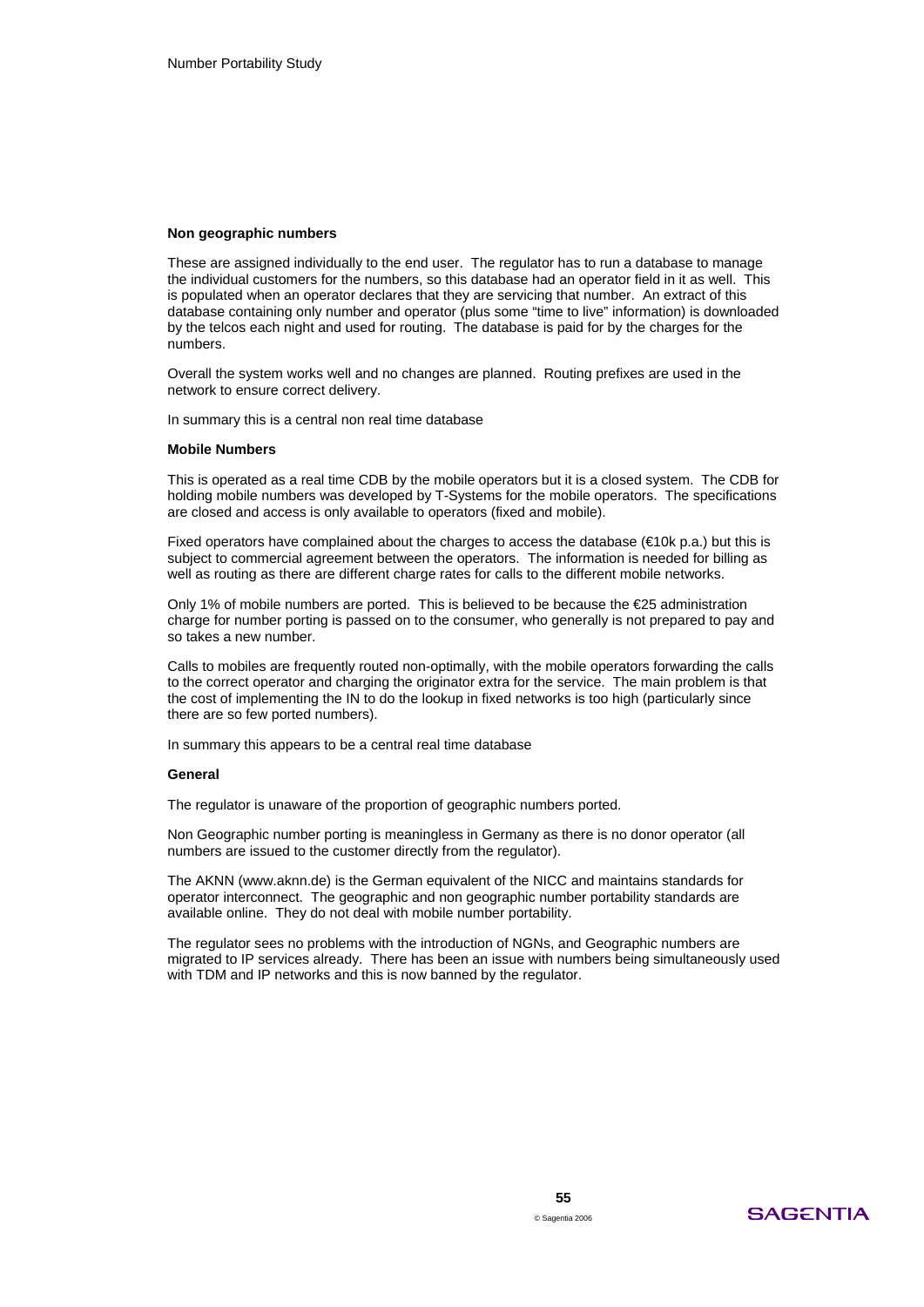# **5 Results of interviews**

### **5.1 Interview Brief**

A questionnaire was agreed with Ofcom as the basis on which the interviews would be conducted. The questionnaire covered the following areas:

- Current methods by which operators implemented NP
- The perceived benefits of changing to an improved system for NP
- Operators plans for introducing NGNs
- How an improved system for NP could be implemented
- Implementation issues arising, including transition
- Impact on Services and Service Innovation
- Process related issues
- **Numbering**
- Strawman timescales
- Costs.

An interview report was compiled for each session and fed back to the participants for confirmation that we had represented their views correctly.

### **5.2 Current Implementation of NP**

All UK fixed operators currently use Onward Routing (OR) for number portability.

All UK mobile operators use OR, although some have implemented Call Trap. Direct Routing, which operators recognise would give some routing efficiencies, is not implemented at all at the moment as there are some issues to do with bill resolution that need to be resolved first.

### **5.3 Benefits of Introducing CDB**

Operators were asked to comment on the list of possible benefits of a CDB solution proposed by Ofcom:

- Resilience to failure of the donor network
- Reduced capital costs due to more efficient routing
- Reduced risks and costs of developments as a result of simplification and greater clarity of direction
- Removal of distortion from current termination payment arrangements
- Improved efficiency in number allocation.

The top level objective, that of making the initiating operator responsible for call routing (and hence avoiding reliance on a donor network), was accepted as a desirable benefit by most operators, but not without reservations. They felt it should not be pursued at any cost because:

- The incidence of donor network failure has been very small
- The existing system of Onward Routing works well in almost all cases
- Operators have invested in the current system and could not necessarily see much benefit resulting from re-investing significant amounts in a new system.

Some said that alternative protection processes against donor failure were available by means other than resorting to a CDB solution. One pointed out that this was more a service continuity issue than a NP issue. However, others expressed the view that although donor network failure

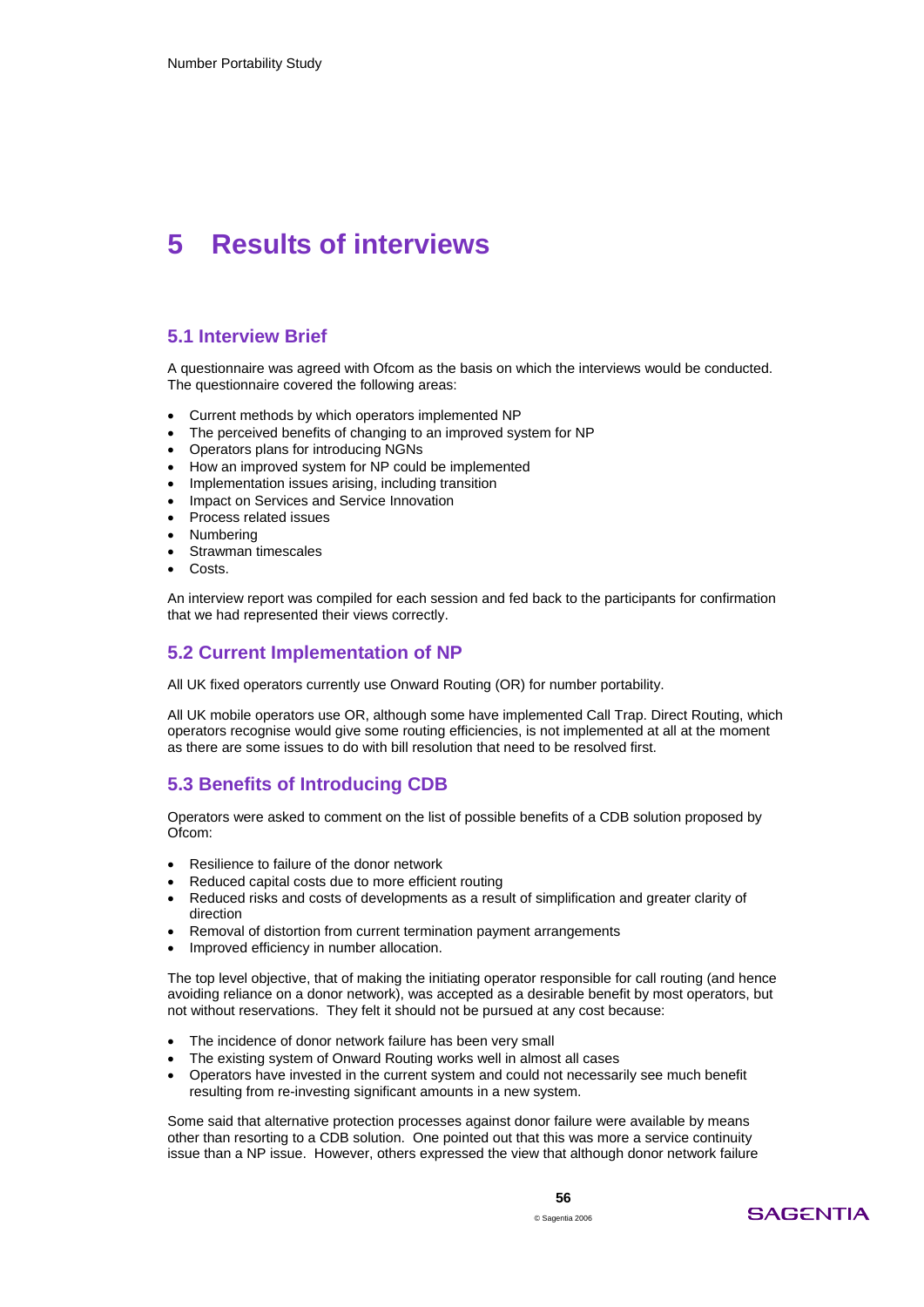had not been a recent issue, there was an increasing number of small new entrants (including some offering mobile services), and so the likelihood of an operator failure had increased.

Opinions on the other benefits were varied and not consistent across operators or operator types.

Operators were asked to propose other benefits of a CDB solution. There were a few suggestions, for example a better end user experience, but no consistent themes.

One operator, and one vendor, said that network quality issues could arise with high volumes of porting and high ported traffic. This is because the donor network needs to have sufficient capacity to handle the ported calls. Also, latency and call distortion were more critical in NGNs using IP and so direct routing would become more attractive to maintain call quality.

### **5.4 NGN implementation plans**

All of the larger fixed network operators we interviewed said that:

- They have clear plans for moving to NGNs in a reasonably short timeframe
- They acknowledged that TDM legacy equipment will still be used in their network for some time; they do not know today all the details of how this equipment will be phased out
- They have a significant on-net traffic profile, which means that they want to optimise routing for ported numbers.
- Smaller, or newer entrant fixed operators said that they would implement NGN directly, without going through a TDM network phase.
- Mobile operators are implementing partial NGN architectures, e.g. through use of IP transmission and switching in the core. Some operators currently have no plans to move to full NGN (IMS).

### **5.5 Future Implementation of NP**

Future implementations of NP will have to be consistent with the underlying architectures. In the fixed network, operators reported a clear intention to move to NGNs, and so NP will be based on NGNs. In the mobile network there is less clear intention from the operators to make such a significant change.

A large majority of respondents thought that, from a purely technical point of view, CDB/ACQ was the best solution for NP. All respondents felt that a CDB which combined fixed and mobile porting information was highly desirable in an environment where fixed/mobile convergence was expected to increase. However, even though CDB/ACQ was viewed as good technically, there were major concerns about its costs, benefits, and the associated process issues. The lack of standards is seen by operators as a major block to moving forward with a new NP routing method, for both fixed and mobile networks.

In general, fixed operators had slightly different views to mobile operators about the direction in which NP implementation should go. Fixed operators were supportive of CDB/ACQ being introduced with NGNs, but said there was no choice but to proceed with OR for first implementations. One supportive operator said that CDB/ACQ for NGNs was 'just a discussion concept with no clear way forward'. Mobile operators in the main were much less supportive as they felt that their systems were working well and when Call Trap was fully implemented they would have many of the benefits of CDB/ACQ. However one mobile operator was strongly in favour of CDB/ACQ as they felt it would improve quality and the associated process changes would promote competition.

All operators want to retain their own routing databases within their own networks, for performance, security and integrity reasons. Thus a CDB was expected to provide non real time number porting information rather than real time call routing.

Some fixed line operators are newer entrants who tend to provide VoIP services (although it was pointed out that there are also many smaller operators with perhaps just one TDM switch). Many are small in terms of customers connected and most have one interconnect only, to BT. However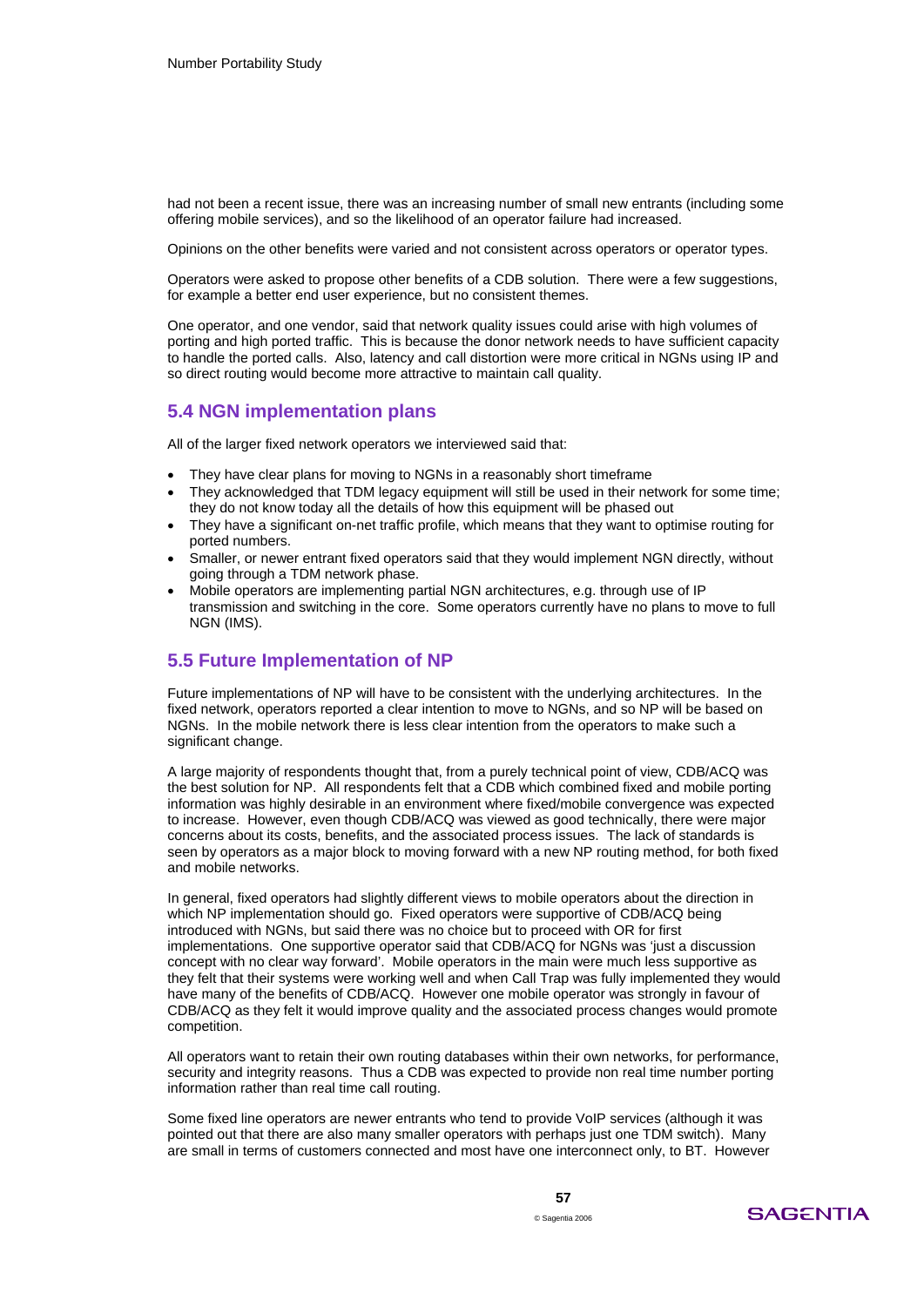there is at least one operator which is implementing an NGN as their first voice architecture and they plan to have millions of customers in a relatively short space of time. Currently they have little experience of handling ported out numbers. Operators like this are deploying NGNs which are CDB/ACQ capable but will use OR until standards are defined for Direct Routing. Some small operators suggested that the cost of identifying their own ported in numbers is prohibitive as it requires a database lookup for every dialled number (just as a NP CDB would).

In the mobile network, some operators mentioned that Direct Routing of calls was the next stage of improvement, as described above, and in Service Description 8. This relies on signalling relay, which is a special mobile network function. Operators noted some problems with the settlement process where the donor and recipient operator settle for Onward Routing. If the donor operator is not involved in call delivery, as would be the case in Direct Routing, the current settlement process fails.

Mobile operators were in the main critical of going to a new scheme as they were convinced that they had implemented a good system with visibility of each others' databases (i.e. HLRs). One view was that this actually implemented a 'common or central' database already, in the sense that everyone had access to the information they needed, although the implementation was by a distributed database hosted by the operators jointly. Although not strictly resilient to a donor failure, they felt this was extremely unlikely in the UK market.

### **5.6 Implementation and Transition Issues**

Transition arrangements to NGNs were a big concern especially for the larger fixed incumbents. All said that they would not invest in upgrades to their legacy TDM switching in order to introduce an ACQ system because:

- It would be costly
- It would soon be superseded by NGNs
- It would not now be possible to get upgrade support from the switch suppliers, even if they wanted to do it.

Most operators will use OR when they transition to NGNs, at least initially, because that is all they can plan for today. A gradual move to CDB on NGN is seen as possible by some, on the basis that NP standards for IP interconnect are agreed and IP interconnect commercials are attractive; but this is too far into the future and uncertain for any form of definite plan.

Mobile operators said that their more capable TDM networks were able to support a CDB/ACQ. However, two said that there was no commercial case for the cost required and that the existing OR mechanism worked well. A third said it wanted to move to a CDB as soon as possible and that the cost of doing so, while still large, was justifiable.

All operators agreed that with the increasing importance of fixed-mobile convergence the only sensible long term solution was for a single NP CDB consisting of both fixed and mobile number porting information. One mobile operator supported this but also pointed out that the CDB should not constrain a faster mobile solution in the shorter term.

In a NGN implementation, all numbers are looked up for routing purposes (quite apart from NP), so all respondents agreed that the only appropriate CDB implementation is one in which all calls are queried. Most operators believed the best solution was for this database to be updated automatically with NP information using DNS/cache techniques.

There was a general agreement that ENUM was the most likely way of storing and distributing number and service information using DNS principles. However, no standards currently exist for how this will work for NP. If ENUM/DNS is to be used in a NP database, it is essential that an organisation with strong DNS experience is used to operate it.

Two operators reported that SMS has to be considered separately from voice for NP purposes. They indicated that there is no defined standard for how an international originated SMS should be routed. Currently such a SMS has to be routed to the number block holder and a UK CDB solution would not change this unless the CDB was accessible to all international operators. This raises the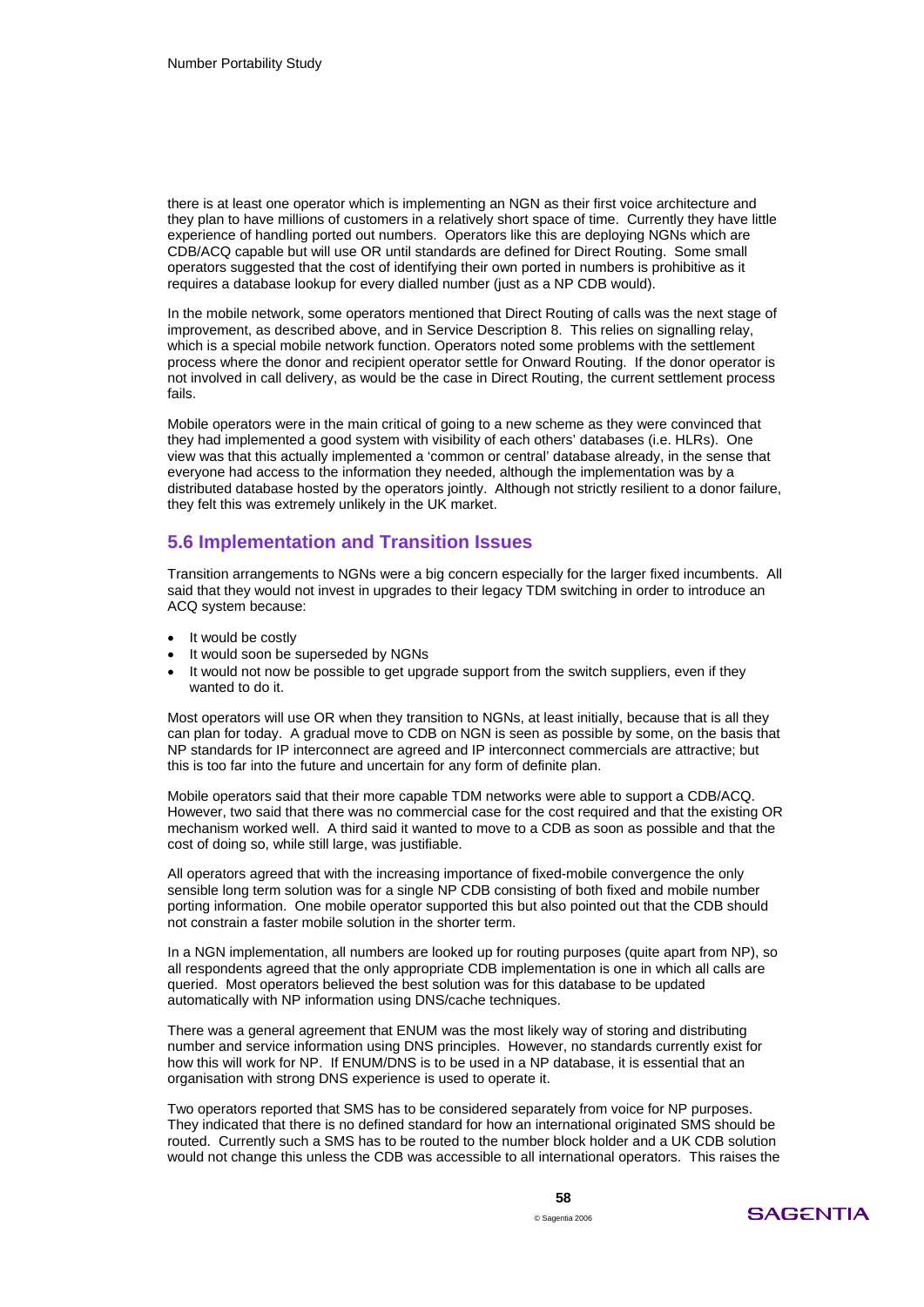question of the domain of operation for an ACQ CDB system (i.e. is the domain UK or international?).

### **5.7 Impact on Service Innovation**

Most operators said that current NP by OR did not impact or constrain service innovation because typically a new service would not be introduced until all networks were able to support it, or NP was not offered in conjunction with that service.

However, mobile operators recalled the example of Video Messaging initially not working across some donor networks until they had a 3G capability. A few operators quoted other examples and were conscious that being completely independent of donor networks would allow them to innovate at their own speed.

Only one operator stated a problem with implementing NP on NGN services.

There were few concerns expressed about the new services enabled by NGNs impacting on NP.

### **5.8 Process Related Issues**

Many operators felt that, although a shorter porting time is of course better, the existing porting time (of about 5 days) is satisfactory. One mobile operator said that 5 days was one of the barriers associated with NP and that a more appropriate target porting time should be 2 hours (as is reported to be achieved in Ireland). Several operators believed that the introduction of a CDB solution should allow the porting time to be reduced from 5 days down to perhaps 24 hours.

Several operators felt very strongly that a major process-related problem with NP is the timeconsuming and resource-intensive process of setting up a bi-lateral arrangement with another operator. In the case of most new entrants, this problem dwarfs the benefits associated with a CDB and is a priority issue to be resolved. Many operators believed that industry-wide efforts are needed to come up with an efficient multi-operator process.

There was strong feedback from many operators that the loss of the Functional Specification for NP was a negative move that made setting up NP agreements harder.

Other process issues were:

- Where a porting arrangement has been set up, time to port should be reasonably short, as win back schemes can divert customers back to the current serving operator
- Where a porting arrangement does not exist, it can take many months and much work to set one up with a new operator. There was an indication that a porting arrangement could not be set up in advance, since you needed a potential customer in order to create the agreement.

The primary concern of the smaller operators is not so much portability but the time and effort required to get basic connectivity.

### **5.9 Numbering and ENUM**

Several statements made by operators about current numbering arrangements implied that the distinction between a geographic location of a fixed number and also between fixed and mobile numbers is being eroded.

Some operators expressed concern over numbering, for example what services are offered behind which numbers. There are now new entrants who have been allocated 07x number blocks and their perspective is very different to the larger more established operators with 07x numbers. One of the larger operators said that they did not agree with new entrants being allocated numbers in this range for services they did not consider as mobile. This is not strictly an NP issue, but operators were of the view that it should have higher priority than NP, and NP should not be the driver to make changes.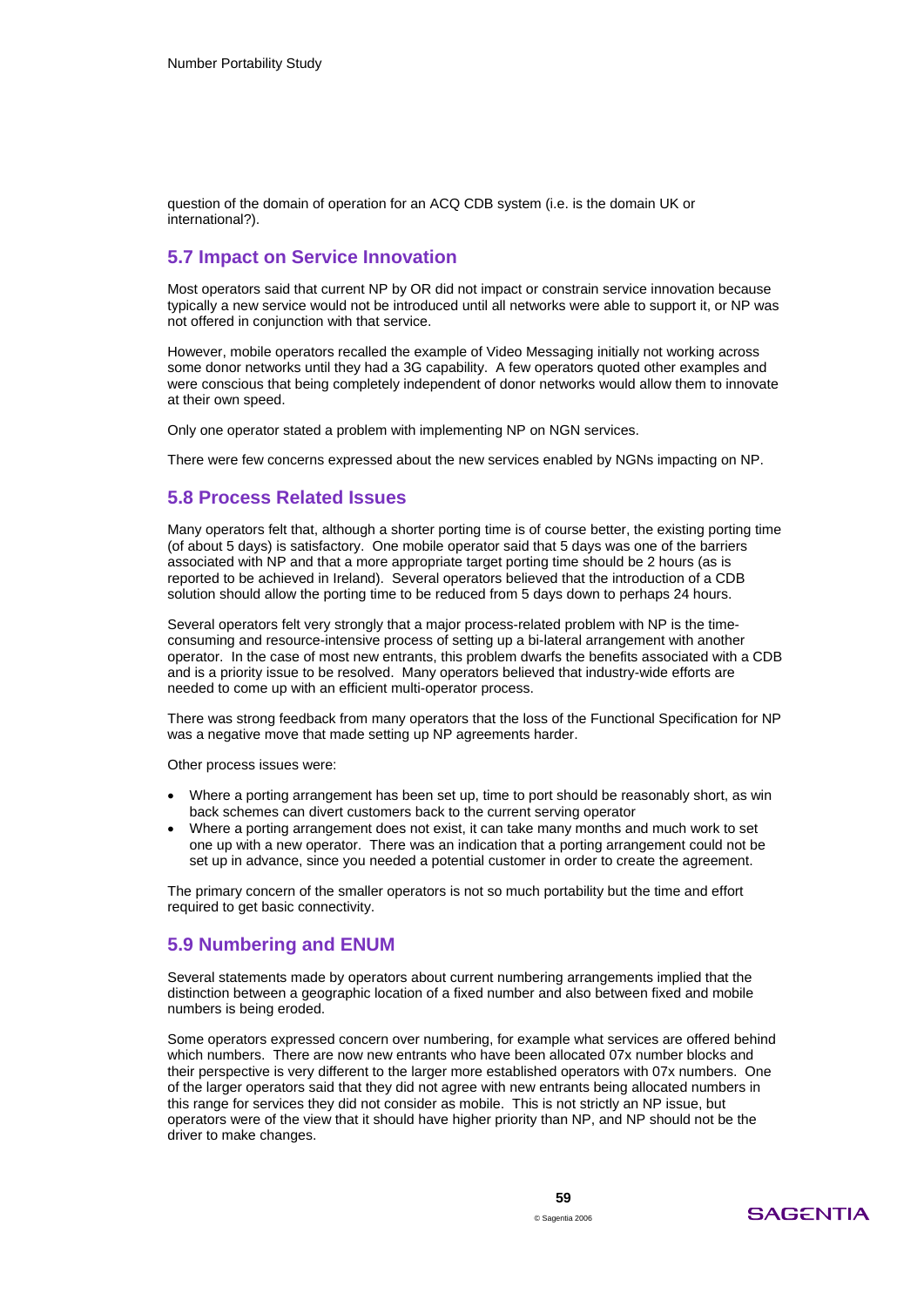The following assertions were made:

- Many numbers have been moved from geographic areas, breaking the linkage between the current National Destination Code (NDC) scheme and the user's physical location
- The numbering scheme in the UK has moved from being location and call charge based, to being only call charge based
- The deployment of NGN architectures will further erode the association of area number codes with a physical location
- The ability to enable call forwarding to route calls between fixed and mobile networks has started to associate the numbers ranges together
- The development of Fixed-Mobile Convergence (FMC) will drive the merger of Fixed and Mobile numbering
- The use of 07x (mobile) numbers for nomadic and other services was of concern.

A universal opinion was that it was likely that FMC will continue and probably accelerate; therefore a combined NP database for both fixed and mobile numbers was the only sensible solution.

The use of the term ENUM was widespread, and it was pointed out that it can be a cause of confusion since ENUM can refer to:

• User ENUM

 $\overline{a}$ 

• Infrastructure or Operator ENUM.

All operators thought that infrastructure  $ENUM<sup>6</sup>$  would be highly relevant to NGN architectures. ENUM is a part of the IMS mobile NGN standards.

### **5.10 Strawman Timescales**

On the hypothesis that a CDB solution for NP was to be introduced, we agreed with Ofcom that the following set of key milestones would be tabled for comment by the operators:

- NGN standards for number portability agreed by the Network Interfaces Consultative Committee (NICC): January 2007.
- Common database established, available for voluntary live use by network operators: April 2008.
- Records for all ported telephone number hosted on NGN nodes must be populated in the common database: April 2009.
- All Calls to ported numbers to be resilient against failure of the donor network: 2012.

There was widespread feeling that the timescales for steps 1-3 were very optimistic, given peoples' general knowledge of the NICC process and the likely speed of the necessary standards which needed to emerge to define a new process. No operator felt that the NP standards would be produced by the NICC by January 2007. Some believed that IP interconnect standards would become available in mid to late 2007, but may not at that point include the required NP component.

Most operators felt that once standards had been defined a 5 year implementation timeframe was a reasonable objective for reaching the point where there is close to 100% independence of donor networks (several stated that absolute 100% would never be reached). Some operators felt that the 2012 target (i.e. all calls to ported numbers to be resilient against failure of the donor network) could still be achieved, even if the standards are delayed by up to one year.

One mobile operator believed a CDB solution was possible and desirable by the end of 2007 and should not be constrained by fixed network timescales.

 $6$  User ENUM is largely irrelevant to the current discussion, as it is an uncontrolled, public database. Infrastructure ENUM refers to the standards (which are still evolving) to be used for converting E.164 numbers to URIs.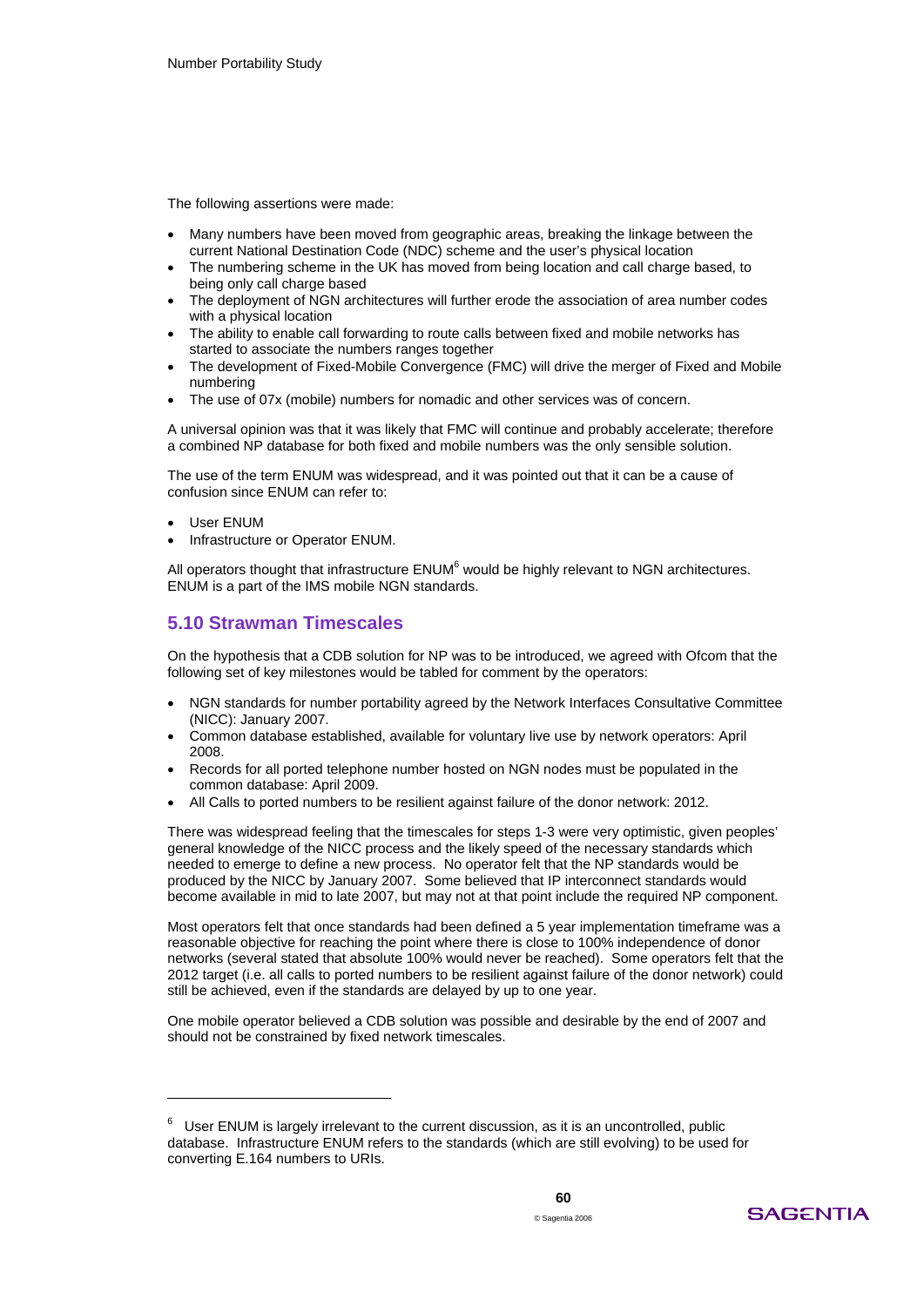Several operators, mostly the larger incumbents, felt that in the absence of agreed standards and without a common Industry direction NGNs would have no option but to continue with the existing OR solution for NP.

### **5.11 Other Factors**

Operators mentioned factors which they felt were important in the context of this discussion but not always directly related to NP.

Some new entrants reported the difficulties they have had in getting some of the larger incumbents to provide access to their new number ranges (e.g. 07x and 056x) in the absence of an obligation to do so. These operators believe that an Industry-wide connectivity directive is needed, even before NP issues are considered.

A number of operators recognised the pressure on fixed geographic numbers and supported the allocation of smaller blocks. Some suggested this be included in a NP CDB unifying NP with the number block analysis function. Several pointed out that, with an NGN, it is not necessary to have contiguous number allocations.

Several operators with existing VoIP networks reported concerns with the definition of Publicly Available Telephony Services (PATS). The NP General Condition applies only to PATS and VoIP services have been questioned as to whether they are PATS or not (and hence are eligible for NP).

Several operators recalled that most of the Industry did not want Ofcom to remove the reference to the NP Functional Specification in the recent relaxation of the NP General Condition. Although this had given some parties more freedom in setting up NP arrangements, it had primarily resulted in encouraging more bi-lateralism and individually negotiated arrangements where previously there had at least been a common framework for all arrangements. These operators felt that this could only exacerbate the existing problems with setting up the NP arrangements.

### **5.12 Costs**

### **5.12.1 Changes from 2004 report**

Those operators who were involved in the Mason report all reported that the costs/benefits equation had not changed at all since 2004 in terms of the option of modifying TDM networks for a CDB solution. This is primarily because upgrading processor capacity remains as costly as it was in 2004. In fact some operators said that the solution had become impossible because manufacturers no longer support the necessary upgrades.

These operators state that they will not upgrade any TDM switches to use ACQ. The costs of introducing an ACQ system were not felt to be substantially different to the estimates produced for the Mason study.

### **5.12.2 Costs of NGN**

Cost information for implementing a CDB solution in NGNs has been difficult to obtain, although all future NGN operators believed that these costs are significantly lower than for TDM networks and that the cost/benefit equation should favour taking advantage of the NGN architecture and current rollout plans to move to a CDB solution.

For future NGN implementations, cost information is not really known due to lack of specific implementation experience and uncertainty over aspects of implementation. However, the general feeling was that the setup cost and operational cost of an NGN CDB would be relatively small and acceptable if part of existing deployment plans. Some thought that these costs would still be too high if they meant changing their current implementation plans based on OR.

Several operators, typically those who do not support changing from the current OR implementation, felt that while overall number porting and ported traffic stayed at current levels there was no case for incurring any cost of change. There were some views, based on a number of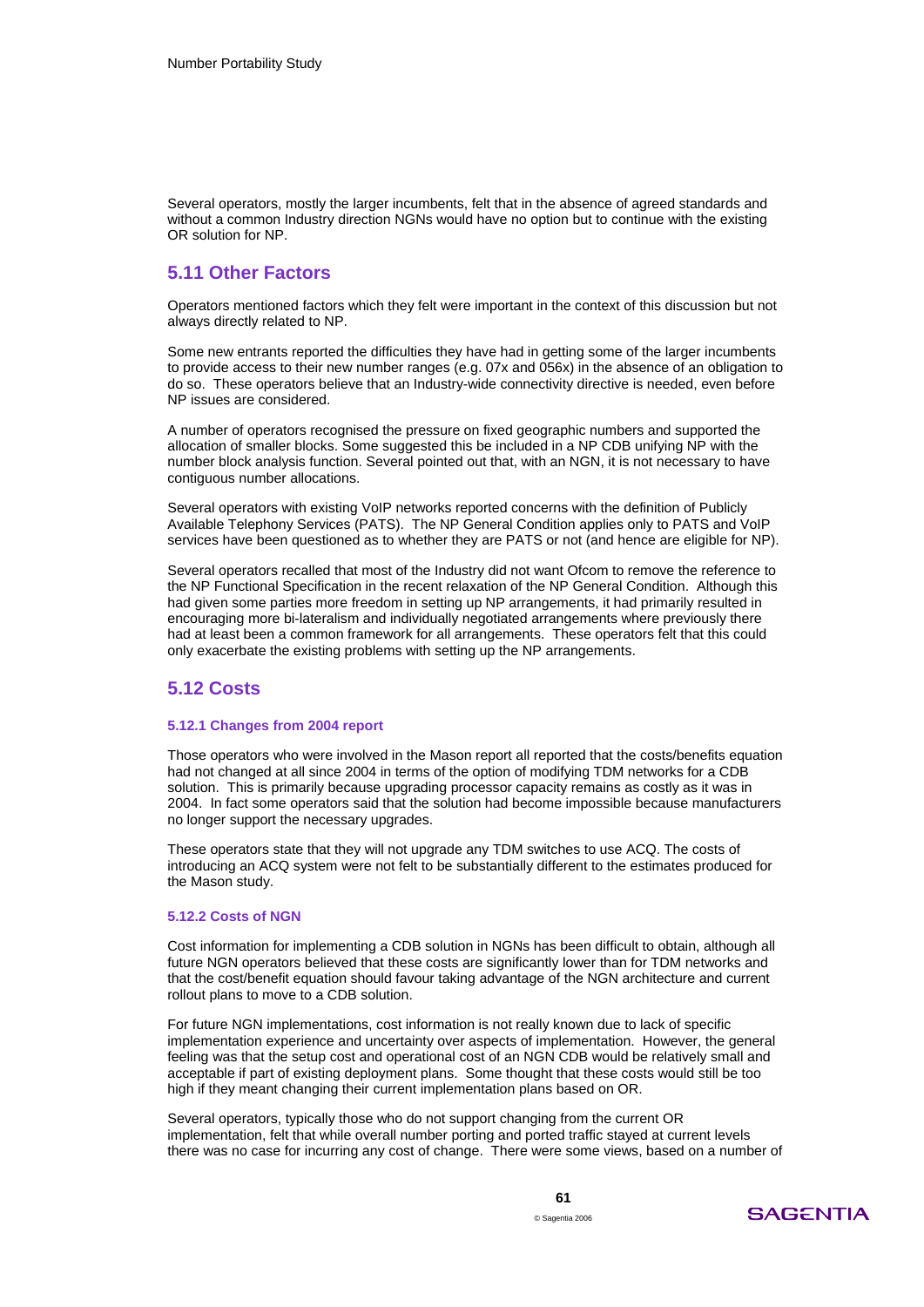assumptions, that levels of at least 30% would be needed before routing efficiency gains could justify the cost of change. A few responses emphasised the distinction between ported numbers and ported traffic when considering the economics of NP. Even with quite small levels of porting it is possible that large numbers of call attempts to ported numbers could result, for example from business numbers (which have a higher propensity for porting and which carry a higher than average level of traffic).

There were mixed responses to the impact on future NP volumes of factors such as LLU, fixed mobile convergence and Voice Line Access. Some said there would be no change to NP volumes. Others believed there would be an increase but no material change to the economics of NP.

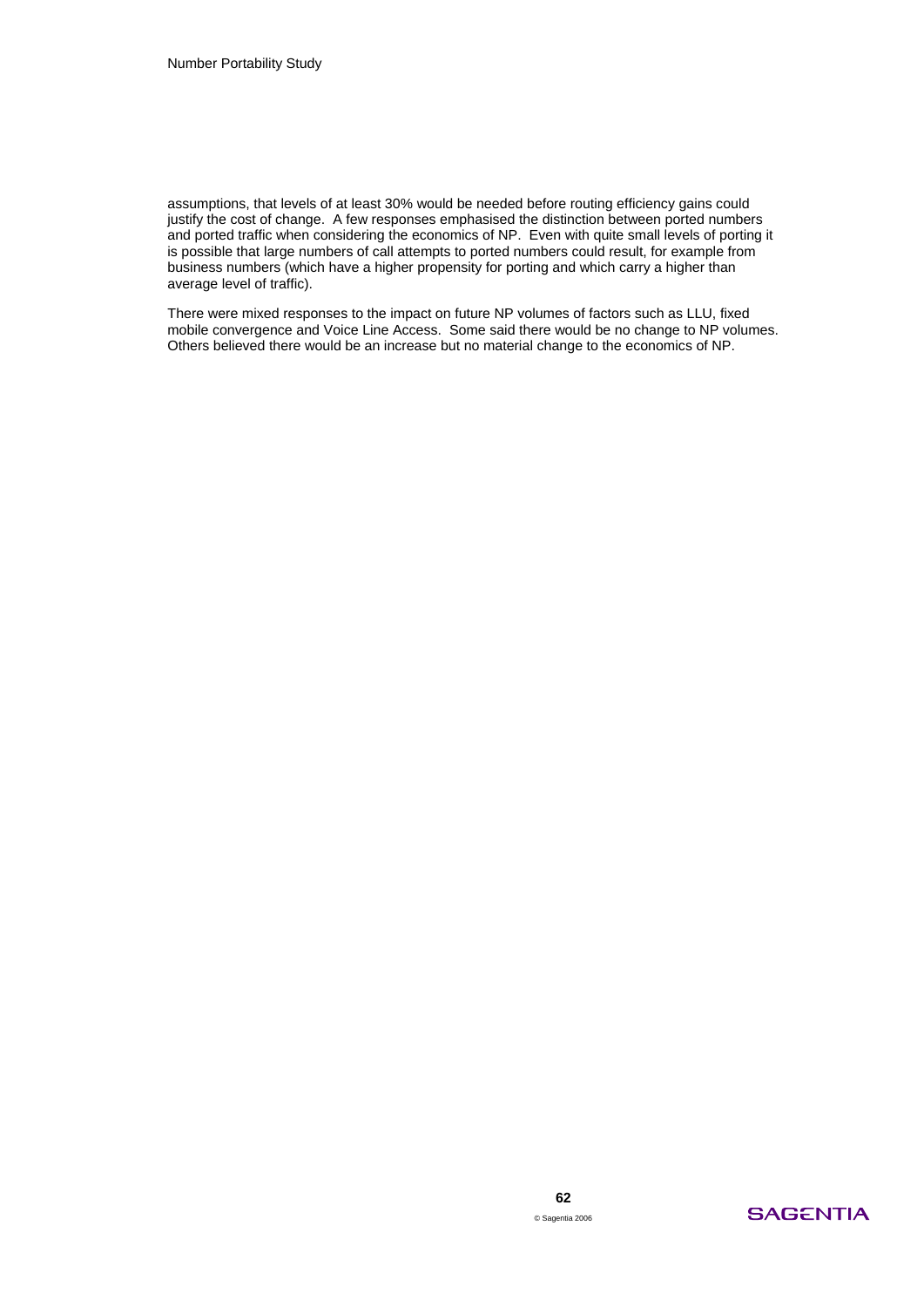# **6 Cost Modelling**

### **6.1 Cost Modelling Overview**

The costs of introducing number portability relative to the benefits were modelled by Mason in their 2004 report to Ofcom. The conclusion in 2004 was that to change fixed networks to ACQ would have a Net Present Value (NPV) of around -£200 million, showing that the benefits would be outweighed by the costs.

In this study we have investigated whether the 2004 conclusions still stand. To do this we updated the Mason model in the light of current prices for Average Port Conveyance Cost (APCC), and then modelled a range of possible implementations of ACQ. In particular we have also modelled mobile networks (not included in the original Mason model) and explored the effects of NGN technology on costs.

The Mason report modelled the costs of upgrade for fixed TDM networks to perform ACQ and Query on Release (QOR) on a CDB. In our work we have only adapted the model for the ACQ case. We have not updated the QOR case as this was not favoured by respondents.

The current model evaluates an NPV based on capex and opex estimates for CDB and network changes, and also estimates the costs for Onward Routing (OR) based on the APCC and Donor Conveyance Charge (DCC).

|                                                    | Scenario                        | <b>Costs Modelled</b>            | Traffic |     |     |       | Comment                                                                           | Capex                   | Port costs p/min           |                   | <b>NPV</b>                       |
|----------------------------------------------------|---------------------------------|----------------------------------|---------|-----|-----|-------|-----------------------------------------------------------------------------------|-------------------------|----------------------------|-------------------|----------------------------------|
|                                                    |                                 |                                  | F-F     | M-F | M-M | $F-M$ |                                                                                   |                         | fixed                      | mobile            | £m                               |
| F <sub>1</sub><br>F <sub>2</sub><br>F <sub>3</sub> | TDM<br>TDM<br>TDM               | Fixed<br>Fixed<br>Fixed          |         |     |     |       | Base<br>Base with 2006 APCC<br>Adds fixed - mobile Traffic                        | £267m<br>£267m<br>£267m | 0.0267<br>0.0163<br>0.0163 | 0.8               | $-200.6$<br>$-214.9$<br>$-126.1$ |
| M1<br>M <sub>2</sub><br>M <sub>3</sub>             | <b>TDM</b><br>TDM<br><b>TDM</b> | Mobile<br>Mobile<br>Mobile       |         |     |     |       | Adapt Base model to mobile<br>Above with Lower DCC<br>Adds mobile - fixed traffic | £12m<br>£12m<br>£12m    | 0.0163                     | 0.8<br>0.1<br>0.8 | 189<br>8<br>193.1                |
| C <sub>1</sub>                                     | <b>TDM</b>                      | <b>Fixed and Mobile</b>          |         |     |     |       | Combined                                                                          | £287m                   | 0.0163                     | 0.8               | 73.7                             |
| N <sub>1</sub><br>N <sub>2</sub>                   | <b>NGN</b><br><b>NGN</b>        | Fixed<br><b>Fixed and Mobile</b> |         |     |     |       | NGN variation on base<br>NGN variation on Combined                                | £61.5m<br>£73.5m        | 0.0163<br>0.0163           | 0.8               | 15.3<br>297.3                    |

The following table lists the scenarios we have evaluated and their associated NPVs:

Our starting point is an ACQ model which is exactly the result from the original ACQ model produced in 2004 by Mason. This is represented by Scenario F1.

#### **Updating for Fixed networks**

We have brought the 2004 model (i.e. Scenario F1) up to date, i.e. with a start date of 2006 and using the latest value for APCC in the fixed network. Other costs remain unchanged. This is represented by Scenario F2.

We have also added in the fixed to mobile traffic (which was not considered by Mason), which was not considered by Mason. This gives an increased benefit of reduced OR costs for mobile terminated traffic, with negligible additional cost in the CDB. This is represented by Scenario F3.

### **Modelling Mobile networks**

We then considered a set of scenarios examining a mobile only implementation. Firstly, we take a purely mobile-centric view. Scenario M1 considers the costs of implementing an ACQ solution on the mobile networks, and only considers mobile to mobile traffic. This uses the current industry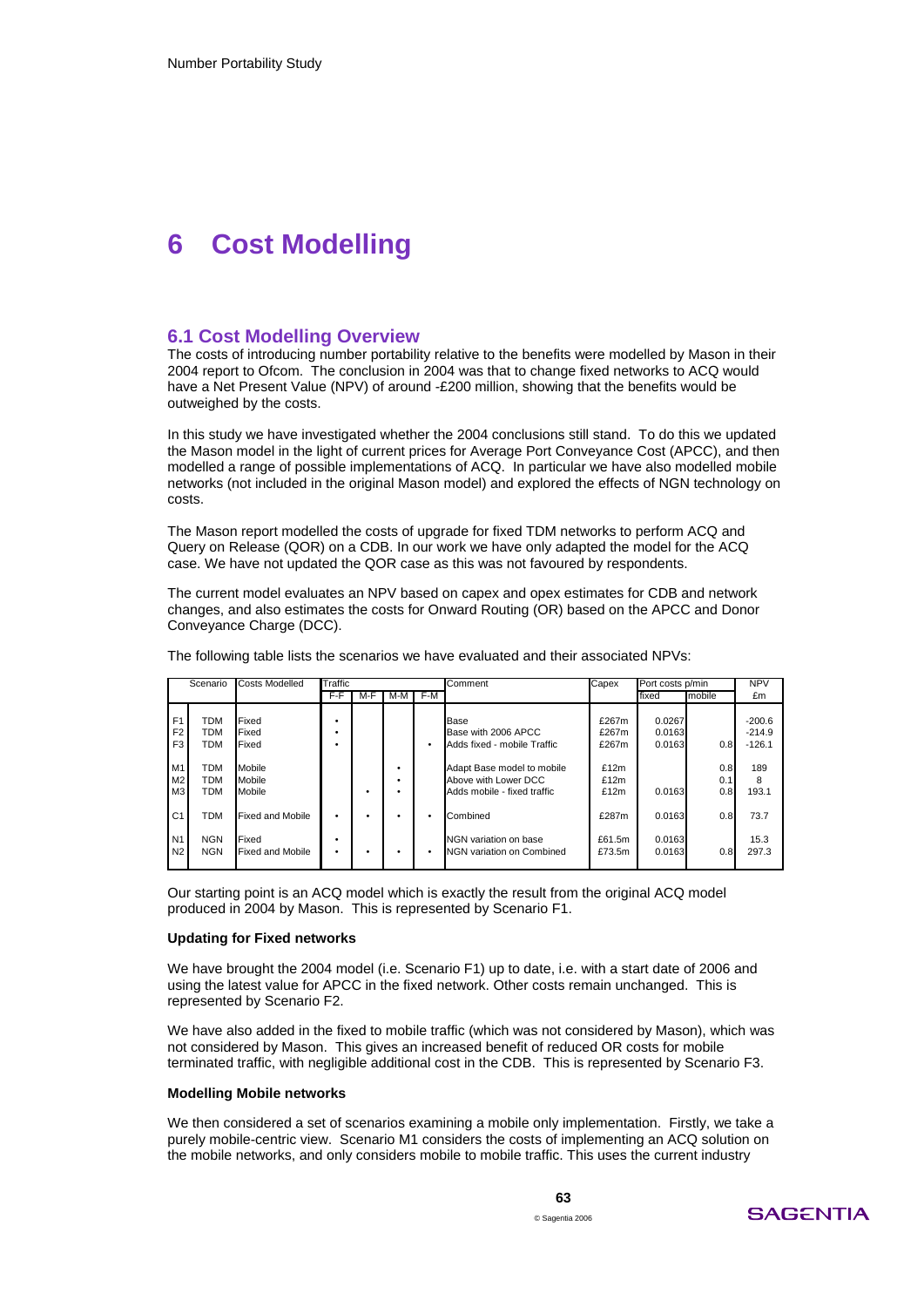DCC which has not been changed for some years. An alternative view of this is presented in Scenario M2, which applies a lower DCC that we believe reflects costs more accurately. We then add in the mobile to fixed traffic (represented in Scenario M3) which, as in the fixed network, increases benefit at marginal cost.

### **The UK network as a whole**

Scenario C1 combines the fixed and mobile models to give a current view of the UK network as a whole with CDB/ ACQ implemented.

### **Updating for Next Generation Networks**

We then consider the future for fixed networks, post introduction of NGN. We start with an NGN only version of the Mason model, i.e. fixed network centric with only fixed network traffic included (represented in Scenario N1). We then introduce the mobile network as well as all the fixed to mobile and mobile to fixed traffic, to produce Scenario N2. This represents the long term future of the UK network as a whole, with CDB/ ACQ implemented.

Scenario N1 is a variation on Scenario F2, to model the likely costs of an NGN rather than a TDM implementation.

Detailed results for all of these Scenarios are shown in the Appendix A.

### **6.2 Results Summary**

| Scenario F1 - 2004<br><b>Base</b><br><b>Fixed Only</b>                               | Scenario F1 (the baseline scenario) reflects the 2004 model (i.e. there<br>are no changes to the 2004 model).                                                                                                                                                                                                                                                                                                                                                                                                                                                                                                                                                                          |
|--------------------------------------------------------------------------------------|----------------------------------------------------------------------------------------------------------------------------------------------------------------------------------------------------------------------------------------------------------------------------------------------------------------------------------------------------------------------------------------------------------------------------------------------------------------------------------------------------------------------------------------------------------------------------------------------------------------------------------------------------------------------------------------|
| Scenario F2 - 2006<br><b>Fixed Only</b>                                              | Scenario F2, in which the 2004 results are brought up to date, shows<br>that the business case for the fixed network upgrade to ACQ has<br>deteriorated in the last two years. The primary reasons are:<br>Reduced costs of onward routing as represented by the Lower<br>APCC charged by BT<br>Obsolescence of the equipment which can no longer be upgraded,<br>$\bullet$<br>which means that capex costs cannot be revised.                                                                                                                                                                                                                                                         |
| Scenario F <sub>3</sub> - Fixed<br>Originated, Fixed and<br><b>Mobile Terminated</b> | This scenario extends the Mason model by adding in the mobile<br>terminated traffic. The traffic levels are derived from the Ofcom 2005<br>review. We have only split this into fixed and mobile termination<br>reflecting the source Ofcom figures which do not break out the<br>geographic and non geographic parts.<br>Adding the mobile terminated traffic provides a small improvement to<br>the NPV compared to Scenario F2, as the mobile APCC (or DCC as it is<br>known in mobile) is much larger than the fixed APCC. This results in an<br>increase in the savings resulting from not paying the higher cost of OR<br>for mobiles. It does however have a large negative NPV |
| Scenario M1 - Mobile<br>Only                                                         | The scenario, for mobile networks alone, shows a different picture. The<br>cost of the ACQ upgrade to the mobile networks is much lower because<br>the networks are inherently more intelligent. In addition the APCC<br>(DCC) is much higher because the switching capacity used is more<br>expensive. This results in a significant positive benefit for the mobile<br>operators as a whole from a change to ACQ for mobile numbers only.<br>Note that the costs and benefits do not in general apply to the same<br>operators and that the current settlement process would need to be<br>changed to "correct" for this.                                                            |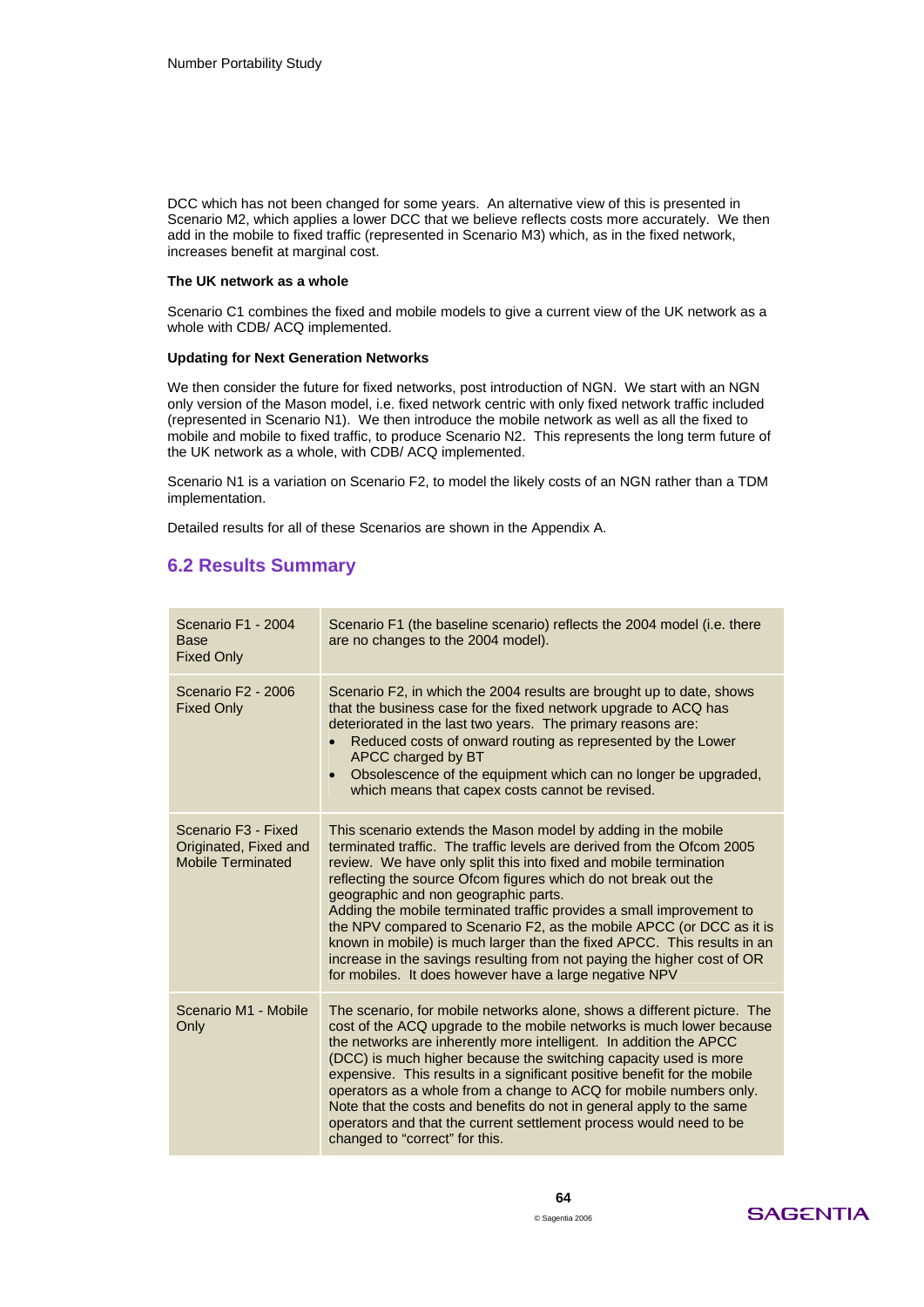| Scenario M2 - Mobile<br>Only                                              | This scenario is similar to Scenario M1, but uses a DCC cost of<br>0.1p/min. This results in a small NPV, i.e. the cost benefit of the change<br>is neutral.                                                                                                                                                                                                                                |
|---------------------------------------------------------------------------|---------------------------------------------------------------------------------------------------------------------------------------------------------------------------------------------------------------------------------------------------------------------------------------------------------------------------------------------------------------------------------------------|
| Scenario M3 - Mobile<br>Originated, Fixed and<br><b>Mobile Terminated</b> | As with Scenario F3 adding the mobile to fixed traffic to the ACQ in the<br>mobile networks brings a small additional benefit to the mobile only<br>case.                                                                                                                                                                                                                                   |
| Scenario C1 - Mobile<br>and Fixed Combined                                | This scenario, in which all the UK is running ACQ, is effectively a linear<br>combination of Scenarios F3 and M3. Significant savings arise for the<br>mobile terminated calls. Significant costs fall on the fixed network<br>operators in this scenario.                                                                                                                                  |
| Scenario N1 - Fixed<br><b>NGN</b>                                         | Scenario N1 shows that for an all-NGN scenario, the change to a CDB<br>approach has a higher NPV than Scenario F2; the NPV is now positive.<br>In reality, if the switch to a CDB was made now for NGNs, we anticipate<br>many of the costs of the switch would be absorbed in the rollout costs of<br>NGNs, since the costs of implementing Onward Routing in the NGNs<br>would not apply. |
| Scenario N2 - Mobile<br>and NGN Fixed<br>Combined                         | This is the final picture scenario, i.e. all the UK running ACQ, with NGN<br>fixed networks. In this scenario savings accrue to all network operators.                                                                                                                                                                                                                                      |

### **6.3 Other Observations**

Under the current agreements the costs of OR are incurred by the donor operator, and recovered from the recipient operator.

In a CDB solution approach, it is likely that the additional costs of the CDB lookup will fall on the originating operator but will be incurred for all calls not just those to ported numbers. In this case, the costs are incurred by a party with an interest in the call succeeding; therefore we would expect the costs to be borne by the originating operator. In a scenario where a CDB is available but lookup is optional, with the current settlement arrangement<sup>7</sup>, there is no incentive to incur the cost of a lookup.

Most of the cost of a switch to ACQ in a TDM network is incurred by upgrading switch processors and in the IN to do the database lookups. As the traffic on TDM networks falls with the migration of the network to NGN the unused IN and processor capacity will increase. We estimate that if the TDM traffic dropped by somewhere between 75% and 90%, the existing infrastructure would have sufficient capacity to perform the CDB lookups. In this case, the upgrade costs would be similar to those for NGN implementation. This may be a useful reference point in an ACQ implementation timeline.

# **6.4 Basis of Costs used for Modelling**

-

The costs that have been used in the presented cost models are:

| <b>Fixed Network TDM</b><br><b>Upgrades</b> | For Scenarios F1, F2, and F3 we have made no changes to the capex and<br>opex figures used in the baseline model produced in 2004 (the operators<br>we spoke to suggested that the original figures should not be changed). |
|---------------------------------------------|-----------------------------------------------------------------------------------------------------------------------------------------------------------------------------------------------------------------------------|
|                                             | It should be noted that these scenarios are largely theoretical, as                                                                                                                                                         |
|                                             |                                                                                                                                                                                                                             |

 $7$  Settlement is between recipient and donor only, the originating operator is not compensated.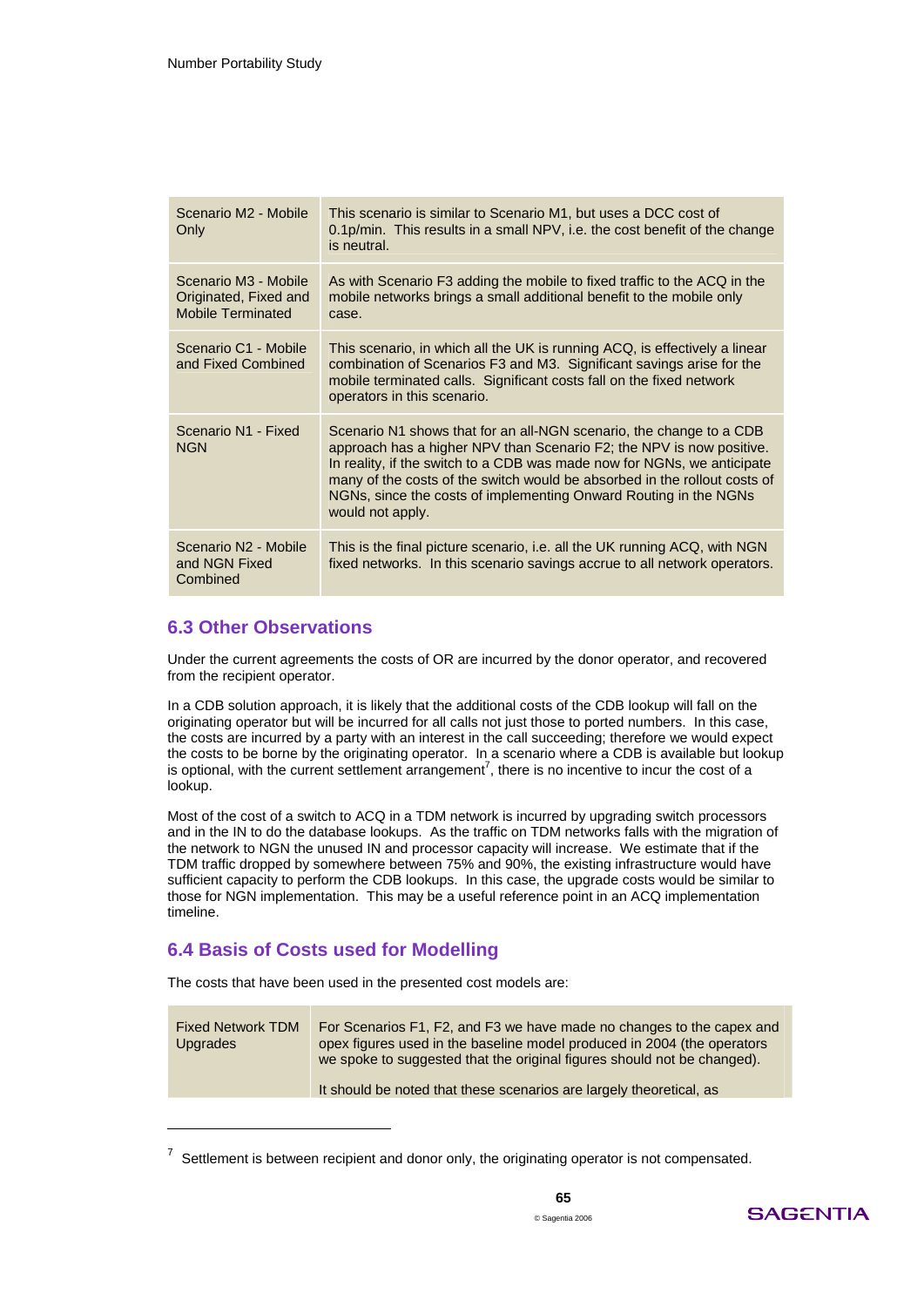|                          | upgrading fixed TDM networks is no longer considered an option, since<br>support for the introduction of new features on these switches is no longer<br>available, with maintenance updates only being supported. Although these<br>scenarios are unlikely to be adopted, they are included as informative<br>"stepping stones" in showing how costs and benefits build up under<br>different circumstances.                                                                                                                                                                                                                                                                                                                                                                                                                                              |  |  |  |
|--------------------------|-----------------------------------------------------------------------------------------------------------------------------------------------------------------------------------------------------------------------------------------------------------------------------------------------------------------------------------------------------------------------------------------------------------------------------------------------------------------------------------------------------------------------------------------------------------------------------------------------------------------------------------------------------------------------------------------------------------------------------------------------------------------------------------------------------------------------------------------------------------|--|--|--|
| <b>Fixed Network NGN</b> | The Mason report modelled the costs of upgrade for TDM networks to<br>perform ACQ and QOR on a CDB. In the intervening 2 years the installed<br>base of networks has started moving to Next Generation architectures.<br>The costs of implementing a CDB approach in these new NGN networks<br>has not been studied in detail by the operators because there are no<br>standards yet defined for doing so. Whilst no respondents could provide<br>any cost indications for adding CDB to the NGN, the overwhelming majority<br>of responses suggest it would be lower than the upgrade costs for<br>implementing ACQ on a TDM network.                                                                                                                                                                                                                    |  |  |  |
|                          | The Mason study identifies three significant capex items:                                                                                                                                                                                                                                                                                                                                                                                                                                                                                                                                                                                                                                                                                                                                                                                                 |  |  |  |
|                          | IN platform<br>$\bullet$<br>Signal Switching Point (SSP) right-to use,<br>$\bullet$<br>Switch processors<br>$\bullet$                                                                                                                                                                                                                                                                                                                                                                                                                                                                                                                                                                                                                                                                                                                                     |  |  |  |
|                          | The IN platform function is a part of the routing database in the NGN<br>architecture. The SSP function is provided within the call server in the<br>NGN architecture. The NGN call server processors are much more<br>powerful than the switch processors in the TDM architecture. This is<br>because in an NGN they are required to do much more processing than in<br>the TDM architecture. The additional processor load of performing an ACQ<br>in the NGN architecture is negligible and an upgrade would not be required<br>to specifically support this functionality. Therefore, whilst we have received<br>little feedback on NGN costs from operators in our interviews, we conclude<br>that these three capex items, identified as significant in the Mason report,<br>would be negligible in the most common fully evolved NGN architecture. |  |  |  |
|                          | Mason identified several other capex items in their report. These included:                                                                                                                                                                                                                                                                                                                                                                                                                                                                                                                                                                                                                                                                                                                                                                               |  |  |  |
|                          | <b>SSP-SCP Connectivity</b><br>$\bullet$<br><b>Rebuild Data Routing Tables</b><br>$\bullet$<br>Integration of IN with New Switch Types<br>$\bullet$<br>Switch Build Fees - Redesigning Switch Architecture<br>$\bullet$<br><b>Internal Systems Development</b><br>$\bullet$<br>Interface to CDB<br>Implementation<br>$\bullet$<br><b>Process Development</b><br>$\bullet$<br><b>CDB</b>                                                                                                                                                                                                                                                                                                                                                                                                                                                                   |  |  |  |
|                          | Of these items, the first four are related to the TDM network architecture<br>and will not be present in an NGN. There will, however, be similar capital<br>items related purely to the NGN architecture, which we believe will be<br>lower for an NGN, though not significantly so. The remaining five elements<br>will be present in the NGN architecture with similar costs to those of the<br>TDM case.                                                                                                                                                                                                                                                                                                                                                                                                                                               |  |  |  |
|                          | The Mason report costed these items at £61.5m at the time. Based on our<br>above reasoning we conclude this figure should be used for the NGN in our<br>model.                                                                                                                                                                                                                                                                                                                                                                                                                                                                                                                                                                                                                                                                                            |  |  |  |
|                          | Our capex figures for Scenario F3 are summarised as follows:                                                                                                                                                                                                                                                                                                                                                                                                                                                                                                                                                                                                                                                                                                                                                                                              |  |  |  |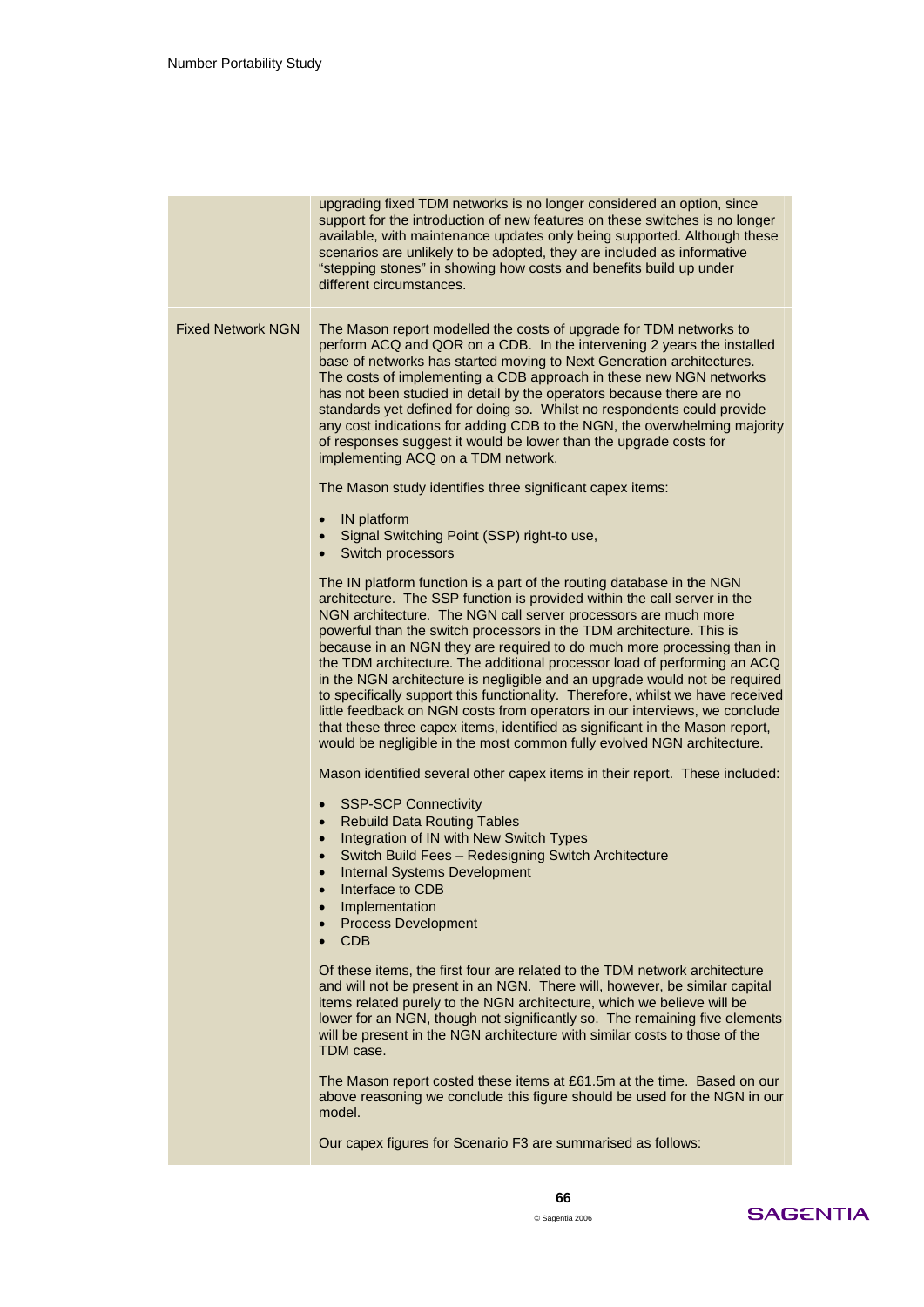|                                  |                                                                                                                                                                                                                                                                                                                                                                                                                                                                                                 | Capex £m                                                                                                                                         |  |  |
|----------------------------------|-------------------------------------------------------------------------------------------------------------------------------------------------------------------------------------------------------------------------------------------------------------------------------------------------------------------------------------------------------------------------------------------------------------------------------------------------------------------------------------------------|--------------------------------------------------------------------------------------------------------------------------------------------------|--|--|
|                                  |                                                                                                                                                                                                                                                                                                                                                                                                                                                                                                 | <b>NGN</b><br><b>TDM</b>                                                                                                                         |  |  |
|                                  | <b>IN Capacity Upgrade</b>                                                                                                                                                                                                                                                                                                                                                                                                                                                                      | 86.7<br>0                                                                                                                                        |  |  |
|                                  | SSP right to use fee                                                                                                                                                                                                                                                                                                                                                                                                                                                                            | 23.7<br>0                                                                                                                                        |  |  |
|                                  | Processor upgrades                                                                                                                                                                                                                                                                                                                                                                                                                                                                              | 94.8<br>0                                                                                                                                        |  |  |
|                                  | Other capex                                                                                                                                                                                                                                                                                                                                                                                                                                                                                     | 61.5<br>61.5                                                                                                                                     |  |  |
|                                  | <b>TOTAL</b>                                                                                                                                                                                                                                                                                                                                                                                                                                                                                    | 266.7<br>61.5                                                                                                                                    |  |  |
|                                  |                                                                                                                                                                                                                                                                                                                                                                                                                                                                                                 |                                                                                                                                                  |  |  |
|                                  | We have made a reduction in the opex for NGN compared with that used<br>by Mason for the TDM network. We have identified three elements of opex<br>for the NGN.<br>The cost of operating the CDB itself estimated at £625k per annum<br>based on our discussions with a CDB supplier<br>$\bullet$<br>the operator's network, which we have estimated at a total of £620k,<br>based on our own experience of the hardware and software cost of<br>similar systems<br>$\bullet$<br>used by Mason. | The additional costs of operating a real time resilient CDB proxy inside<br>Operational staff costs for which we have used the same £200k figure |  |  |
| <b>Mobile Network</b><br>Upgrade | This applies to Scenarios M1, M2 and M3.                                                                                                                                                                                                                                                                                                                                                                                                                                                        |                                                                                                                                                  |  |  |
|                                  | A mobile network is inherently more "intelligent" than a fixed network so is<br>capable of doing the ACQ with minor capacity upgrade.                                                                                                                                                                                                                                                                                                                                                           |                                                                                                                                                  |  |  |
|                                  | At least two mobile networks have already implemented the Call Trap<br>function. To do this they perform an ACQ on an internal database of<br>ported-in numbers to identify calls to ported-in numbers and directly route<br>to them.                                                                                                                                                                                                                                                           |                                                                                                                                                  |  |  |
|                                  | Moving to an ACQ system for all routing (not just for ported-in numbers) is<br>a simple extension of this process. The database would have to be much<br>larger (a copy of the main CDB) and the routing prefix would have to be<br>added to all ported numbers as they leave the network.                                                                                                                                                                                                      |                                                                                                                                                  |  |  |
|                                  | Our analysis of traffic data shows that an operator implementing the Call<br>Trap function can save between £0.11M and £1.1M per annum in donor<br>conveyance charges.                                                                                                                                                                                                                                                                                                                          |                                                                                                                                                  |  |  |
|                                  | If the operators who implemented Call Trap look for a 7-year payback, this<br>suggests that the capital costs of the implementation are in the range of<br>£0.8M to £8.0M per operator.                                                                                                                                                                                                                                                                                                         |                                                                                                                                                  |  |  |
|                                  | Since at least two operators have already implemented Call Trap we put<br>the range of costs for the 5 UK operators to implement ACQ at £0.8m-<br>£24m.                                                                                                                                                                                                                                                                                                                                         |                                                                                                                                                  |  |  |
|                                  | For modelling purposes, M1, M2 and M3 have used UK network upgrade<br>costs of £12m (i.e. the middle point of the stated costs range above).                                                                                                                                                                                                                                                                                                                                                    |                                                                                                                                                  |  |  |
| <b>Fixed Network OR</b><br>Costs | The fixed network uses APCC as the indicator of OR costs. As the APCC<br>is a published cost, we have used this as an indicator of the actual network<br>costs to perform OR.                                                                                                                                                                                                                                                                                                                   |                                                                                                                                                  |  |  |
|                                  | The value for BT's APCC has changed from 0.0267p/min in 2004, to a<br>current cost of 0.0163p/min. We have used the current APCC cost in all                                                                                                                                                                                                                                                                                                                                                    |                                                                                                                                                  |  |  |
|                                  |                                                                                                                                                                                                                                                                                                                                                                                                                                                                                                 |                                                                                                                                                  |  |  |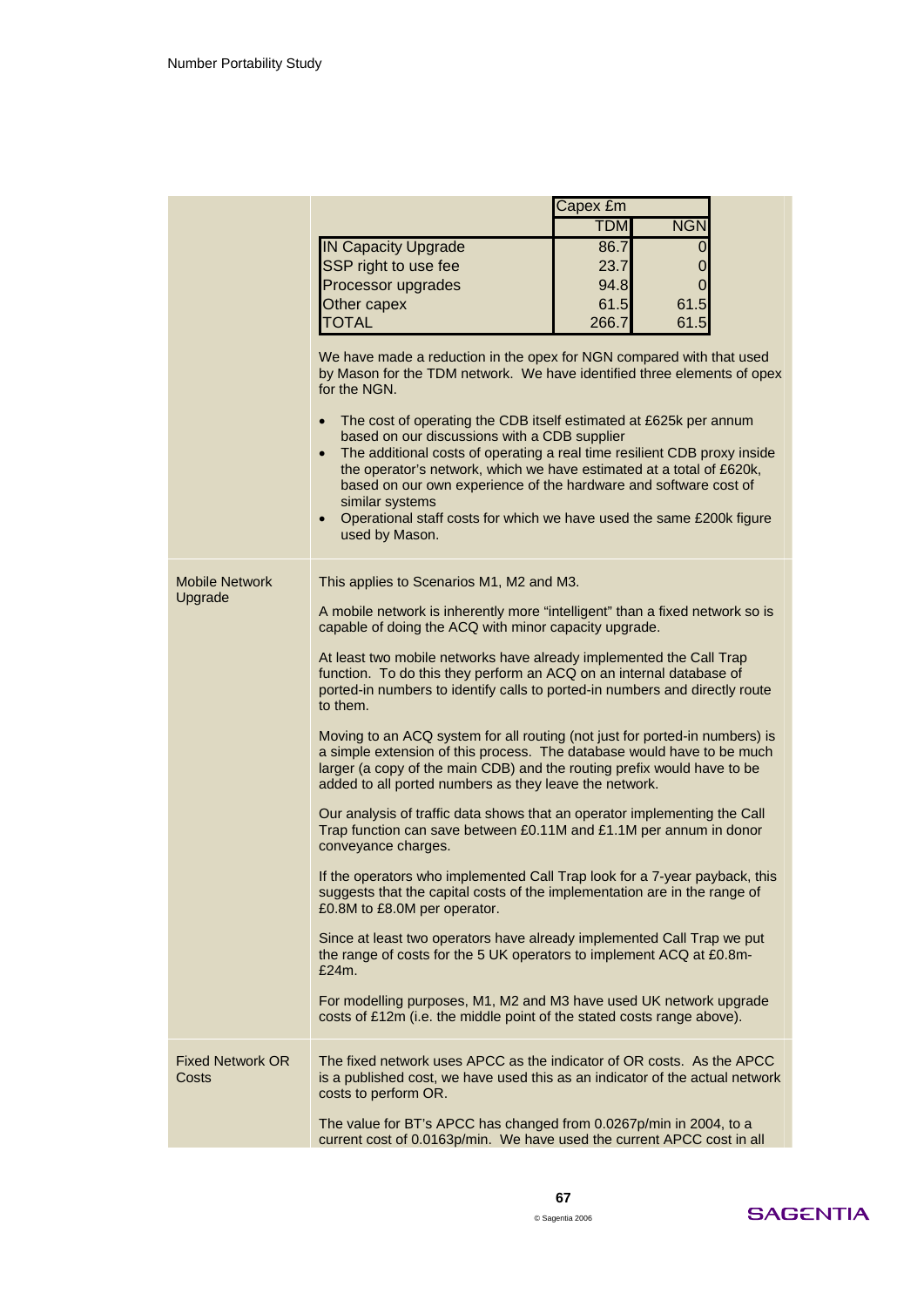|                            | scenarios except Scenario F1, the base line scenario.                                                                                                                                                                                                                                                                                                                                                                                                                                                                                               |
|----------------------------|-----------------------------------------------------------------------------------------------------------------------------------------------------------------------------------------------------------------------------------------------------------------------------------------------------------------------------------------------------------------------------------------------------------------------------------------------------------------------------------------------------------------------------------------------------|
| Mobile Network OR<br>Costs | The Donor Conveyance Charge (DCC) is the mobile equivalent of the<br>APCC, the payment made to the donor operator for forwarding a call. As<br>with the APCC this indicates the additional cost of OR. The current rate<br>used by the industry for settlement is 0.8p/min; however this figure has not<br>changed in 6 years. We believe that the industry has insufficient incentive<br>to bring this figure up to date, as the major operators' income and<br>payments derived from this figure broadly balance out.                             |
|                            | We believe this figure is inappropriate to use when considering the industry<br>as a whole, as it does not reflect the current costs of OR. Based on the<br>capital equipment and operating costs figures we have received from<br>operators, we have estimated a cost figure for the DCC of 0.1p per minute.<br>This is higher than the fixed equivalent, but the mobile network switches<br>are more expensive. We have presented two alternative mobile only<br>scenarios one based on the published DCC and another of our estimate of<br>cost. |
|                            | We have used an annual porting rate of 2% for mobile number porting.<br>This reflects current porting rates for mobile numbers which are higher than<br>for fixed.                                                                                                                                                                                                                                                                                                                                                                                  |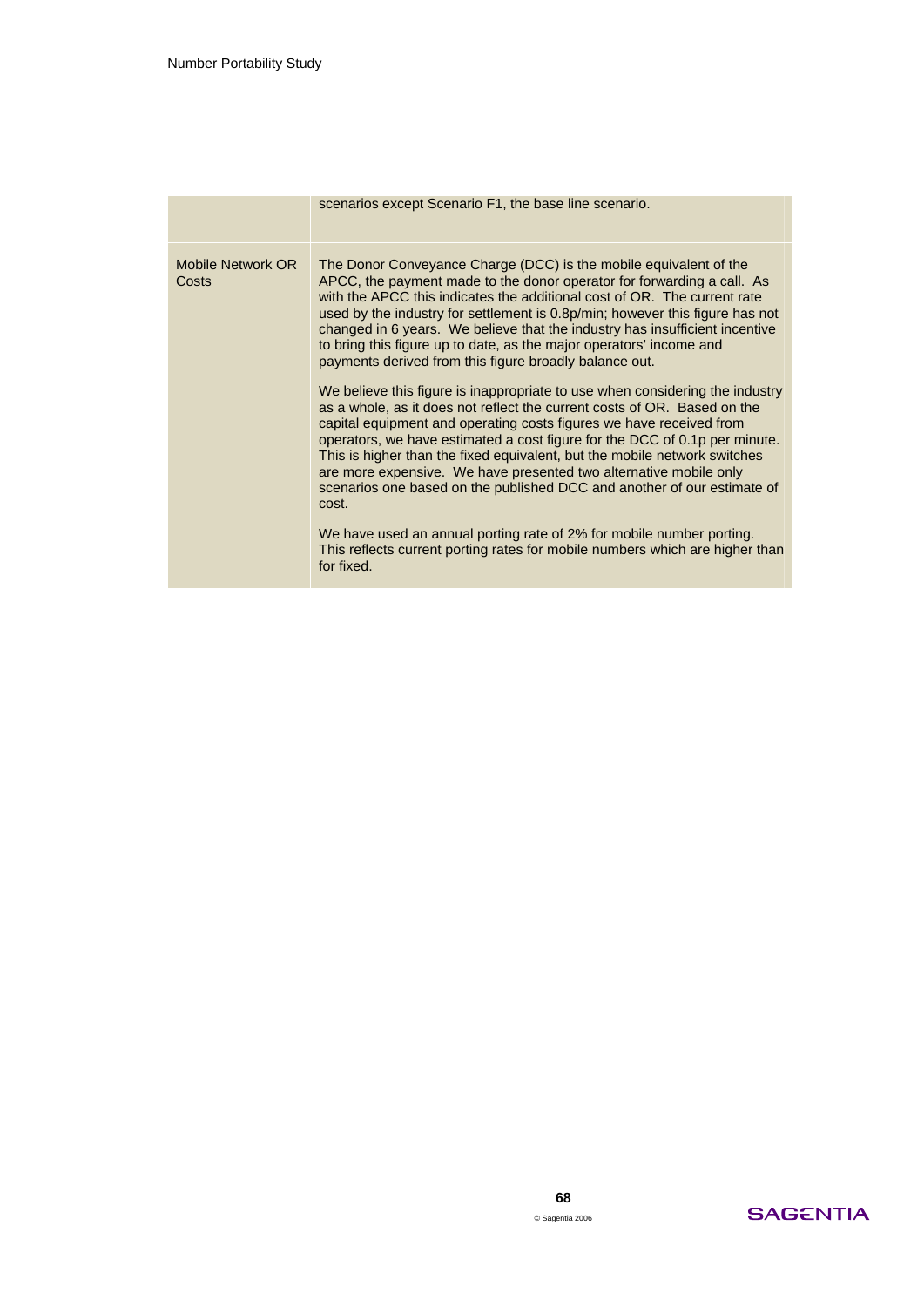# **7 Observations**

Over the course of the project several discrete issues have emerged other than those directly relating to costs. Ofcom has asked us to identify these issues in this report, and to provide comments that might usefully inform the consultation process. The table below records the observations, explaining for each one what the issue is, and where appropriate giving our technical opinion.

| 1              | <b>Cost benefits results</b>                                            | NGNs represent an opportunity to introduce<br>CDB/ACQ at lower cost than previous TDM<br>networks.<br>Industry needs directives to agree a common<br>approach so that the costs can be estimated.<br>Without a common approach, the UK NGN<br>introduction will miss the opportunity to introduce a<br>better NP system at reduced cost.<br>We believe that a simple cost benefit model does<br>not show all of the benefits that may accrue, e.g. the<br>benefits of increased competition, or the avoidance<br>of issues that may arise such as reduced call quality<br>in the event of additional traffic through donor<br>networks if porting rates increase. |
|----------------|-------------------------------------------------------------------------|-------------------------------------------------------------------------------------------------------------------------------------------------------------------------------------------------------------------------------------------------------------------------------------------------------------------------------------------------------------------------------------------------------------------------------------------------------------------------------------------------------------------------------------------------------------------------------------------------------------------------------------------------------------------|
| $\overline{2}$ | A move to a CDB<br>implementation by "natural<br>evolution"             | It is unlikely that UK fixed network operators will<br>move to a CDB implementation of NP by natural<br>evolution. Mobile operators are slowly moving<br>towards a direct routing solution, but it will not be<br>donor network independent, will not use a CDB, and<br>there are no specific timescales for implementation.                                                                                                                                                                                                                                                                                                                                      |
| 3              | <b>Interim NGN architectures and a</b><br><b>CDB</b> solution           | Whilst fully evolved NGNs are able to perform CDB<br>lookup at low cost, a potential issue for interim<br>NGNs (being used as a "stepping stone"<br>implementation by large operators and by new<br>entrants) is that they do not have the flexibility to<br>implement the CDB at the same low cost. Fixed<br>operators forced to adopt a CDB lookup approach<br>too quickly may incur capex that will have to be<br>written off, or they may have to move to fully<br>evolved NGN in one step, possibly delaying the<br>change.                                                                                                                                  |
| 4              | <b>Separate NP solutions for fixed</b><br>and mobile networks should be | There are likely to be some barriers to free<br>competition if separate mobile and fixed databases                                                                                                                                                                                                                                                                                                                                                                                                                                                                                                                                                                |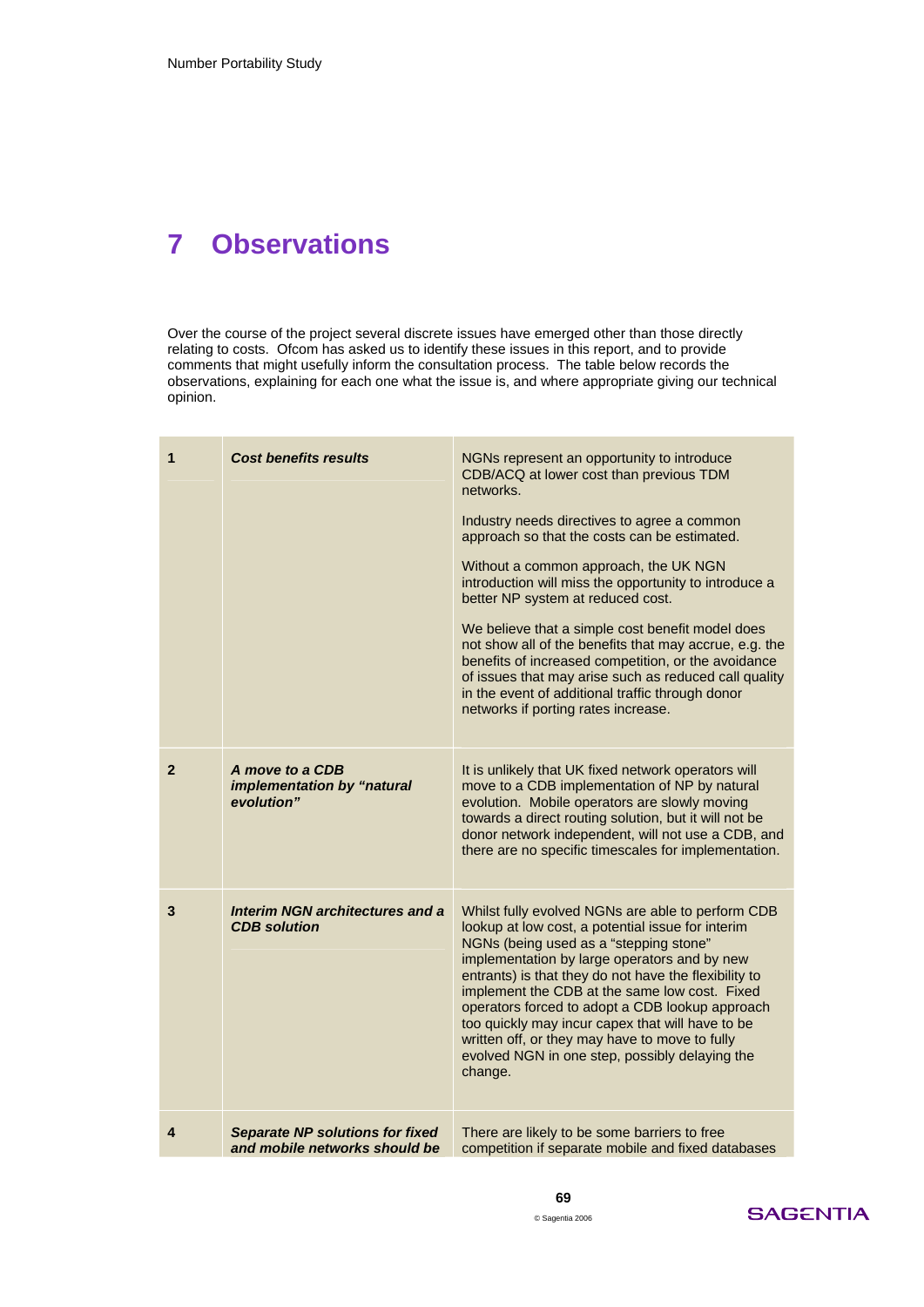|                | avoided                                                                                                            |                                                                                                                                                                                                                                                                                                                                                                                                                                                                                                                                                                                                                                                                                                                                     |
|----------------|--------------------------------------------------------------------------------------------------------------------|-------------------------------------------------------------------------------------------------------------------------------------------------------------------------------------------------------------------------------------------------------------------------------------------------------------------------------------------------------------------------------------------------------------------------------------------------------------------------------------------------------------------------------------------------------------------------------------------------------------------------------------------------------------------------------------------------------------------------------------|
|                |                                                                                                                    | are allowed to evolve. The signalling required for<br>interrogation of the mobile "DB" is the SS7 based<br>MAP signalling as used by mobile networks. This is<br>not easily usable by non GSM/3GPP mobile<br>networks such as those of: fixed TDM operators,<br>fixed NGN operators and new entrant VoIP fixed<br>and mobile operators.<br>Such an approach does not apply to the fixed<br>operators. Whilst they could also set up their own<br>internal portability databases the costs of using the<br>"HLR based" approach designed for the mobile<br>networks will in our view be excessive.<br>Setting standards for a common fixed-mobile<br>solution, but allowing mobile and fixed to move at                              |
|                |                                                                                                                    | different rates, would allow the routing benefits that<br>apply to the mobile case to be achieved earlier.                                                                                                                                                                                                                                                                                                                                                                                                                                                                                                                                                                                                                          |
| 5              | <b>Timescales</b>                                                                                                  | In the absence of Industry consensus we believe<br>that NGN implementation will continue to use<br>Onward Routing.                                                                                                                                                                                                                                                                                                                                                                                                                                                                                                                                                                                                                  |
| 6              | The current porting process<br>lead time is not constrained by<br>the lack of a CDB solution                       | Feedback received during the study indicates that<br>there is some confusion between the "CDB based<br>ACQ" approach to number portability and the<br>business process of porting a number. In the<br>current OR based technical solution for NP in TDM<br>networks there is a timetable that drives the port<br>time. We did not identify any technical reason why<br>the current Onward Routing method need constrain<br>the porting process to substantially more than 24<br>hours. We conclude therefore that changes to the<br>porting business process could significantly reduce<br>current port times (but stated problems regarding<br>the setting up of bilateral porting arrangements need<br>to be taken into account). |
| $\overline{7}$ | The current porting process is<br>controlled by the donor<br>operator who has no incentive<br>to reduce lead times | A move to a CDB solution would have a beneficial<br>effect on port lead times. At present the port<br>process is controlled by the donor operator who<br>must set up the OR (and in the case of mobile<br>operators issue the PAC). There is no clear<br>incentive for the donor operator to carry out this<br>process quickly; indeed if they delay for long<br>enough they may win back the customer. A CDB<br>solution would remove control from the donor<br>operator, i.e. the donor would no longer need to<br>initiate porting by "handing over" the number.<br>In practice checks would be required to prevent<br>fraudulent porting (for example, validation by calling<br>or messaging the user of the ported number).    |

# **SAGENTIA**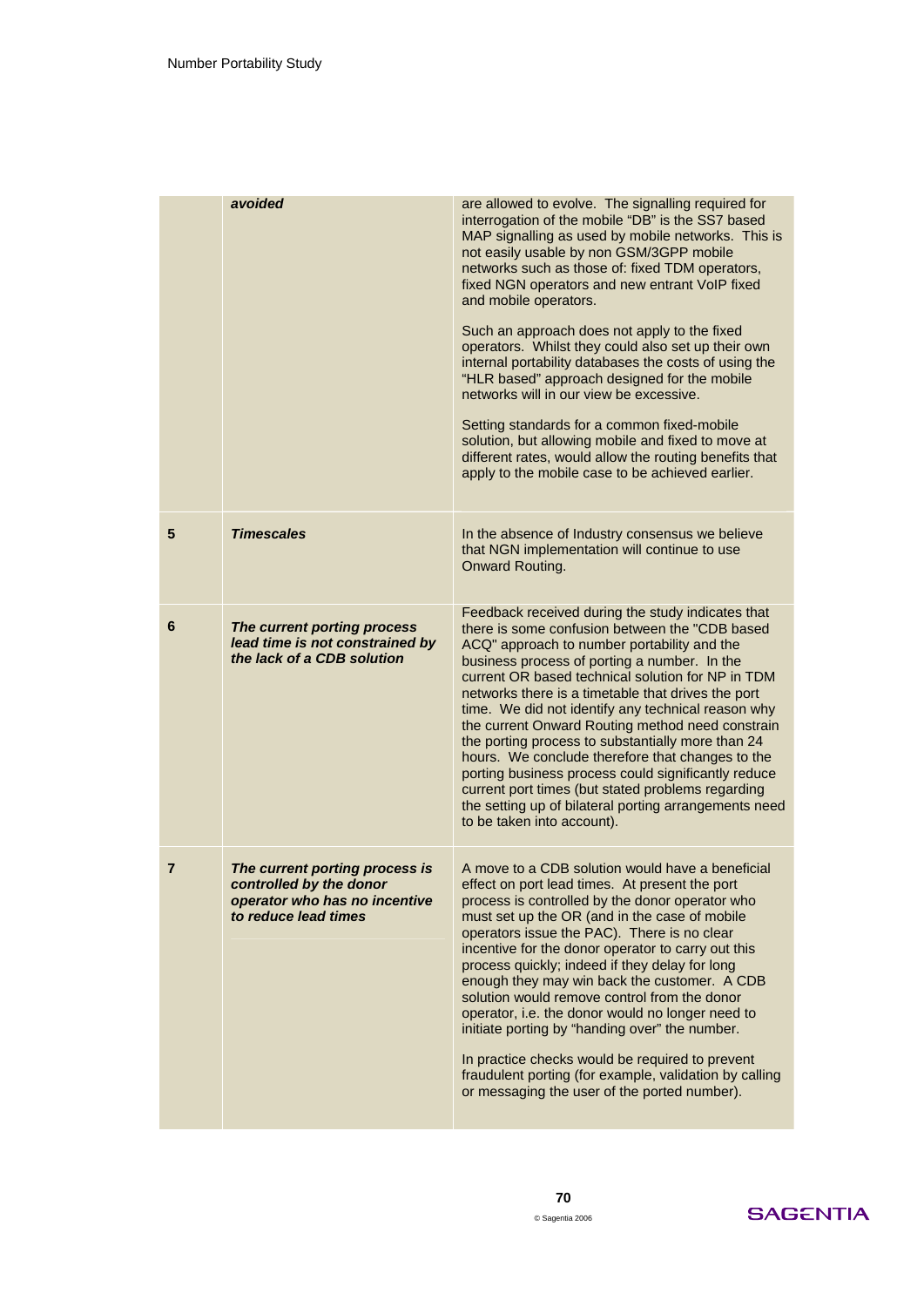| 8  | The need for a consistent,<br>common approach to NP                                                | We believe a consistent, common approach is<br>needed for NP. Almost half of all traffic passes<br>between fixed and mobile operators. Any approach<br>that does not bridge the boundary between fixed<br>and mobile will require Onward Routing to remain in<br>place for this traffic. In addition, where numbers are<br>being ported between these domains (e.g. a mobile<br>number might be ported to a converged fixed/mobile<br>operator using VoIP and WLAN for mobility), greater<br>barriers result from CDB implementation<br>differences.                                                                                                                                                                                                                                 |
|----|----------------------------------------------------------------------------------------------------|--------------------------------------------------------------------------------------------------------------------------------------------------------------------------------------------------------------------------------------------------------------------------------------------------------------------------------------------------------------------------------------------------------------------------------------------------------------------------------------------------------------------------------------------------------------------------------------------------------------------------------------------------------------------------------------------------------------------------------------------------------------------------------------|
| 9  | The use of OR is a potential<br>barrier to new service<br><i>introduction</i>                      | Interviewed operators generally felt that new service<br>introduction would not impact current number<br>portability. We note however that historically<br>number portability has been a problem for SMS,<br>MMS and video calling (i.e. the most recent new<br>services introduced). We believe that, whilst OR<br>remains, a new service will have to be supported by<br>the originating, donor and recipient networks for that<br>service to operate. Operators have generally<br>reported that competition forces all operators to<br>collaboratively support new services. However,<br>moving to a CDB is perhaps necessary to support<br>service innovation, particularly by smaller and new<br>entrant operators.                                                             |
| 10 | <b>Direct Routing is not dependent</b><br>on a CDB                                                 | Mobile operators are moving towards a Direct<br>Routing solution that uses the signalling relay and<br>Home Location Register (HLR) interrogation rather<br>than a CDB. Some view these HLRs as a<br>distributed CDB and we agree this is the case.<br>However, this approach does not provide all the<br>benefits that would be provided by a CDB as<br>identified by Ofcom (documented in 5.3). In<br>particular in the "HLR solution" the DB holding a<br>ported number is operated by the number block<br>holder. In the case of network failure (whether<br>technical or commercial in nature) this will be lost,<br>therefore there is no resilience against failure. This<br>approach also needs number block analysis to<br>identify where the DB for a number can be found. |
| 11 | There are separate benefits<br>offered by Direct Routing<br>compared to those of a CDB<br>solution | Direct routing eliminates the costs of Onward<br>Routing, although there is an incremental cost in<br>determining the direct route for each call.<br>The CDB allows call routing to be independent of<br>the donor operator. It also allows the porting<br>process to be driven by the recipient operator rather<br>than the donor operator.                                                                                                                                                                                                                                                                                                                                                                                                                                         |

# **SAGENTIA**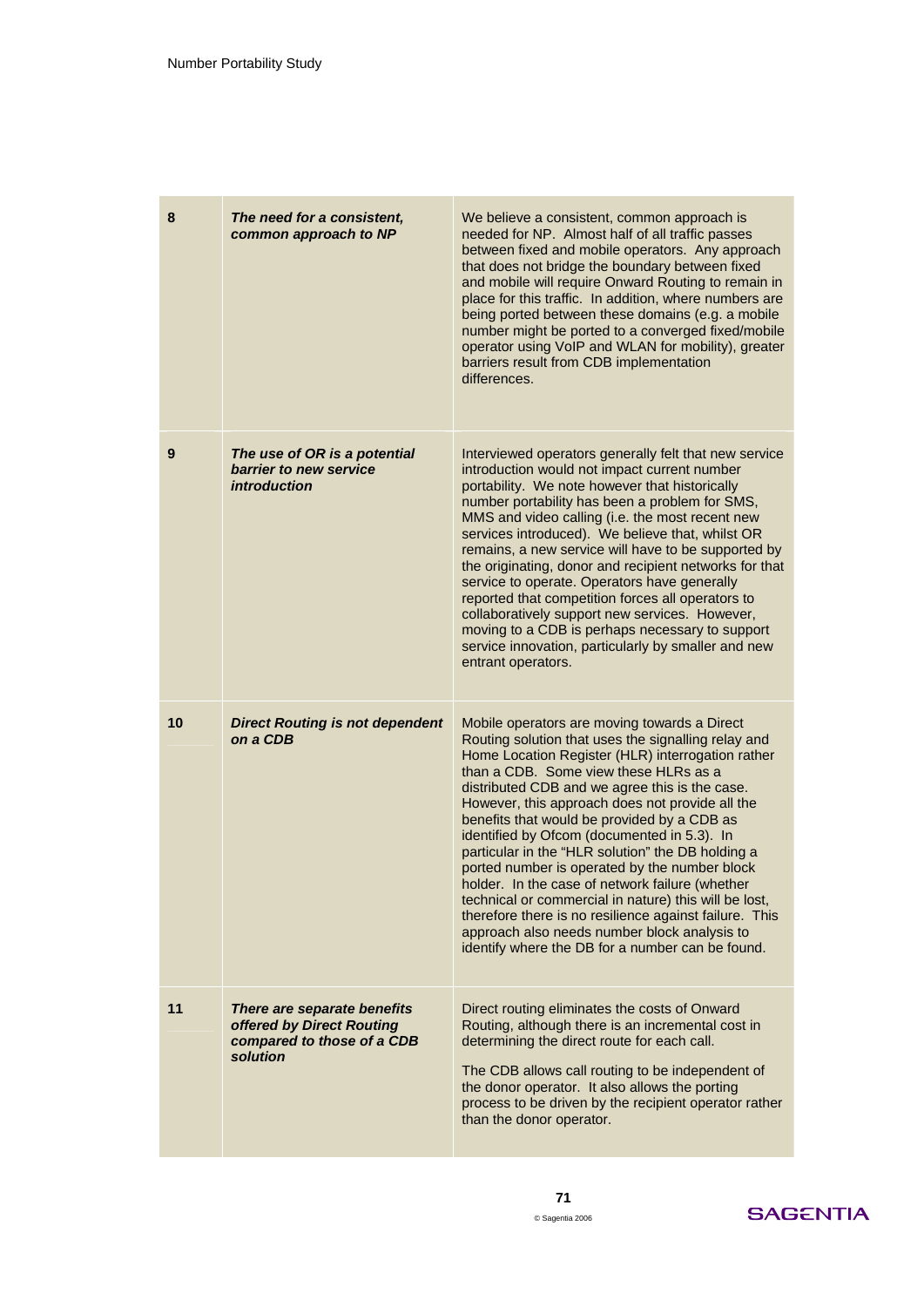| $12 \,$ | The current settlement process<br>"barrier" to direct routing                                                             | We note that the settlement process is at present<br>delaying the introduction of Direct Routing in mobile<br>networks. We believe that a change in the<br>settlement process would better support the use of<br>a CDB solution for NP. At present the cost of OR<br>falls on the donor and recipient operators, who<br>settle the OR cost between them. With a CDB<br>lookup the additional cost of portability falls on the<br>operator who consults the CDB. This should be the<br>originating operator, but might be a transit operator<br>in many cases. To support the use of the CDB, we<br>believe any OR cost should be borne by the<br>originating operator (with the terminating operator<br>receiving the full termination payment). The donor<br>operator should charge the originating operator for<br>OR when it takes place. The originating operator<br>can then decide on a purely commercial basis<br>whether to carry out a CDB lookup or not. We<br>believe that a system like this in place will<br>encourage a move to CDB lookup as a network is<br>upgraded.                                                                |
|---------|---------------------------------------------------------------------------------------------------------------------------|------------------------------------------------------------------------------------------------------------------------------------------------------------------------------------------------------------------------------------------------------------------------------------------------------------------------------------------------------------------------------------------------------------------------------------------------------------------------------------------------------------------------------------------------------------------------------------------------------------------------------------------------------------------------------------------------------------------------------------------------------------------------------------------------------------------------------------------------------------------------------------------------------------------------------------------------------------------------------------------------------------------------------------------------------------------------------------------------------------------------------------------------------|
| 13      | <b>A CDB solution for Number</b><br>Portability is technically good,<br>but has no short term<br>commercial justification | Ofcom asked if Industry has sufficient incentives to<br>provide an improved solution for number portability.<br>Operators generally recognised the merits of an<br>improved solution, including the benefit of not being<br>dependent on the donor network. Some operators,<br>mostly new entrants, but also one mobile operator,<br>favoured moving to an improved solution as soon as<br>possible. However, most operators, especially the<br>larger incumbents (both fixed and mobile) are<br>convinced there is no commercial case to move to<br>an improved solution.<br>In terms of the improved solution, all operators<br>accepted that the only sensible option (from a<br>technical perspective) is a CDB in which all calls are<br>queried to determine routing. Some operators<br>indicated that the term ACQ is related to a TDM<br>implementation and that in a NGN environment all<br>calls are queried as part of the normal routing<br>operation. We believe that this is true in principle,<br>but some operators may decide to implement NGN<br>using TDM emulation, and hence will continue to<br>rely on number block analysis. |
| 14      | <b>Cost Benefits of a new solution</b><br>and incentives to move from<br>current system                                   | The operators gave us no information on costs.<br>One reason stated for this was that they did not<br>know what they should be costing, as there was no<br>direction to introduce a new system.<br>The operators' existing cost-benefits information<br>indicates to them that there are few benefits to<br>justify the costs. Where an individual operator<br>disagrees with this statement it is difficult to move<br>forward on the basis of cooperation. Small                                                                                                                                                                                                                                                                                                                                                                                                                                                                                                                                                                                                                                                                                   |

# **SAGENTIA**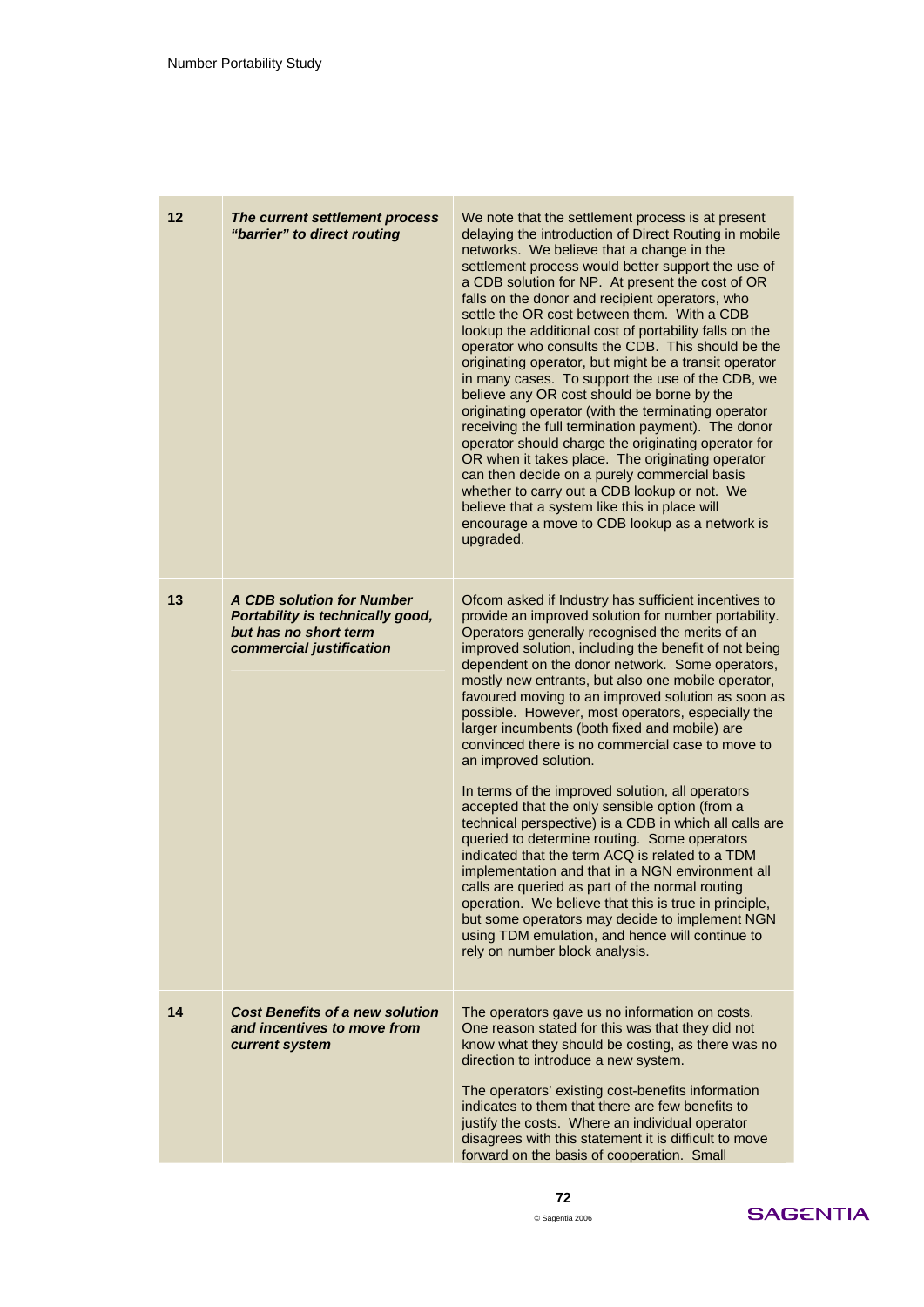operators will also find it difficult to move forward if the larger operators do not want to cooperate.

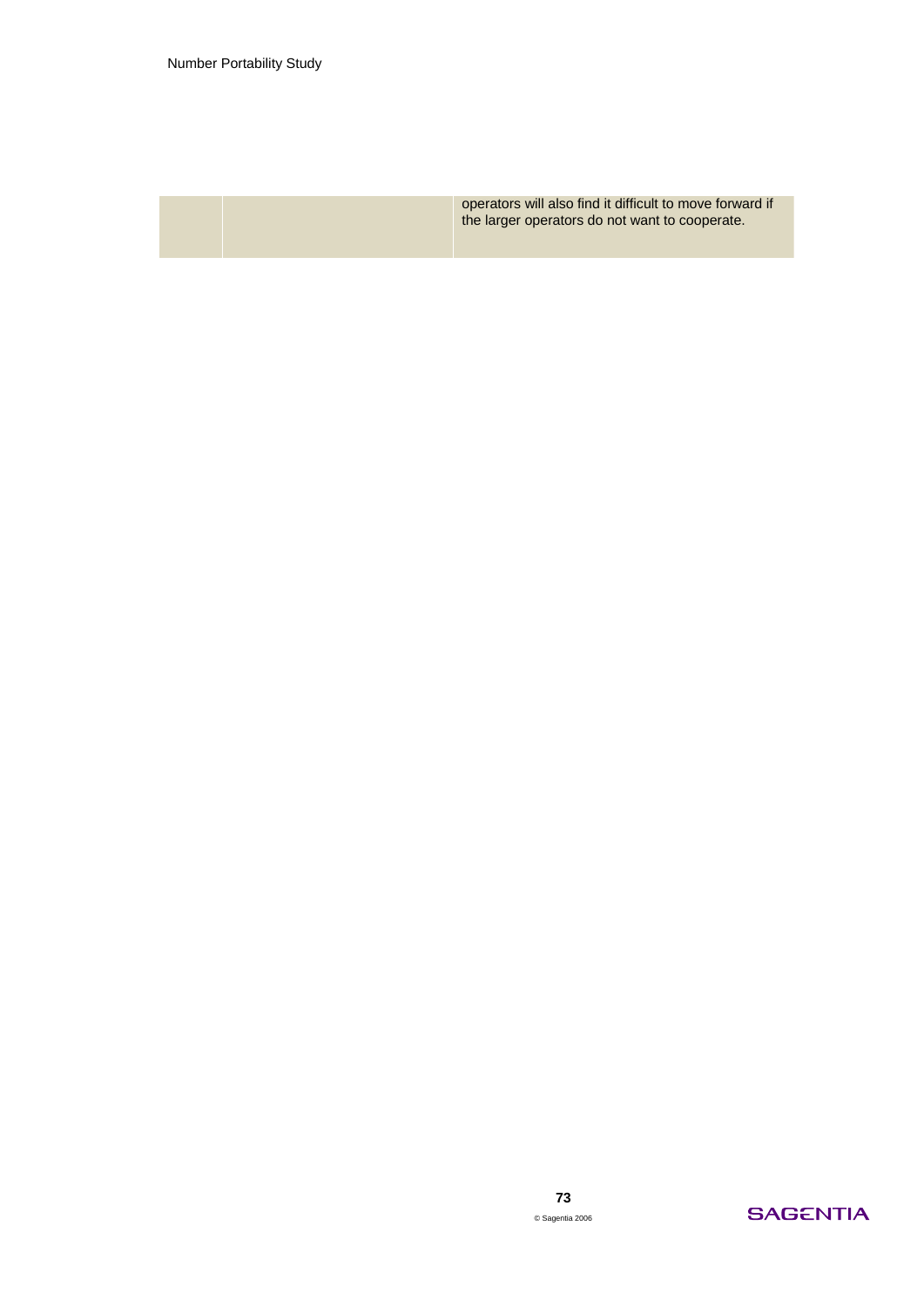# **Appendix A Scenario results**

#### Scenario F1 – 2004 Fixed only

|                 |                              | D  |    |        | G            |         |         |         |                   |         | M       | N       | Ω       |
|-----------------|------------------------------|----|----|--------|--------------|---------|---------|---------|-------------------|---------|---------|---------|---------|
|                 | 6 ACQ - Cash Flow (Year End) |    |    |        |              |         |         |         |                   |         |         |         |         |
|                 |                              |    |    |        |              |         |         |         |                   |         |         |         |         |
| 8               |                              |    |    | 2005   | 2006         | 2007    | 2008    | 2009    | 2010              | 2011    | 2012    | 2013    | 2014    |
| 9               | Incremental savings          |    | £m |        |              |         | 15.5    | 17.2    | 18.8 <sub>1</sub> | 20.5    | 22.1    | 23.8    | 25.4    |
| 10              | Incremental opex             |    | £m |        | $.8^{\circ}$ | 5.4     | 9.0     | 9.0     | 9.0               | 9.0     | 9.0     | 9.0     | 9.0     |
| 11              | <b>Incremental EBITDA</b>    |    | £m |        | (1.8)        | (5.4)   | 6.6     | 8.2     | 9.8               | 11.5    | 13.1    | 14.8    | 16.4    |
| $\overline{12}$ | Incremental capex            |    | £m | 53.3   | 106.7        | 106.7   |         |         |                   |         |         |         |         |
| 13              | Cash Flow                    |    | £m | (53.3) | (108.5)      | (112.1) | 6.6     | 8.2     | 9.8               | 11.5    | 13.1    | 14.8    | 16.4    |
| 14              |                              |    |    |        |              |         |         |         |                   |         |         |         |         |
| 15              | <b>Discount Factor</b>       | 7% |    | 1.00   | 0.93         | 0.87    | 0.82    | 0.76    | 0.71              | 0.67    | 0.62    | 0.58    | 0.54    |
| 16              | Cash Flow (Present Values)   |    | £m | (53.3) | (101.4)      | (97.9)  | 5.4     | 6.3     | 7.0               | 7.6     | 8.2     | 8.6     | 8.9     |
| $\overline{17}$ | Net Present Value (NPV)      |    | £m | (53.3) | (154.7)      | (252.6) | (247.2) | (241.0) | (234.0)           | (226.3) | (218.2) | (209.6) | (200.6) |

Scenario F2 – 2006 Fixed only

|    | ≏<br>н. |                                   |    |    |        | G       | н       |         |         |         |         | м       |         |         |
|----|---------|-----------------------------------|----|----|--------|---------|---------|---------|---------|---------|---------|---------|---------|---------|
|    |         | 6 ACQ - Cash Flow (Year End)      |    |    |        |         |         |         |         |         |         |         |         |         |
|    |         |                                   |    |    |        |         |         |         |         |         |         |         |         |         |
| 8  |         |                                   |    |    | 2007   | 2008    | 2009    | 2010    | 2011    | 2012    | 2013    | 2014    | 2015    | 2016    |
| 9  |         | Incremental savings               |    | £m |        |         |         | 13.3    | 14.7    | 16.0    | 17.4    | 18.7    | 20.1    | 21.4    |
| 10 |         | Incremental opex                  |    | £m |        | 1.8     | 5.4     | 9.0     | 9.0     | 9.0     | 9.0     | 9.0     | 9.0     | 9.0     |
| 11 |         | <b>Incremental EBITDA</b>         |    | £m |        | (1.8)   | (5.4)   | 4.3     | 5.7     | 7.0     | 8.4     | 9.7     | 11.1    | 12.4    |
| 12 |         | Incremental capex                 |    | £m | 53.3   | 106.7   | 106.7   |         |         |         |         |         |         |         |
| 13 |         | Cash Flow                         |    | £m | (53.3) | (108.5) | (112.1  | 4.3     | 5.7     | 7.0     | 8.4     | 9.7     | 11.1    | 12.4    |
| 14 |         |                                   |    |    |        |         |         |         |         |         |         |         |         |         |
| 15 |         | <b>Discount Factor</b>            | 7% |    | 1.00   | 0.93    | 0.87    | 0.82    | 0.76    | 0.71    | 0.67    | 0.62    | 0.58    | 0.54    |
| 16 |         | <b>Cash Flow (Present Values)</b> |    | £m | (53.3) | (101.4) | (97.9)  | 3.5     | 4.3     | 5.0     | 5.6     | 6.1     | 6.4     | 6.8     |
| 17 |         | Net Present Value (NPV)           |    | £m | (53.3) | (154.7) | (252.6) | (249.1) | (244.8) | (239.8) | (234.2) | (228.1) | (221.7) | (214.9) |

Scenario F3 - Fixed originated, Fixed and Mobile terminated

|                 |                              |    |    |        | G       |         |         |         |         |         | M       | N       |         |
|-----------------|------------------------------|----|----|--------|---------|---------|---------|---------|---------|---------|---------|---------|---------|
|                 | 6 ACQ - Cash Flow (Year End) |    |    |        |         |         |         |         |         |         |         |         |         |
|                 |                              |    |    |        |         |         |         |         |         |         |         |         |         |
| 8               |                              |    |    | 2007   | 2008    | 2009    | 2010    | 2011    | 2012    | 2013    | 2014    | 2015    | 2016    |
| 9               | Incremental savings          |    | £m |        |         |         | 25.6    | 29.4    | 33.1    | 36.9    | 40.6    | 44.4    | 48.1    |
| 10              | Incremental opex             |    | £m |        | 1.8     | 5.4     | 9.0     | 9.0     | 9.0     | 9.0     | 9.0     | 9.0     | 9.0     |
| $\overline{11}$ | <b>Incremental EBITDA</b>    |    | £m |        | (1.8)   | (5.4)   | 16.6    | 20.4    | 24.1    | 27.9    | 31.6    | 35.4    | 39.1    |
| 12              | Incremental capex            |    | £m | 53.3   | 106.7   | 106.7   |         |         |         |         |         |         |         |
| 13              | Cash Flow                    |    | £m | (53.3) | (108.5) | 112.1,  | 16.6    | 20.4    | 24.1    | 27.9    | 31.6    | 35.4    | 39.1    |
| $^{1}$ 14       |                              |    |    |        |         |         |         |         |         |         |         |         |         |
| 15              | <b>Discount Factor</b>       | 7% |    | 1.00   | 0.93    | 0.87    | 0.82    | 0.76    | 0.71    | 0.67    | 0.62    | 0.58    | 0.54    |
| 16              | Cash Flow (Present Values)   |    | £m | (53.3) | (101.4) | (97.9)  | 13.6    | 15.5    | 17.2    | 18.6    | 19.7    | 20.6    | 21.3    |
| 17              | Net Present Value (NPV)      |    | £m | (53.3) | (154.7) | (252.6) | (239.0) | (223.5) | (206.3) | (187.7) | (168.0) | (147.4) | (126.1) |

#### Scenario M1 - Mobile only

|                         | R |                              | D  |    |       | 65    | н      |               |      |      |                |       | N     | $\Omega$ |
|-------------------------|---|------------------------------|----|----|-------|-------|--------|---------------|------|------|----------------|-------|-------|----------|
|                         |   | 6 ACQ - Cash Flow (Year End) |    |    |       |       |        |               |      |      |                |       |       |          |
| $\overline{7}$          |   |                              |    |    |       |       |        |               |      |      |                |       |       |          |
| $\overline{\mathbf{8}}$ |   |                              |    |    | 2007  | 2008  | 2009   | 2010          | 2011 | 2012 | 2013           | 2014  | 2015  | 2016     |
| 9                       |   | Incremental savings          |    | £m |       |       |        | 28.7          | 34.3 | 39.9 | 45.4           | 51.0  | 56.6  | 62.2     |
| 10                      |   | Incremental opex             |    | £m |       | 0.2   | 0.7    | $\mathcal{L}$ | 1.2  | 1.2  | $\overline{2}$ | 1.2   | 1.2   | 1.2      |
| 11                      |   | <b>Incremental EBITDA</b>    |    | £m |       | (0.2) | (0.7)  | 27.5          | 33.1 | 38.6 | 44.2           | 49.8  | 55.4  | 60.9     |
| 12                      |   | Incremental capex            |    | £m | 2.4   | 4.8   | 4.8    |               |      |      |                |       |       |          |
| 13                      |   | Cash Flow                    |    | £m | (2.4) | (5.0) | (5.5)  | 27.5          | 33.1 | 38.6 | 44.2           | 49.8  | 55.4  | 60.9     |
|                         |   |                              |    |    |       |       |        |               |      |      |                |       |       |          |
| $\frac{14}{15}$         |   | Discount Factor              | 7% |    | 1.00  | 0.93  | 0.87   | 0.82          | 0.76 | 0.71 | 0.67           | 0.62  | 0.58  | 0.54     |
| 16                      |   | Cash Flow (Present Values)   |    | £m | (2.4) | (4.7) | (4.8)  | 22.4          | 25.2 | 27.5 | 29.5           | 31.0  | 32.2  | 33.1     |
| 17                      |   | Net Present Value (NPV)      |    | £m | (2.4) | (7.1) | (12.0) | 10.5          | 35.7 | 63.2 | 92.7           | 123.7 | 155.9 | 189.0    |

#### Scenario M2 - Mobile only Lower DCC

|                 |                              |    |    |       | G     |        |                  |       |                |       | M    | N    | Ω    |
|-----------------|------------------------------|----|----|-------|-------|--------|------------------|-------|----------------|-------|------|------|------|
|                 | 6 ACQ - Cash Flow (Year End) |    |    |       |       |        |                  |       |                |       |      |      |      |
|                 |                              |    |    |       |       |        |                  |       |                |       |      |      |      |
| 8               |                              |    |    | 2007  | 2008  | 2009   | 2010             | 2011  | 2012           | 2013  | 2014 | 2015 | 2016 |
| $\overline{9}$  | Incremental savings          |    | £m |       |       |        | 3.6              | 4.3   | 5.0            | 5.7   | 6.4  |      | 7.8  |
| 10              | Incremental opex             |    | £m |       | 0.2   | 0.7    | $\cdot$          | 1.2   | $\overline{2}$ | 1.2   | 1.2  | 1.2  | 1.2  |
| 11              | <b>Incremental EBITDA</b>    |    | £m |       | (0.2) | (0.7)  | 2.3              | 3.0   | 3.7            | 4.4   | 5.1  | 5.8  | 6.5  |
| 12              | Incremental capex            |    | £m | 2.4   | 4.8   | 4.8    |                  |       |                |       |      |      |      |
| 13              | Cash Flow                    |    | £m | (2.4) | (5.0) | (5.5)  | 2.3              | 3.0   | 3.7            | 4.4   | 5.1  | 5.8  | 6.5  |
| 14              |                              |    |    |       |       |        |                  |       |                |       |      |      |      |
| 15              | <b>Discount Factor</b>       | 7% |    | 1.00  | 0.93  | 0.87   | 0.82             | 0.76  | 0.71           | 0.67  | 0.62 | 0.58 | 0.54 |
| 16              | Cash Flow (Present Values)   |    | £m | (2.4) | (4.7) | (4.8)  | 1.9 <sub>1</sub> | 2.3   | 2.7            | 3.0   | 3.2  | 3.4  | 3.6  |
| $\overline{17}$ | Net Present Value (NPV)      |    | £m | (2.4) | (7.1) | (12.0) | (10.0)           | (7.7) | (5.1)          | (2.1) | 1.1  | 4.5  | 8.0  |

Scenario M3 - Mobile originated, Fixed and Mobile terminated

|                         |                              | D  |    |        |              |        |      |      |      |      |       |       |        |
|-------------------------|------------------------------|----|----|--------|--------------|--------|------|------|------|------|-------|-------|--------|
|                         |                              |    |    |        | $\mathbf{G}$ | н      |      |      |      |      | м     |       |        |
|                         | 6 ACQ - Cash Flow (Year End) |    |    |        |              |        |      |      |      |      |       |       |        |
|                         |                              |    |    |        |              |        |      |      |      |      |       |       |        |
| $\overline{\mathbf{8}}$ |                              |    |    | 2007   | 2008         | 2009   | 2010 | 2011 | 2012 | 2013 | 2014  | 2015  | 2016   |
| 9                       | Incremental savings          |    | £m |        |              |        | 29.4 | 35.0 | 40.7 | 46.3 | 52.0  | 57.6  | 63.3   |
| 10                      | Incremental opex             |    | £m |        | 0.2          | 0.7    | 1.2  | 1.2. | 1.2  | 1.2  | 1.2   | 1.2   | 1.2    |
| $\overline{11}$         | <b>Incremental EBITDA</b>    |    | £m |        | (0.2)        | (0.7)  | 28.  | 33.8 | 39.4 | 45.1 | 50.7  | 56.4  | 62.1   |
| 12                      | Incremental capex            |    | £m | 2.4    | 4.8          | 4.8    |      |      |      |      |       |       | $\sim$ |
| 13                      | Cash Flow                    |    | £m | (2.4)  | (5.0)        | (5.5)  | 28.  | 33.8 | 39.4 | 45.1 | 50.7  | 56.4  | 62.1   |
|                         |                              |    |    |        |              |        |      |      |      |      |       |       |        |
|                         | <b>Discount Factor</b>       | 7% |    | 1.00 I | 0.93         | 0.87   | 0.82 | 0.76 | 0.71 | 0.67 | 0.62  | 0.58  | 0.54   |
| $\frac{14}{15}$         | Cash Flow (Present Values)   |    | £m | (2.4)  | (4.7)        | (4.8)  | 23.0 | 25.8 | 28.1 | 30.0 | 31.6  | 32.8  | 33.8   |
| 17                      | Net Present Value (NPV)      |    | £m | (2.4)  | (7.1)        | (12.0) | 11.0 | 36.8 | 64.9 | 94.9 | 126.5 | 159.3 | 193.1  |

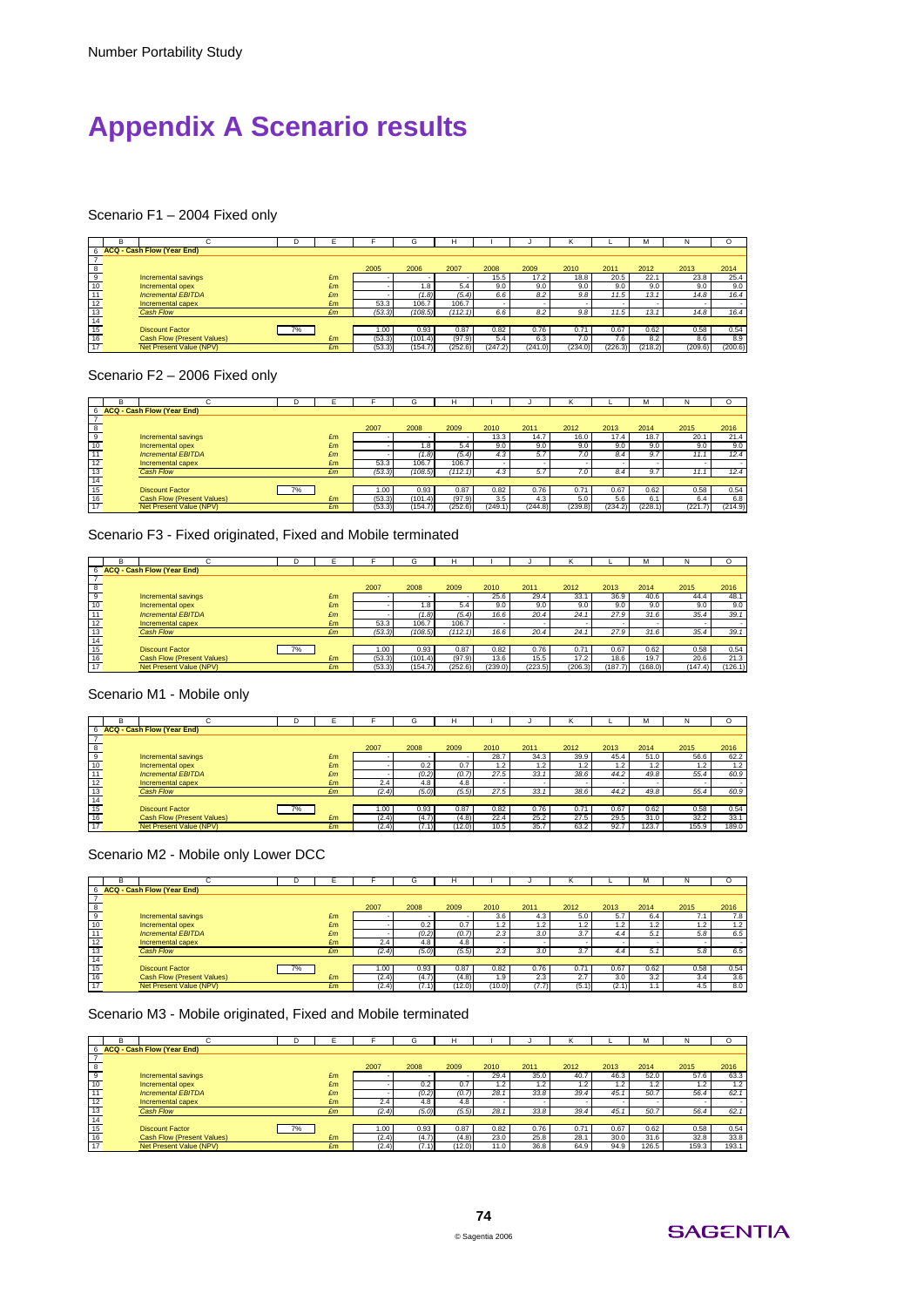#### Scenario C1 - Mobile and Fixed combined

|    |                              | D  |    |        | G       | н       |         |         |         |        | M      | N     |       |
|----|------------------------------|----|----|--------|---------|---------|---------|---------|---------|--------|--------|-------|-------|
|    | 6 ACQ - Cash Flow (Year End) |    |    |        |         |         |         |         |         |        |        |       |       |
|    |                              |    |    |        |         |         |         |         |         |        |        |       |       |
| 8  |                              |    |    | 2007   | 2008    | 2009    | 2010    | 2011    | 2012    | 2013   | 2014   | 2015  | 2016  |
| 9  | Incremental savings          |    | £m |        |         |         | 55.0    | 64.4    | 73.8    | 83.2   | 92.6   | 102.0 | 111.4 |
| 10 | Incremental opex             |    | £m |        | 1.8     | 5.4     | 9.0     | 9.0     | 9.0     | 9.0    | 9.0    | 9.0   | 9.0   |
| 11 | <b>Incremental FBITDA</b>    |    | £m |        | (1.8)   | (5.4)   | 46.0    | 55.4    | 64.8    | 74.2   | 83.6   | 93.0  | 102.4 |
| 12 | Incremental capex            |    | £m | 55.7   | 111.5   | 111.5   |         |         |         |        |        |       |       |
| 13 | Cash Flow                    |    | £m | (55.7) | (113.3) | (116.9) | 46.0    | 55.4    | 64.8    | 74.2   | 83.6   | 93.0  | 102.4 |
| 14 |                              |    |    |        |         |         |         |         |         |        |        |       |       |
| 15 | Discount Factor              | 7% |    | 1.00   | 0.93    | 0.87    | 0.82    | 0.76    | 0.71    | 0.67   | 0.62   | 0.58  | 0.54  |
| 16 | Cash Flow (Present Values)   |    | £m | (55.7) | (105.9) | (102.1) | 37.5    | 42.3    | 46.2    | 49.5   | 52.1   | 54.1  | 55.7  |
| 17 | Net Present Value (NPV)      |    | £m | (55.7) | (161.6) | (263.7) | (226.1) | (183.9) | (137.7) | (88.2) | (36.1) | 18.0  | 73.7  |

### Scenario N1 - NGN Fixed only

|                 |                              |    |    |                   |        |        |        |        |        |        | м     |      | $\Omega$ |
|-----------------|------------------------------|----|----|-------------------|--------|--------|--------|--------|--------|--------|-------|------|----------|
|                 | 6 ACQ - Cash Flow (Year End) |    |    |                   |        |        |        |        |        |        |       |      |          |
|                 |                              |    |    |                   |        |        |        |        |        |        |       |      |          |
| $^{\circ}$      |                              |    |    | 2007              | 2008   | 2009   | 2010   | 2011   | 2012   | 2013   | 2014  | 2015 | 2016     |
| $\overline{9}$  | Incremental savings          |    | £m |                   |        |        | 13.3   | 14.7   | 16.0.  | 17.4   | 18.7  | 20.1 | 21.4     |
| $-10$           | Incremental opex             |    | £m |                   | 0.3    | 0.9    | 1.4'   | 1.4    | 1.4    | 1.4    | 1.4   | 1.4  | 1.4      |
| $\overline{11}$ | <b>Incremental FBITDA</b>    |    | £m |                   | (0.3)  | (0.9)  | 11.8   | 13.2   | 14.6   | 15.9   | 17.3  | 18.6 | 20.0     |
| $\overline{12}$ | Incremental capex            |    | £m | 12.3              | 24.6   | 24.6   |        |        |        |        |       |      | $\sim$   |
| 13              | Cash Flow                    |    | Em | (12.3)            | (24.9) | (25.5) | 11.8   | 13.2   | 14.6   | 15.9   | 17.3  | 18.6 | 20.0     |
| 14              |                              |    |    |                   |        |        |        |        |        |        |       |      |          |
|                 | <b>Discount Factor</b>       | 7% |    | 1.00 <sub>l</sub> | 0.93   | 0.87   | 0.82   | 0.76   | 0.71   | 0.67   | 0.62  | 0.58 | 0.54     |
| $\frac{15}{16}$ | Cash Flow (Present Values)   |    | £m | (12.3)            | (23.3) | (22.3) | 9.7    | 10.1   | 10.4   | 10.6   | 10.8  | 10.8 | 10.9     |
| 17              | Net Present Value (NPV)      |    | £m | (12.3)            | (35.6) | (57.8) | (48.2) | (38.1) | (27.7) | (17.1) | (6.4) | 4.5  | 15.3     |

Scenario N2 - Mobile and Fixed NGN combined

|                 |                              | D  |    |        | G      | н      |        |      |                   |       | м     | N     | O     |
|-----------------|------------------------------|----|----|--------|--------|--------|--------|------|-------------------|-------|-------|-------|-------|
|                 | 6 ACQ - Cash Flow (Year End) |    |    |        |        |        |        |      |                   |       |       |       |       |
|                 |                              |    |    |        |        |        |        |      |                   |       |       |       |       |
| 8               |                              |    |    | 2007   | 2008   | 2009   | 2010   | 2011 | 2012              | 2013  | 2014  | 2015  | 2016  |
| 9               | Incremental savings          |    | £m |        |        |        | 55.0   | 64.4 | 73.8 <sub>1</sub> | 83.2  | 92.6  | 102.0 | 111.4 |
| 10              | Incremental opex             |    | £m |        | 0.5    | 1.6'   | 2.7    | 2.7  | 2.7               | 2.7   | 2.7   | 2.7   | 2.7   |
| 11              | <b>Incremental EBITDA</b>    |    | £m |        | (0.5)  | (1.6)  | 52.3   | 61.7 | 71.1              | 80.5  | 89.9  | 99.3  | 108.7 |
| 12              | Incremental capex            |    | £m | 14.7   | 29.4   | 29.4   |        |      |                   |       |       |       |       |
| 13              | Cash Flow                    |    | £m | (14.7) | (30.0) | (31.0) | 52.3   | 61.7 | 71.1              | 80.5  | 89.9  | 99.3  | 108.7 |
| 14 <sub>1</sub> |                              |    |    |        |        |        |        |      |                   |       |       |       |       |
| 15              | <b>Discount Factor</b>       | 7% |    | 1.00   | 0.93   | 0.87   | 0.82   | 0.76 | 0.71              | 0.67  | 0.62  | 0.58  | 0.54  |
| 16              | Cash Flow (Present Values)   |    | £m | (14.7) | (28.0) | (27.1) | 42.7   | 47.1 | 50.7              | 53.6  | 56.0  | 57.8  | 59.1  |
| $\overline{17}$ | Net Present Value (NPV)      |    | £m | (14.7) | (42.7) | (69.8) | (27.1) | 20.0 | 70.7              | 124.3 | 180.3 | 238.  | 297.3 |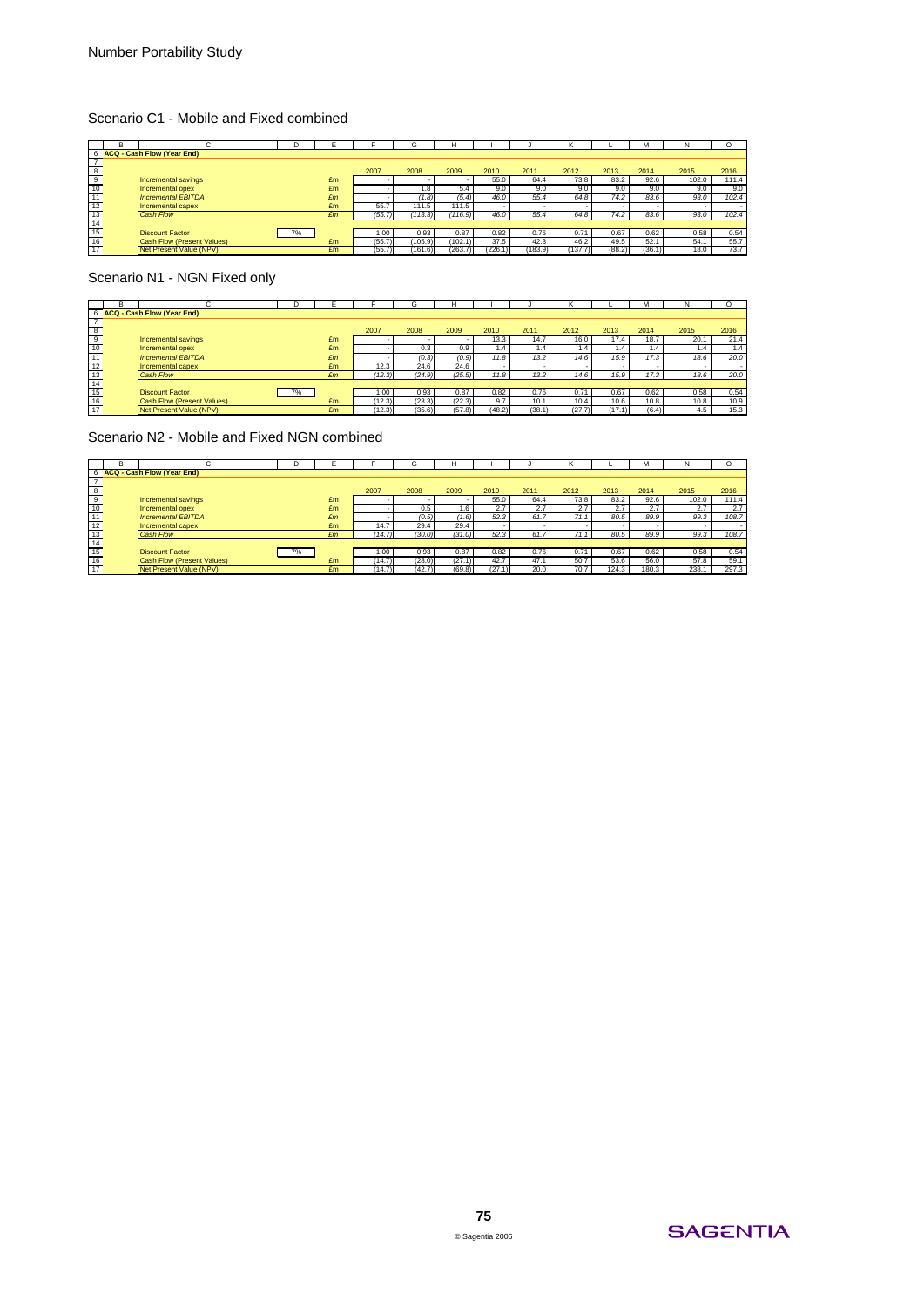# **Appendix B Glossary**

| <b>ACQ</b>  | <b>All Call Query</b>                               |
|-------------|-----------------------------------------------------|
| <b>APCC</b> | Average Port Conveyance Cost                        |
| CDB         | <b>Common Database</b>                              |
| DCC         | Donor Conveyance Cost                               |
| <b>DNS</b>  | Domain Name System                                  |
| <b>DR</b>   | <b>Direct Routing</b>                               |
| <b>FMC</b>  | <b>Fixed Mobile Convergence</b>                     |
| <b>HLR</b>  | <b>Home Location Register</b>                       |
| <b>IMS</b>  | Internet Multimedia System, The Mobile NGN standard |
| IN          | <b>Intelligent Network</b>                          |
| <b>MMS</b>  | Multimedia Messaging Service                        |
| <b>NGN</b>  | <b>Next Generation Network</b>                      |
| <b>NP</b>   | <b>Number Portability</b>                           |
| <b>NPV</b>  | <b>Net Present Value</b>                            |
| <b>OR</b>   | <b>Onward Routing</b>                               |
| <b>PSTN</b> | <b>Public Switched Telephone Network</b>            |
| QOR         | Query On Release                                    |
| <b>SCCP</b> | <b>Signalling Connection Control Part</b>           |
| <b>SMS</b>  | <b>Short Messaging Service</b>                      |
| SS          | Softswitch                                          |
| <b>TDM</b>  | <b>Time Division Multiplex</b>                      |
| VoIP        | Voice over IP                                       |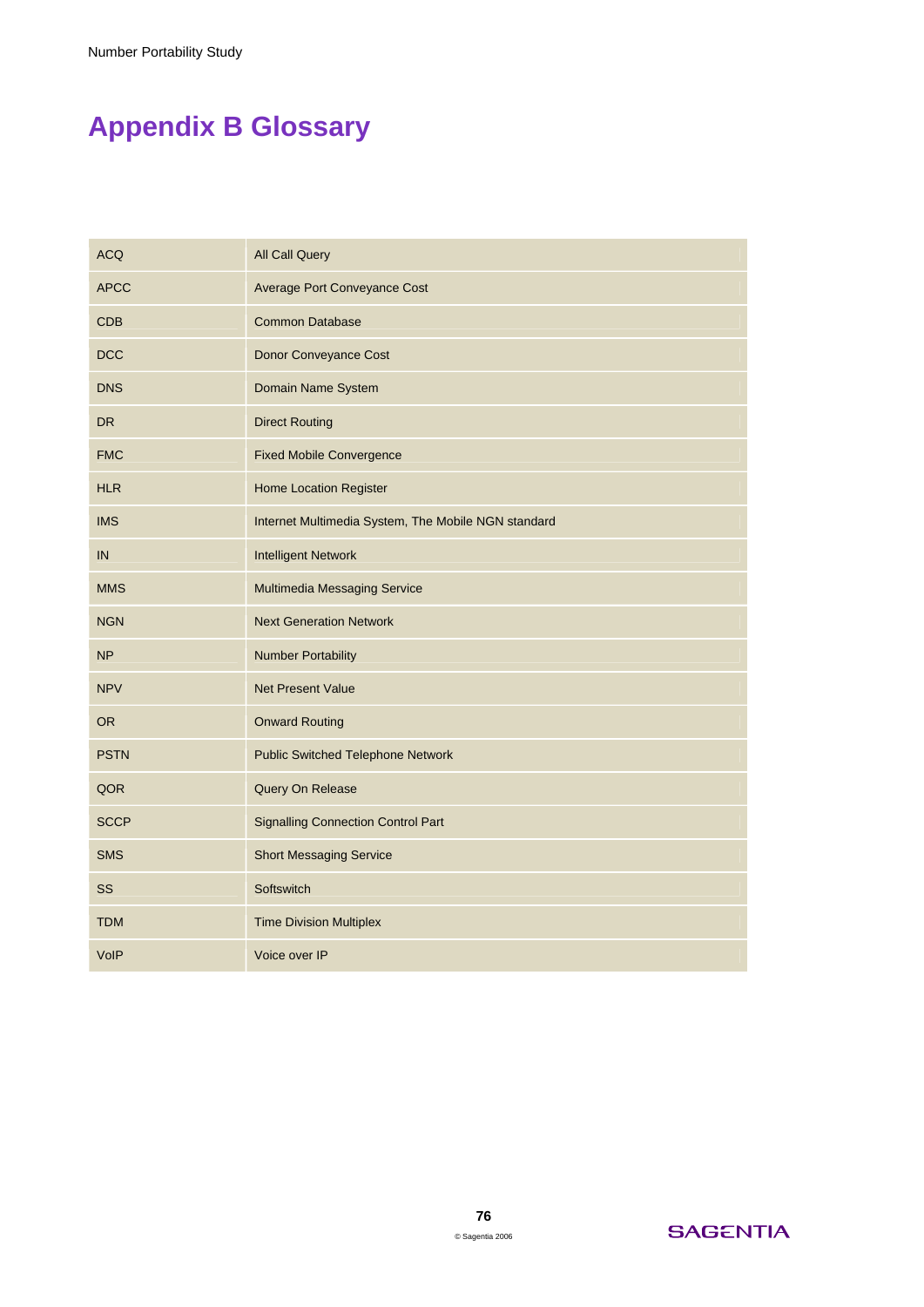# **Appendix C NP realisation in NGNs**

The details of NP implementation are dependent on future standards and availability of equipment. Figure C1 shows a possible network segment for an NGN to show the relationship between the operators' routing databases and a central NP database.



Figure C1: NGN Network Segment

In a fully featured NGN the Soft Switch<sup>8</sup> (SS) queries a database in real time, for every call, to determine how to route calls. The database can be either local to the SS or remotely located providing it has the necessary bandwidth. The database, which is owned by the operator, is completely contained within its own network, with the implementation being based on its own security and integrity requirements. Similar databases will be implemented by each operator.

A single number portability database (logically a CDB) is shown connecting to each operator's database via an access network. The CDB will automatically push new information about ported numbers into the operators' databases. There will be controls on caching and update rates to ensure that new data is propagated through the networks in the timescales required by the porting process. The CDB could also contain business logic to control the port process, although this would require agreement of a standard process.

There are many possible database implementations but the operator ENUM architecture, for both the internal routing information and the NP CDB, is the subject of widespread debate.

In principle NP lookups can be merged into the routing database. The ENUM approach would use extensive caching of data to reduce lookup related traffic and support fast operation and so access to the NP CDB would not need to be real time to support call set up times.

 $\overline{a}$ 



 $8$  Also referred to as a Call Server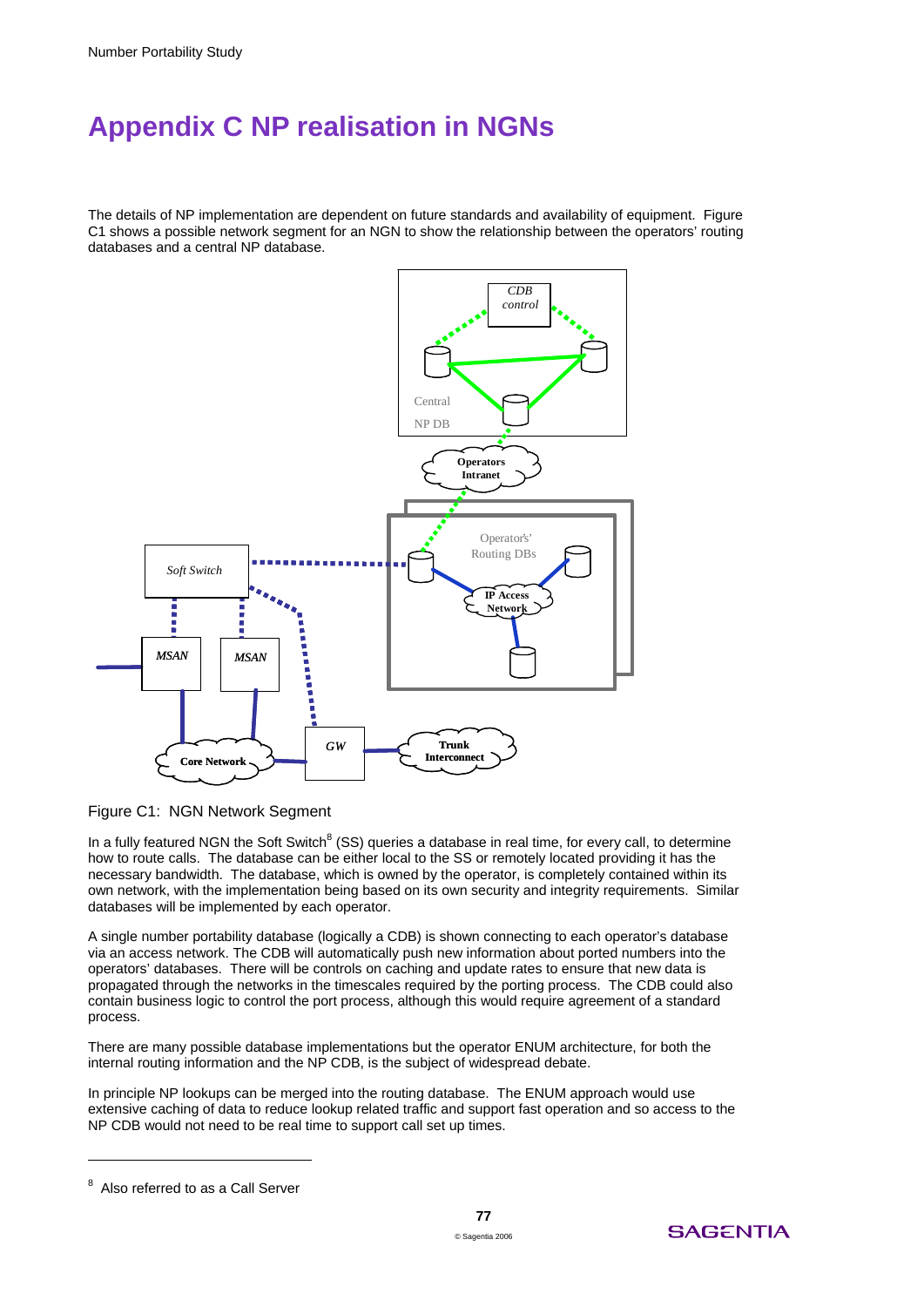#### **Transition NGN Architecture**

The above description is effectively that of a "fully featured" NGN. This is characterised by complete separation of the transport network based on IP, and the control network using separate servers and SIP/TISPAN signalling. There is however another architecture that is also often referred to as NGN. This uses the same IP transport but has the control integrated within the transport structure. This approach is used by some small new entrants. It is also used as a "stepping stone" by major operators in the transition to NGN. It is important to understand that the low cost of introducing a CDB lookup comes with the separate control servers, which inherently use lookups to identify how to route calls to numbers. Introducing CDB lookups to the interim architecture means defaulting to many of the costly processes associated with the update of TDM networks.

#### **Digit Analysis in NGN Architectures**

TDM call routing is based on routing tables that are part of the originating TDM switch. The routing of a call is determined by using partial digit analysis of the dialled number and so relies on E.164 numbers being allocated in blocks.

In NGN architectures it is possible to carry out full digit analysis at the originating Soft Switch; this is sometimes also referred to as All Call Query (ACQ). This allows an operator to identify the recipient network by analysing information held within an associated database. The call can then be routed to the most appropriate interconnect. This removes the need for a transit layer switch (deployed in a large network operator's infrastructure) as it is no longer required to carry out routing based on the number block allocation. It also allows direct routing of ported numbers.

Initial, i.e. interim, NGN deployments may use TDM emulation for both routing and portability, in which case they will use partial digit analysis based on existing number block principles.

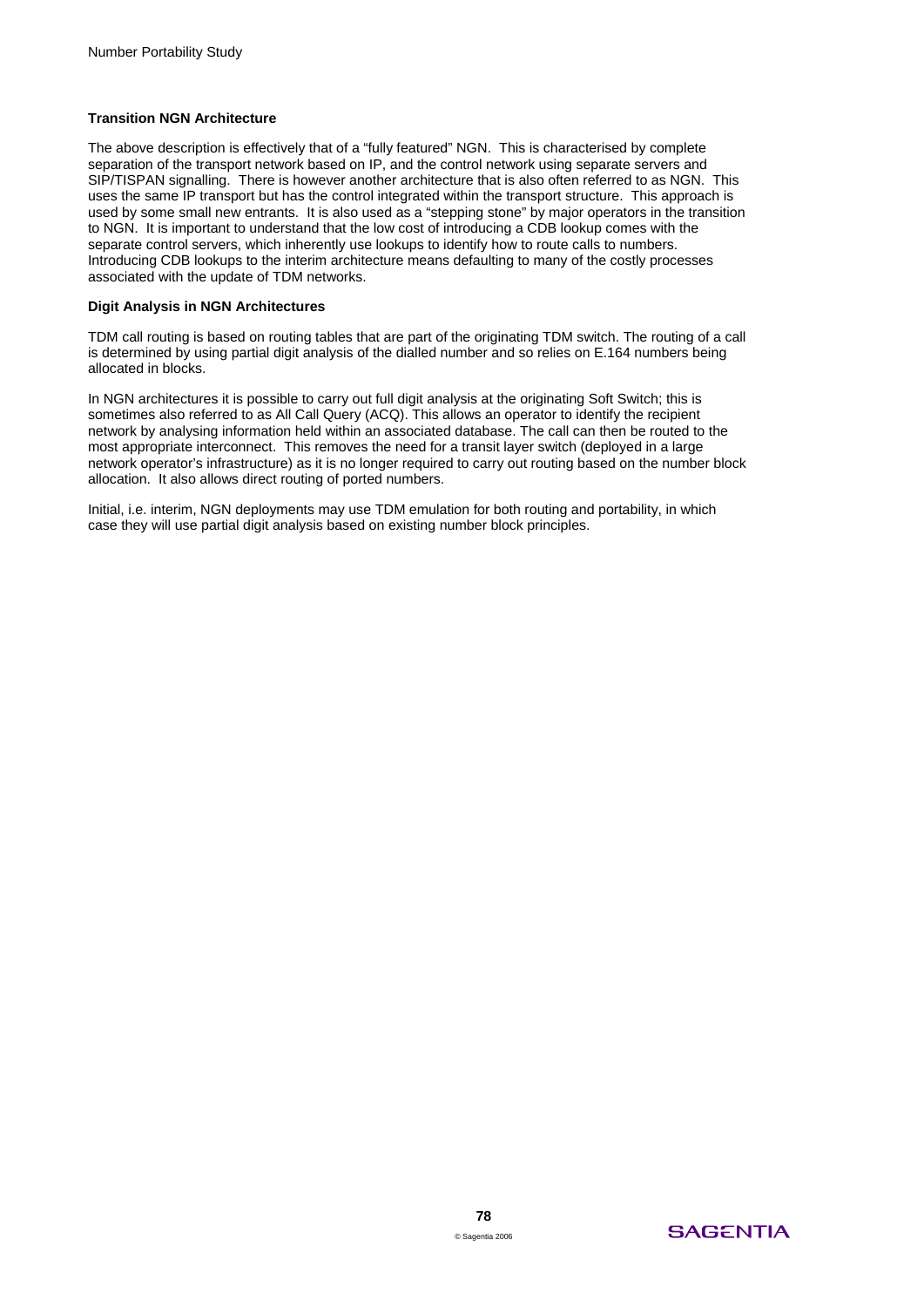# **Appendix D Interconnect and numbering**

Calls are carried between both fixed and mobile network operators on interconnect circuits; these connect the networks together to form the UK PSTN. A call to a ported number typically follows the same interconnect route to the target destination as a non ported number, the difference being the addition of the routing number prefix after OR has been applied.

Due to the tromboning effect of OR, the capacity of the network interconnects add an additional complexity to the associated capacity management. To ensure that the integrity of the PSTN is not compromised, each network operator currently forecasts the amount of porting capacity required and notifies their associated interconnect operators using the agreed porting and interconnect processes.

An associated issue is the potential to impact porting timescales. If a network operator fails to notify another operator of a significant increase in ported call traffic; or the request requires additional capacity to be added, the porting timescales can increase. This requires each operator to continually provide accurate forecasts of traffic profiles for each of the operators it has a porting and interconnect agreement with.

#### **NGN IP-based Interconnects**

The move to NGN architectures leads to the change from traditional TDM based interconnects to those based on IP. In the NGN architecture there are two main types of interconnect gateway: IP to IP, and IP to TDM. Which type is used is based on the architecture of the recipient's network; i.e. in:

- *IP to IP*, the call will be carried as VoIP across the interconnect, with the gateway handling IP address resolution and call accounting aspects
- *IP to TDM*, the call will be converted from IP to TDM voice. This type of interconnect gateway will typically be used for migration from TDM to NGN architectures, and also where an operator is not deploying an NGN-based network.

#### **The Impact of NP and NGN IP Interconnects**

IP to TDM interconnect gateways introduce two potential areas of concern:

- Any expenditure on IP to TDM interconnects will at some point become redundant. An operator with a significant number of OR calls traversing its NGN architecture originating from or terminating on TDM networks; will need to deploy IP to TDM interconnect gateways. A CBD solution, in which the call is sent directly from the originating network to the recipient network, may minimise the need to deploy IP to TDM interconnect gateways, and therefore remove significant potential costs.
- Potential degradation of voice quality. When a call is carried across an NGN as VoIP the data stream is packetised (typically into much larger packets than in a TDM network). This packetisation introduces a small amount of delay. There is also some timing jitter introduced by the IP network which adds to this delay. If a call passes through several IP to TDM interconnects these delays add up and the voice quality becomes degraded. The tromboning currently seen when NP is supported by OR leads to the potential for several IP to TDM conversions (as the call passes across more interconnect), hence the potential for more delay being added, and more degradation of call quality.

#### **Numbering and ENUM**

.

- ENUM is a protocol based on work done by the Internet Engineering Task Force's (IETF) Telephone Number Mapping Working Group. The aim of this working group is to define a Domain Name System (DNS) based architecture and protocols for mapping a telephone number to a Uniform Resource Identifier (URI); this can subsequently be used to contact a resource associated with that number. The protocol itself is defined in RFC 3761.
- The ENUM method is being discussed extensively for use in both mobile (IP Multimedia Subsystem or IMS) and fixed (NGN) networks. A primary advantage is that an E.164 number can be associated with a set of resources such as first and second choice destinations, endpoints for various services, and service capability. The ENUM records can also explicitly specify the current serving network so this does not have to be decoded from the number range.

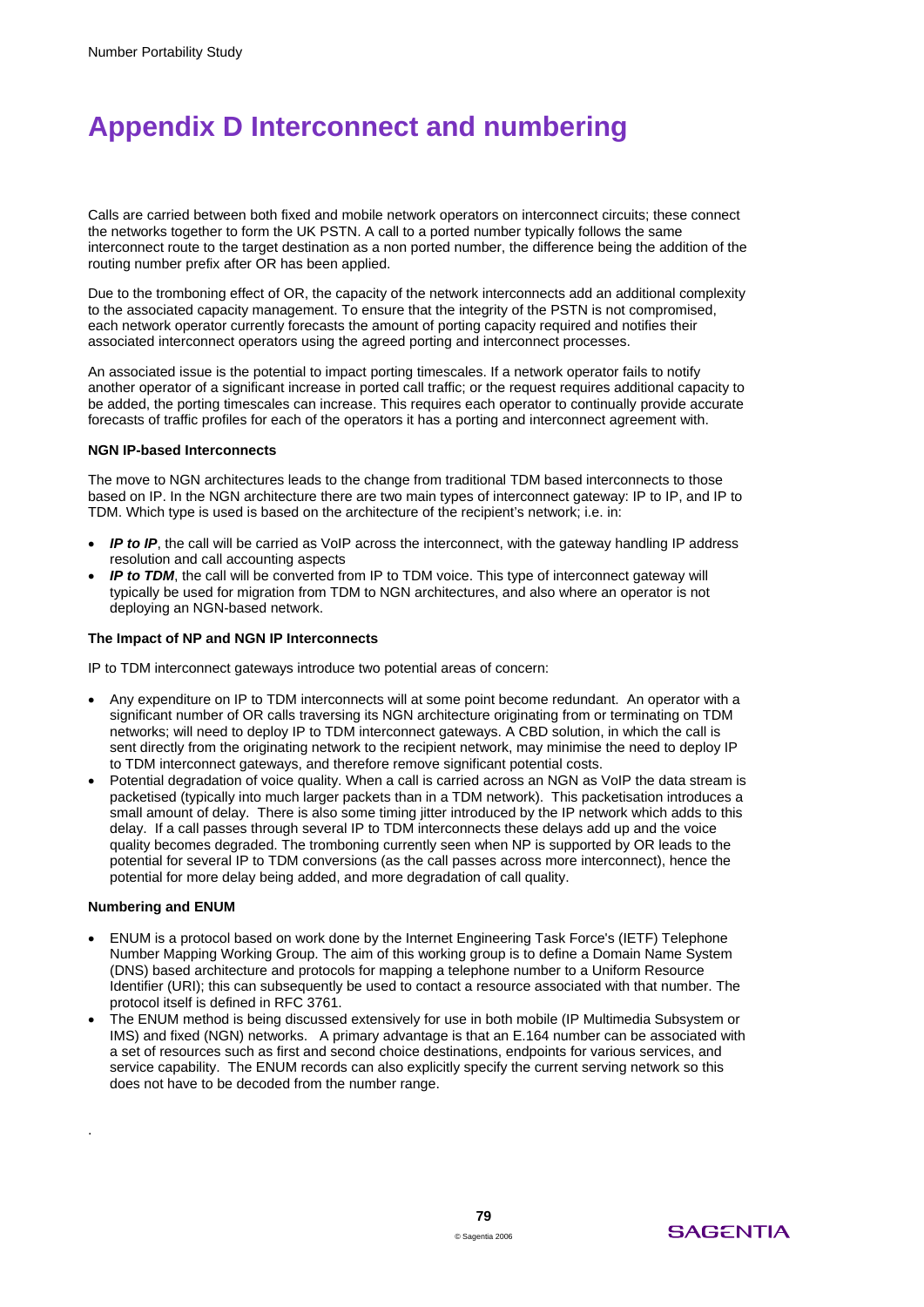# **Annex 7**

# International benchmarking

# **International benchmarking study carried out by Intercai on behalf of Ofcom, September 2006**

# **Operational Aspects**

The parameters set by regulators for number portability vary from country to country. In this section we focus on the time it takes to carry out the port (once all parties are agreed), the overall time that it takes for a user to move their number from one operator to another and how the process is led.

The time taken to port a fixed line is fairly consistent across European countries at around ten days in total to complete a transfer. Taking a number to a new mobile operator is more variable and the table below indicates the range of lead times for MNP in different countries.

| <b>Country</b> | Time to switch to<br>new operator | <b>Target maximum</b><br>porting period                      | <b>Porting</b><br><b>Process</b>                                   |
|----------------|-----------------------------------|--------------------------------------------------------------|--------------------------------------------------------------------|
| France         | 2 hours max                       | 30 days<br>(10 days from 1/1/07)                             | Led by recipient<br>(but new process<br>will be one-stop-<br>shop) |
| Germany        |                                   | 31 days (standard<br>contract termination<br>period)         | Led by recipient                                                   |
| Italy          | 1 hour                            | 5 days (reduced from<br>the 15 days target at<br>MNP launch) | Led by recipient                                                   |
| Spain          |                                   | 48 hours                                                     | Led by recipient                                                   |
| <b>USA</b>     | 2.5 hours $^{22}$                 | 14 days                                                      | Led by recipient                                                   |
|                |                                   |                                                              |                                                                    |
| Australia      | 3 hours                           | 2 working days                                               | Led by recipient                                                   |
| Austria        |                                   | 3 working days                                               | Led by recipient                                                   |
| Belgium        |                                   | 2 days                                                       |                                                                    |
| Croatia        |                                   | 5 days                                                       |                                                                    |
| Cyprus         |                                   | 14 days                                                      |                                                                    |

<sup>1</sup>  $22$  This applies only for mobile to mobile ports. The time for completion of a port between fixed and mobile is typically 2 to 3 days.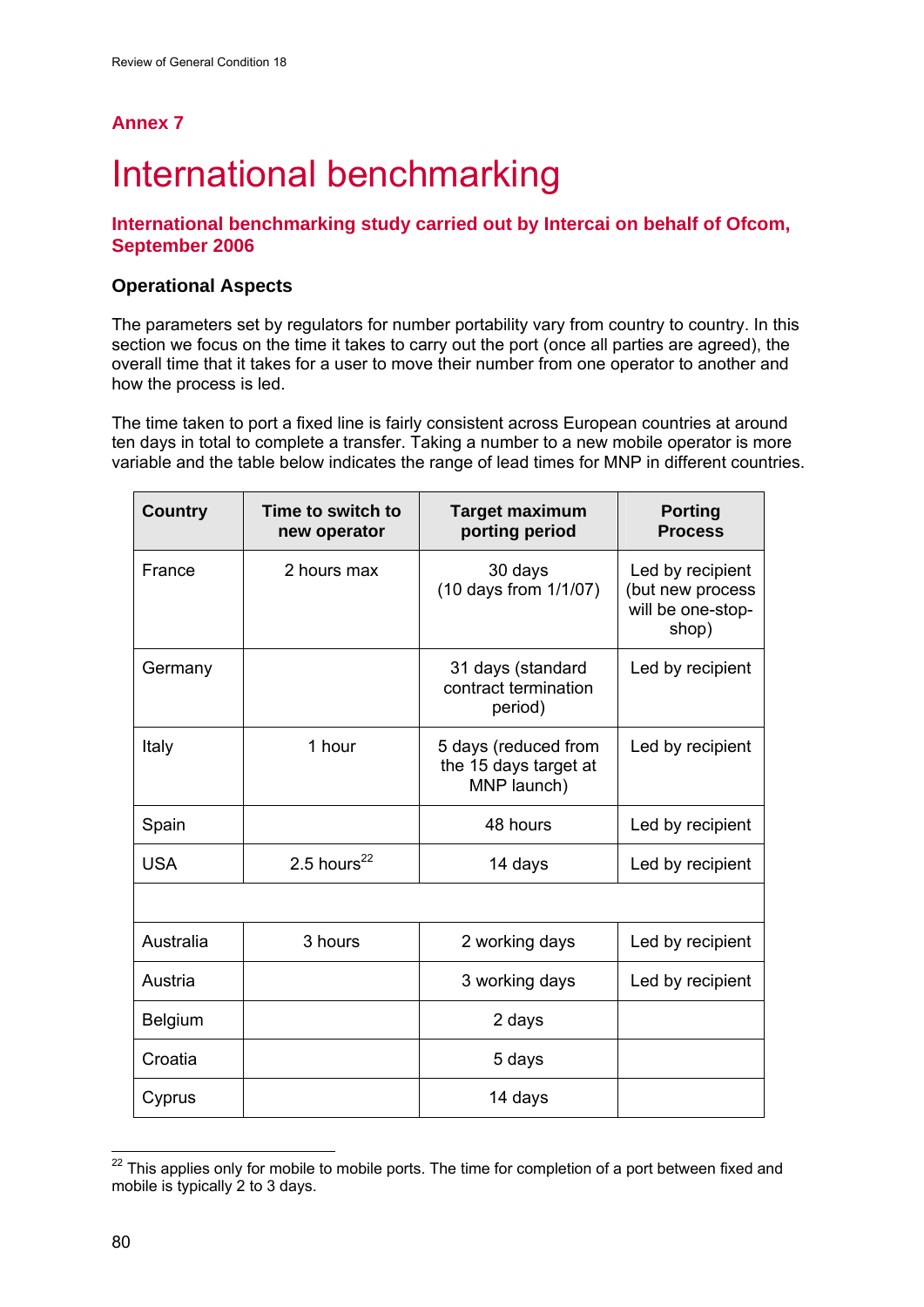| <b>Country</b>     | Time to switch to<br>new operator                              | <b>Target maximum</b><br>porting period          | <b>Porting</b><br><b>Process</b> |
|--------------------|----------------------------------------------------------------|--------------------------------------------------|----------------------------------|
| Estonia            |                                                                | 7 working days                                   |                                  |
| Finland            |                                                                | 5 working days                                   | Led by recipient                 |
| Hong Kong          |                                                                | 36 hours (was 48 hours<br>until 2004)            |                                  |
| Hungary            |                                                                | 14 working days                                  |                                  |
| Iceland            |                                                                | 10 days                                          |                                  |
| Ireland            | 2 hours for a single<br>line / 8 hours for<br>multi line ports | 24 hours from request                            | Led by recipient                 |
| Lithuania          |                                                                | 28 days                                          |                                  |
| <b>Netherlands</b> |                                                                | 4 working days (was up<br>to 3 weeks until 2004) | Led by recipient                 |
| Norway             |                                                                | 7 days                                           | Led by recipient                 |
| Portugal           |                                                                | 5-20 working days                                |                                  |
| Singapore          |                                                                | 7 days                                           |                                  |
| Slovenia           |                                                                | 5 working days                                   |                                  |
| Sweden             |                                                                | 5 working days                                   |                                  |
| Switzerland        |                                                                | 5 working days                                   |                                  |
| <b>UK</b>          |                                                                | 5 working days                                   |                                  |

**Table 1 – Times taken for MNP** Source: IML research, Ovum 2005

## **Levels of porting and the amount of churn between operators**

As of the end of 2004, fixed number portability had shown great success; in some cases greater success than mobile number portability. In particular, the U.K. had experienced around four million fixed numbers ports since late 1997 (which equated to just over 10% of all telephone lines).

Fixed portability has also been relatively significant in the US, Denmark and Belgium, all of which have seen 10% or more of subscribers porting their number. This is not always the case and elsewhere, notably in several of the Nordic countries, the number of fixed number ports is very low.

There are very few reliable figures on the level of fixed number porting but the table below presents some comparative information on the cumulative volume of fixed numbers that have been ported.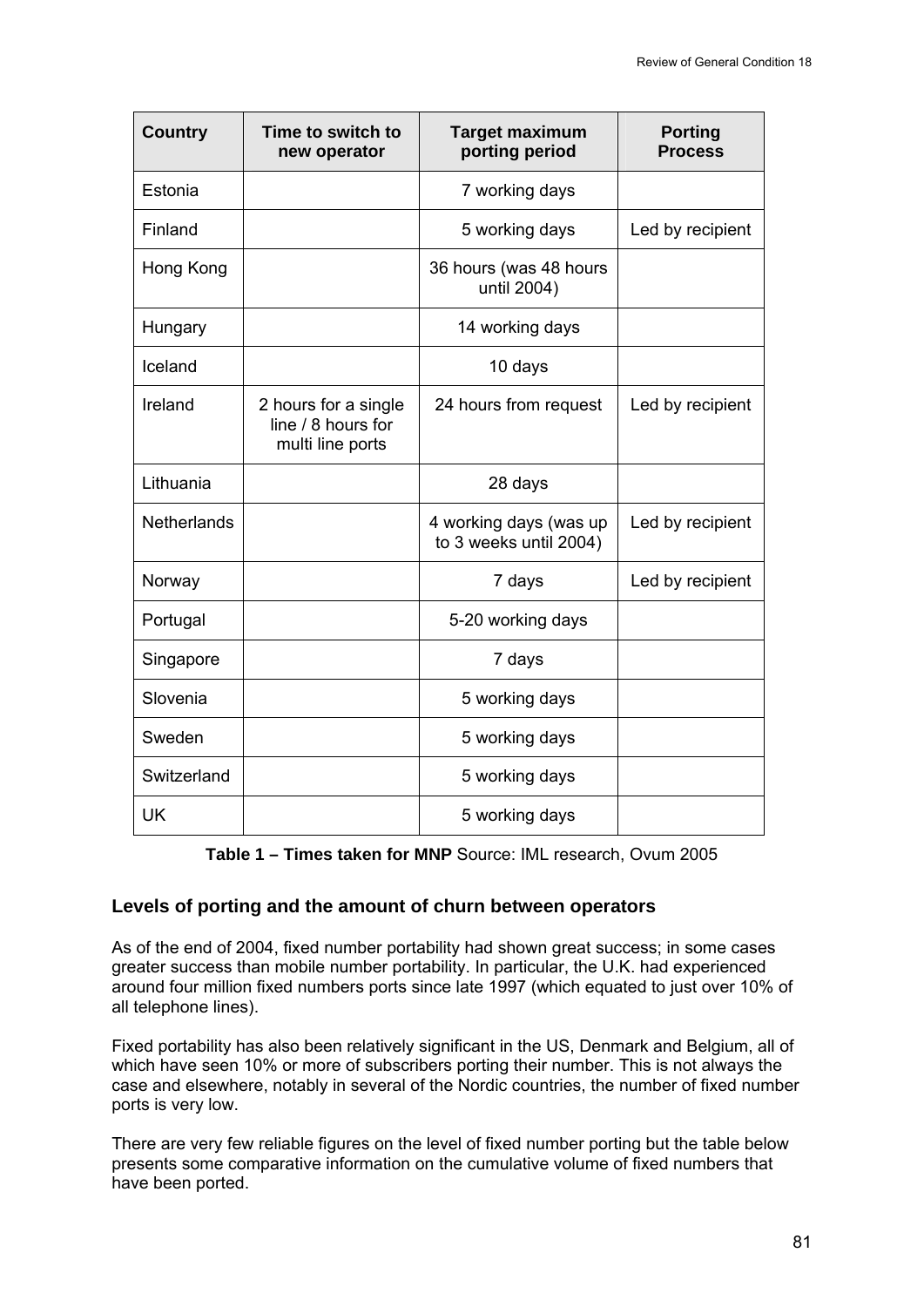| <b>Country</b>     | <b>Quantity of ported</b><br>numbers |           | Change (%) | <b>Time since</b><br><b>NP</b><br>introduced |
|--------------------|--------------------------------------|-----------|------------|----------------------------------------------|
|                    | 2003                                 | 2004      |            | (years)                                      |
| France             | 250,000                              | 400,000   | 60         | 8                                            |
| Spain              | 835,000                              | 1,279,000 | 53         | 6                                            |
| <b>Denmark</b>     | 49,000                               | 91,000    | 86         | 7                                            |
| Finland            | 15,000                               | 15,000    | 0          | 9                                            |
| Ireland            | 21,500                               | 27,700    | 29         | 6                                            |
| <b>Netherlands</b> | 628,700                              | 919,700   | 46         | $\overline{7}$                               |
| Norway             | 105,000                              | 198,000   | 89         | 7                                            |
| Sweden             | 33,500                               | 58,200    | 74         | 7                                            |

**Table 2 – Level of Fixed Porting** Source: IML research

In order to put the data presented in the table into proper context, it should be stated that it is by no means always the case that demand for fixed number portability grows year on year. In Denmark, for example, the volume of fixed line ports fell significantly for the three years following the implementation of FNP –163,450, 132,576 and 67,832 lines in 2000, 2001 and 2003 respectively. Over the same period, the volume of mobile ports rose sharply with 82,539 in 2001 and 131,649 in 2002.

The extent to which different countries have taken advantage of mobile number portability also varies widely. In some countries, most notably Finland, Italy and Spain, there has been extensive porting of numbers between operators. In others such as France and Germany, the level of porting has been relatively low.

Comparative market information on MNP is also very limited so the table below illustrates the levels of number porting for the only period possible, between 2003 and 2004.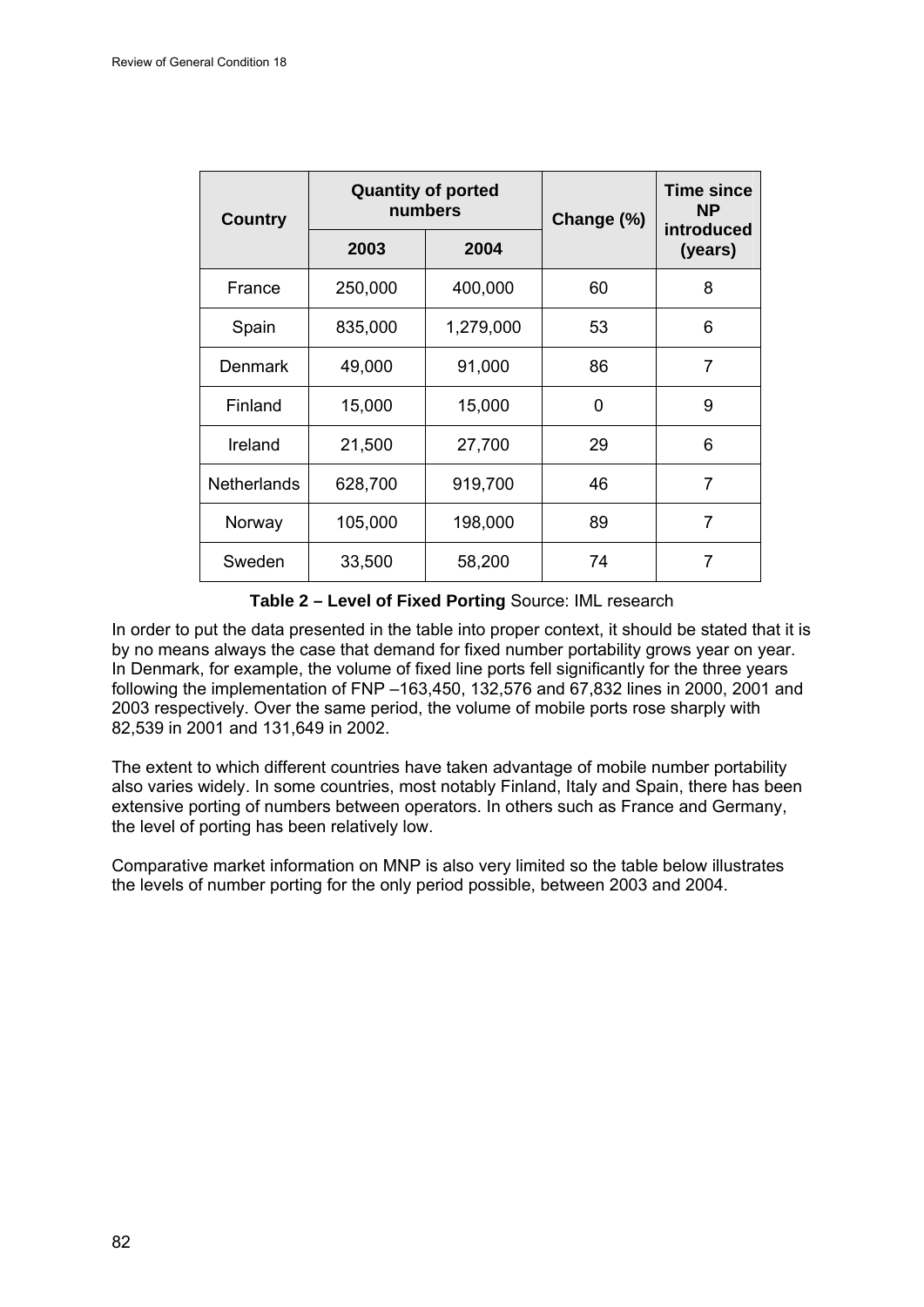| <b>Country</b>     | <b>Quantity of ported</b><br>numbers |           | Change (%)             | <b>Time since</b><br><b>MNP</b><br>introduced |
|--------------------|--------------------------------------|-----------|------------------------|-----------------------------------------------|
|                    | 2003                                 | 2004      |                        | (years)                                       |
| France             | 120,000                              | 250,000   | 108                    | 3                                             |
| Germany            | 212,000                              | 489,000   | 131                    | 4                                             |
| Italy              | 1,600,000                            | 3,750,000 | 134                    | 4                                             |
| Spain              | 1,200,000                            | 2,283,000 | 90                     | 6                                             |
| <b>US</b>          |                                      | 8,900,000 | See note <sup>23</sup> | $\overline{2}$                                |
| <b>Denmark</b>     | 219,000                              | 259,000   | 18                     | 5                                             |
| Finland            | 312,000                              | 1,525,000 | 389                    | 3                                             |
| Ireland            | 80,000                               | 236,000   | 195                    | 3                                             |
| <b>Netherlands</b> | 476,000                              | 925,000   | 94                     | $\overline{7}$                                |
| Norway             | 438,000                              | 452,000   | 3                      | 5                                             |
| Portugal           | 23,500                               | 44,500    | 88                     | 4                                             |
| Sweden             | 242,000                              | 399,500   | 65                     | 5                                             |
| Switzerland        | 81,000                               | 66,400    | $-19$                  | 6                                             |
| UK                 | 830,000                              | 1,238,000 | 49                     | $\overline{7}$                                |

**Table 3 – Level of Mobile Porting** Source: IML research

It is clear from the table that there is little correlation between the time since MNP implementation and its uptake. In Finland, the introduction of MNP has affected the market quite dramatically with two of the six operators in that country, TeliaSonera and Elisa, experiencing a sharp increase in the transfer users during the three quarters following its launch. Similarly, in the South Korean mobile market the first two weeks of MNP, saw the leading operator SKT' lose 80,856 customers to rival KTF and another 47,669 to LGT. In sharp contrast, the introduction of MNP had hardly any impact on the level of swapping between the (very large number of) operators in USA market <sup>24</sup> for reasons discussed elsewhere in this report.

-

<sup>&</sup>lt;sup>23</sup> The FCC study of competition in the US market reports that the rate of intramodal porting activity (i.e. between mobile operators) has remained fairly steady – there were 713,000 ports in January 2004 and 735,000 in April 2005. In contrast, the monthly levels of intermodal porting from wireline carriers to wireless carriers significantly increased over the same period, from an average rate of 76,000 ports per month in the first six months of 2004 to an average rate of approximately 99,000 in the second half of the year.

<sup>&</sup>lt;sup>24</sup> There are over 100 mobile operators in the US, many regional or serving a specific user base but around 40 of them of significant size.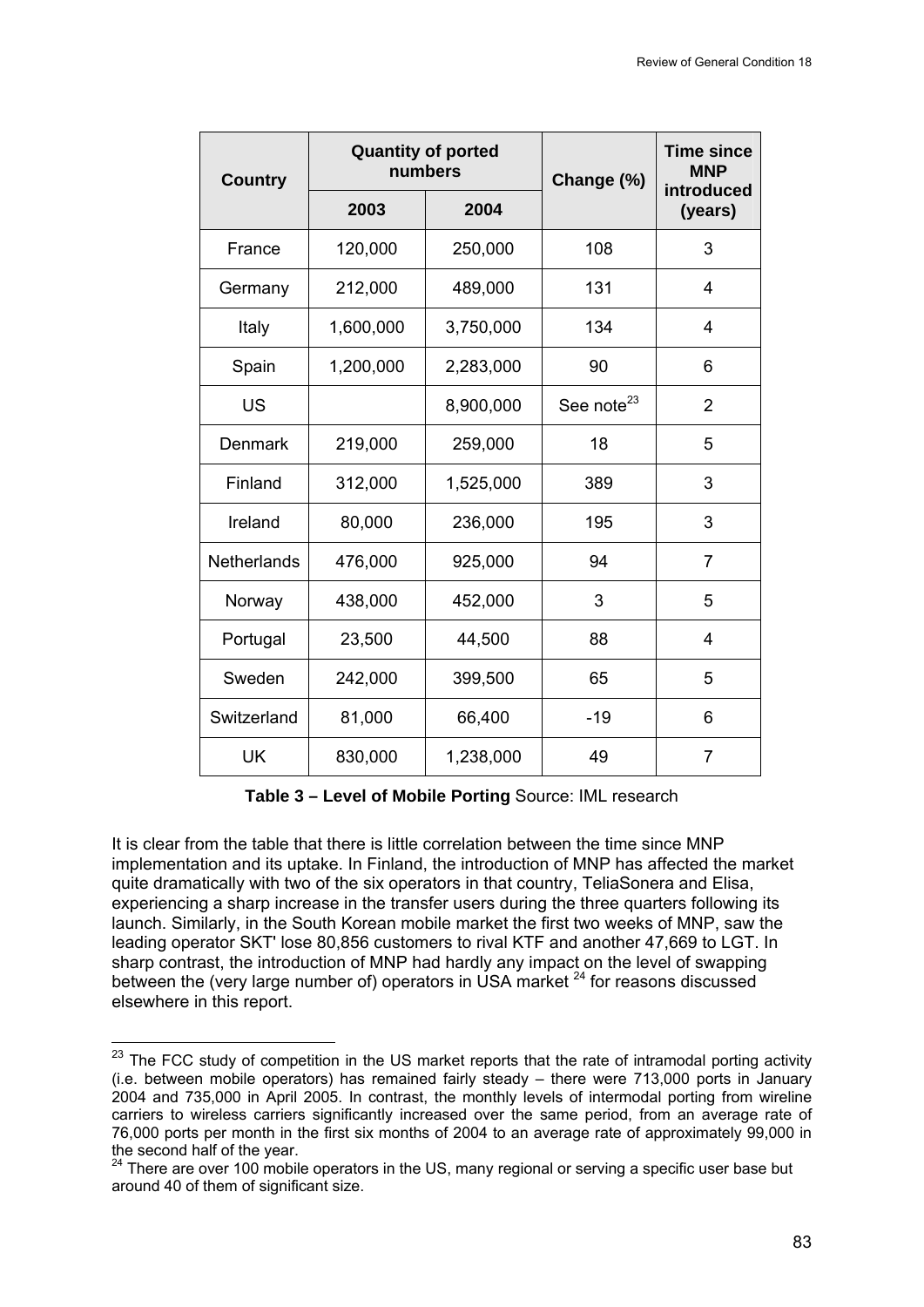The figure below shows the total number of ports that have taken place in the five main countries and several European comparators. In addition to the actual number of ports, the percentage of users in the relevant market who port their numbers is illustrated.<br>**Ported numbers** 



It is clear from the figure that the majority of countries have an annual porting rate between 5 and 8%. France and Germany are noticeably lower than the norm, Finland and Denmark considerably above it.

By the end of 2005, over 25 Million phone numbers had been retained by customers changing from one supplier to another in the EU alone. This represents almost double the number of ports from the preceding year. The main contributions to this total have come from Spain, Italy and the UK with around 60% per cent of the total volume of mobile numbers ported.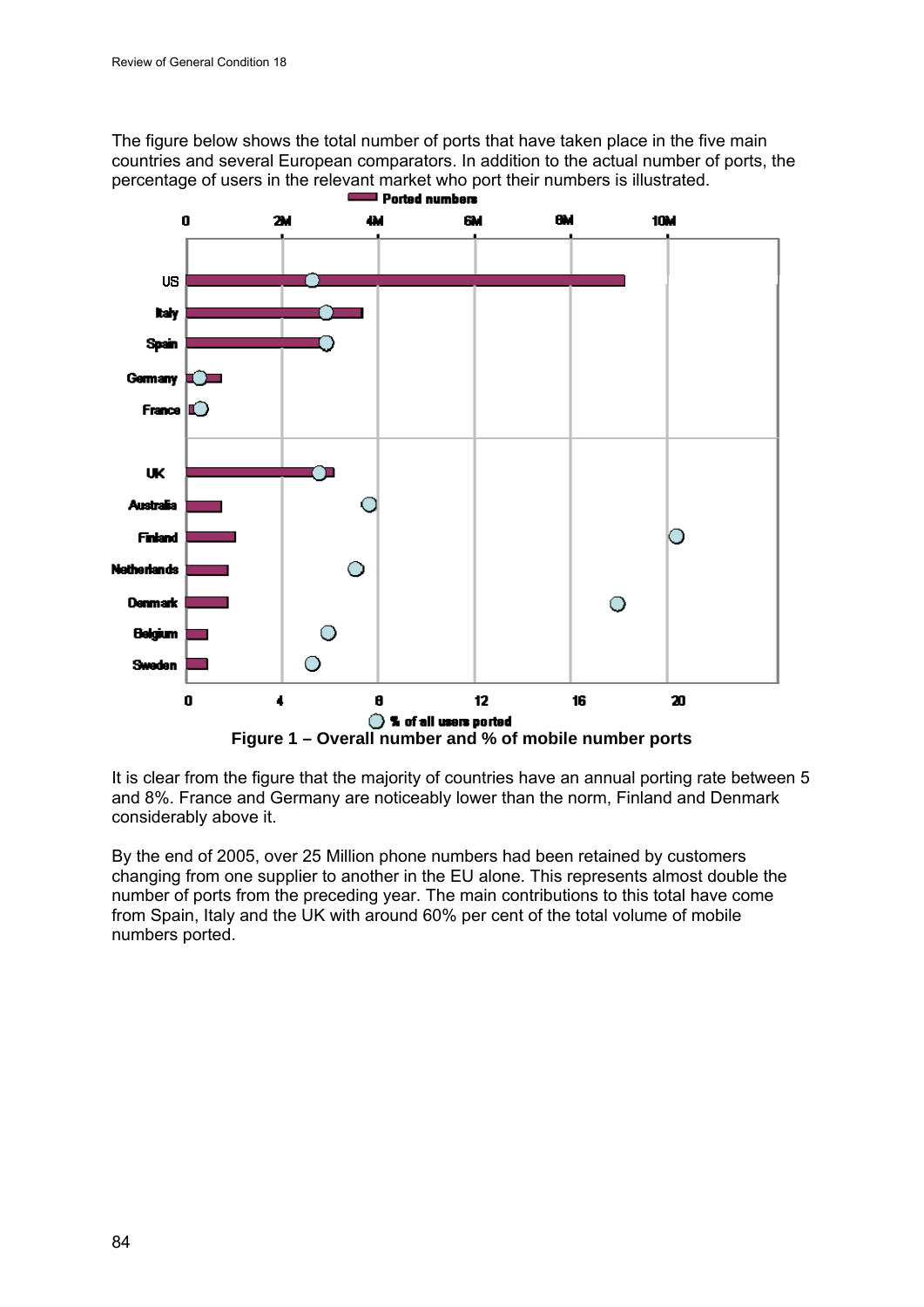# **Annex 8**

# Consumer research

# **Background & Objectives**

- A8.1 Ofcom considers that a key element of its consideration of number portability issues is an understanding of consumer expectations and experiences of number portability.
- A8.2 The principal areas covered by Ofcom's consumer research include:
	- Expectations and experiences of number porting
	- General switching behaviour
	- Impact of number porting on switching
- A8.3 Quantitative questions were placed on the BMRB Omnibus in September 2006, with interviews conducted with 2,016 adults aged 15+. Data has been weighted to ensure the sample is nationally representative.

## **Executive summary**

- A8.4 More than six in ten consumers know it is their right to keep their number when switching provider.
- A8.5 Switchers tend to recall, and non-switchers predict, that the number porting process will be quicker than the maximum time the process should take. Expectations are that the process typically takes a day or two.
- A8.6 Eight in ten of those who have ported their number were satisfied with the time the process took – but they often think it was completed in a day or two. One in ten was dissatisfied with the time taken.
- A8.7 Of the two-thirds of mobile phone customers who have not switched provider in recent years, most have stayed as they see no reason to change and are satisfied with their current service. Only 3% of those who answered this question spontaneously raised 'the time taken to transfer their number to a new network' as a reason for not switching provider.
- A8.8 Three-quarters of those who have switched in the last four years changed their mobile number. Reasons for changing number are varied. Almost three in ten were 'automatically given a new number', more than one in ten did not know they could keep their number, and a further one in ten say they were not given the option.

### **Switching behaviour**

A8.9 Around a third of mobile users have switched provider in the past four years, half of whom have changed in the past 12 months.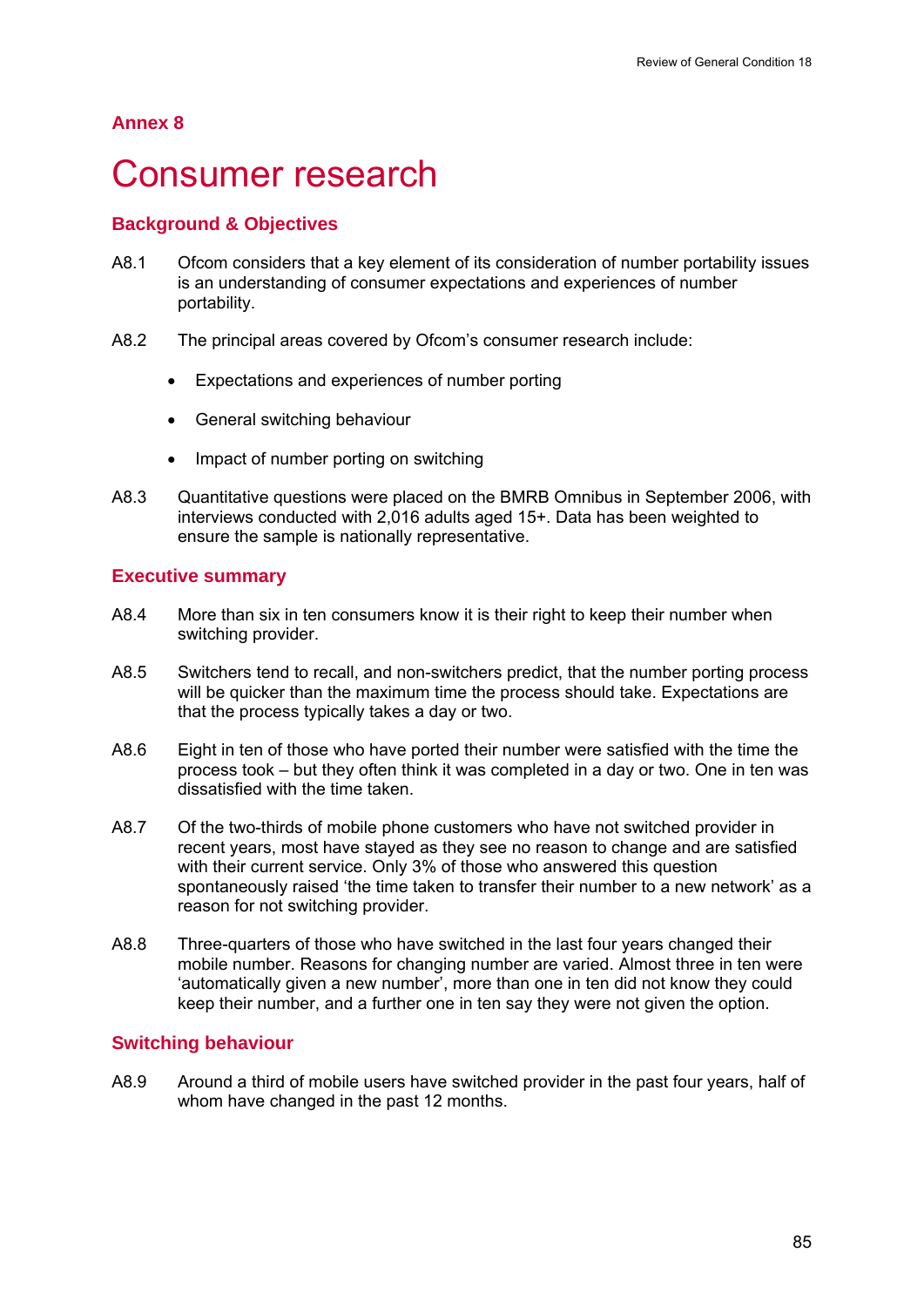## **Figure A8.1: Mobile network switching behaviour**



## **The number porting process**

### **Awareness and expectations of number porting**

- A8.10 Awareness of number porting is mixed 62% of mobile users know it is their right to keep the same number when switching mobile network provider.
- A8.11 Compared to the time the process actually takes, expectations of number porting are high. The majority of consumers predict it to be quicker than the maximum time the process currently takes. Almost half expect switching to take one or two days, another one in five that it will be complete in five days or less.



### **Figure A8.2: Expectations of time taken to port number**

*Base: All adults with a mobile phone (1,649)* 

### **Switchers' experiences**

- A8.12 Eight in ten of those who have ported their number were satisfied with the time the process took – but they often think it was completed in a day or two.
- A8.13 Switchers' recall of the number porting process may be somewhat unreliable. Almost half say the switch took two days or less, whereas in reality it would have taken up to five days.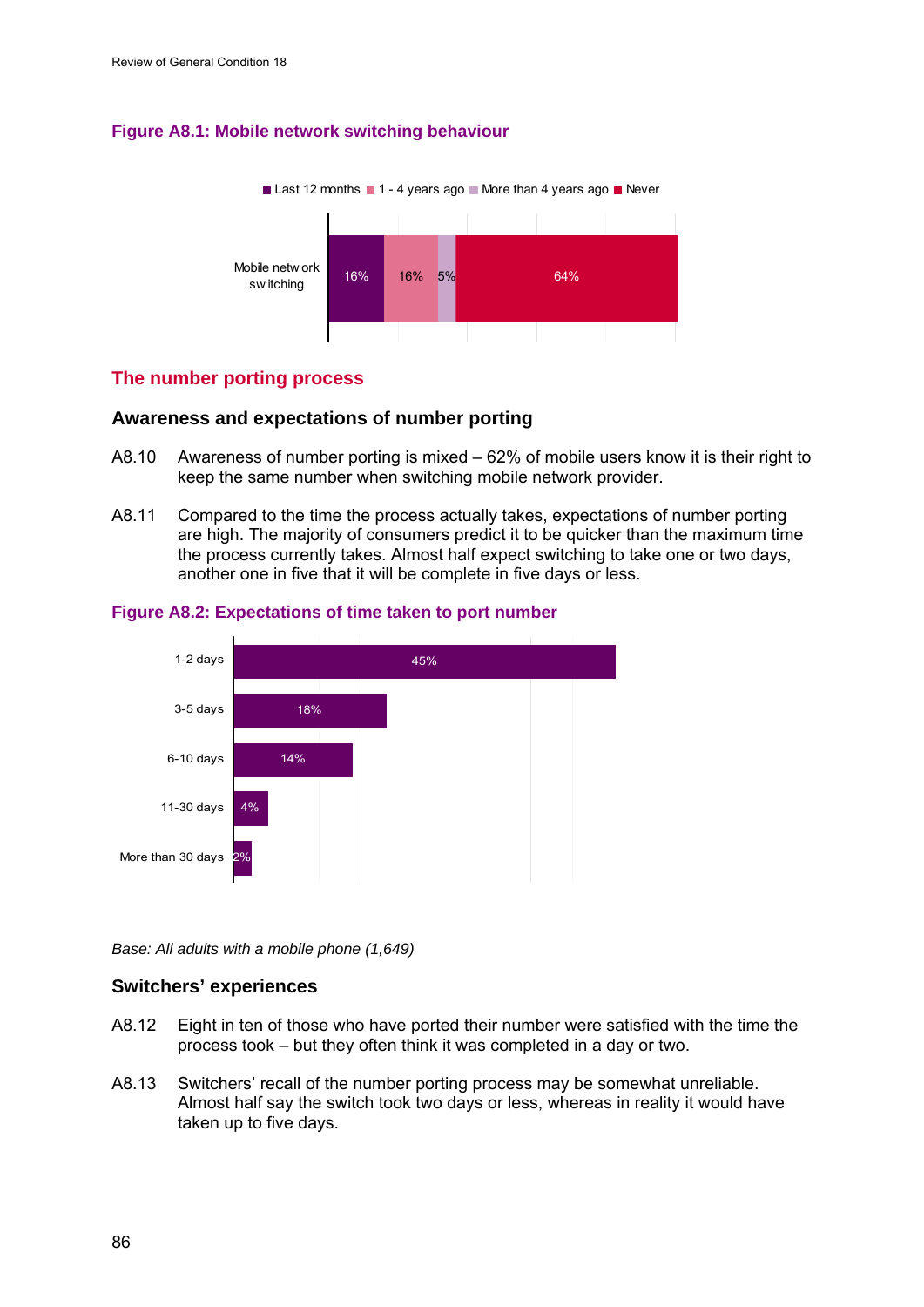

### **Figure A8.3: Recall of time taken to port number**

*Base: All adults who have switched provider in the last four years and kept their original mobile number (142)* 

- A8.14 Overall satisfaction with the number switching process is high. Almost half are very satisfied, with just one in ten dissatisfied.
- A8.15 Three quarters are also satisfied with the time taken to transfer their number, five times as many as were dissatisfied.



#### **Figure A8.4: Satisfaction with number porting**

*Base: All adults who have switched provider in the last four years and kept their original mobile number (142)* 

### **Barriers to switching**

- A8.16 Amongst the two-thirds who have not switched provider in the past four years, most have stayed with their existing provider because they see no reason to change. They are often satisfied with the cost and/or service from their provider.
- A8.17 Only 3% say they have not moved because they 'do not want to change their number' (implying they do not understand number porting) and just 3 of the 1,167 users who answered this question spontaneously raised 'the time taken to transfer their number to a new network' as a reason for not switching provider.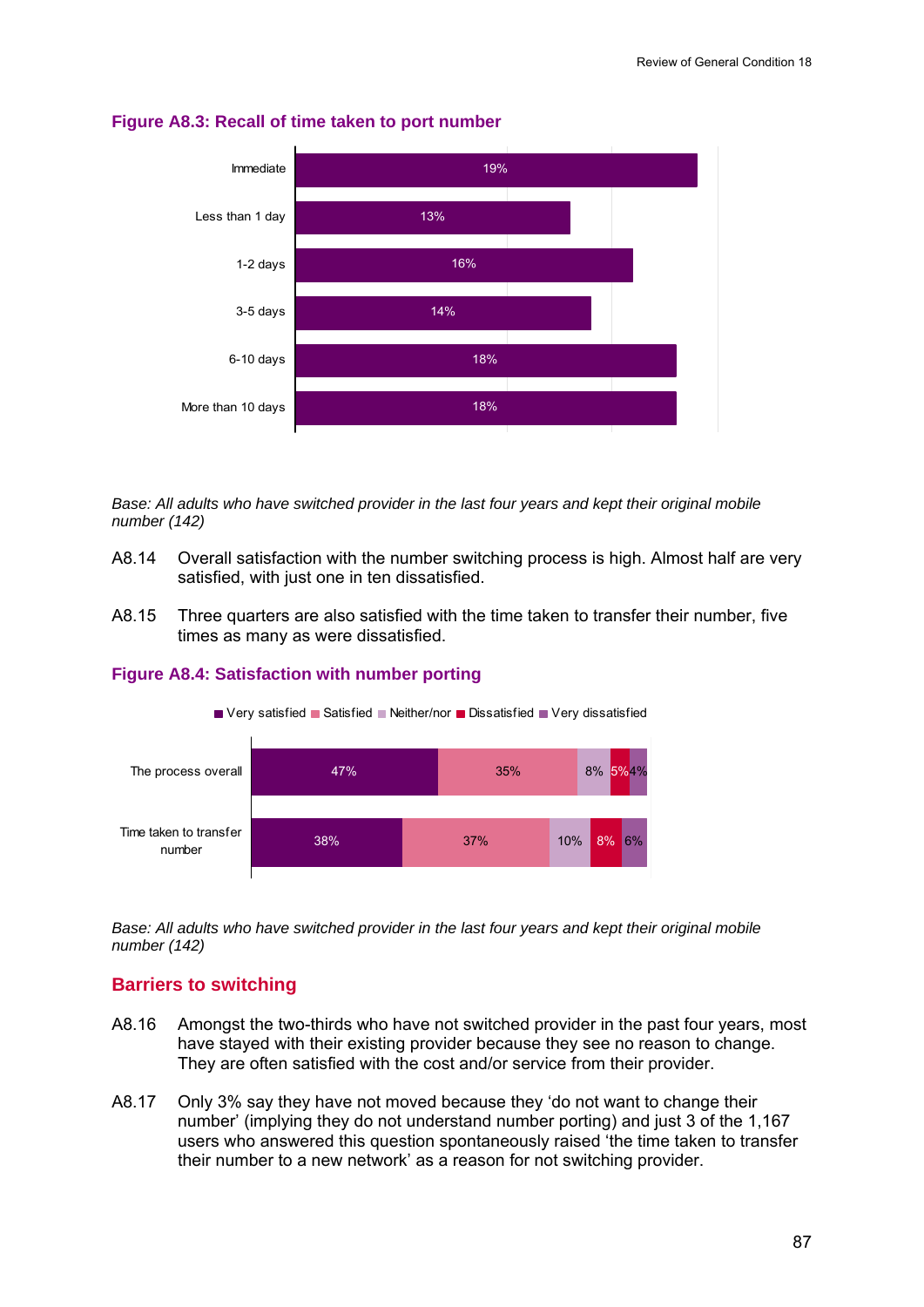A8.18 Even when prompted with porting times as a reason for not switching, only one in twenty non-switchers cite this as a factor.





*Base: All adults who have not switched provider in the last four years (1,167)* 





*Base: All adults who have not switched provider in the last four years (1,167)*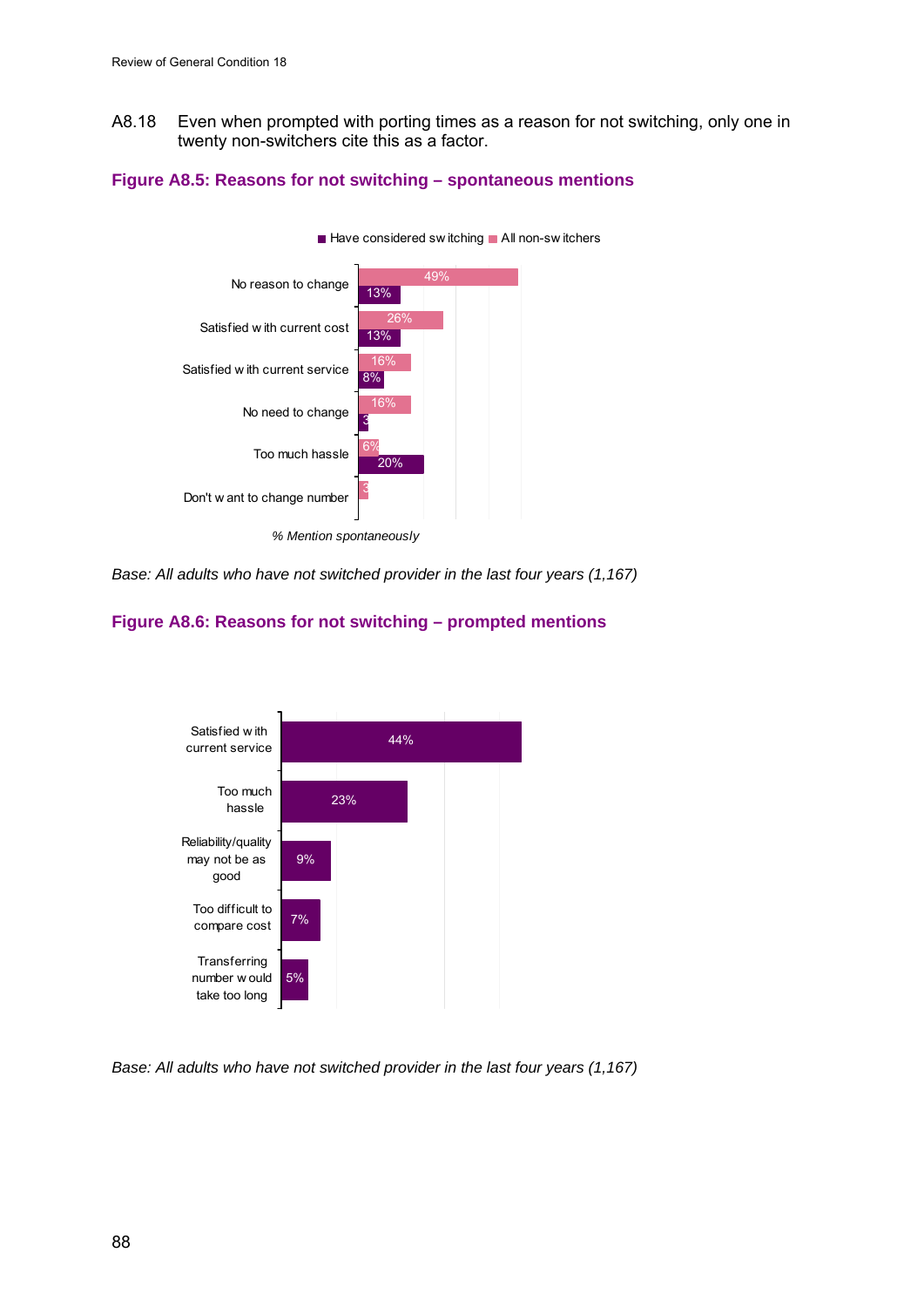## **Switching and porting**

- A8.19 Three-quarters of those who have switched in the last four years changed their mobile number.
- A8.20 Reasons for changing number are mixed. Almost three in ten were 'automatically given a new number', more than one in ten did not know they could keep their number, and a further one in ten say they weren't given the option.
- A8.21 This suggests that it is a lack of information from the new operator's vendors that often explains non-porting.
- A8.22 Even when prompted, only 4% said it would have taken too long to port their original number.





 *Base: All adults who have switched provider in the last four years (501)* 

A8.23 Convenience is the main reason for porting amongst the minority of switchers who kept their original number. Their contacts already know the existing number, thus changing would be a hassle both for remembering it themselves, and for passing it on to others.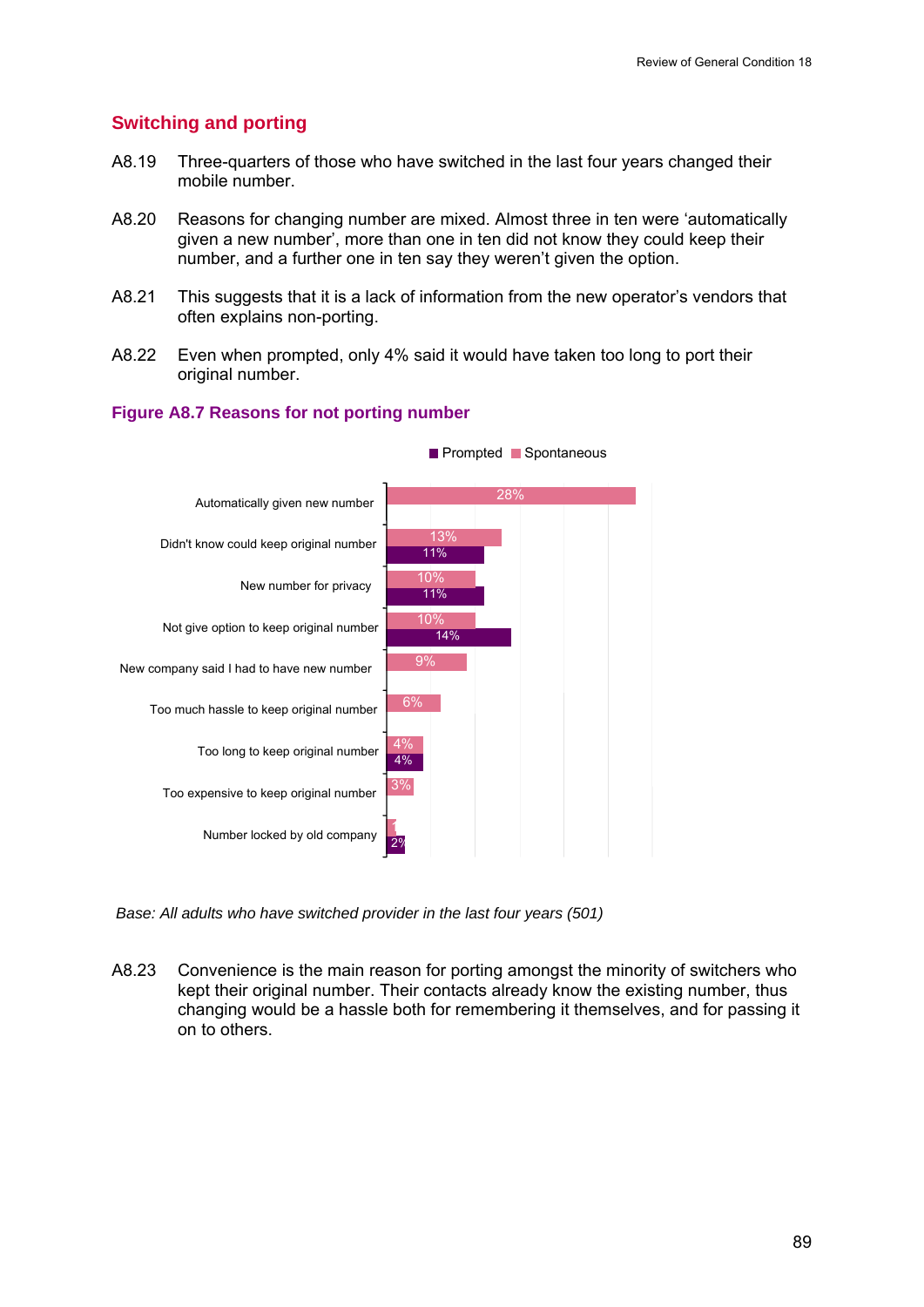

# **Figure A8.8: Reasons for porting number – spontaneous**

*Base: All adults who have switched provider in the last four years and kept their original mobile number (142)*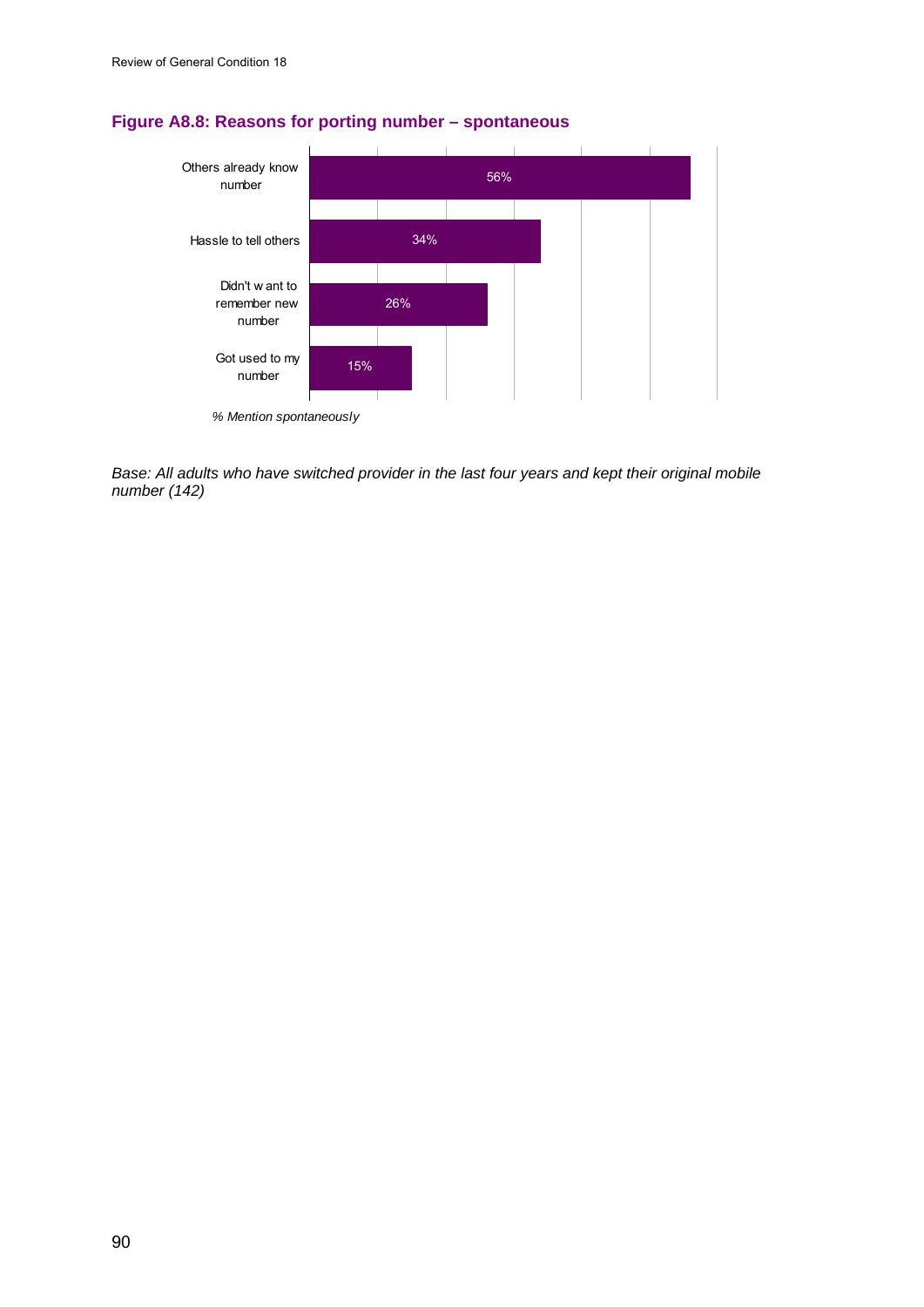**Annex 9** 

# Notification of proposed modification to General Condition 18

## **Notification of a proposed modification under section 48(2) of the Communications Act 2003**

**Proposal for modification of Part 1 and General Condition 18 of Part 2 of the General Conditions regarding number portability, which is set out in the Schedule to the Notification under Section 48(1) of the Communications Act 2003 published by the Director General on 22 July 2003 as amended by the notification made by Ofcom on 30 March 2006.** 

1. OFCOM in accordance with section 48(2) of the Act hereby make the following proposal for the modification of General Condition 18 of Part 2 of the General Conditions regarding number portability.

2. The draft modification is set out in the Schedule to this Notification.

3. The effect of, and OFCOM's reasons for making, the proposal referred to in paragraph 1 above is set out at sections 3 and 4 of the accompanying explanatory statement.

4. OFCOM consider that the proposed modification referred to in paragraph 1 above complies with the requirements of sections 45 to 50 of the Act, as appropriate and relevant to each of the proposals.

5. In making the proposal set out in this Notification, OFCOM has considered and acted in accordance with their general duties in section 3 of the Act and the six Community requirements in section 4 of the Act.

6. Representations may be made to OFCOM about the proposal set out in this Notification and the accompanying statement by 26 January 2007.

7. Copies of this Notification and the accompanying statement have been sent to the Secretary of State in accordance with section 50(1)(a) of the Act and to the European Commission in accordance with section 50(6) of the Act.

8. In this Notification:

(i) "the Act" means the Communications Act 2003;

(ii) "General Conditions" means as set out in the Schedule to the Notification under Section 48(1) of the Communications Act 2003 published by the Director General on 22 July 2003 as amended from time to time; and

(ii) "OFCOM" means the Office of Communications.

9. Except insofar as the context otherwise requires, words or expressions shall have the meaning assigned to them in this Notification and otherwise any word or expression shall have the same meaning as it has in the Act.

10. For the purpose of interpreting this Notification: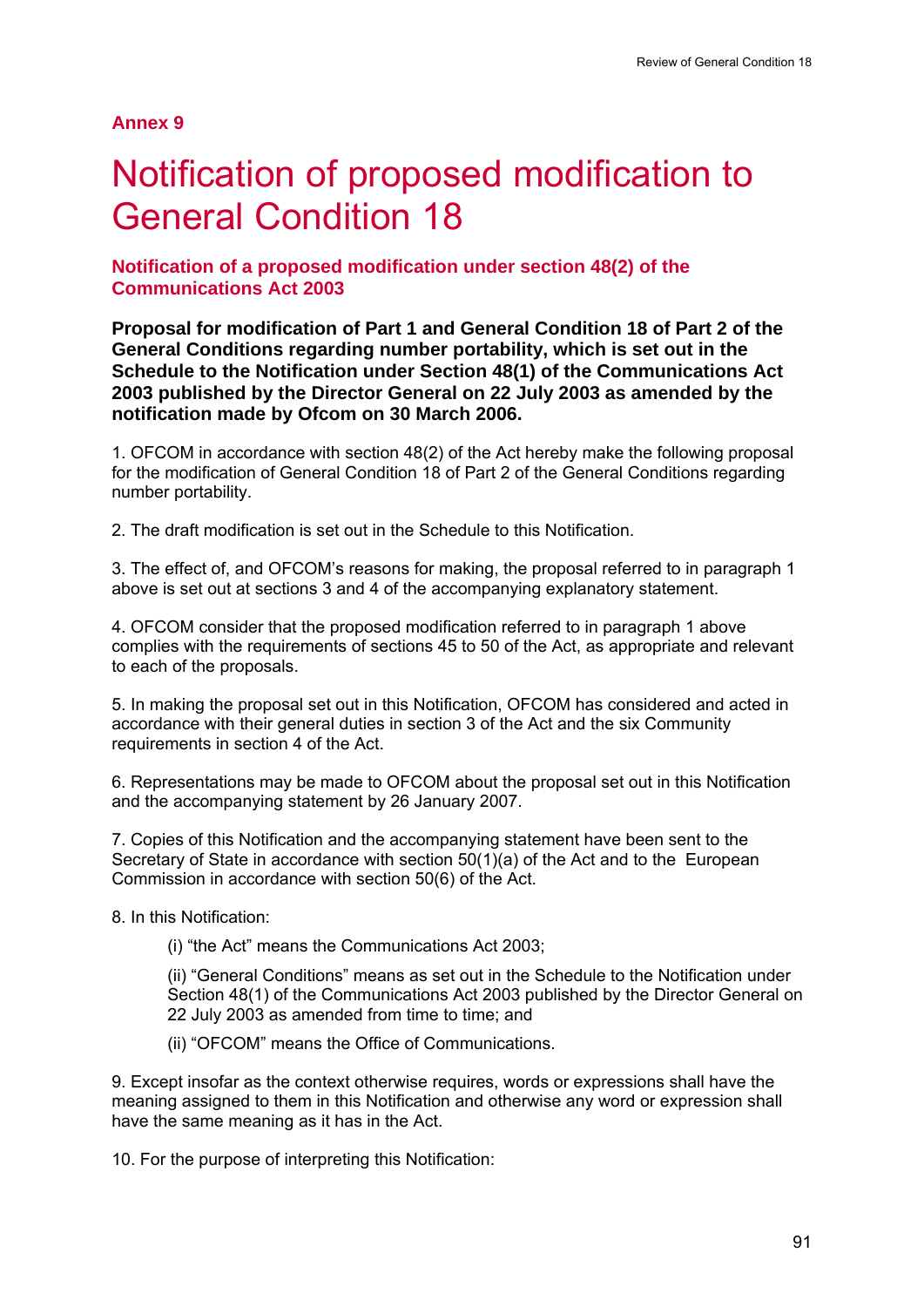(i) headings and titles shall be disregarded; and

(ii) the Interpretation Act 1978 shall apply as if this Notification were an Act of Parliament.

11. The Schedule to this Notification shall form part of this Notification

# **Signed by Sean Williams**

**Partner, Competition** 

## **A person authorised by Ofcom under paragraph 18 of the Schedule to the Office of Communications Act 2003**

**16 November 2006**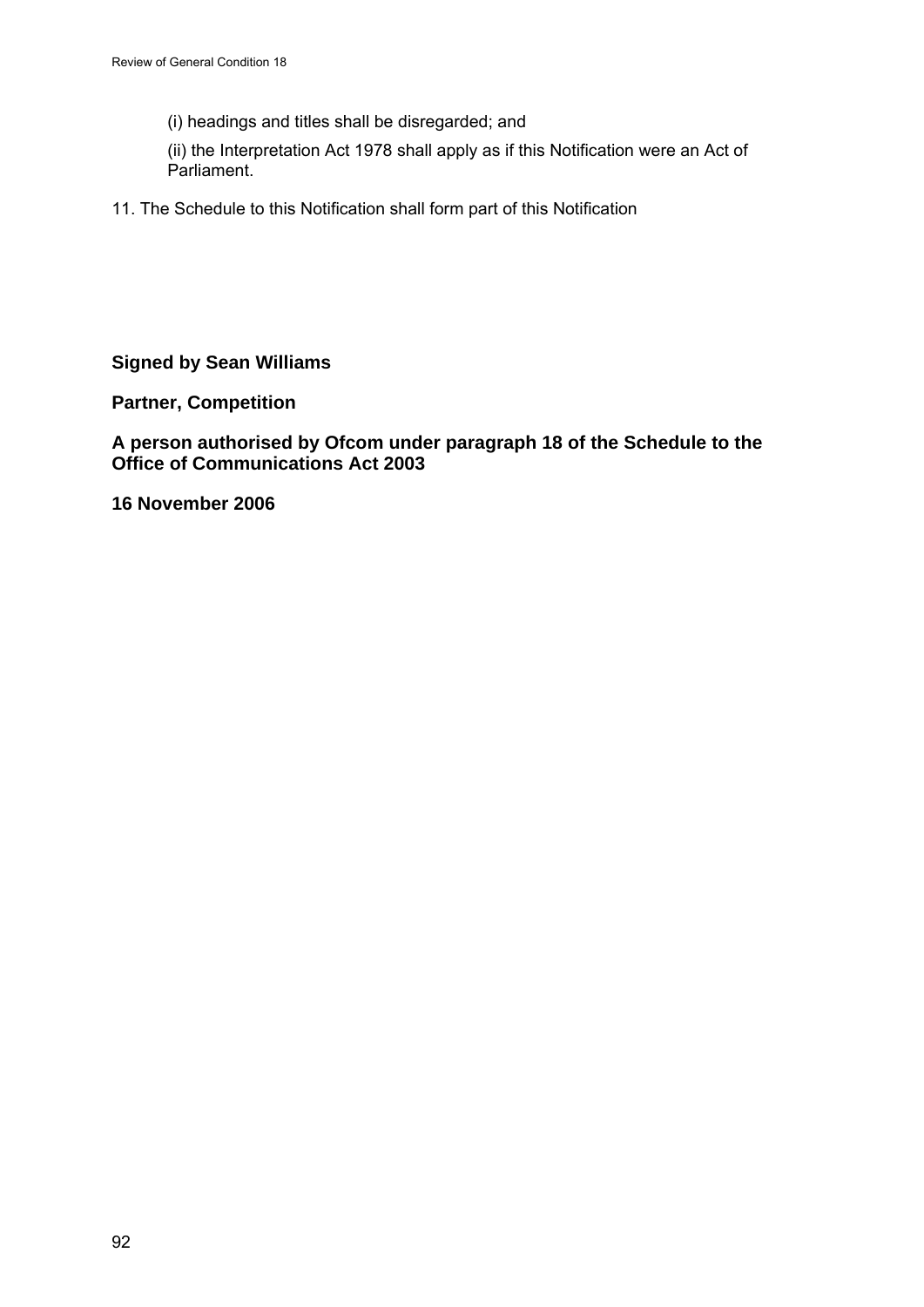# **Schedule**

**Proposal for modification to General Condition 18 of Part 2 of the General Conditions regarding number portability, which is set out in the Schedule to the Notification under Section 48(1) of the Communications Act 2003 published by the Director General on 22 July 2003 as amended by the notification made by Ofcom on 30 March 2006** 

General Condition 18 of Part 2 of the General Conditions shall be modified as set out below (the deleted text has been struck through and added text underlined, both highlighted in yellow for ease of reference):

### 18. NUMBER PORTABILITY

- 18.1 The Communications Provider shall provide Number Portability as soon as it is reasonably practicable on reasonable terms, including charges, to any of its Subscribers who so requests.
- 18.2 The Communications Provider shall, pursuant to a request from another Communications Provider, provide Portability (other than Paging Portability) as soon as is reasonably practicable (in the case of Mobile Portability, the total period for providing Portability shall not exceed  $[1$  or 3] business day $[s]^{25}$  in relation to that request on reasonable terms. Any charges for the provision of such Portability shall be made in accordance with the following principles:
	- (a) subject always to the requirement of reasonableness, charges shall be cost oriented and based on the incremental costs of providing Portability unless:

(i) the Donor Provider and the Recipient Provider have agreed another basis for the charges, or

- (ii) the Director has directed that another basis for charges should be used;
- (b) the Donor Provider shall make no charge in relation to System Set-Up Costs or Additional Conveyance Costs;
- (c) in respect of Mobile Portability, the Donor Provider shall make no charge or annual fee for ongoing costs relating to registration of a ported Telephone Number or a Subscriber;
- (d) charges levied by the Donor Provider shall be based on the reasonable costs incurred by it in providing Portability with respect to each Telephone Number.
- 18.3 Where the Communications Provider provides Portability in accordance with paragraph 18.2:
	- (a) the Recipient Provider; and
	- (b) the Transit Provider,

1

 $25$  The period of 1 business day or 3 business days will depend upon which Option set out at Section 4 is considered appropriate by Ofcom in relation to the maximum port lead time for Mobile Portability.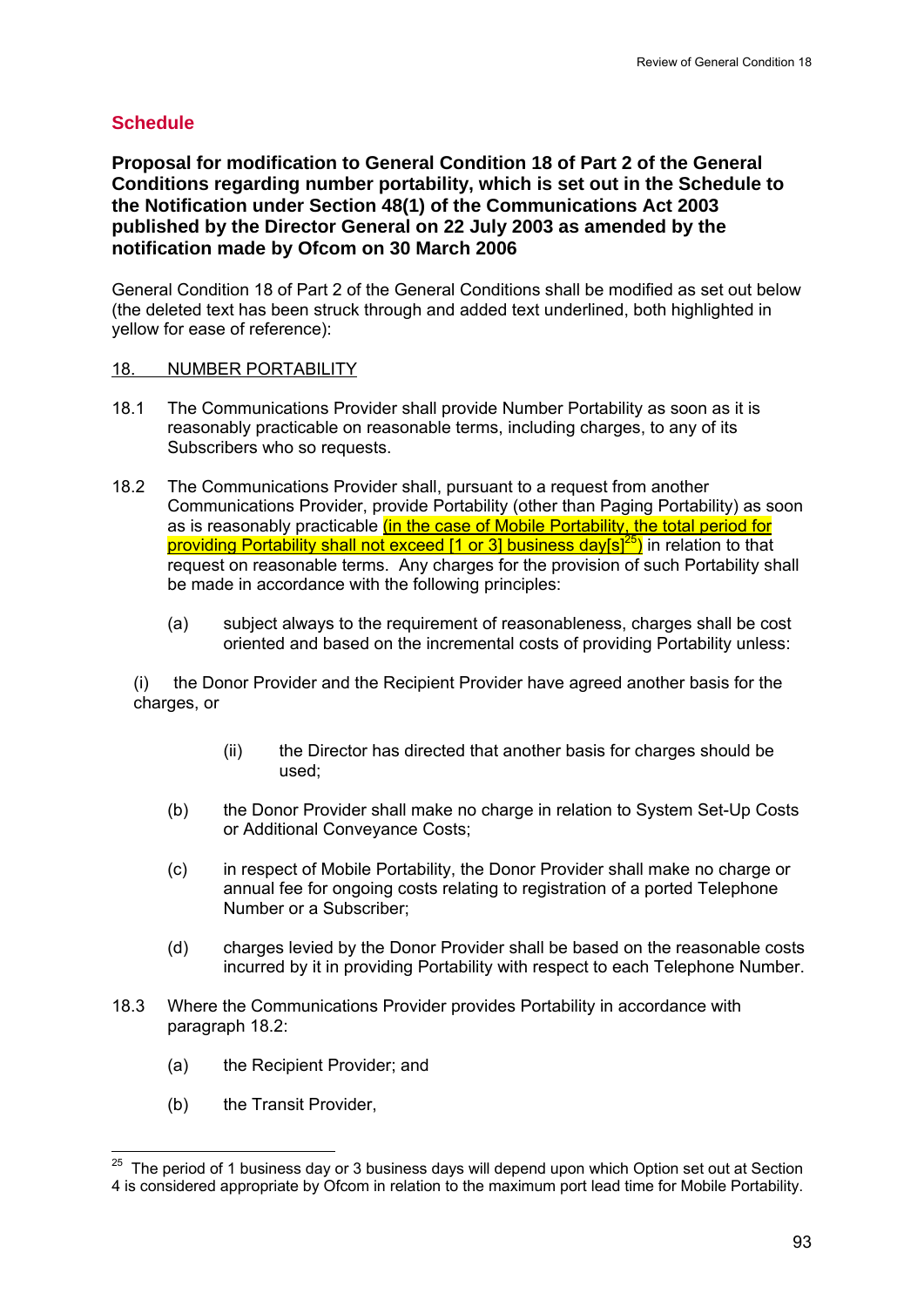shall, respectively, provide Portability (other than Paging Portability) on reasonable terms (and, in the case of Mobile Portability, the total period for providing Portability shall not exceed  $[1$  or 3] business day $[s]^{26}$ ).

- 18.4 The Communications Provider shall use all reasonable endeavours to establish a Common Database by 1 September 2008 and to maintain it thereafter.
- 18.5 As from the Relevant Date, all Originating Communications Providers shall ensure that all Electronic Communications originated by them are routed to the Terminating Communications Provider in a manner independent of the Donor Provider.
- [18.6 As from the date on which this notification is made until the Relevant Date, Communications Providers shall ensure that Electronic Communications originated by a Mobile Communications Service and terminated by a Mobile Communications Service are routed in a manner which does not require conveyance by the Donor Network<sup>[27</sup>
- 18.718.4The Communications Provider shall, on the written request of the Director, provide the Director with a record of each Telephone Number in relation to which it is providing Portability, specifying the relevant Recipient Provider in each case.

18.818.5For the purposes of this Condition:

- (a) "Additional Conveyance Costs" mean any costs incurred by the Donor Provider associated with resources used in:
	- (i) effecting the switch-processing required to set up each ported call; and
	- (ii) providing the switch and transmission capacity for any part of the duration of each ported call,

additional to the costs of conveyance of non-ported calls from the Donor Provider's network to the Recipient Provider's network;

- (b) "Common Database" means information storage system(s) that can be interrogated electronically by each Communications Provider and containing, in relation to each Telephone Number in active use in the UK, up to date and complete information required to route any Electronic Communication originating from a Communications Provider in the United Kingdom to such Telephone Number in a manner not dependent on the intervention in realtime of the Donor Provider.
- (b) "Communications Provider" means a person who provides an Electronic Communications Network or an Electronic Communications Service;
- (c) "Donor Provider" means a Communications Provider whose Subscriber Numbers are in the process of being, or have been passed or ported to a Recipient Provider;

<sup>26</sup> <sup>26</sup> The period of 1 business day or 3 business days will depend upon which Option set out at Section 4 is considered appropriate by Ofcom in relation to the maximum port lead time for Mobile Portability. <sup>27</sup> In the event that Option 4b is adopted, this provision shall apply. In the event that Option 4b is not adopted, this provision shall be deleted.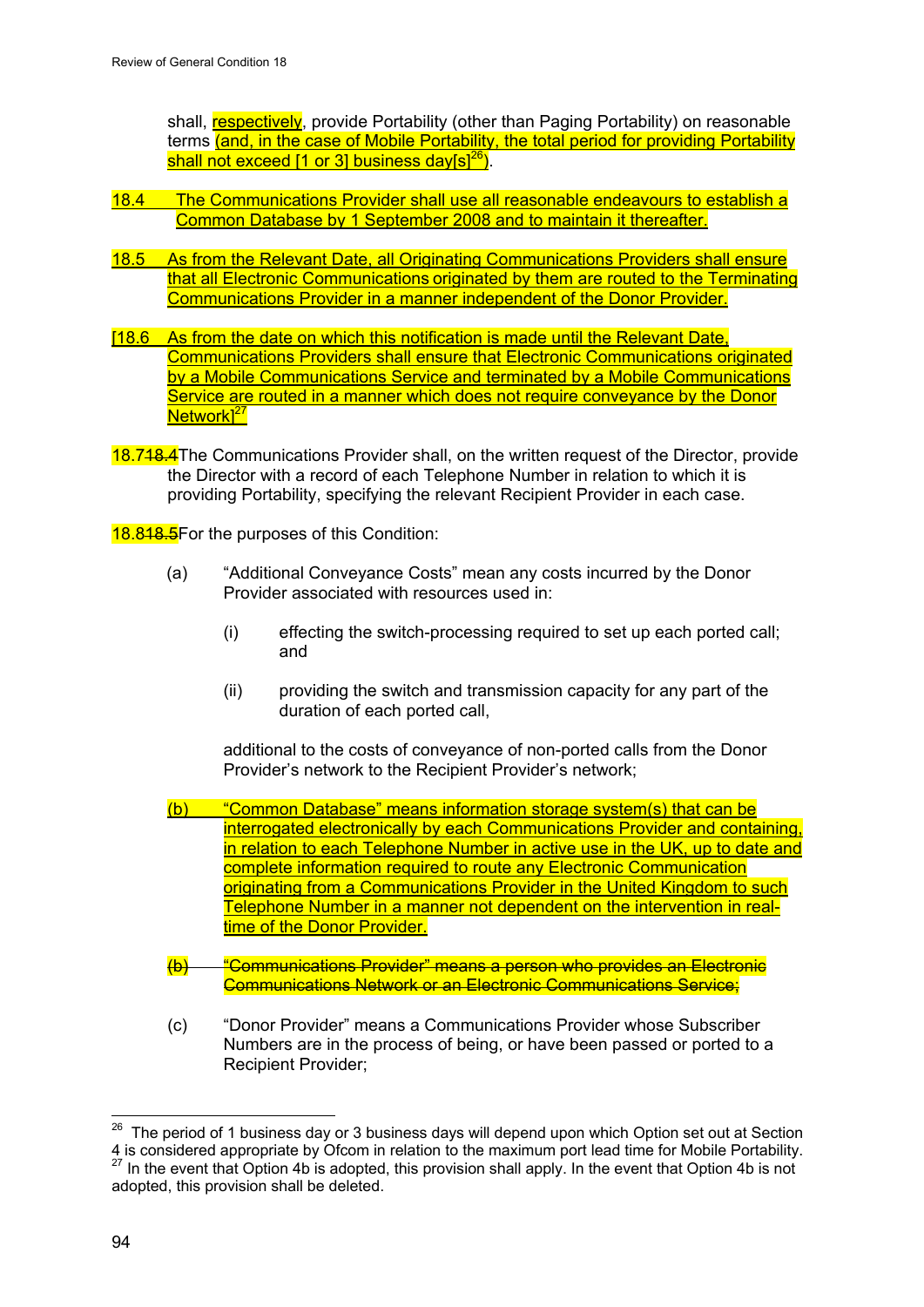- (d) "Mobile Communications Service" means any Publicly Available Telephone Service consisting in the conveyance of Signals by means of a Public Telephone Network where every Signal that has been conveyed thereby has been, or is to be, conveyed through the agency of Wireless Telegraphy to or from a Public Telephone Network which is designed or adapted to be capable of being used in motion;
- (e) "Mobile Portability" means Portability relating to Telephone Numbers Allocated for use with Mobile Communications Services;
- (f) "Number Portability" means a facility whereby Subscribers who so request can retain their Telephone Number on a Public Telephone Network, independently of the person providing the service at the Network Termination Point of a Subscriber provided that such retention of a Telephone Number is in accordance with the National Telephone Numbering Plan;

### (g) "Originating Communications Provider" means a Communications Provider on whose network an Electronic Communication originates:

- $\frac{1}{2}$  "Paging Portability" means Portability relating to Telephone Numbers Allocated for use with Radiopaging Services;
- $(H)$ (i) "Point of Connection" means a point at which one Public Telephone Network is connected to another;
- $\frac{\mu}{\mu}$  "Portability" means any facility which may be provided by a Communications Provider to another enabling any Subscriber who requests Number Portability to continue to be provided with any Publicly Available Telephone Service by reference to the same Telephone Number irrespective of the identity of the person providing such a service;
- $(H)(k)$  "Publicly Available Telephone Service" means a service made available to the public for originating and receiving, or only receiving, national and international telephone calls through a number or numbers in a national or international telephone numbering plan;
- $(k)(l)$  "Radiopaging Service" means Electronic Communications Services consisting in the conveyance of Signals by means of Wireless Telegraphy where every Signal, apart from simple acknowledgement, is ultimately transmitted from a station for Wireless Telegraphy comprised in the Communications Provider's Electronic Communications Network to a station for Wireless Telegraphy or Wireless Telegraphy Apparatus that is not comprised in that network;
- $(H)(m)$  "Recipient Provider" means a Communications Provider to whom Subscriber Number(s) are in the process of being, or have been passed or ported from a Donor Provider;

(n) "Relevant Date" means:

- $(i)$  in the case of Electronic Communications originated by a Mobile Communications Service and terminated by a Mobile Communications Service, 1 September 2009; and
- (ii) in the case of all other Electronic Communications, 31 December 2012.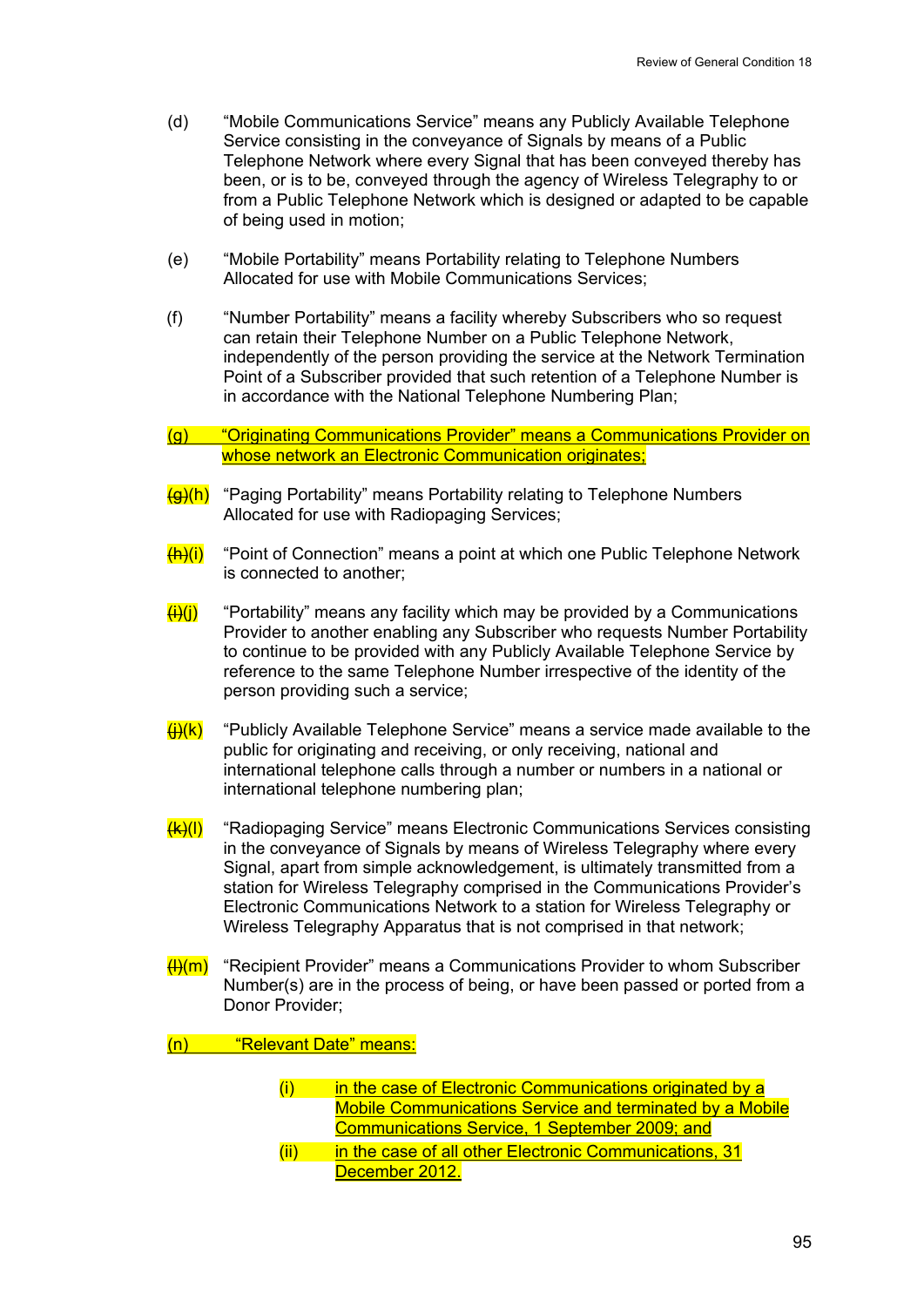- $\frac{\text{m}}{\text{m}}$ (o) "Subscriber" means any person who is party to a contract with the provider of Publicly Available Telephone Services for the supply of such services in the United Kingdom;
- $\left(\frac{H}{H}\right)(p)$  "Subscriber Number" means the Telephone Number (or Telephone Numbers) which any Communications Provider's Public Telephone Network recognises as relating to a particular Subscriber of that Communications Provider;
- $\left(\frac{\Theta}{\Theta}\right)^n$  "System Set-Up Costs" mean costs of the Donor Provider incurred—
	- (i) in the course of making network and system modifications, configuration and reconfiguration, including adapting or replacing software;
	- (ii) in the course of testing functionality within that provider's network and in conjunction with any Recipient Provider's network,
	- (iii) thereby establishing the technical and administrative capability to provide Portability;
- (q) "Terminating Communications Provider" means a Communications Provider on whose network an Electronic Communication terminates
- $\frac{f(x)}{f(x)}$  "Transit Provider" means a Communications Provider providing, by agreement, Interconnection between a Donor Provider and Recipient Provider via Points of Connection with both Communications Providers.